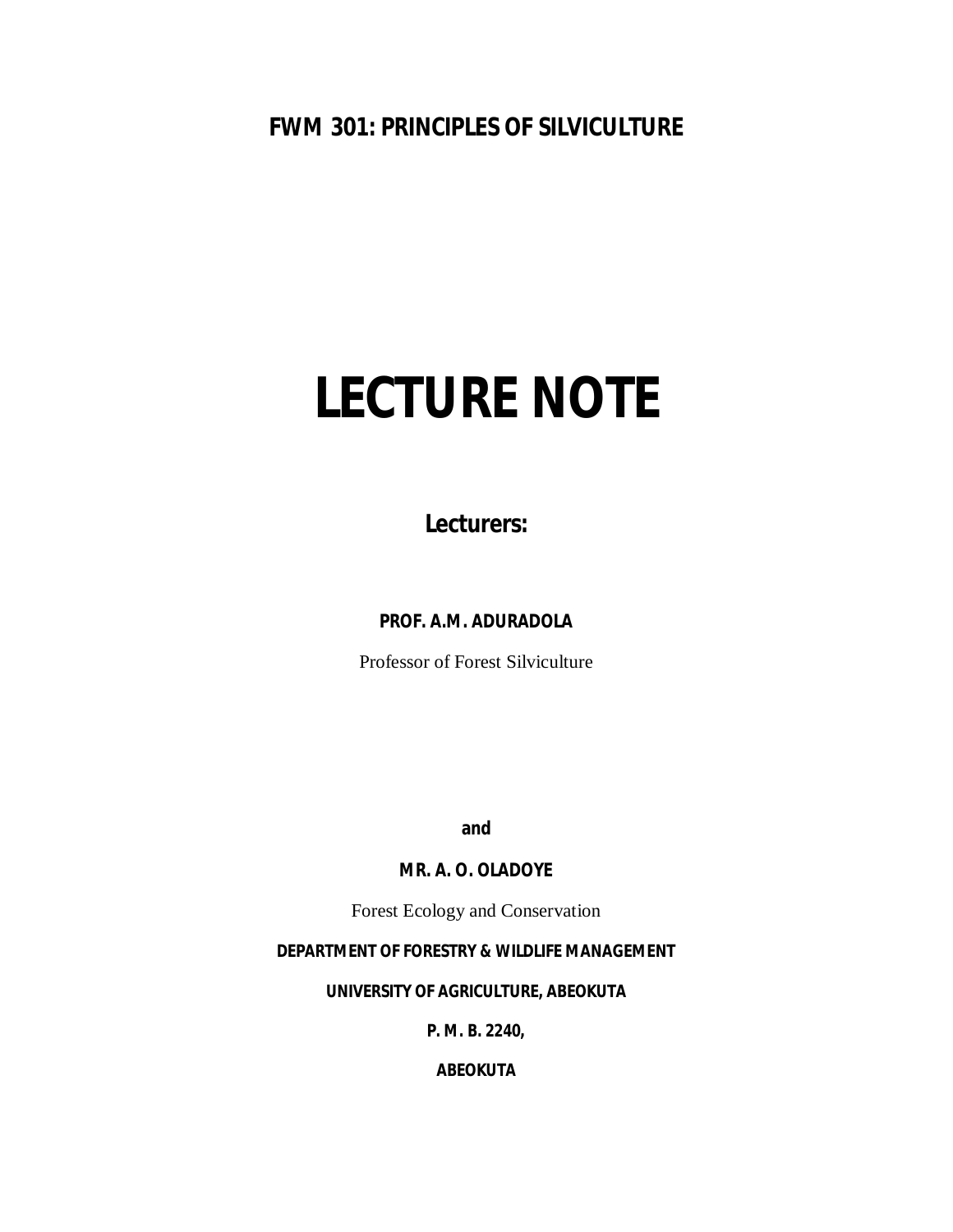# COURSE OUTLINE

# 1. INTRODUCTION

- What is Silviculture
- Silviculture in forest resources management
- Silvicultural terminology

# 2. PRODUCTIVITY OF INDIVIDUAL WOODY PLANT

- Determinants of dry production
- Factors affecting plant growth (light, moisture, temperature, mineral nutrient supply, composition of atmosphere.
- Physiological processes in tree growth.
- Photosynthesis, Biosynthesis, Assimilation, Transpiration plant nutrients and metabolism.

# 3. STAND PRODUCTIVITY

Stand classification (Origin, composition, structure)

Factors affecting stand growth.

# 4. REGENERATION METHODS

- Natural regeneration
- Artificial regeneration
- Enrichment planting
- Taungya system

# 5. INTRODUCTORY NURSERY TECHNOLOGY

• Seed technology (seed collection, storage and treatment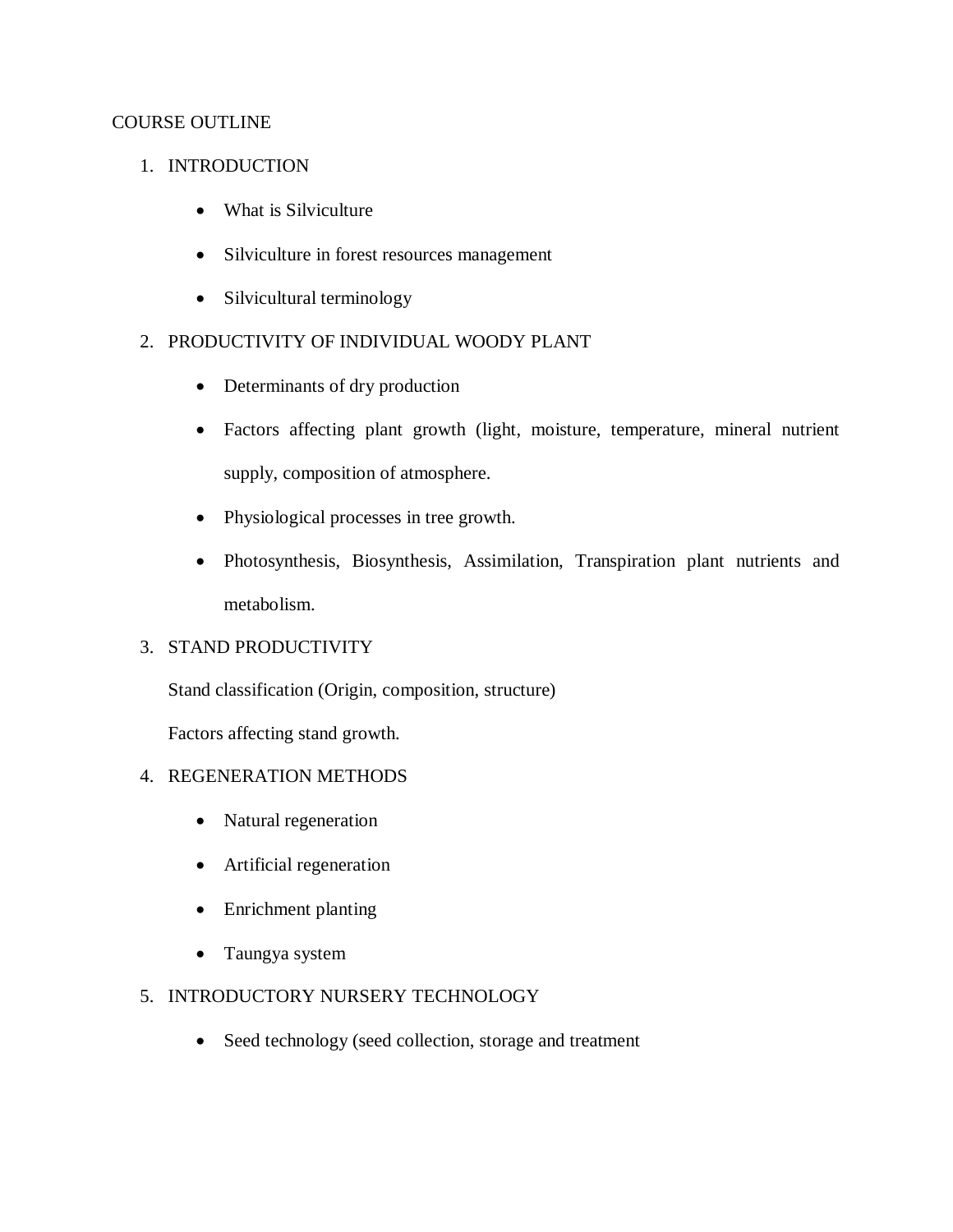- Nursery operations (Permanent and temporary nursery mycouhiel inoculation and seed sowing)
- Nursery care

(Shading watering, weeding pruning, soil management and seedling transportation).

#### **SILVICULTURAL SYSTEMS AND TREE (FOREST) PRODUCTION**

Silviculture derives from the word Silvis. Silvics is the study of the life history and general characteristics of forest trees and crops, with particular reference to environmental factors, as the boisic for the practice of Silviculture.

Silviculture has even variously defined as:

- 1. Dand Smith (1962) the art of producing and tending, a forest, the application of the knowledge of Silvics in the treatment of a forest, the theory and practice of controlling forest establishments, composition and growth.
- 2. It is also defined as the art and science of cultivating forest crops or that branch of forestry which deals with the establishment, development care and regeneration of stands.

The subject of Silvicultural practice consists of the various treatments of forest stands that may be applied to maintain and enhance their productivity. The duties of the forester with respect to Silviculture are to analyze the natural and economic factors of significance on each stand under his care and to derive and apply treatment most appropriate to the objective of management.

Silviculture occupies a position in forestry that is comparable or analogous to that of agronomy in agriculture. This is because it is concerned with the technical details of crop production. It is an applied science that rest ultimately upon this more fundamental natural and social sciences. In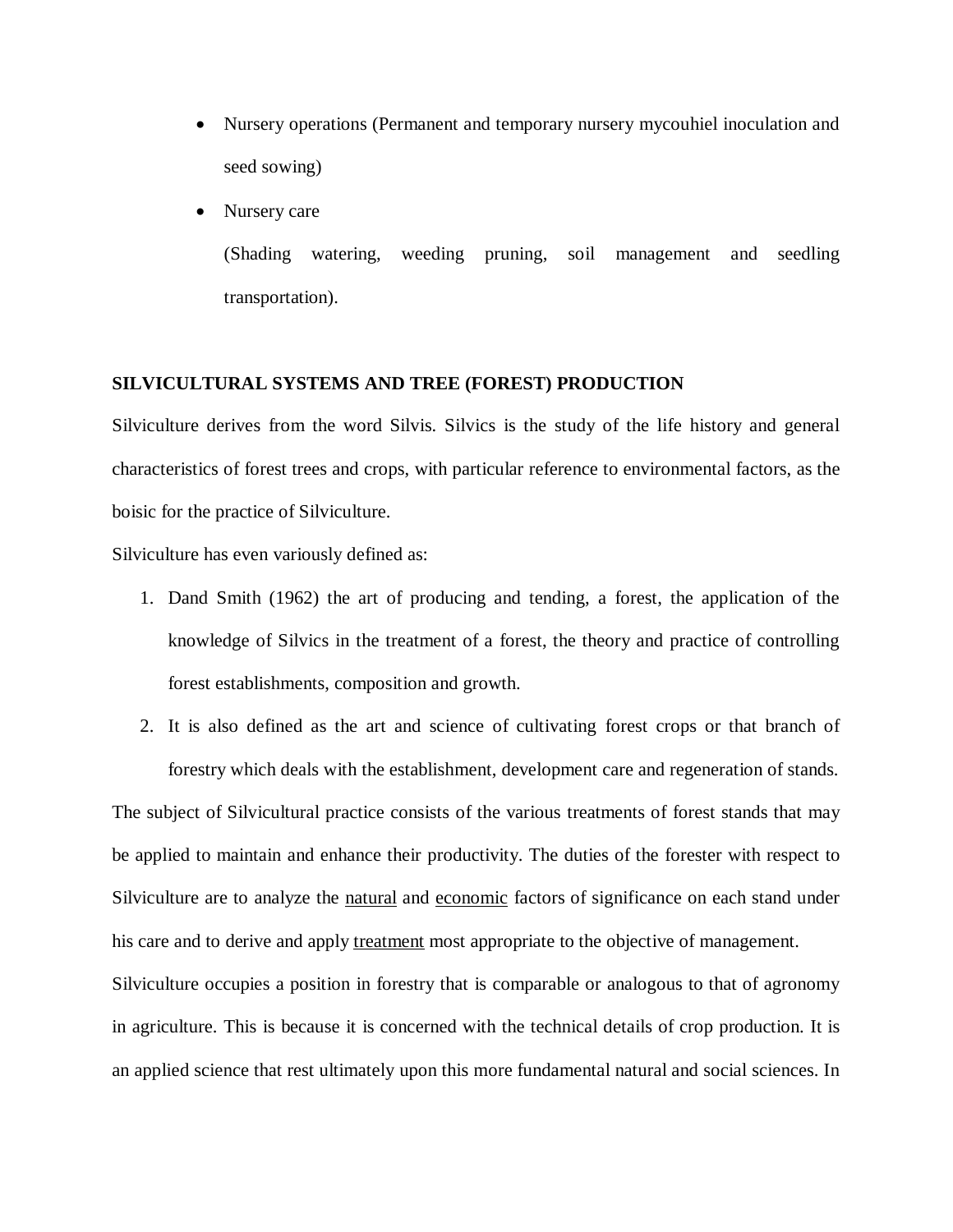Silviculture, information of forest crops and technical procedures are developed for the scientific tending and reproducing of these crops. In a broad sense we thus have both the principles and practice of Silviculture.

The principle provides the scientific basis, while the practice is the application of the scientific basis.

The principles of Silviculture are concerned with the interpretation of forest vegetation as influenced by the environments which consist of actors of the habitat such as climate, soil and biotic factors. It views the forest as a complex structure with different biological units. It provides knowledge with the law governing production, on the capacity of forest stand and basis for little management around at forest development.

The practice of Silviculture deals with methods used for achieving the objectives. Thus, it can be called applied Silvics. It deals with the relationship between cultural method of cutting a stand and natural regeneration which is expected to follow the cutting.

- Also deals with the reduction and tending of stand e.g. thinning and pruning operations.
- Also concerned with methods of improving bole and methods of clearing and improving the quantity of the stand.
- Applicability and advantages of various methods
- Comparison of various methods of collecting seed and other uses.

#### **THE PLACE OF SILVICULTURE IN FOREST RESOURCES MGT.**

Forest resources are increasingly constituting a significant element in the national economies of many tropical countries. Unlike the past, when forests were taken for granted because they were found almost everywhere, the awareness has increased of the direct and for reaching influences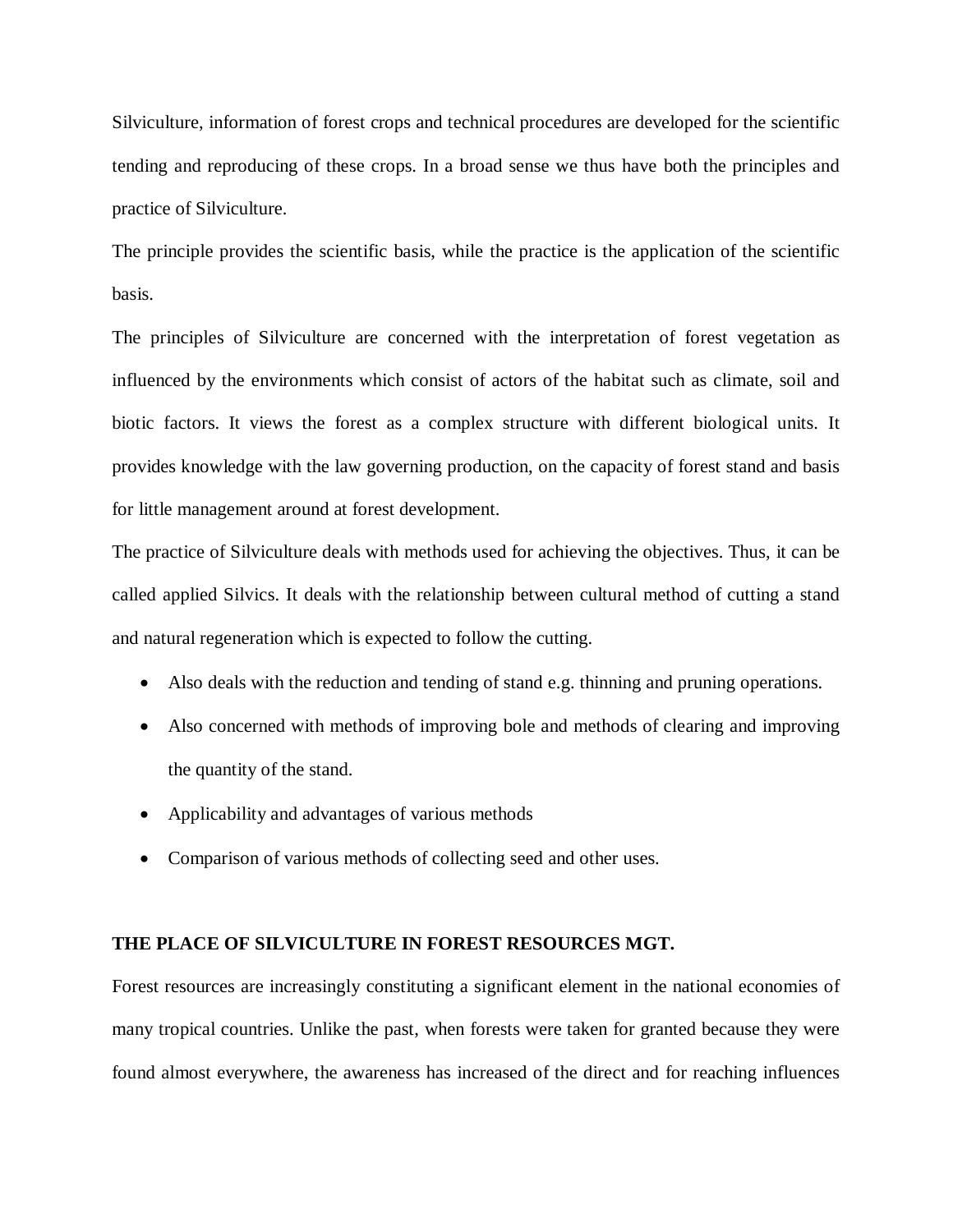of forest, as available forest area is continually diminished while the demand for forest goods and services soars.

The use of forest resources can be classified under

- 1. Major use e.g. wood as industrial raw materials.
- 2. Intangible benefit such as recreation and watershed management.
- 3. Minor produce e.g. food (fruits) useful plants tannins, gums etc.

The use of plant materials as raw materials now stands next in importance to their uses as food directly or indirectly. Wood is still the world's major structural material for building and other construction purposes. The Mahoganies of West African and the Meruntis of Malayan ran forest furnish the world with solid stocks and veneers for furniture. The mechanical/and chemical conversions of wood to pulp for the manufacture of paper and certain synthetic textiles consume enormous quantities of wood. Wood is aging treated to yield plastics, glues and special bonding agents. The distillation of wood yields a variety of valuable industrial chemicals such as methanol, acetic acids, turpentine, tanning materials and other products. In this age of energy shortages and oil politics the practice use and establishment of energy plantation or true plantation too harvest solar energy through bioconversion are being increasingly explored (Anom, 1970).

Besides supplying industrial raw materials, forest also have the added value of conservation for scenic purposes, stabilization of climate, maintenance of water supply and prevention of erosion. The dense, forest canopies form good protectors of soil against radiation and excessive diurnal temperature fluctuations. Vegetation generally serves as a good conserver of soil water by encouraging percolation and discouraging run-off. Its humus content also augments the water storage capacity of the soil for future use by booth plants and animals. Deforestation of upper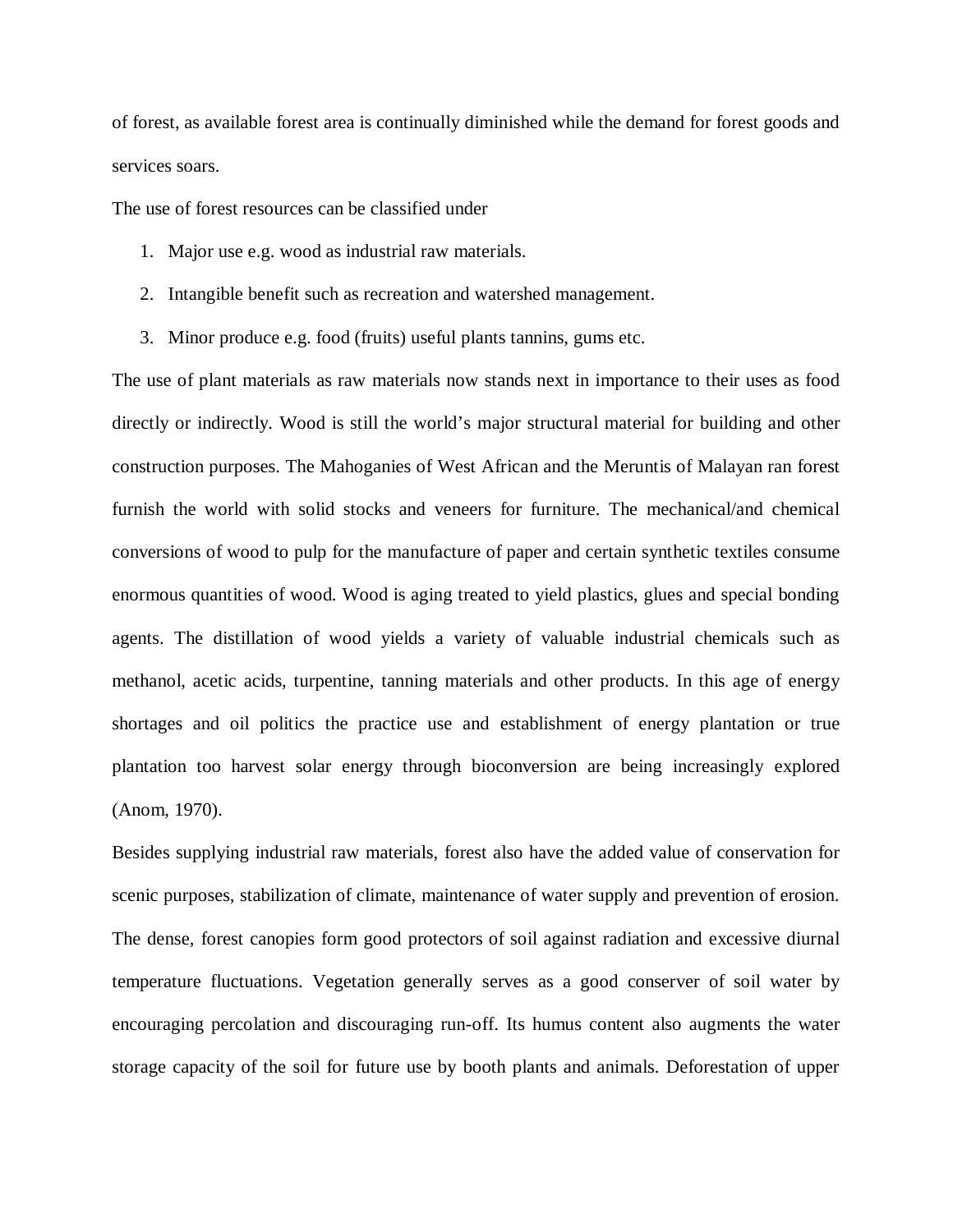parts of slopes often leads not only to increased evaporation of large quantities of water from the watershed but also alters the land use capabilities of the lower slopes trees also have an important function in breaking the forces of wind, thus preventing wind erosion. It has been shown by Haws (1959) that good wind-breaks induce relative calm up to twenty times the height of the trees on the leeward side and up to five times the height on the windward side such windbreaks help to increase the productivity of land by reducing the desiccating and abrasive of winds. Not only have these, forest provided food and habitat for wildlife. Wildlife management is almost impossible without some forms of forest management.

Modern forestry can then be defined as scientific management of forest resources for the continuous production of the important goods and services. However, unlike all other natural resources, forest resources are biologically renewable; they can grow and regrow after harvesting on the same site.

Hence to work effectively, forest resources management must be biologically as well as economically sound.

Siilviculture comes into forest resources management in the biological sector. Literally, it is understand to involve the formation of new or regeneration of old forests and caring for them until they are matured for the intended use. It is the science of how a forest crops can be produced naturally or artificially and cultured under the prevailing economic conditions to maturity for the projected use.

If the object of management is for cellulose production or as habitat or for recreational use, it is the duty of the Silviculturist to select those species and cultural techniques which will meet each objective. The Silviculturist is thus concerned not only with deciding what ought to be done but also the most economical way of achieving the various objectives. It must be noted that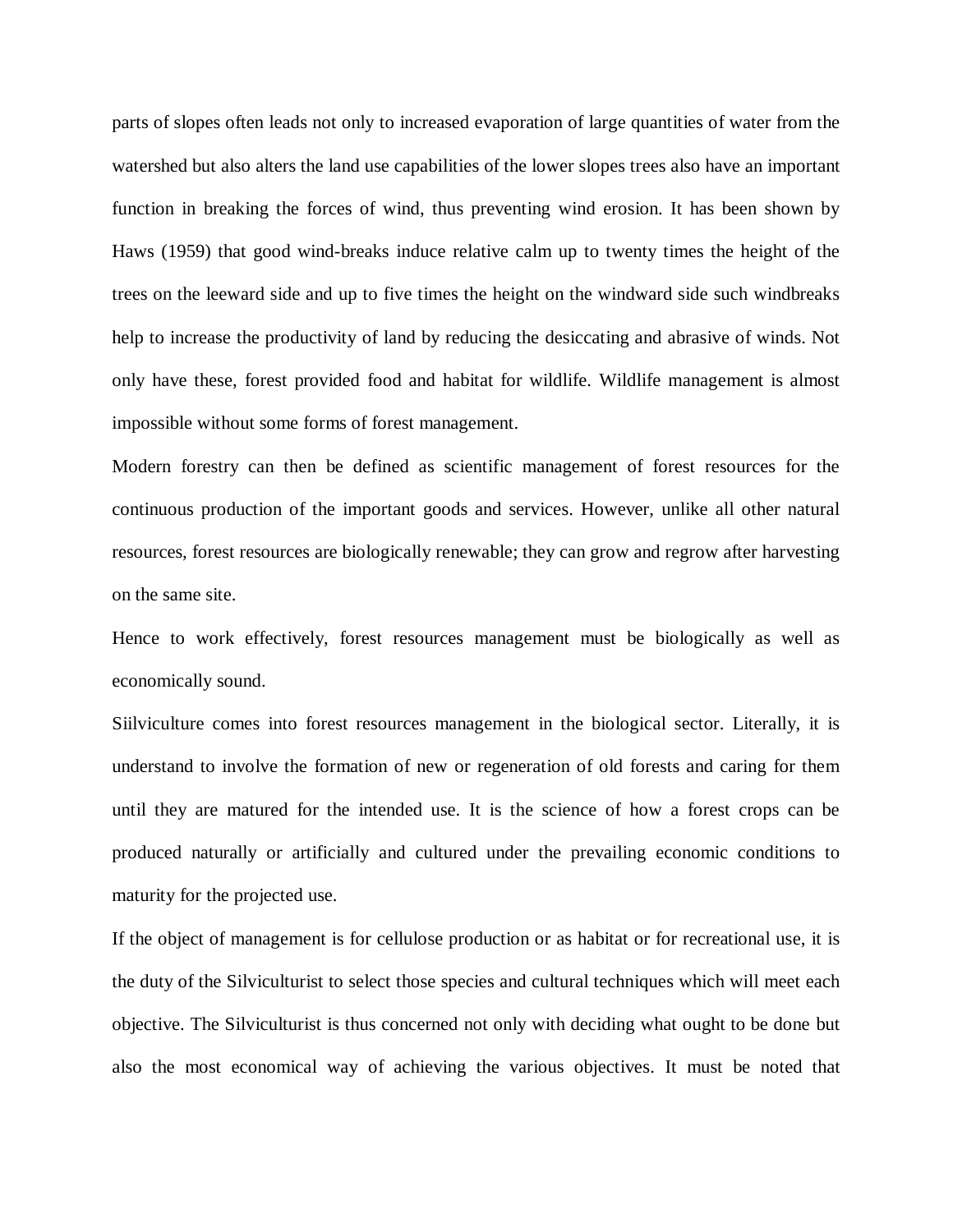economic factors ultimately decide the silvicultural policy to be followed on any given area as the objective is usually to operate so as to maximize the value of benefits.

In recent times, the demand for land for other purposes and the general increase in cost of labour make intensive and efficient use of land available for forestry essential. It is apparent that only the most impressive evidence of prospective return may enable forestry areas of the tropics. The importance of sound training in silviculture to enable the forest establish and nurture his forest in the most profitable ways, cannot be over-emphasized.

The silculturist needs a clear understanding of the factors that govern the growth of forest trees, both as individual and as stands, the interactions between the plants and their environments and the likely consequences of change in parts of the forest ecosystem.

#### PRODUCTIVITY OF INDIVIDUAL WOODY PLANT

The productivity of plant on a given site is measured by its biomass. Biomass is the amount of weight per unit area expressed in tons/acre or kg/hectare. It indicates the unit of efficiency between various sites. How long it takes the materials to be accumulated i.e. kg/ha/year or biomass per unit time gives the productivity.

#### DETERMINANTS OF DRY MATTER PRODUCTION

Dry matter maintain in woody plant is reflected in it growth. Growth is irreversible increase in size. This entails cell division of the somatic cell (the cambium either at the tip, stem or root). Elongation of the cell

Differentiation of the cells cambium differentiate to provide phloem and xylem. Usually more xylem is produced than phloem.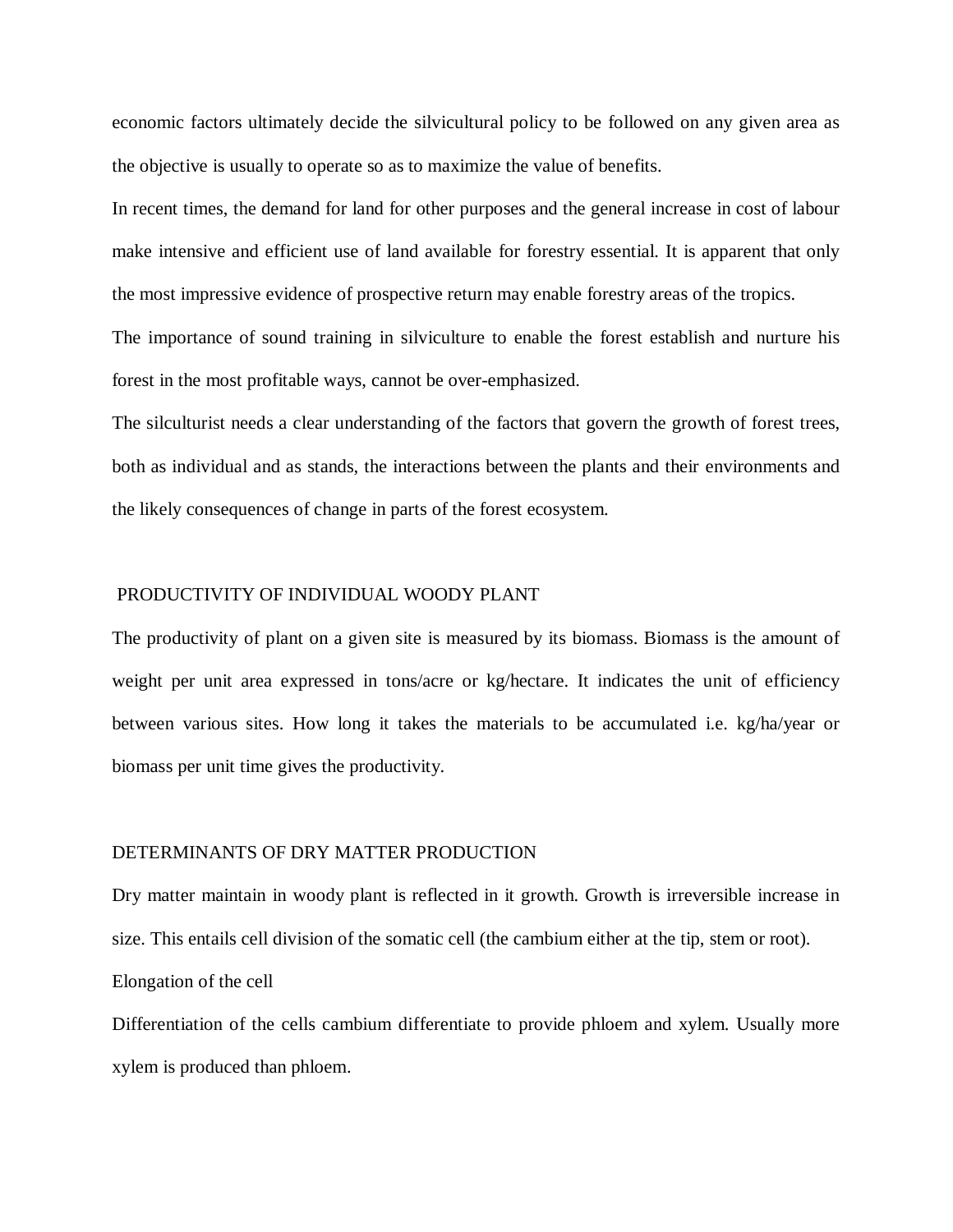Growth itself reflects an integrated physiological response to edaphic, climatic and biotic factors which by influencing the physiological processes. Contribute to the formation and expansion of the shoot. Because of this, it is extremely difficult to appraise the specific condition of under environmental factors to shoot growth. Among the most important environmental factors which affect plant growth are

- 1. Light
- 2. Water
- 3. Temperature
- 4. Mineral nutrient supply
- 5. Composition of atmosphere above and below the soil
- 6. Soil physical and chemical properties
- 7. Biotic factors e.g. insect
- 8. Other plants and animals
- 9. Cultural practices
- 10. Influence of genotype and age of the tree

# Light

The main photosynthetic part of the plant is the shoot or leaves. In the case of forestry, this main point of conversion is in the shoot. The growth of plant shoot with respect to light is affected by

- a. Degree of intensity
- b. Photoperiod
- c. Quality of light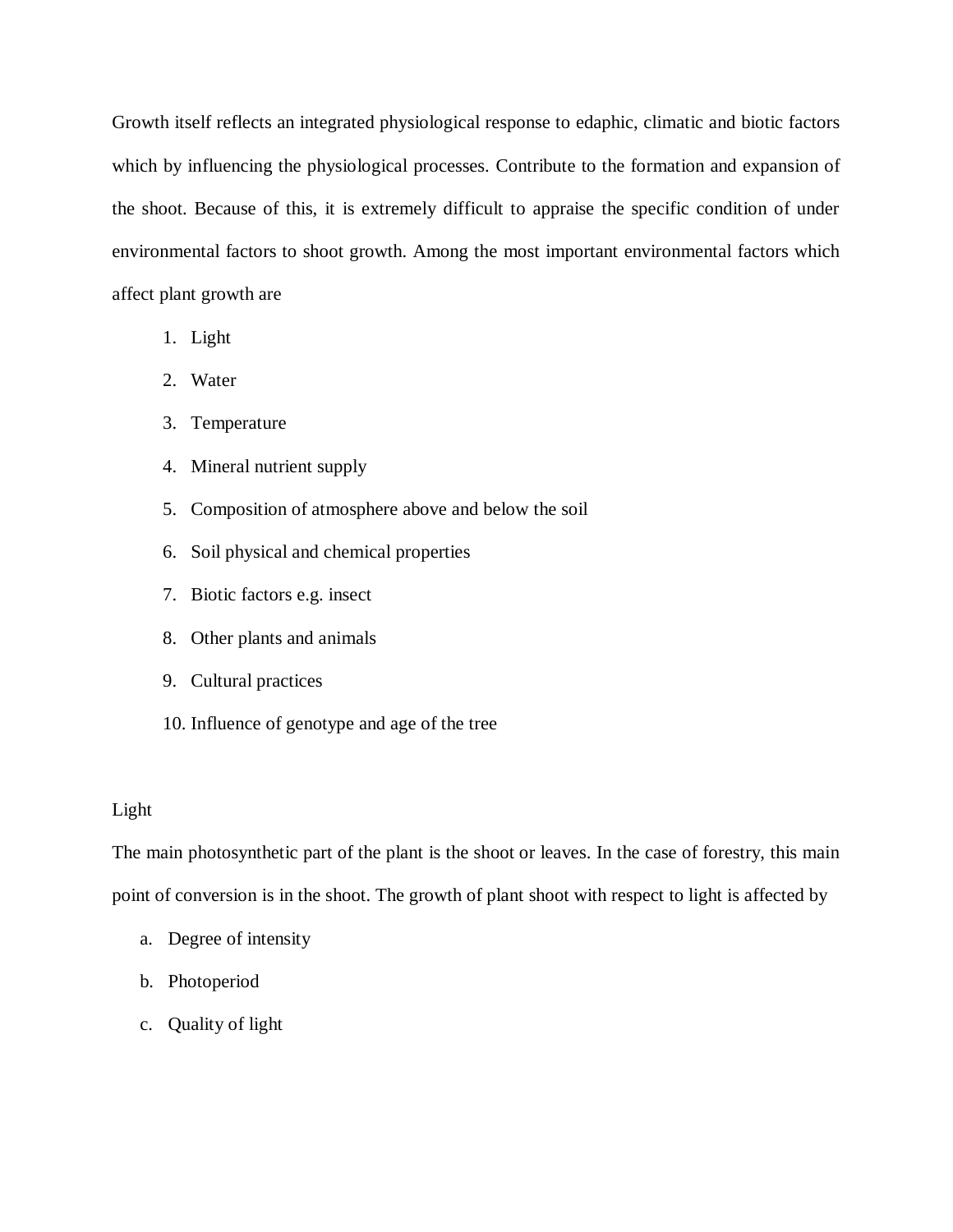#### **PHYSIOLOGICAL PROCESSES IN TREE GROWTH**

- 1. **Photosynthesis**: This is the greatest production process on earth crust the amount of CHO produced by it is seldom appreciated by foresters. It is generally accepted as the process by which CHO are manufactured from  $CO<sub>2</sub>$  and  $H<sub>2</sub>O$  in chlorophylous plant tissues exposed to light energy is converted into chemical energy and stored in CHO from which it can be released in utilizable form for vital protoplasmic activities.
- 2. **Mechanism of processes**: The overall process of photosynthesis is an oxidation reduction reaction with  $CO<sub>2</sub>$  and  $H<sub>2</sub>O$ , the photosynthetic sites being the chloroplasts.  $CO<sub>2</sub>$  in reduced and water oxidized essentially them in the transpresence of hydrogen from water to  $CO<sub>2</sub>$ , leading to the formation of CHO. The energy required for these reactions is provided by sunlight. Chloroplasts also, visible light and use some of the energy to split water molecules into oxygen and hydrogen and to transfer the hydrogen to carbodioxide to form compound used an  $(CH<sub>2</sub>O)$  units. Conventionally this can be summarized by the equation

$$
6CO_2 + 6H2O
$$
 673 Kilo Calories gradient +energy  $C_6H_{12} + CO_2$   
Chlorophylous Cells

The process is however not as simple as equation might imply like most physiological processes. This is a complex series of integrated reaction processes which appear to fall into at least three broad stages: Two photochemical is light reactions which provide the reduced pyrimidine nucleotide (NADPH) and ATP and One biochemical or dark reaction for the fixation and reduction,  $CO<sub>2</sub>$  using the reduced NADPH and ATP from the light reaction.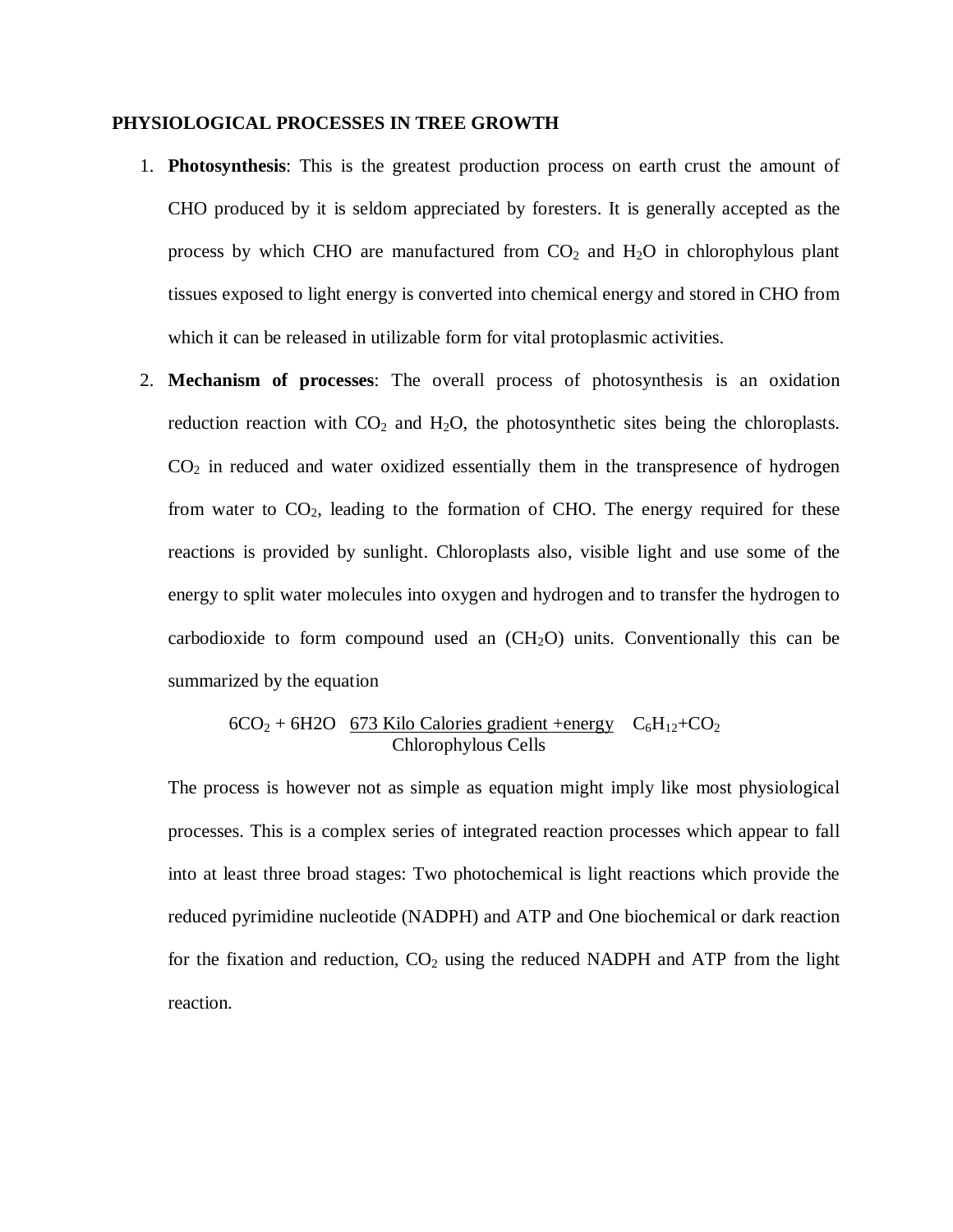The photochemical stage involves the transporting light energy by chlorophyll and subsequent use in photolysis – a photocatalysed splitting of water molecules into hydrogen and oxygen.

$$
2H_2O + 2A \xrightarrow{\text{Light}} 2AH_2 + O_2
$$

A profitable function of this reaction in the overall photosynthetic process is the provision of hydrogen atoms which are then stored in the chloroplasts by continuation with some hydrogen acceptor. This process is represented by the above reaction where A represents a hydrogen acceptor to which hydrogen is transferred from water by light energy absorbed by the chloroplasts. This phenomenon is known as "Hill reaction" after Hill (1937) who first demonstrated that illumination of a suspension of chloroplast in the presence of a suitable hydrogen acceptor resulted in the release of oxygen present evidence indications that the hydrogen acceptor is pyridine nucleotide which (NADP) on continuation with the hydrogen atom is transferred to the strong reductant, reduced pyridine nucleotide (NADPH2). Subsequent chemical transformations involving hydrogen utilize the hydrogen formed and storeed in this manner.

The second light reaction is the photosynthetic phosphorylation and the generation of Adenosine triphosphate (ATP) five Adenosine triphosphate (ATP) and inorganic phosphate. These photochemical reactions occur very rapidly  $(1 \times 10^{-5}$ sec) and are independent of temperature but are influenced concentration CO2.

The purely biochemical reaction stage (dark reaction) occurs more sparingly requiring about 0.04 second at  $25^{\circ}$ C and is governed by 01 treatment is independent of carbodioxide concentration. In CHO synthesis the energy required to cause hydrogen to combine with  $CO<sub>2</sub>$  comes from light in a ATP and NADPH2.experiemnt have shown that where this products of photochemical reaction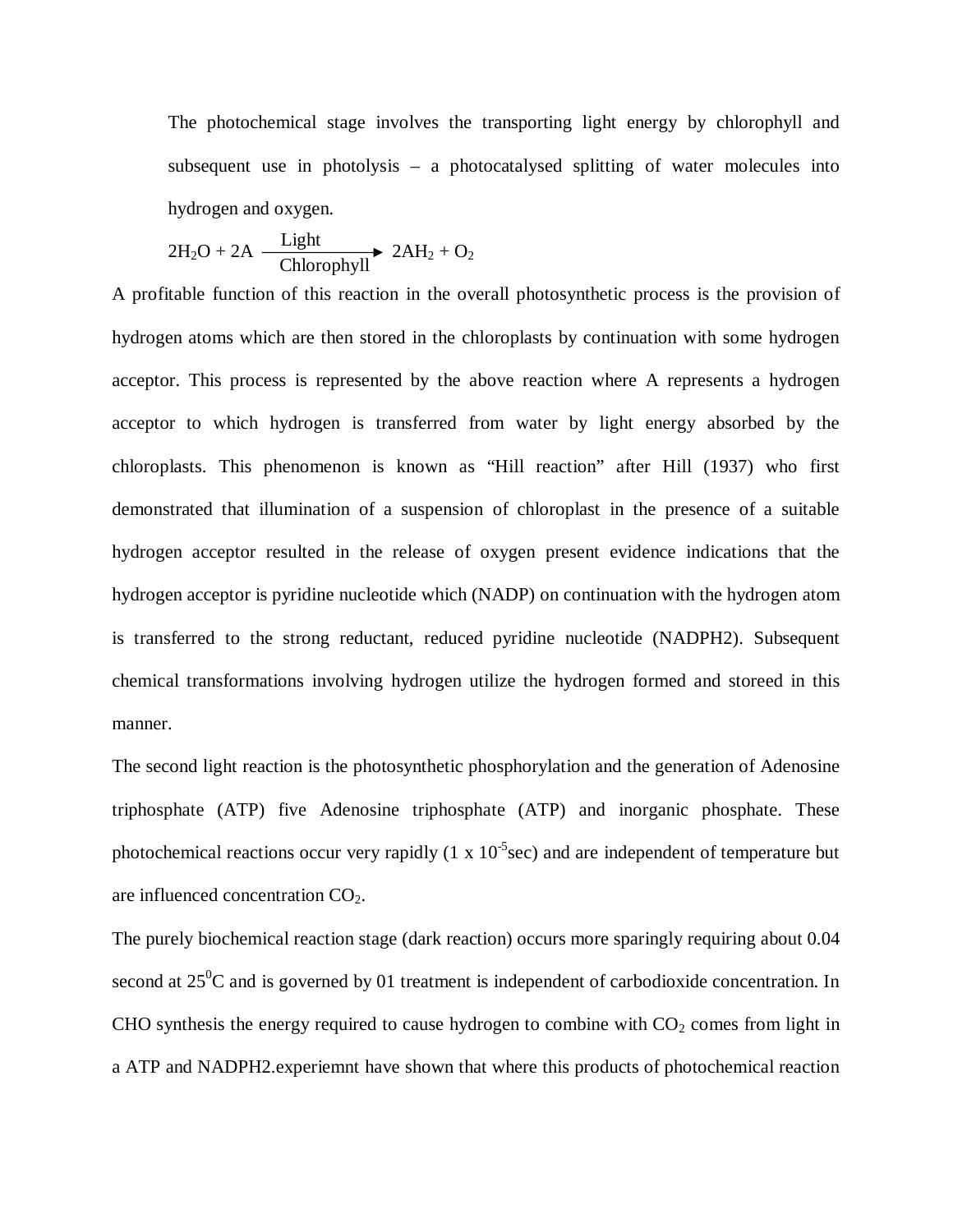are available, the synthesis of carbohydrate can be carried out in the dark. Hence the reaction of  $CO<sub>2</sub>$  to form CHO is often referred to as dark reaction.

The dark reaction involves the continuation of  $CO<sub>2</sub>$  with a 5-carbon phosphorylated sugar called ribulose to form an unstable 6-carbon compound.

This breaks up into two molecules of a three-carbon energy rich sugar called phosphoglyceralaldehyde (PGAL) or triose phosphate. This is usually regarded as the first product of photosynthesis being the first substance formed after the ATP and NADPH2 from photochemical reactions have participated in the reduction of the carbodioxide

Most molecules of the triose phosphate are used in the formation of new ribulose with which more  $CO<sub>2</sub>$  can be processed. Some of them are used as a source metabolic energy by the all ion which it is synthesized and some are continued and re-arranged in glucose which is traditionally considered the end product of photosynthesis.

#### **MAGNITUDE AND EFFICIENCY OF PHOTOSYNTHESIS**

Approximately 3 x  $10^{18}$  kcals of radiant energy are converted into chemical energy per year by terrestrial green plants through photosynthesis (Meyer *et al*., 1960). In terms of weight, this is equivalent to producing 470 billion tones net of organic matter a year, using 690 billion tones of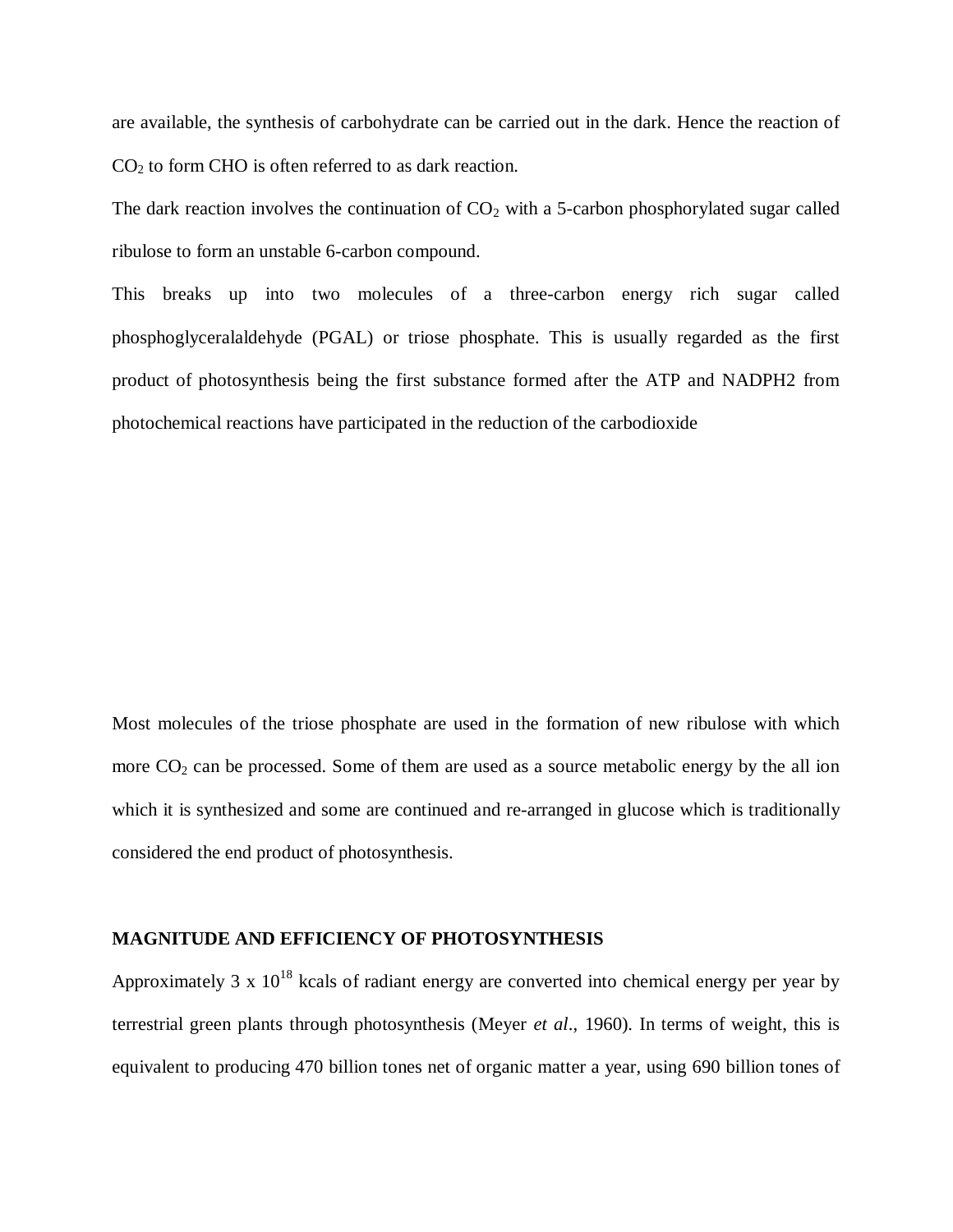$CO<sub>2</sub>$  and 280 billion tones of air. Since green plants use about 80 billion tones of the food produced by this in kis, their true psstic production is about 550 billion tones (Greulech and Adams 1959).

It has been estimated that two-thirds of this amount is produced by forests.

The radiant energy used in this is only a small fraction of the total quantity of radiant energy impinging on the earth's surface estimated to be about 5 x  $10^{20}$  kcals annually. Greulach and Adams (1959) recorded that leaves commonly absorb about 83% of the light that strikes them, reflect 12% and transmit about 5% and that of 83% absorbed only 4% is trapped by chlorophyll while most of the remainder is transferred into heat and re-radiated or lost otherwise. Since more than 99% of the incident radiant energy escapes capture by this they argued that plants could be considered as inefficient converters of solar to chemical energy.

With respect to forest stands, this apparent low efficiency can be traced to several factors like variations in spacing, age, time required to achieve maximum by growth and canopy closure, light intensity under which the trees are growth and availability of moisture and  $CO<sub>2</sub>$  among other factor for instance, photosynthetic efficiency is low in young stands in which canopies have not closed because of inefficiency in light interception. It is also low in or overcrowded stands of cause of poor light intensities for photosynthesis in shaded leaves. In such leaves and in senescent, the high ratio of RSS to PSS also results in low efficiency. These observations indicate that Photosynthetic efficiency in a tree stand increases with its age and reached a maximum value at the point of maximum leaf exposure (MLE).

When however, the photosynthetic efficiency is based on light energy absorbed by chlorophyll. Photosynthesis will be seen to be a very efficient proverb because about 90% of the absorbed light energy is converted to CHO. Percentage encourage maximum efficiency, the forest stand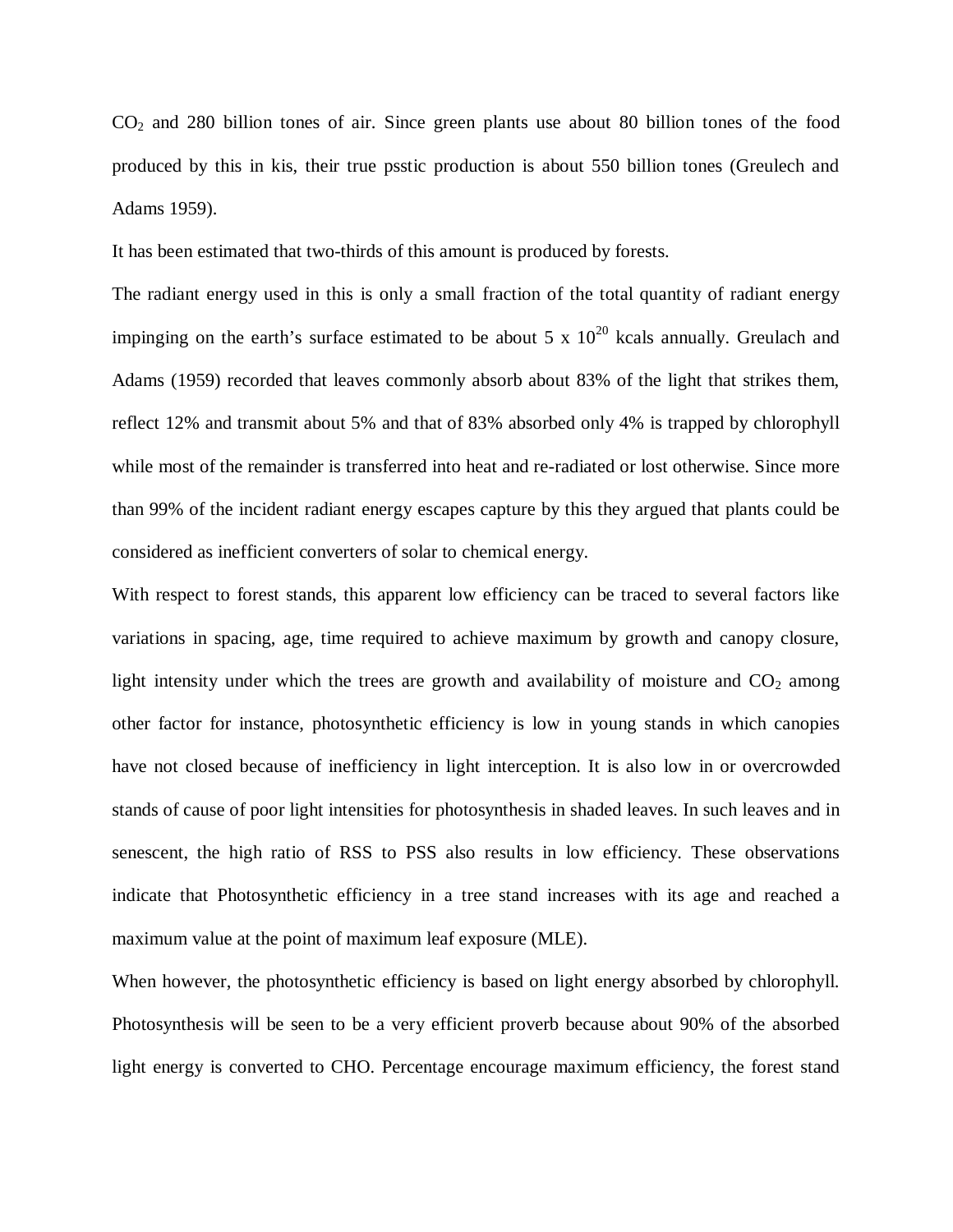has to be handled at a point where the component trees expose maximum number of chloroplasts to solar radiation.

#### **ENVIRONMENTAL FACTORS AFFECTING PHOTOSYNTHESIS**

Several environmental factors influence the rate of PSS, among which are

- 1)  $CO<sub>2</sub> pressure susurrounding the Photosynthetic cells and  $CO<sub>2</sub>$  availability$
- 2) Light intensity and light quality
- 3) Temperature
- 4) Water availability

Beside these environmental factors, internal properties of the plant itself have some effect on rate of PSS, these are

- 5) Age of the plant
- 6) Chlorophyll content
- 7) Genotype and
- 8) Some less understood anatomical and chemical features of plant

#### **AVAILABILITY OF CO<sup>2</sup>**

PSS occur only in the palisade layers (parenchyma cells) and also in the spongy mesophyll. The guard cells may also contain some chloroplasts in some species hence they do photosynthesize. Availability,  $CO<sub>2</sub>$  to photosynthetic differ depends in the rate of closure and opening, stomata and the condition of the atmosphere. The rate of closure and opening of stomata depends on light and also the movements of certain within the plant. This is counters balanced by the movement anions accompanied by movement of water, the stomata because turgid and hence opnes.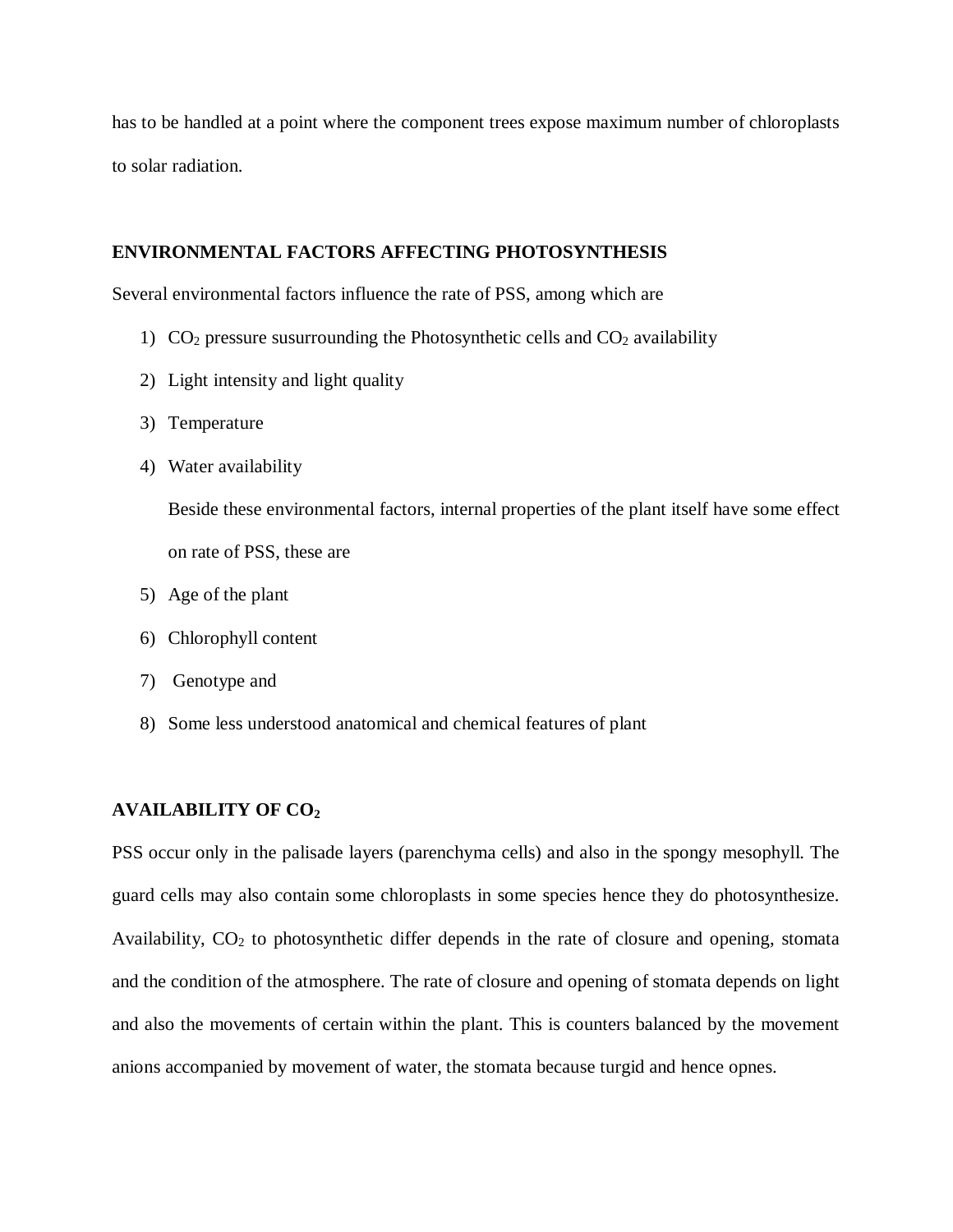This is very effcienctat removing  $CO<sub>2</sub>$  from the atmosphere. Initially penetration of  $CO<sub>2</sub>$  into leaf is very rapid until it reaches the wet surface. The diffusion of  $CO<sub>2</sub>$  in water is about 1000 times slower than what it is in the atmosphere. Therefore rate of diffusion is reduced once it gets into the wet boundary layer. Even through the total distance between the cross section of leaf is very small, thus rate of diffusion from atmosphere to leaf seems to be the limiting factor in the supply of CO<sup>2</sup> from atmosphere into the photosynthetic site.

#### WIND

The leaf have a boundary layer which consist of vapour. This boundary layers prevents the movement of  $CO<sub>2</sub>$  into the leaf. With slight wind, the boundary can be destroyed, leaf become drier the rate of movement of  $CO<sub>2</sub>$  become faster enhancing higher rate of PSS.

#### LIGHT

It is the intensity and photoperiod that is important. In one of PSS, the quantity of light limit Psstic rate.

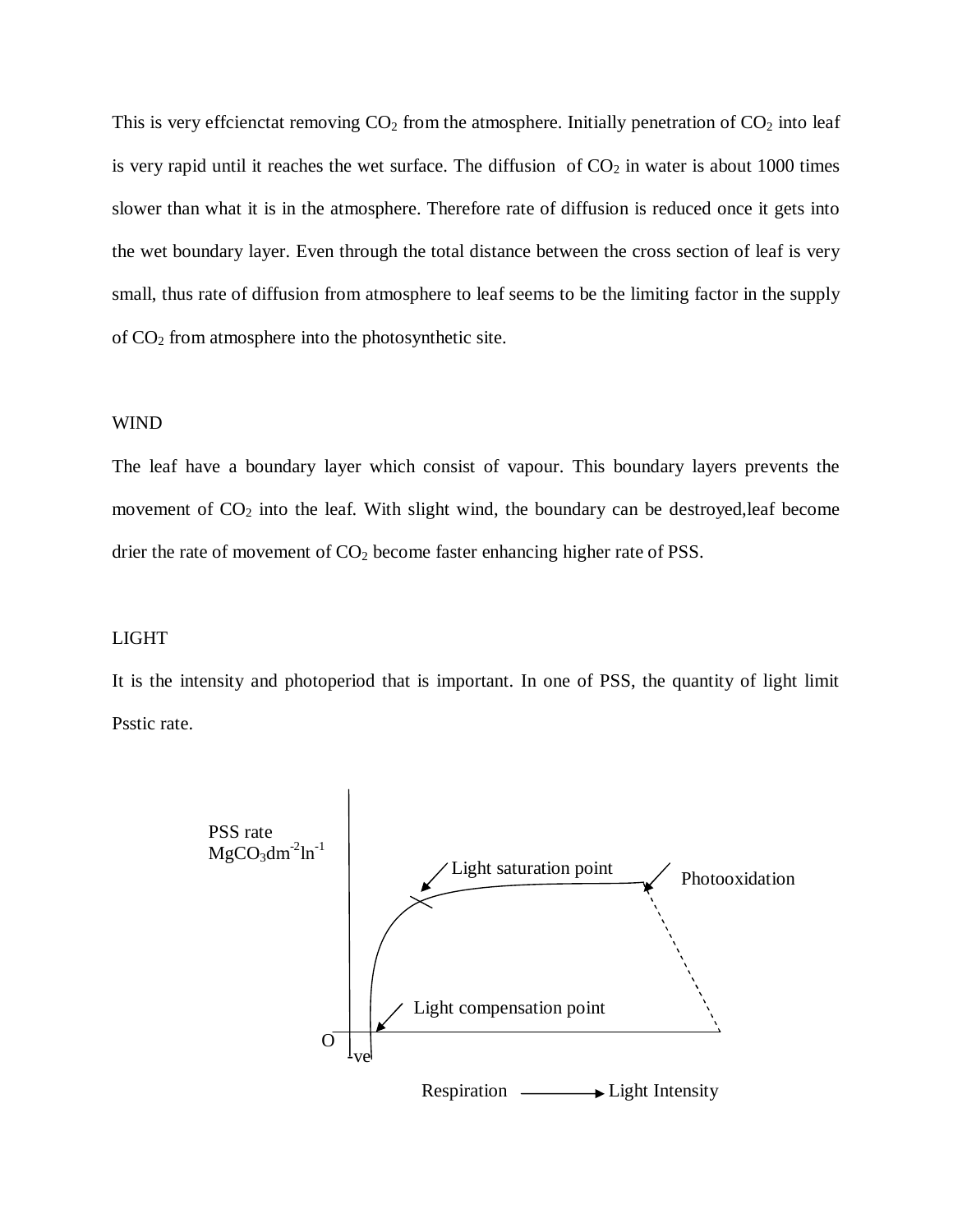Below zero (0) no light is received, no PS: -ve PSS value.

This point where  $CO<sub>2</sub>$  is given start is diminished by respiration above this point, the Pssic rate greater than rate of respiration, therefore we have positive Psstic values. The point where  $PSS =$ RSS is called the light compensation point.

They are plant living under such condition will not grow. If RSS is greater than the plant will eventually die.

With simultaneous above in light intensity, there is above in Psstiic rate. After this region, high in light intensity will not lead to high in Pstic rate. This point (a) is called light saturation point. If continue to high light intensity we shall have photooxidation in leave becomes destroyed due to excessive light intensity.

The compensation, light saturation and photooxidation points vary with species.

#### SHADE PLANT AND SUN PLANT



At the same light intensity, plant growing under sun have higher Postic rate than plant under shade. Both may have same compensation point, but different saturation points.

If plant from sun is put under shade, it will experience downward in Psstic rate or suppress more than plants wed to shade based on this we classifying plants into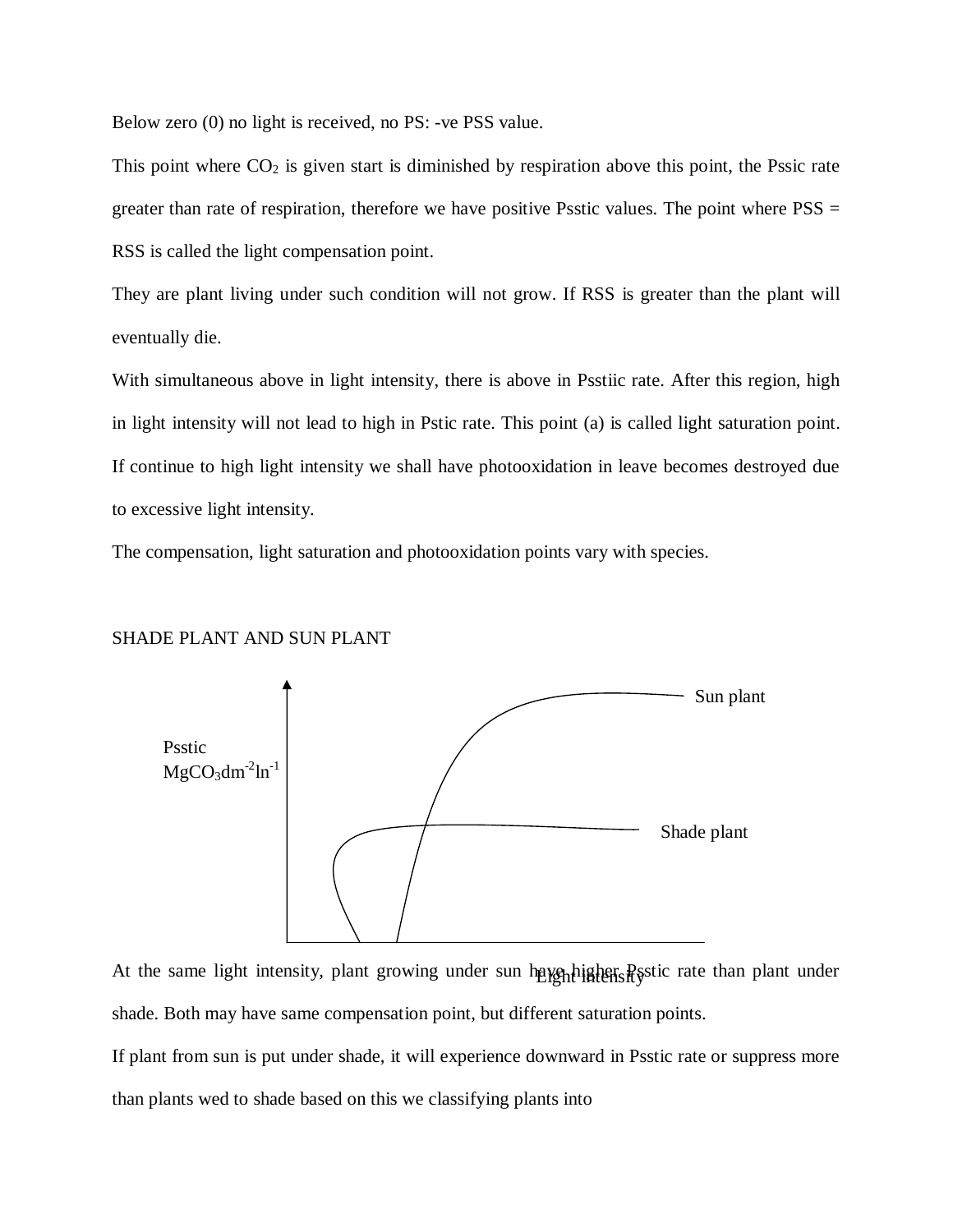- a) Sun plant: Have higher compensation point, have higher maximum Psstic rate, and saturated at 1/5 full sunlight.
- b) Shade plants: Have lower compensation point, saturated at 1/10 of full sunlight. Sahdeplants are able to grow well under shade of taller trees.

# MORPHOLOGICAL AND PHYSIOLOGICAL CHARACTERISTICS OFLEAVES

# CHARACTERISTICS OF SHADE LEAVES

- 1) Low compensation point
- 2) A short range or a which light intensity stimulates PSS
- 3) Leave Psstiic rate at higher saturation point.
- 4) It posses more chlorophyll per unit weight than similar plant grading under sun.
- 5) Shade leaves are often thinner than those developed under sunlight, because sun stimulates the development of  $2<sup>nd</sup>$  layer of palisade parenchyma.

#### SUN LEAVE CHARACTERISTIC

- 1) High compensation point
- 2) Long range over which light intensity stimulates Psstic rate
- 3) Psstic rate at high saturation point
- 4) Less chlorophyll/want rot
- 5) Have the **development** of  $2<sup>nd</sup>$  layer palisade cells.

Shade plants are able to tolerate shade because of their low compensating point.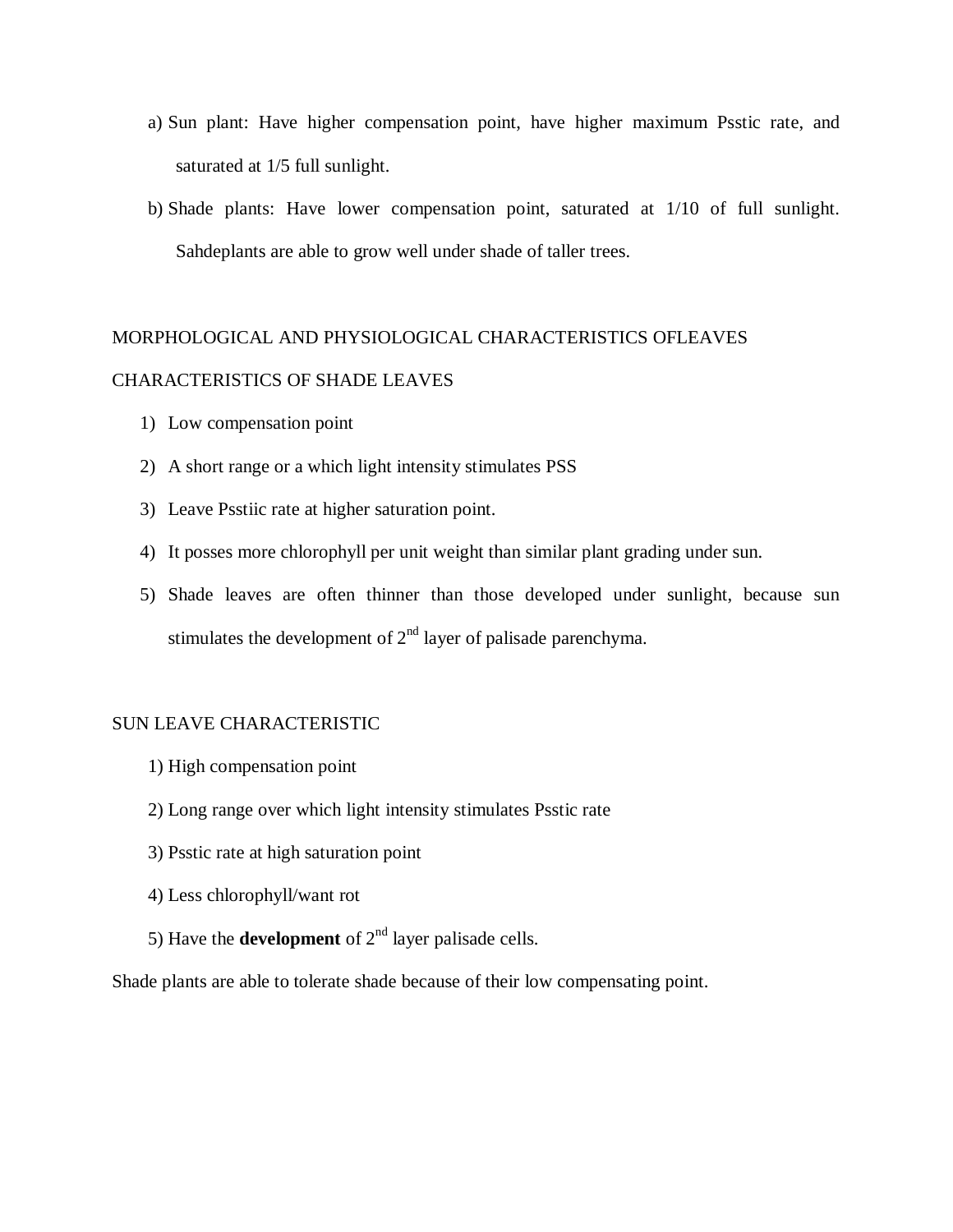# **EFFECT OF TEMPERATURE ON PSSTIC RATE**

Temperature range for plants growth is surprisingly very large on very hot days, leaf OT can reach  $40^{\circ}$ C with Pss taking place, optimum range between 20-35 $^{\circ}$ C.



The influence of OT in Pss depends on both  $CO<sub>2</sub>$  availability both light intensity. If these two are adequate, PSS willoccur faster at high OT than at lower OT.

This OThas little or no effect on photolysis. This is because energy required for photolysis is derived from light intensity.

All the reactions of the Calvin-Benzene cycle is OT dependent and in low rate of OT of nay of these reactors with between down the entire process.

The  $Q_{10}$  (respiratory efficiency/Quotient/rate) for processes like this in the laboratory varies from 2.0-3.0.

The rate of diffusion of  $CO_2$  to reaction site will be high by higher OT.  $Q_{10}$  for diffusion of solute water very from 1.2 to 1.4. Q<sub>10</sub> for entire PSS lie between 1.0 to 2.7. Apart from photolysis of water, other reactions of PSS we affected to a limit temperature.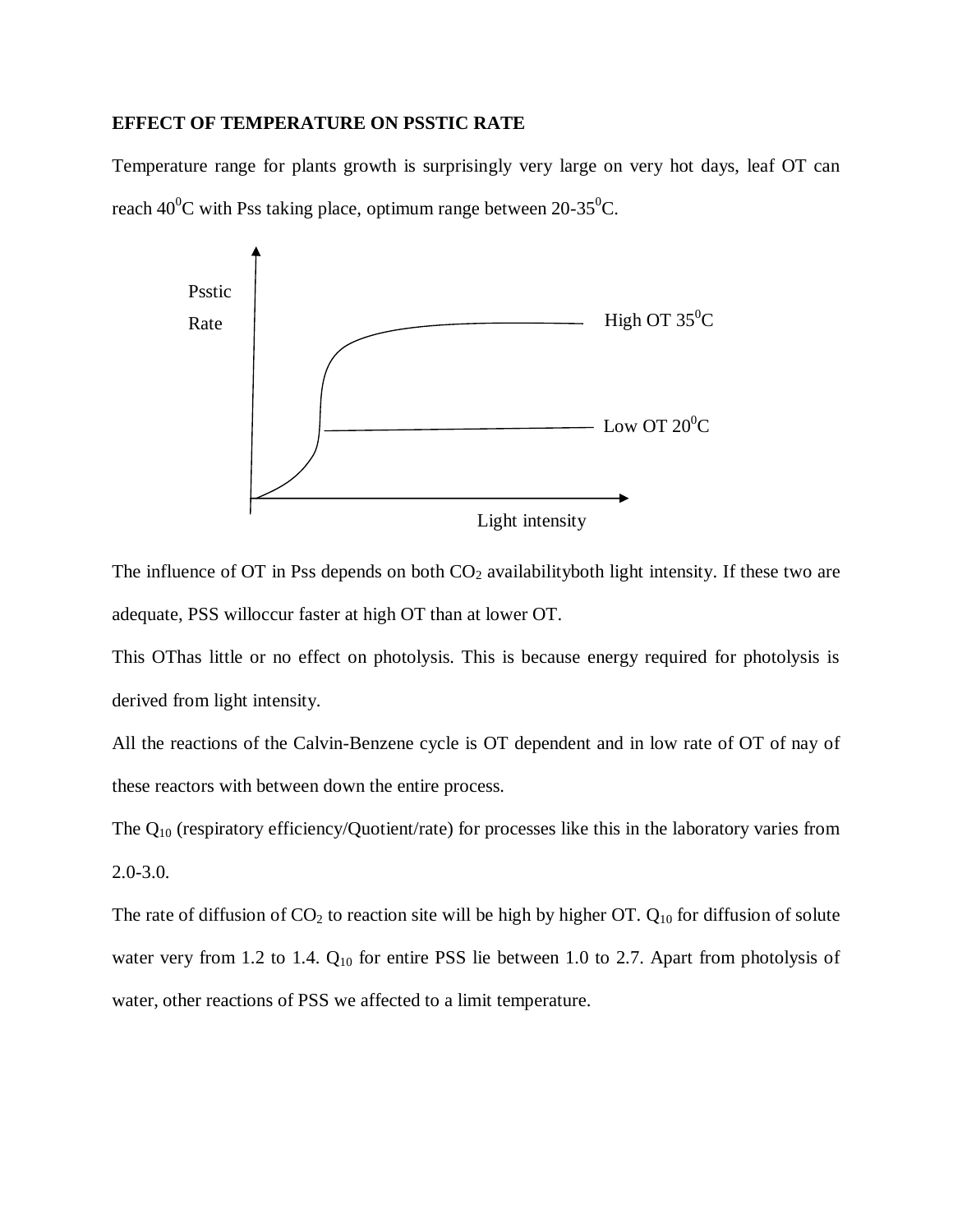# **WATER AVAILABILITY**

Through PSS require electron obtain from photolysis of water. This is not only reason why water is important. Water has  $1^0$  effects on PSS due to its action in closing and opening of the stomata. Under dry condition, stomata are closed down in diffusion of  $CO<sub>2</sub>$  downward in PSS.

# **LEAF AGE**

As individual leaf on a plant grow and develops ability to photosynthesis increases with time and decreases later decreases when leaf become old – senescence – less chlorophyll be loss of functional chloroplast.

### **Chlorophyll content**

Genetic constitution

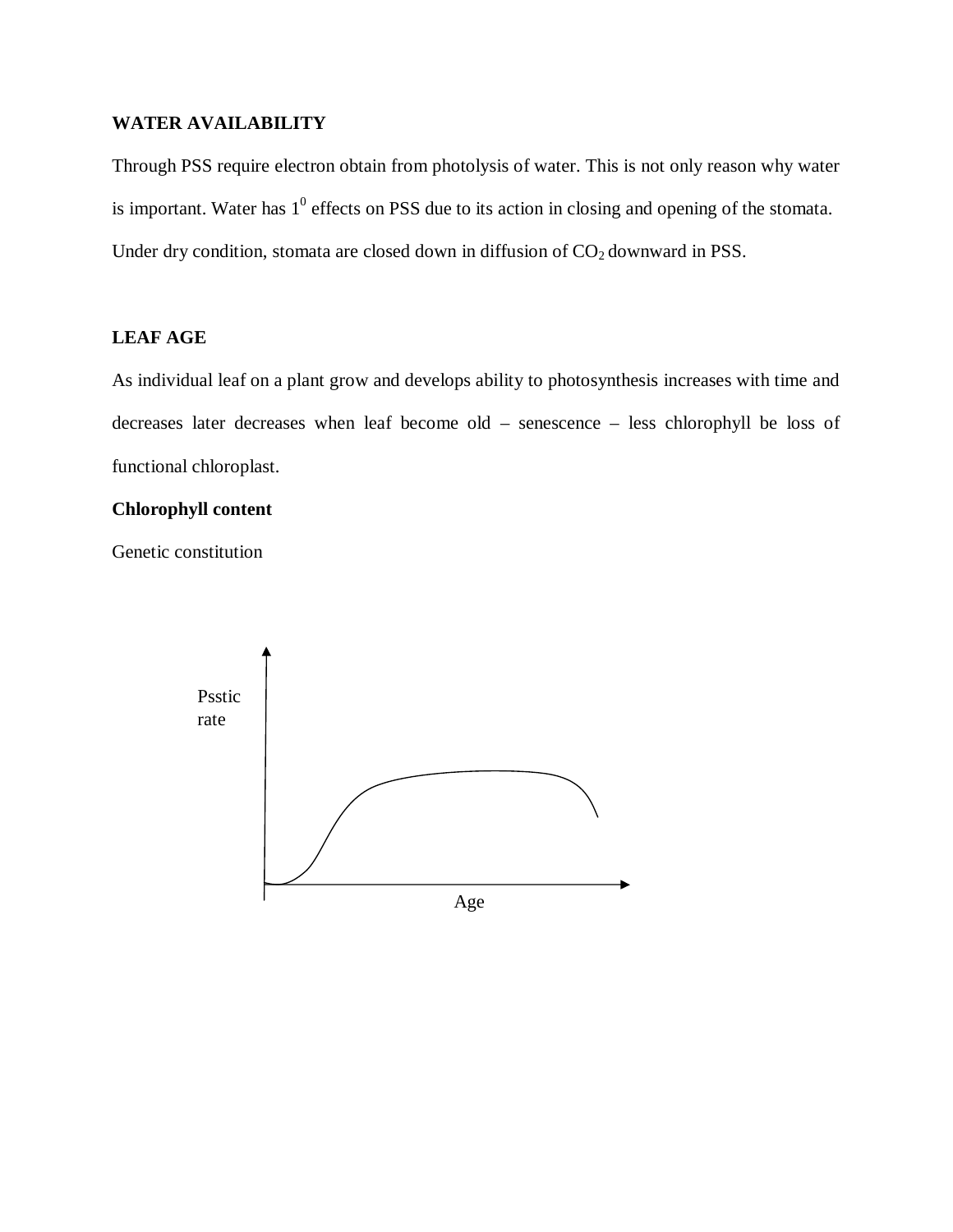#### CHLOROPHYLL CONTENT

#### Little correlation between amount of chlorophyll and PSS

Genetic Constitution: Some genotype and endogenous rhythmic affects PSStic rate Endogenous rhythm: Some plant have diurnal variation in PSStic rate independent of the environment

#### RESPIRATION

Photosynthesis binds energy from solar radiation into complex organic compounds such as glucose and compounds synthesized from glucose by this potential energy can be utilized in metabolism by the tree the huge energy rich molecule must be broken down chemically and the energy released. The biochemical breakdown of photosynthesis is called respiration. In trees as in other living things, this process is characteristically combined with processes that incorporate a large portion of the released energy into ATP the "universal energy currency", which serves a readily available energy supply.

Respiration makes available the chemical energy stored in sugar and other foods and permits the use of this energy within the tree in a variety of useful ways.

Some of these are assimilation and other energy using process such as fat and protein synthesis mineral absorption and maintenance of protoplasma structure all require and make use of this released energy. An understanding of respiratory process is the necessary, for a god appreciation of various tree behaviours and silvicultural techniques. Root growth and seed germination are often hindered by soil condition which limit respiration, value remedial measures such as drainage and/or tillage are usually due to enhance respiration. Successful seed storage also partly depends on maintaining environmental conditions which control respiration of the seed.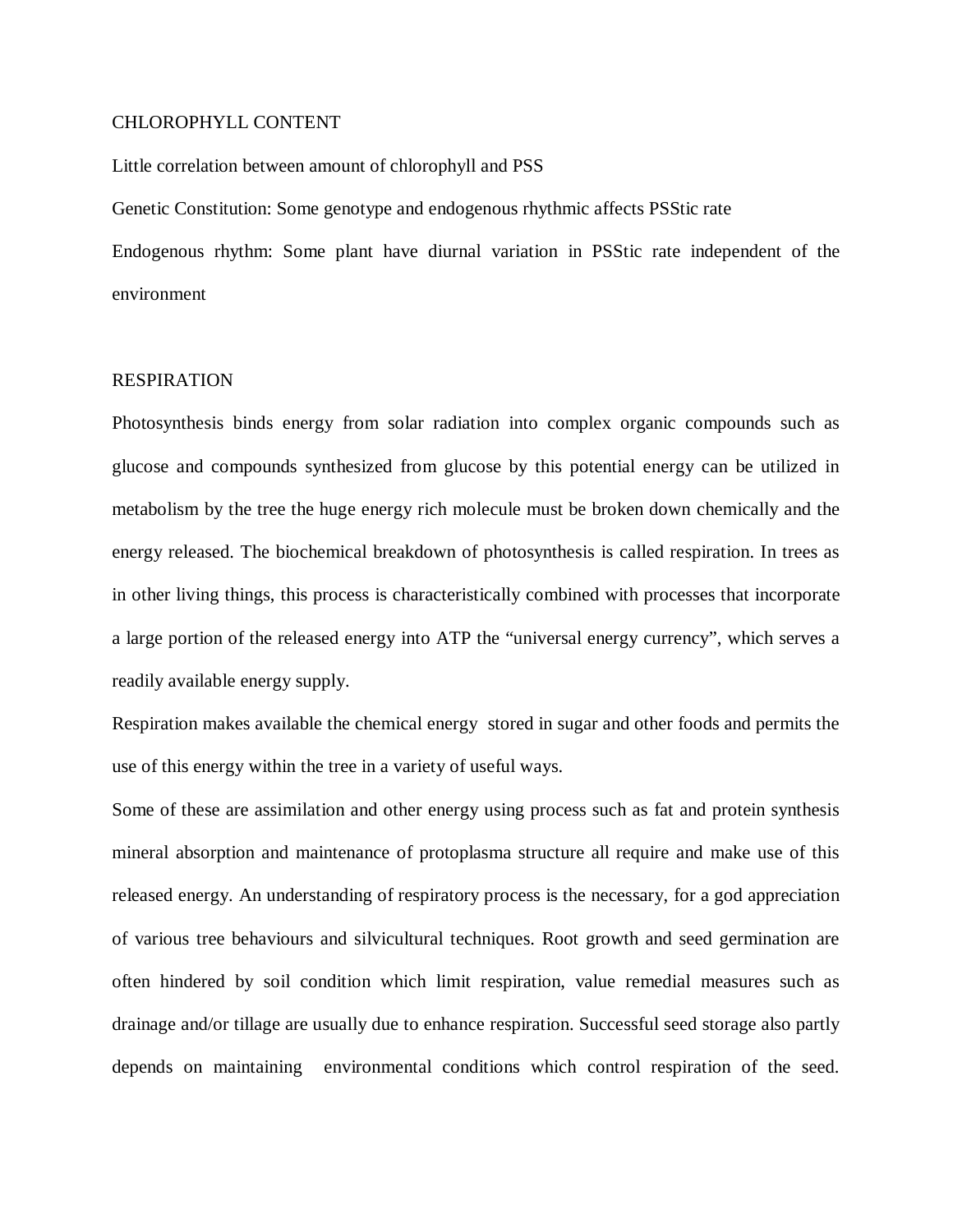Although some minimal level of respiration is essential for cell survival and to somewhat higher rate is needed for growth, the rate of respiration sometimes rises for above essential level and results in wasteful consumption of food which might otherwise be used in assimilation to product new tissues or accumulated in storage organs. Respiration can thus because competition of assimilation and accumulation of food, resulting in reduced growth and inadequate accumulation of reserves.

As respiration occurs in all living tissues continuously all the time and photosynthesis occurs early in the light and directly in the leaves, the rate of pss must be maintained at levels several times as rapid as the rate of respiration pss unit tissues of any net increase in dry weight is expected. Hence Polster (1950) has suggested that the productivity of a forest stand weight be increase more by treatments which reduce respiration than by treatments that increase Pss. Foresters can achieve this for example by pruning off lower branches which tend to respire more than they photosynthesize.

#### Mechanization of respiration

As in Pss the respiration breakdown of food does not occur as a single gross reaction but rather as a series of smaller step-wise reactions, each catalysed by an enzymes. The release of packets of energy is couple with photophorylation reaction that synthesis ATP from ADP and inorganic phosphates. These steps fall into two convenient groups, a preliminary group known as glycolyris in which the carbohydrate is oxidized to pyrunic acid and a second group concerned with subsequent oxidation of pyrunic acid. The first phase appears to take place in the same general way in many kinds of tissues either in preserve or absence of atmospheric oxygen. The second phase may follow a number of diverse patterns depending upon the kind of tissue and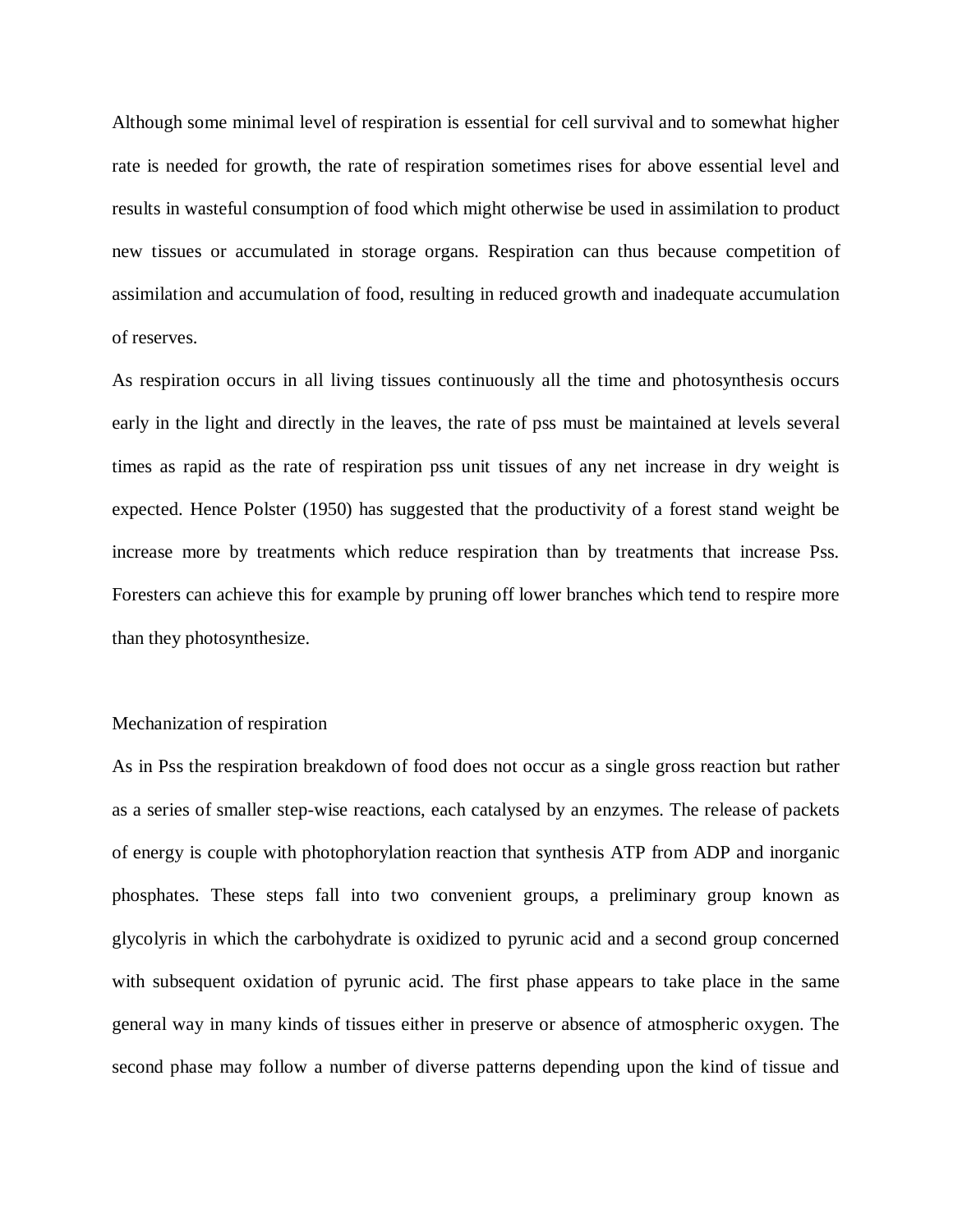upon whether it occurs in the presence or absence of atmospheric oxygen. In the absence of oxygen and under certain other conditions, anaerobic oxidation of pyrunic acid usually occurs but the course of the reaction differs in different tissues and organisms. In trees, anaerobic respiration often occurs in roots in poorly gestation soils and in tissues where entrance of oxygen is restricted by impermeable structures such as fruit acid seed coats or land scale. In general the products of anaerobic respiration of pyrunic acid are incompletely oxidized compounds such as alcohols and organic acids and aldehydes. Consequently anaerobic respiration is generally considered undesirable because most of the energy released is not available for growth and because its products often are toxic to the tissues in which they are formed.

Under aerobic conditions or presence of oxygen, the oxidation of pyrunic acid usually occurs along entirely different pathways from those under anaerobic conditions and the end products are usually  $CO_2$  and H<sub>2</sub>O. the oxidation of pyrunic acid to  $CO_2$  and H<sub>2</sub>O is accomplished by a complex but cyclic series of reactions, known as the Krebs cycle. In this cycle, hydrogen atoms are split off in pairs by enzymes known as dehydrogenaces and we transferred through a series of hydrogen acceptors. These atoms finally combine with oxygen to form  $H_2O$ . much of the energy released is used to form high energy phosphate bonds which are coupled to ADP to form ATP. This aerobic phase of respiration appears to be restricted to the motochandria which contain all the enzymes essential to the complete oxidation of pyrunic acid by way of the Krebs cycle. The mitochandra are also the centres of synthesis of most of the ATP associated with respiration. Summary equations for the aerobic of sugar can be written as follows

$$
C_6H_6O_6 + O_2 \xrightarrow{\text{Glycolyns}} CH_3COCOOH + 2H_2O + Energy
$$
  
(Pyrunic acid)

 $CH_3COCOOH + 2.50_2$  Krebs  $3CO_2 + 2H_2O + Energy$ cycle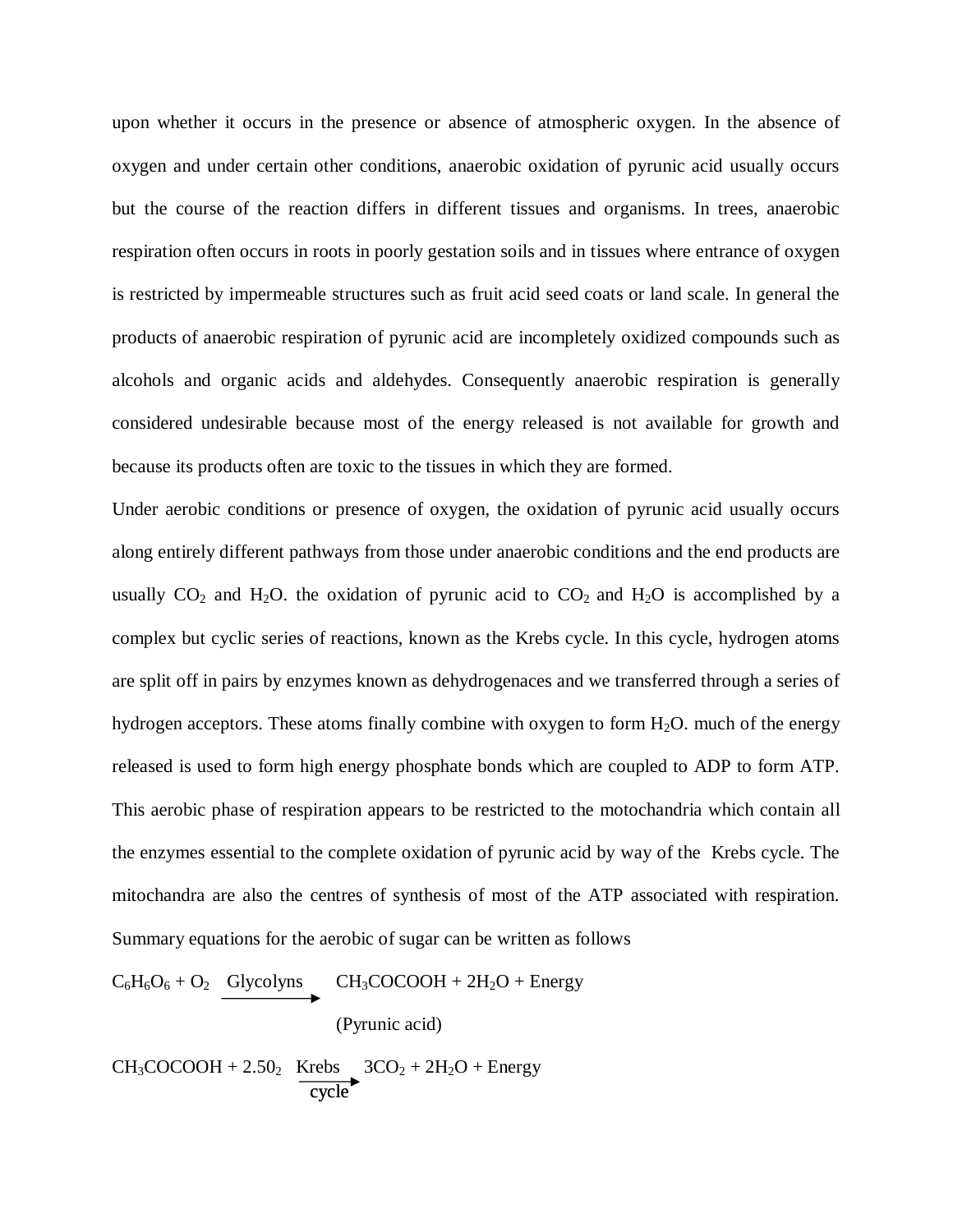The above discussions also show that the first stages of aerobic respiration of CHO COO the same acid the relationship can be shown as follows



Aldehydes, alcohols  $CO<sub>2</sub>$ , organic acids

Considering the cellular energtics, the number of ATP molecules generated per molecule of glucose oxidized is very significant since the energy released in the nature equations is mainly stored as high energy phosphate bonds. According to current views, 38 mols of energy-rich phosphate are formed in the aerobic oxidation of each molecule of glucose.

The energy liberated on hydrolysis of each energy-rich phosphate of ATP is about 12,000 claorie per mole. Thus, 456, 000 calories or about 65 percent, of the total energy in the glucose are transported to these high energy phosphate bonds where they are made available as a energy source for other chemical reactions. These phosphate bonds are thus the connecting link between the energy releasing reactions of respiration and the numerous energy consuming reactions which are integral steps in true metabolism. It follows that about 35 percent of the energy released when one molecule of glucose is completely oxidized is dissipated as heat.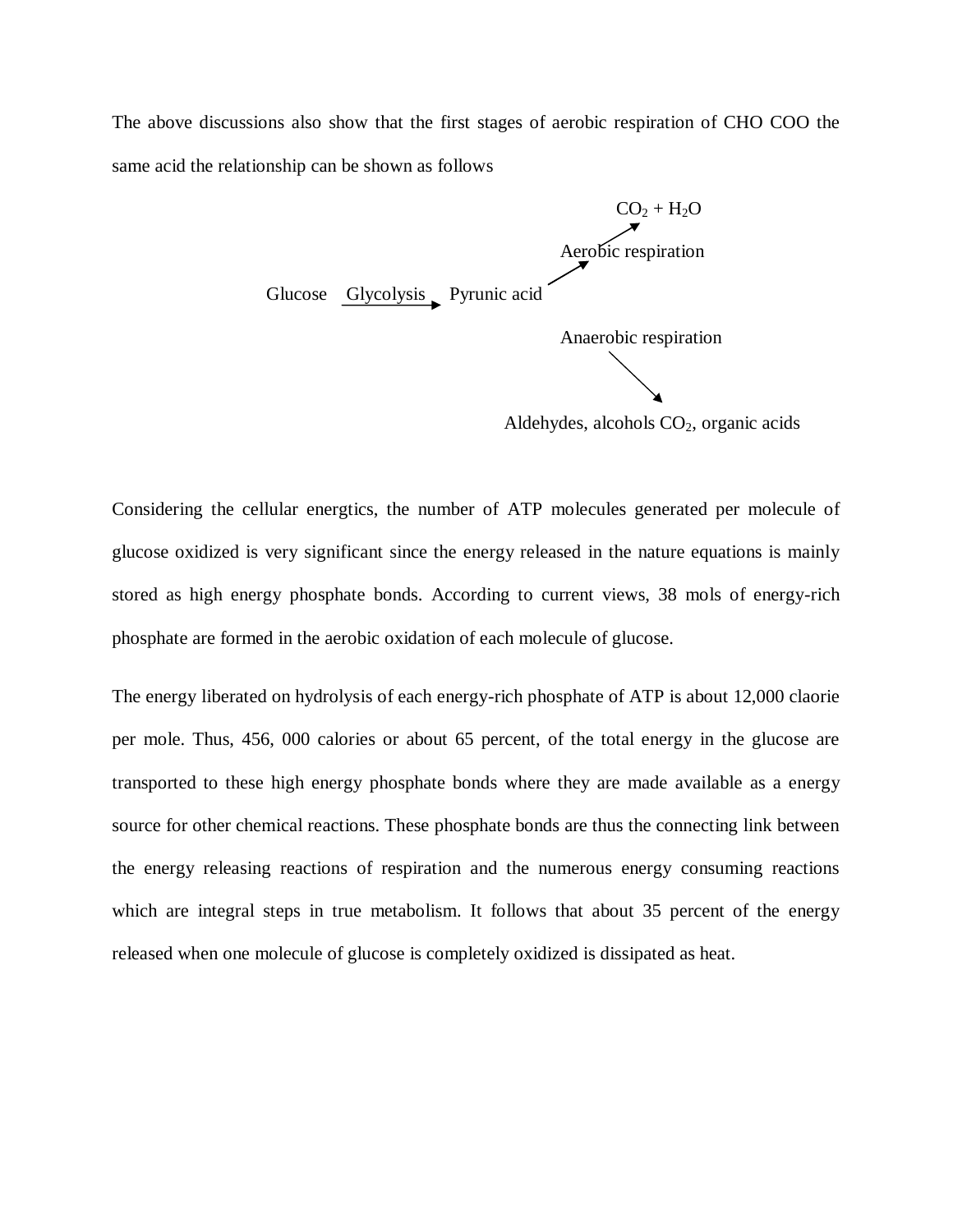#### RESPIRATION IN TREES

Being the only means through which energy in CHO manufactured by PSS can be constructively released, respiration I together with PSS ranked as the most important biochemical process known to man. RSS unlike PSS which occurs only in light tissue during both day and night, throughout the life of tree. Consequently a significant portion of the total amount of PSState produced is expected to be

The respiration demands however very greatly among species and tissues and also with time. Moller et al (1954) showed that the amount of respiration loss by trees varies with age. They reported that 40 percent of the total psstate was used by a 25 years old tree compared to 50 percent by an 85 years old tree of same species and attributed this difference to an increasing ration of respiring to photosynthetic tissues as the tree aged. Meristematic tissues on shoots, stems and elongating roots are also noted centres of intense respiration and large consumption of CO. young rapidly expanding leaves with relating high proportion of protoplasm in relation to cell wall materials respire mere rapidly per unit of dry weight than do old mature leaves with tick cell walls. Various specialized aerial roots and pneumatopharies are adapted for respiration and they consume considerable respiratory substrate. Food is depleted though Rss by vertical arial roots e.g. Aviumis spp and by lentils prop or still roots e.g in Rhizophere spp. Griley et al (1962) shared that Rs of arial prop roots of Rizophora maryle L. trees amount and to very considerable losses. The rates of loss in gram carton per square metre per day were for prop roots 2.03; sun leaves 3.04 and for shade leaves 0.48.

Mycorrhizal roots also have very high respiration rates. Under high ATP of tropical forests, lossesof Psstste by Rss can be trearendens and greatly exceed those in trees of temperature zones. In the natural tropical rain/forests in the lowlands of jury consist for instance, respiration in roots, stems, branches and leaves consumed about 75% of the dry matter produced.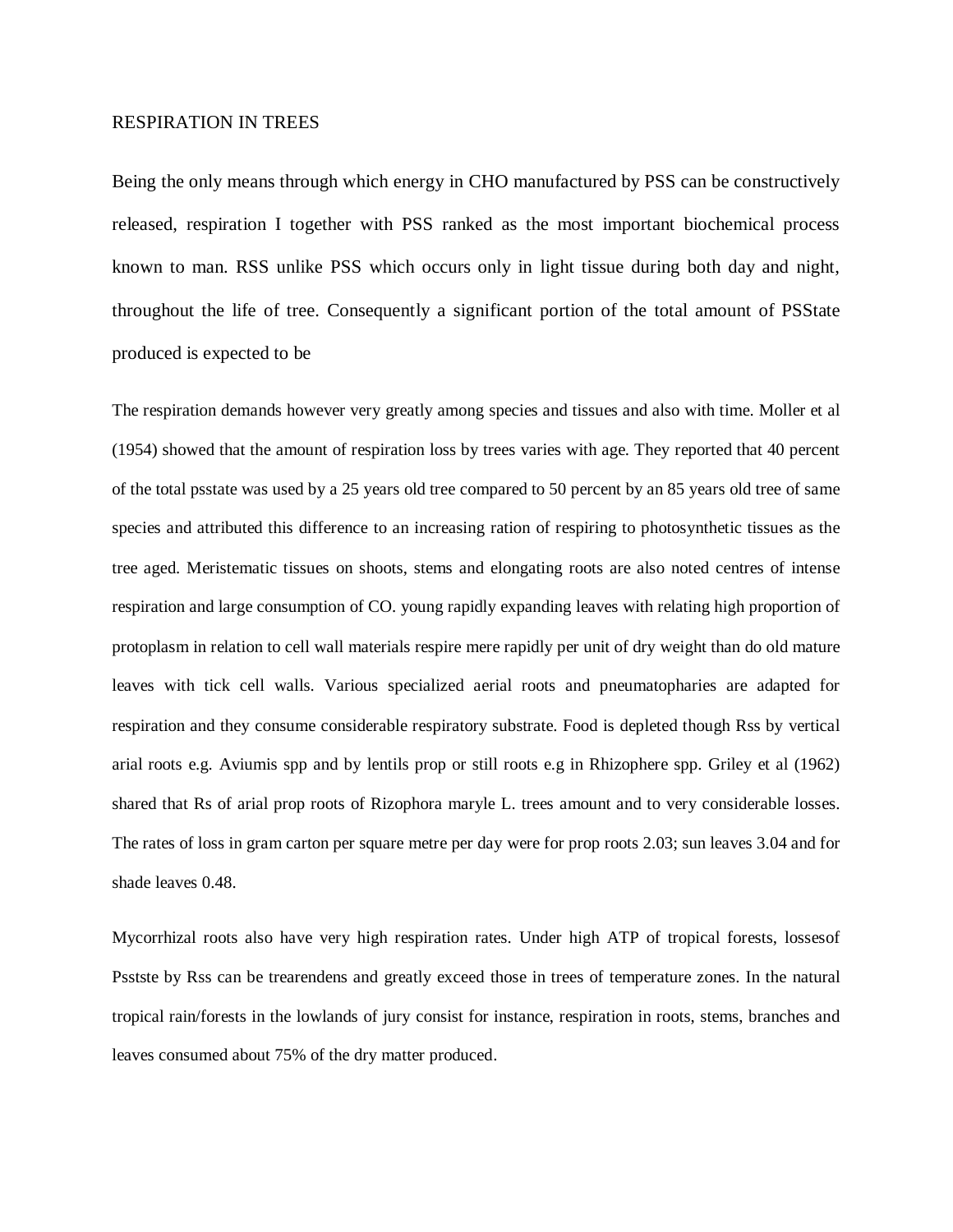#### **Relation of Pss and Rss to tree growth**

This relation between Pss and Rss in best illustrate by their action in wood formation the primary goal of tree crop production. Wood consist largely of cellular which is made from glucose manufacture used by the process of Pss. All factors being variable, the amount of glucose available for wood formation will inverse sa rate of Pss increase. On the other hand, respiration which is the reverse of Pss, decomposes glucose, indicating that the amount of glucose available for wood formation.

Thus the difference between the ration of Pss and Rss will determine the amount of glucose available for wood formation. In other words the greater the rate of Pss in proportion to that of respiration, the greater will be the amount of CHO available for growth and development of a given tree. This statement expressed mathematically.

 $P - R = G$ 

Where  $P =$  represents the rate of gross Pss

 $R =$  rate of Rss

 $G =$  the growth potential

Thus, the rate of Pss is high and the rate of Rss is also high or above normal, growth is likely to be low, whereas if the rate of Pss is high and the rate of Rss is low growth is likely to be high. In generals for satisfactory growth, the rate of Pss should be about ten times greater than the rate of Rss. In situation, pruning is closed stands or thinning to shape out the residual trees can be employed to bring and to keep this ratio at the desire point. Endently Pss and Rss form the foundation of situation or crop production.

#### **Biosynthesis**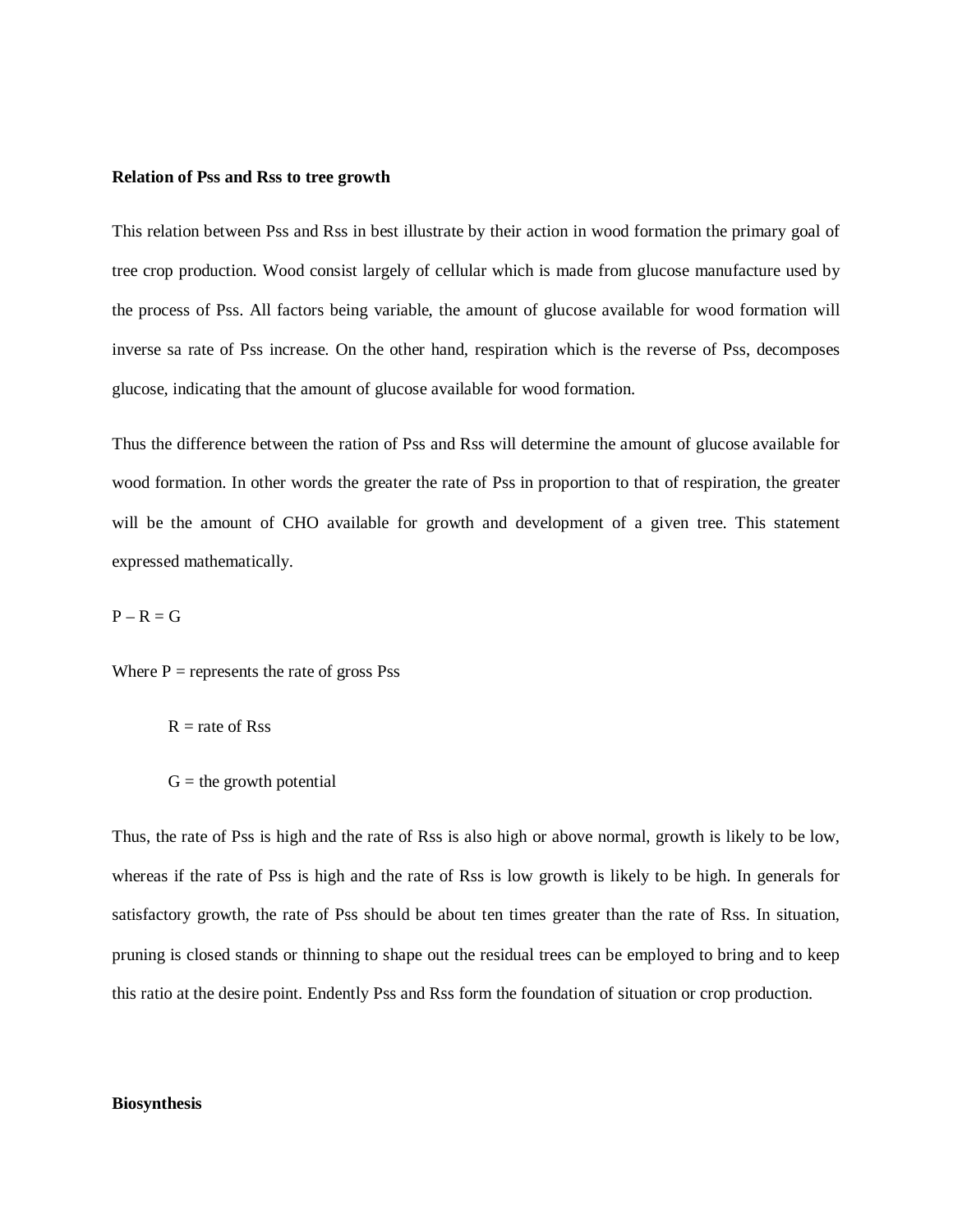Photosynthesis not used in respiration is utilized in the production of a variety of complex compounds through a series of to synthetic reactions. These chemical reaction essentially involves the conversion of relatively simple soluble foods into complex, insoluble constituent of all system under the catalysis of numerous kinds of enzymes. Same of the glucose is converted to a made range of structural and energy reserve carbohydrate and CHO derivatives which are important in the organization of new cells and tree growth. The disaccharide (sucrose) and polysaccharide (starch) form the two most important types of CHO easily utilized as food and energy reserves. In many plants they are form quickly and directly from the glucose produced in photosynthesis. Sucrose in formed by a contamination of glucose – 6- phosphate and glucopyranose – 6 – phosphate in the presence of a condensing enzymes and Uridine triphosphate. Starch is essentially a long chain condensation product which can be formed from glucose – 1 phosphate molecules by the action of the enzymes – starch phospherylase or other enzymes.

Starch forms the most important storage CHO in tree cells and it is especially important in trees that coppice as it is easily converted to soluble glucose for easy translocation to and from storage organs.the structural CHO formed some of the photosynthesis plug vital roles in plants in providing their cells with strength. Cellulose, the structural polysaccharide of the cell wall is a glucose. During the large amounts of cellulose are rapidly synthesized indicating that cellulose synthesis is a very important aspect of the chemistry of tree growth. The mechanization cellulose synthesis is not fully known, alghough information is fast acculative in cellulose synthesis andto involvement all wall formation (Bartes and Hussid, 1965; Ordin and Hall, 1968; flower et al 1968, Hassid 1967, Rampart, 1970).

Some of the photosynthesis is converted into oils, fats, waxes, stegols e.t.c. Fats are formed through the etherification of unsaturated fatty acids and glycerol all produced through the biochemical break down of carbohydrates waxes occur in the article differ from fats and oils in that glycerol is replaced by monohydric or dihydric alcohols in their synthesis fatty acids are also further condensed to produce a wax-like substance, suberin, also found in the epidemis of trees.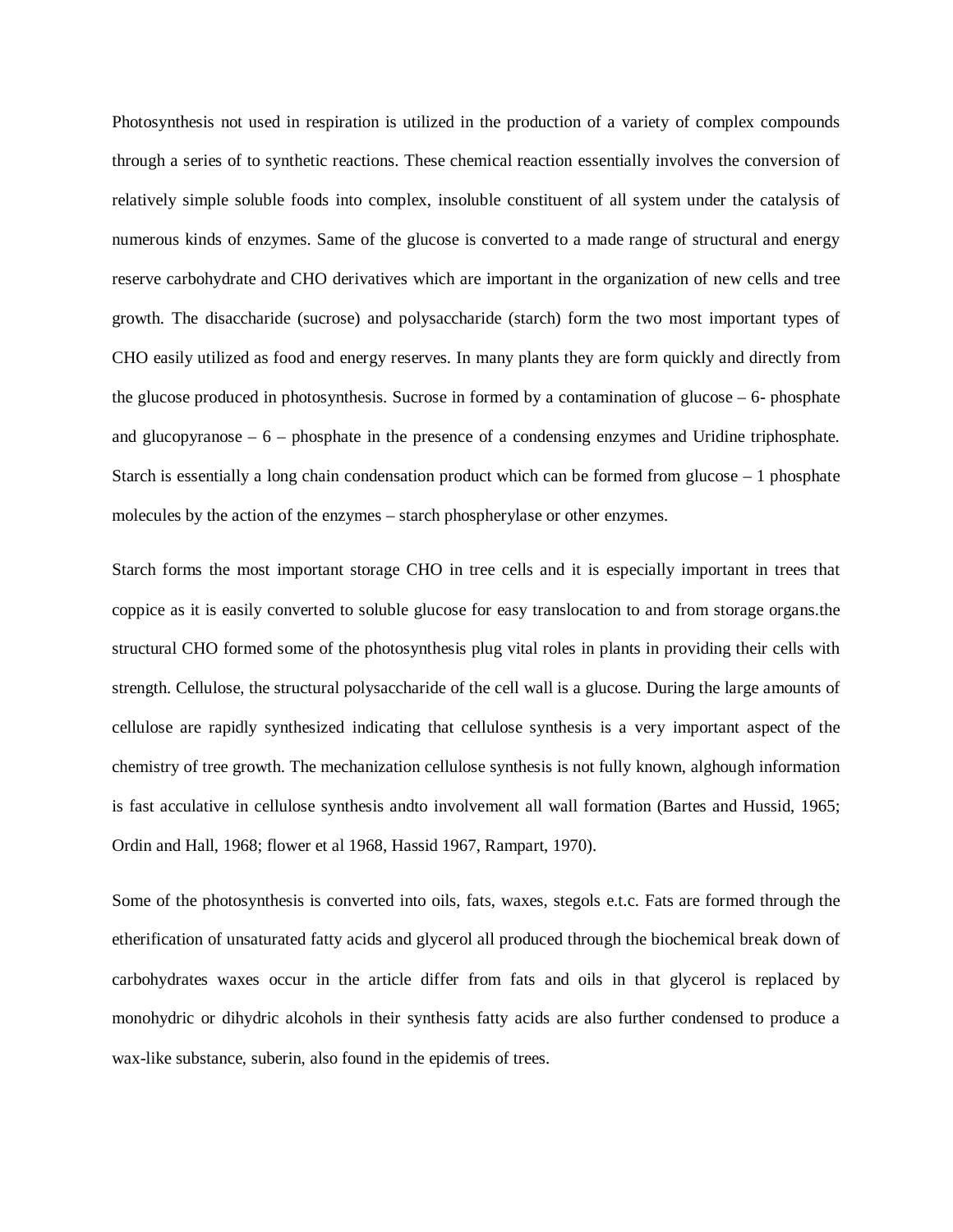Source of the photosynthesis is used in the synthesis of protein a colloidal compound of high molecules weight and very complex chemical composition which forms the bulk of the living substance known as protoplasm. Its complexity within the understanding, all proteins however contain certain hydrogen, oxygen and nitrogen and source also contain phosphorus or sulphur. Essentially protein are synthesized by combining glucose molecules with certain compounds containing nitrogen and hydrogen to form amino-acid and their subsequent condensation to form complex proteins. The complex series of reactions involved appear to fall into three major steps: the reduction of nitrate-nitrogen to ammomium nitrogen, the reaction of sugars with the ammommium compound to form amino acids and the condensation of the animo acids to form protein.

$$
NO_3
$$
<sup>-N</sup> reduction NH<sub>4</sub><sup>-N</sup> + (sugar) enzymes Amino acid condensation Protein  
enzymes

Assimilation: The dry matter which is incorporation into the structure of both protoplasm and cell walls during growth comes almost entirely from the net photosynthesis. The process whereby food are utilized in the building of protoplasm and cell walls by existing protoplasm is called assimilation.

Assimilation is an integral part of growth and there is concentrated in the meristematic region such as the cumtium and root and shoot tips. The simple sugars translocated to these regions are converted into cellulose, pestic compounds and lignin in new cell walls and the amino acids and amides into the protein framework of new protoplasm. In these processes small amounts of fats, minerals nutrients and growth promoting substance are also used in association with a variety of enzymes.

Translocation: The typical structural operation relating to translocation in yielding. This is removing the phylum and cumlium H2O and nutrient transport initially would not be affected because their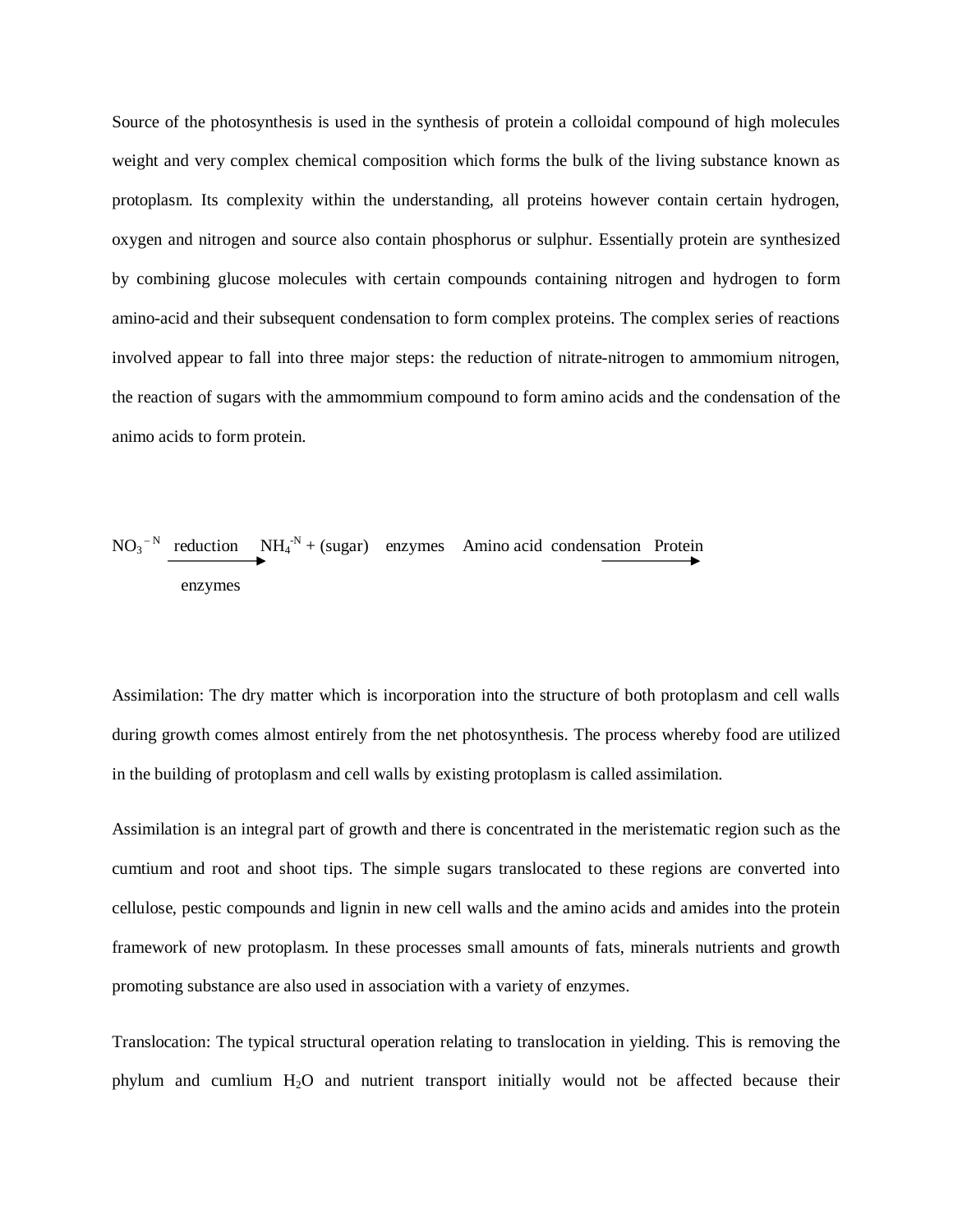transportation is through the xylem. After sentence the root dies because movement of manufactured food from leaves is blocked. The phylum is made up of sieve tribe and carpanous cells is living nucleus through which transportation manufactured food takes places. Both companies cells and sieve fate original from the same cell. The phloem fabric in also used for support, while the phloem pregenchyyma are used for both storage and support. Analysis to the sieve fate shorts that the solute contains sucrose, starch, some amino acids, phosphate and nitrogen compounds.

#### Water uptake and loss in individual plant

It is generally known that liquid water moves from soil into root cells along a gradient of decreasing water potential (Spatyer 1967). However, the availability of soil water could either by static or dynamic (Blank et al 1974). The static availability of soil water to plant root is determined by the potential of soil water in the boundary layer surrounding the roots. The total potential of soil water may have other components such as the matrix potential, pressure potential due to external pressure grantational potential due to elevation and osmotic potential of sort solution. Matrix potential of soil expresses by its negation value a decrease of water potential composed with tree give water on the interface surfaces of the soil structure. Being the most important of all, the values of matrix potential are taken as values of total water potential of a soil as a tauter influencing plant growth.

The dynamic availability of water to plant roots or the quantitative features of the uptake is determined by the rate of water movement through the soil toward the absorbing roots and the absolute amount in the soil rhizosphere that immediately surrounding them. It is also determined by the rate of root growth and rate of renal of action absorption surface (Blank et al 1974).

As transpiration from a plant root in initially wet soil proceeds from day to day, if progressively reduces soil water content and soil water potentials. Since there must be a gradient of decreasing potential through the waters pathway from soil to atmosphere to provide the driving force for water flood, there is also a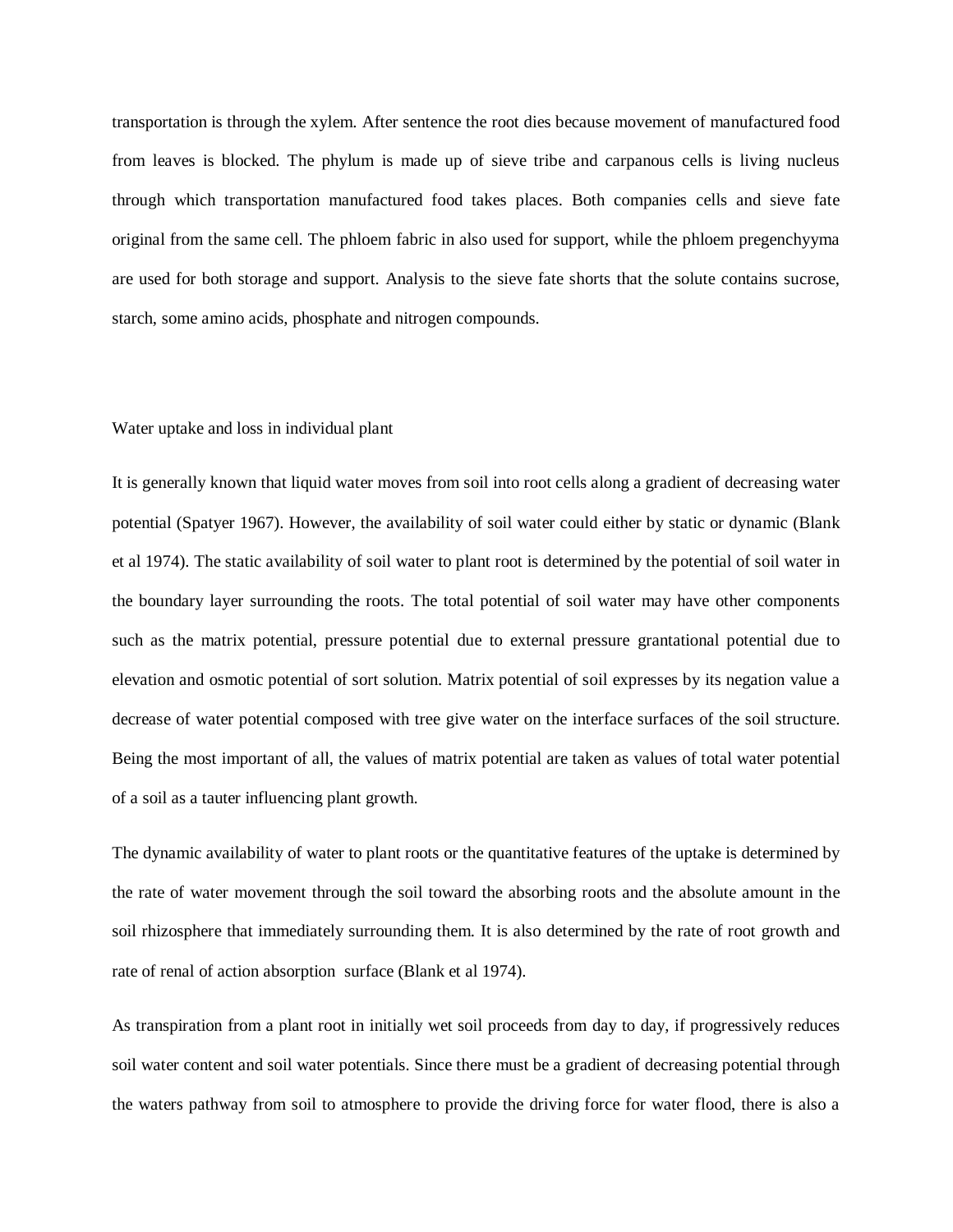convinent machine in plant water potential and plant water contention and consequently an internal water design develops which involves in magnitude with time (Kiuoru 1969).

#### **PLANT NUTRITION**

#### **Essentially of elements**

#### **Criteria for essentiality**

- 1. Essential if is a situation medium, absence of the element leads to abnormal growth
- 2. Its essential if it forms an internal part of an essential metabolite. That is there must be a phonological process in the element partake.
- 3. if without it the plant cannot completion its high cycle.

Conventionally, status 16 essential elements are C,H, O, N, P, K Ca, S, Mg, Mn, Zn, Bo, Cu, Mo,Cl other are taken from the soil.

All these partake in one way or the other in the physiological process of the plant. Which abnormality either in usual observation or growth.

#### **Factors responsible for condesirable uncertainty of deficiency symptoms**

- 1. The symptom of deficiency of the same element may differ greater in Spp. Thus a wrong identification of deficiency may be made
- 2. Identical symptoms can be manifested for different deficiency e. g. N and S deficiency causes a general chlorosis. Chlorosis is also reserve in Fe deficiency.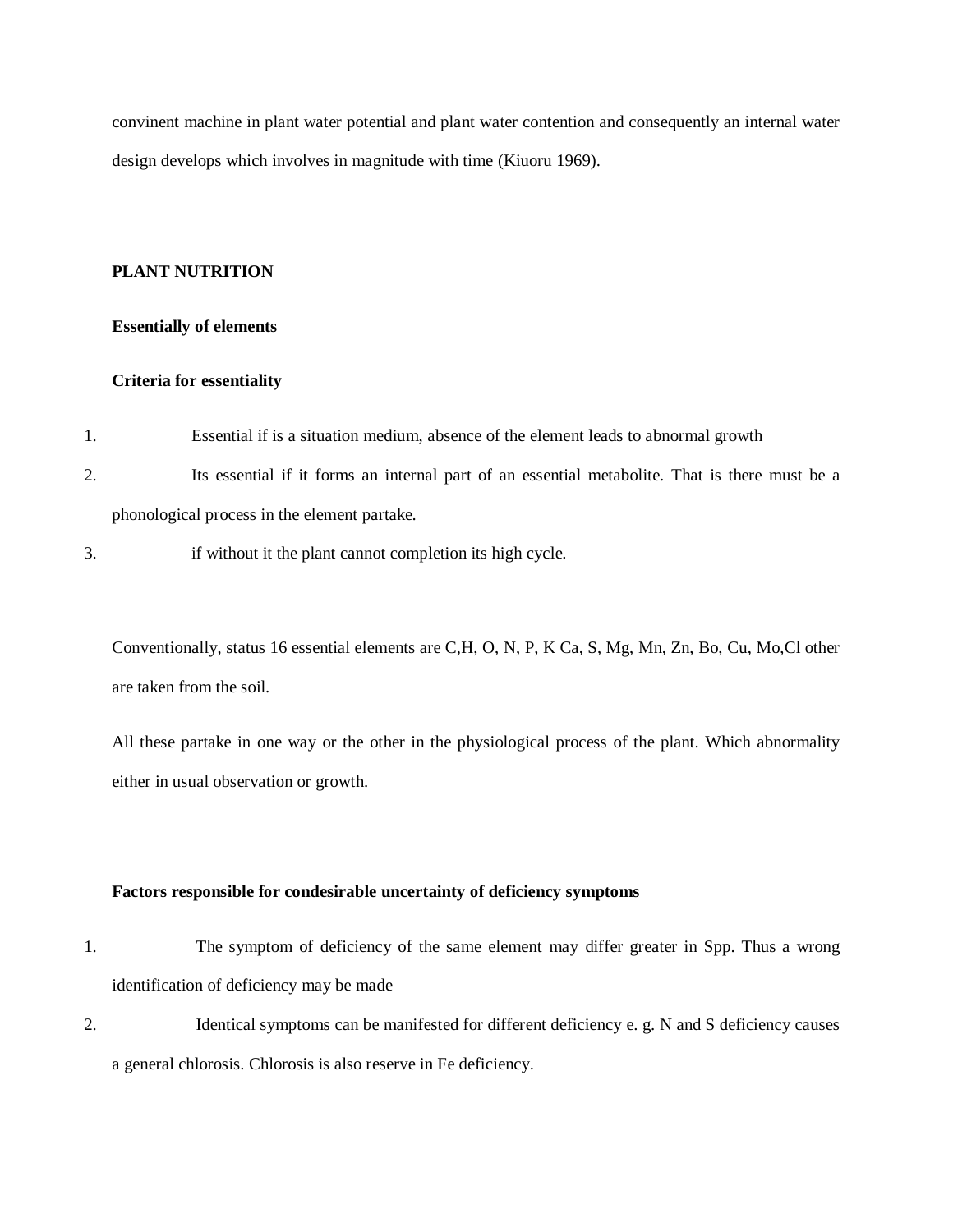3. In some cases there could be deficiency in plant and stunted growth without visual observation in colour.

4. Multiple deficiencies of elements add to complicate the symptoms e.g. P deficiency gives purplish colour, N-deficiency gives yellow colour. Thus difficulty arises in deficiency between the colour. 5. Ova abundance leading to toxicity. Some elements when present in soil could be toxic e. g. Gluclina in Aluminium rich soil gives some deficiency symptoms e.g. Phosphorus deficiency.

#### **Some deficiency symptoms**

**Nitrogen:** presenting aa, protoplasm and protein. Except drought condition, no other deficiency is as serious general chlorosis and etiolated habits. Pretended growth; the matured port more affected because of general movement of N from other to younger grading region. First manifested in the folder port.

**Sulphur**: deficiency symptom very sawn to that of  $N_2$  plant chlorosis, spindl in appearance and poor growth why it resemble Nitrogen symptom is because it is present in certain protein used for growth.

**Phosphorus:** Present in protoplasm, nuclei acid and present in ATP and ADP. Most organic acid are in phosphorlated compounds

#### **Symptoms**

Dark green or bluish green foliage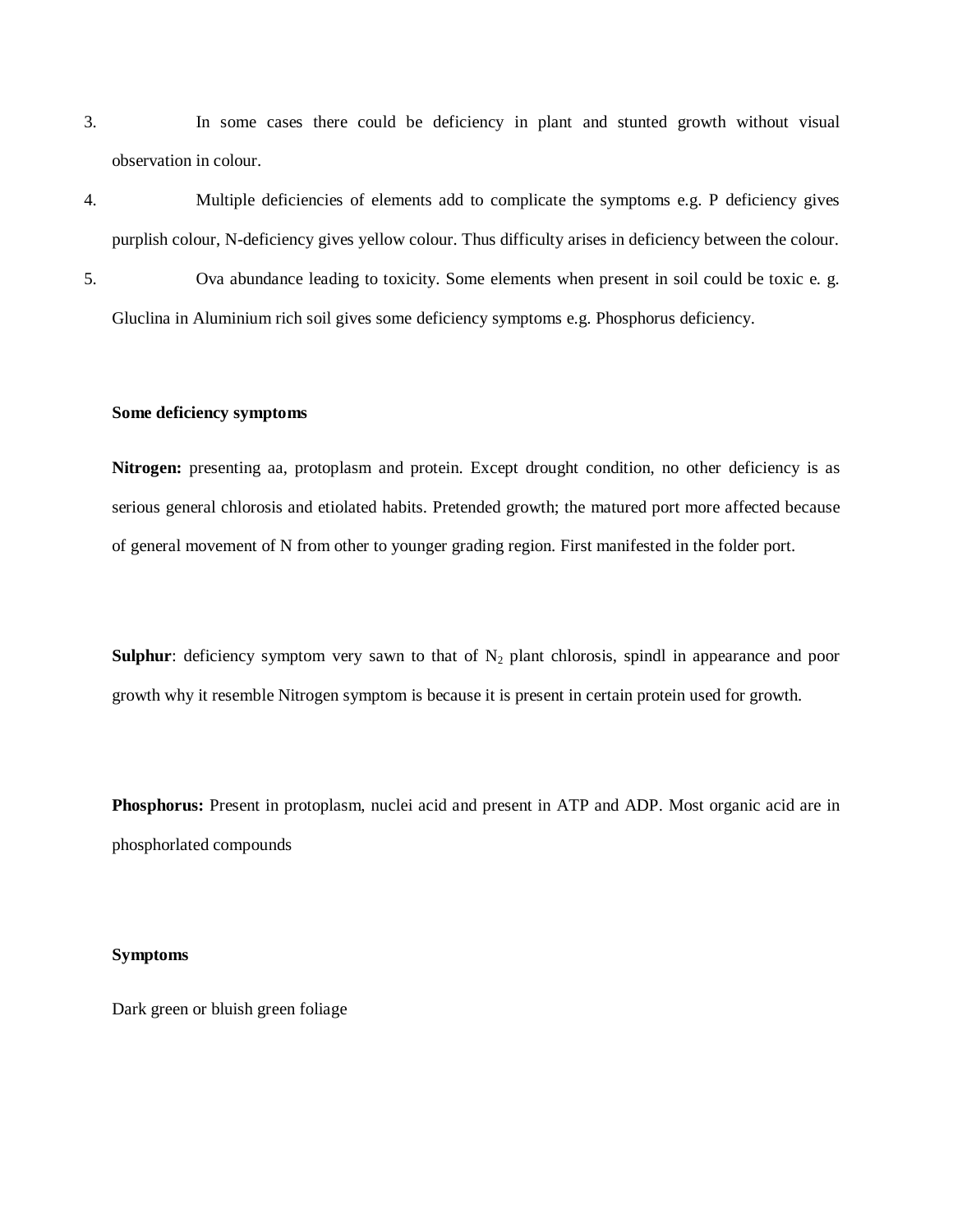In pings the needles could be reddish, govern to purpose. In Pinnus radiate the needles could be reddish, in the some cases brown pigments stouts along the vein. Growth retarded in several deficiency plants is stunted.

#### **Potassium:** In many Spp K deficiency in observed

- Leaves because dark green or bluish green. In addition, we have characteristic spot development on the leaves
- Also we have marginal necrosis i.e. leaf spot start train leaf margin.
- In some cases leaf scotch i.e. leaves appears plants in the edges. Growth subnormal.

In several condition we have die baclcine cervical and dieing.

**Calcium:** Symptom of calcium deficiency appears earliest in the meristematic regions and young leaves. This is because it appears calcium requirement is his in soft tissue but there is lack of mobilization of Ca in the plant. Deficiency symptom shows first in the meristematic accas e.g. ferminal bonds, root tips and internal bonds. These growing require the severally damaged in same cases we have dealth and die back. Normally, Ca deficiency is in acidic soil (in acid soil low Ca low PH). Some of the symptom will be sometime to this of phosphorus.

**Magnesium:** Unlike calcium Mg is readily translocated train matured to young active part of the plant. Marginal chlorosis very common we have develop of varieties of color depending on spp. It starts within the leaf lamina spreading to the margin.

Generally the description of Mg deficiency is very difficult.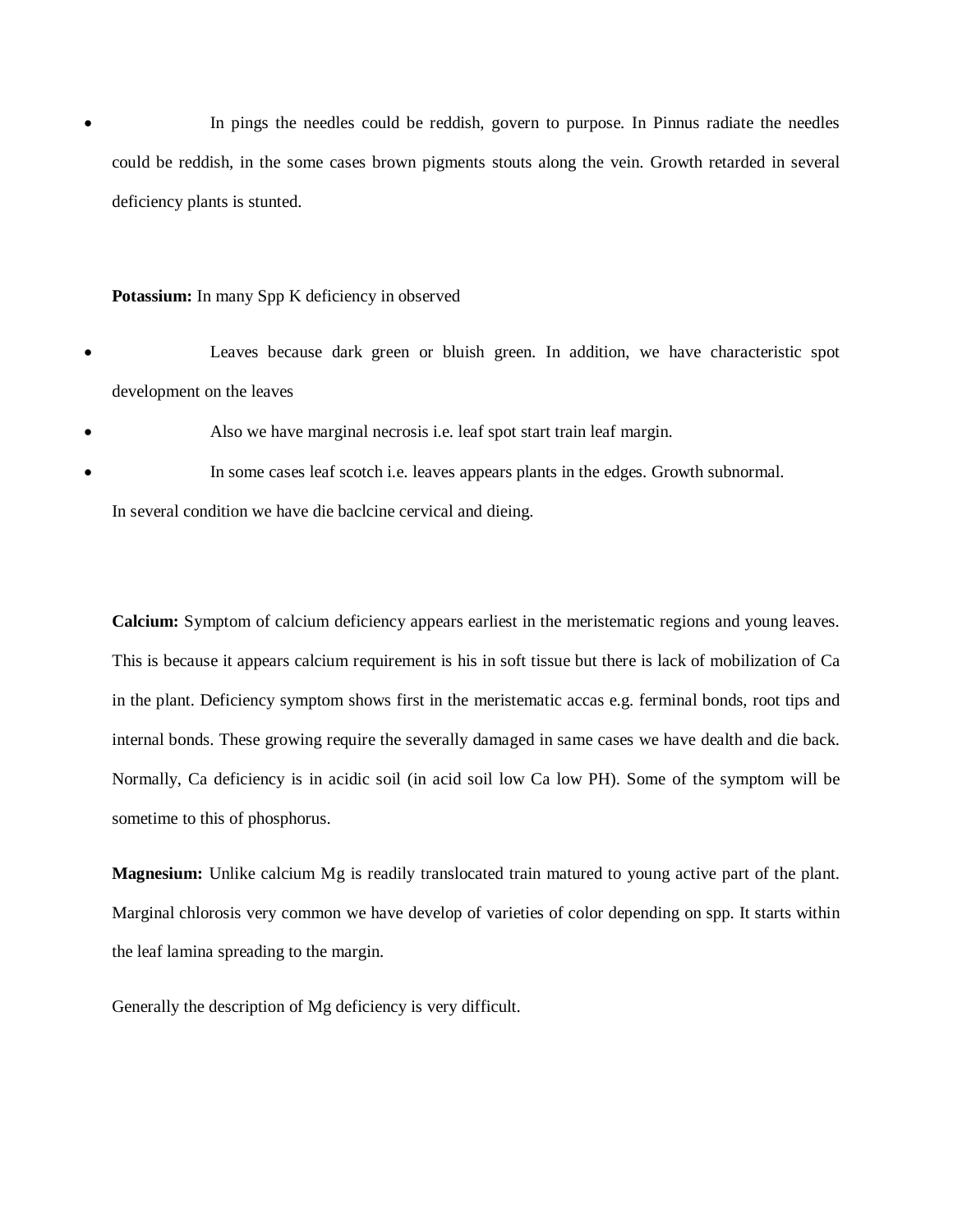**Fe (Iron):** Fe is present in the soil in various oxidation younger forms. Usually Fe deficiency leads to chlorosis from younger leaves. At first, the vein remain given states it because chlorotic. In areas with much lime  $(CaCO<sub>3</sub>)$  we have a lot of feggans contamination which is available to plant i.e. ion deficiency include by lima manganese symptom very E spp leaves shows intestinal chlorosis. In advanced stage we have nerotic spot. Severe cases leads to stunted growth.

**Copper:** (know the chemistry copper in soil): There is variation in symptom between spp leaves because chlorosis or deep green. There is rolling may leaves. In advanced stage we have rough bark and blisters dropping. In some cases gums exudates from broken parts of the steam called xanthema.

In addition young shoot die back.

**Chlorine**: It's deficiency in plant is not of economic importance. We have blue green shinning leaves when it's hot during the day, the leaves drop. It dungle in the wind and in it. They recover at night or spot can be observed. Under severe condition, plant from stunted.

**Boron:** Grinning tip are damaged and becomes covered leaves because distorted stem because cracked. Roots are mostly affected by bacteria infection.

**Molybdenum:** Vein are pole green in colour. Chlorosis gives a molting effect. Leaf margin appear sin light to Mg deficiency. There is rolling of leaf pore. Usually it resorts to stunted growth. In nursery soil, we have  $NH_4$ <sup>-N</sup>. With constant use of fertilizer like in agricultural farm, we then have soil with more of  $NO<sub>3</sub><sup>-N</sup>$ . The requirement molybdenum is smaller when we have  $NH<sub>4</sub><sup>-N</sup>$  but greater when we have  $NO<sub>3</sub>-N$ . This is because  $NH_4$ -N reacts with Aspartic and here readily mobilized, whereas  $NO_3$ -N has to undergo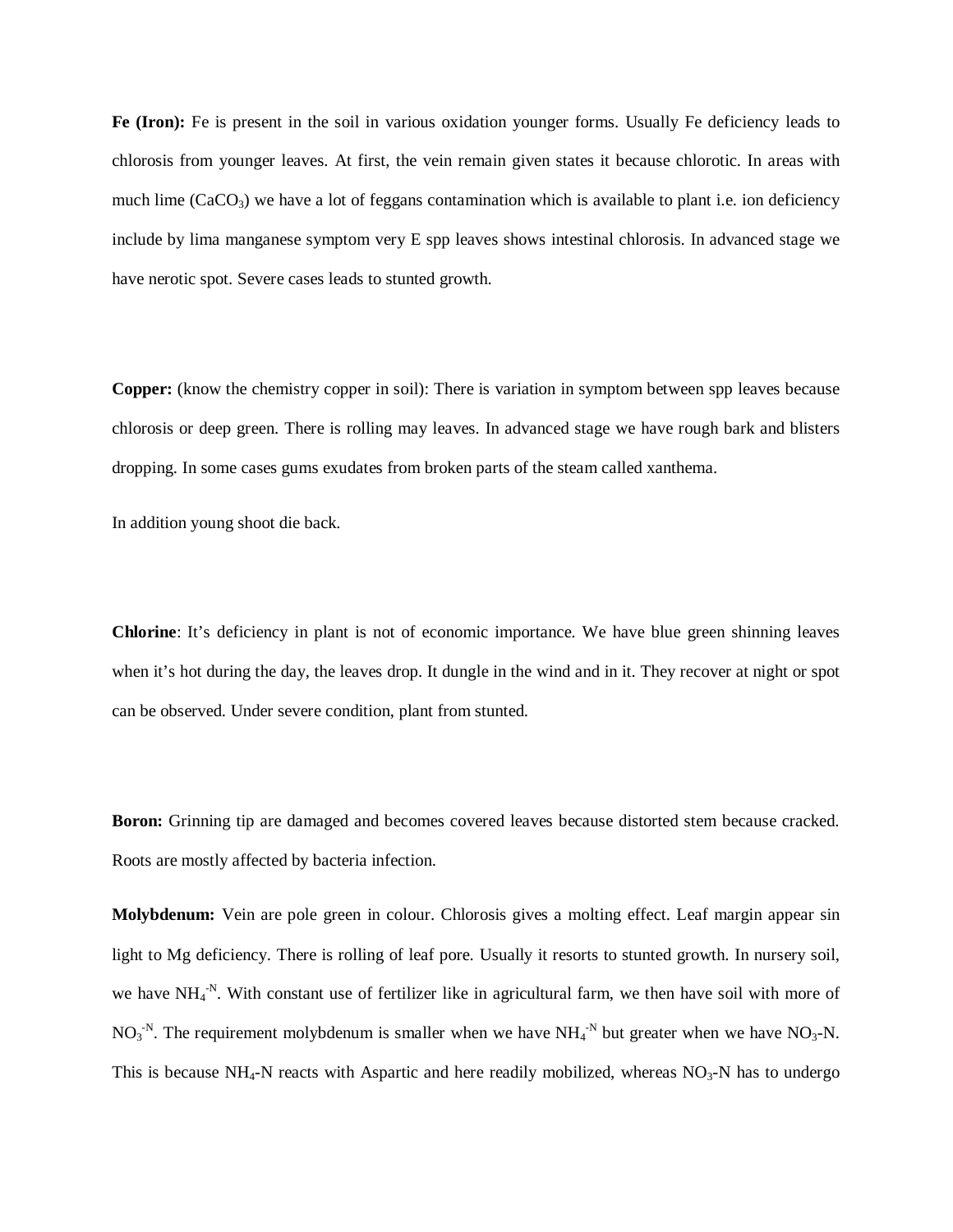reduction of mobilization can occur. The 1<sup>st</sup> step is reduction than  $NO_3-N$  by nitrate reductate enzyme and this enzyme requires molybdenum is order to function.

Molybdenum is also required in the symbolic nitrogen fixation.

#### **READ NITROGEN METABOLISM**

#### **WATER RELATION IN PLANTS**

#### **SOIL WATER ENERGY**

The retention and movement of water in soil and involve energy transfer. water molecules are attracted to each other by design bonding. Hydrogen bonding accounts for the forces of adhesion, cohesion and surface that largely regulate the retention and movement of water in soils. Adhesion refers to the attractive forces between soil and water molecules. At the water-air interface, surface tension may be the only force retaining water in soils. It results from the greater attraction of water molecules for each other (cohesion) than for the air.

Water with high free energy tends to more toward a zone of lower free energy i.e. from wet soil to dry soil. The amount of movement, however, depends on the differences in the energy states (potential) between the two zones. Forces that affects are tree energy of soil solids for water by absorption and capillarity, called matrix force

(1) The attraction of ions and other solutes for water resulting in osmotic force and

(2) Attraction due to external pressure resulting on pressure potential. These three tend to reduce the free energy of the soil solution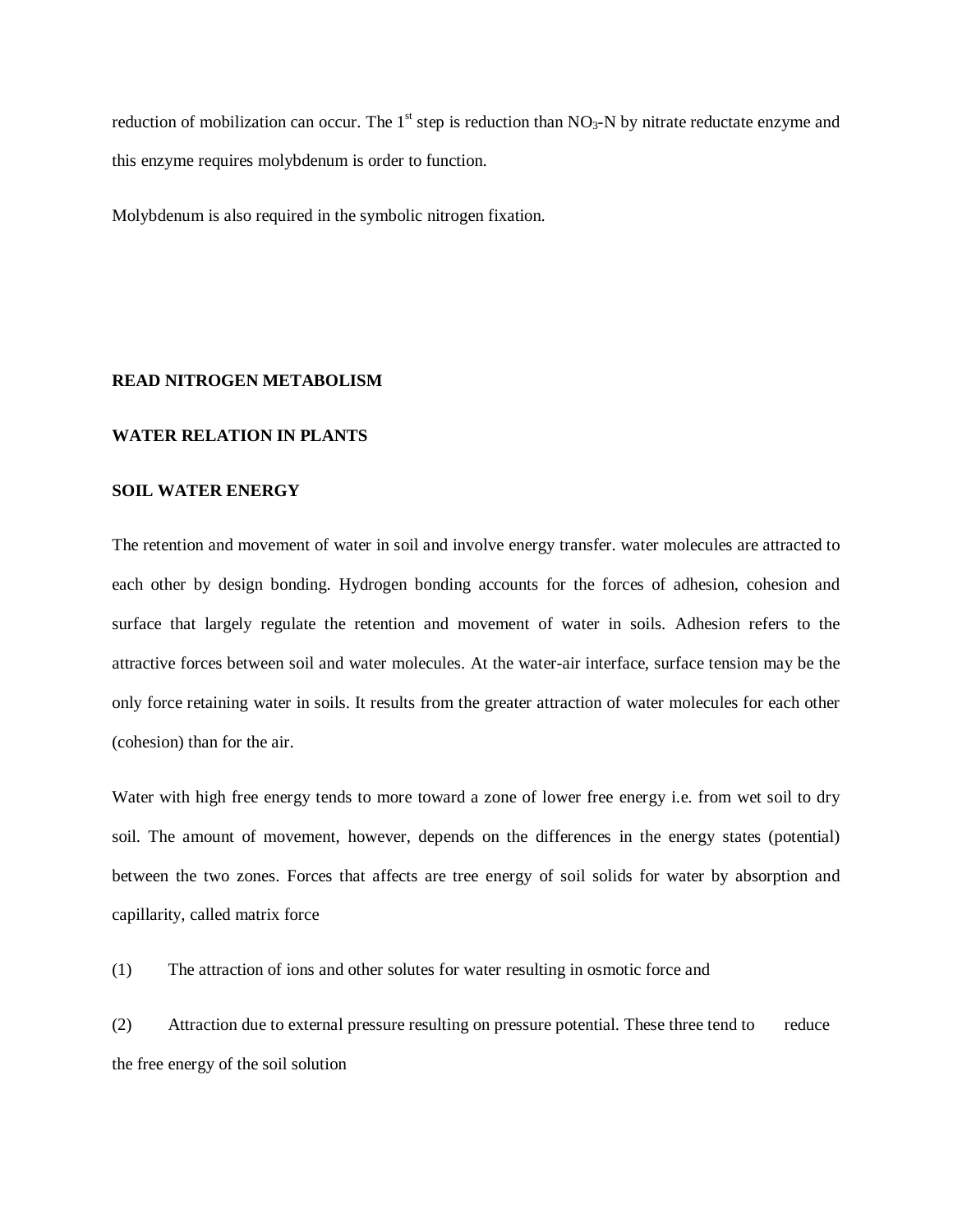(4) A fourth force is gravity acting in soil water, tending to more it from a higher elevation to a lower level.

The total potential of soil water there are the sum of matrix, osmotic, pressure and gravitational forces.

Gravitational potential is a positive force, but matrix, osmotic and pressure are negative because they reduce the tree energy level of water. The terms function and tension are used as positive expressions of the forces of the negative potentials that result from the attraction of soil for water. The energy required to remove water from soil pores or from the attraction of soil particles can be measured by applying fiction to a situated soil simple placed over s permeable membrane. It is expressed in fiscals (formerly in atmosphere or brains).

Soil water can be grouped into three functions on the basis of the force with which it is held in the soil. Gravitational water drains away under the force of gravity through the large soil pore spaces.

Capillary water is retained in the capillary pores and wound soil particles by force of cohesion and adhesion after gravitational water has moved anti hygroscopic water is retained very firmly as a thin flow around individual sort particles after capillary water has been removed. It is essentially non liquid and moves primarily in vapor farm and it is not available to higher plants.

#### **STAND PRODUCTIVITY**

A stand is a crop of trees forming a definite unit e.g. a structural unit.

Stand elite is a stand selected on account of its special quality.

Fully stocked stand: is a stand in which all growing space is effectively occupied by the forest crops, cut adequate ram is left for best development of tree crop i.e. little or no competition.

#### **STAND FOR OR STRUCTURE**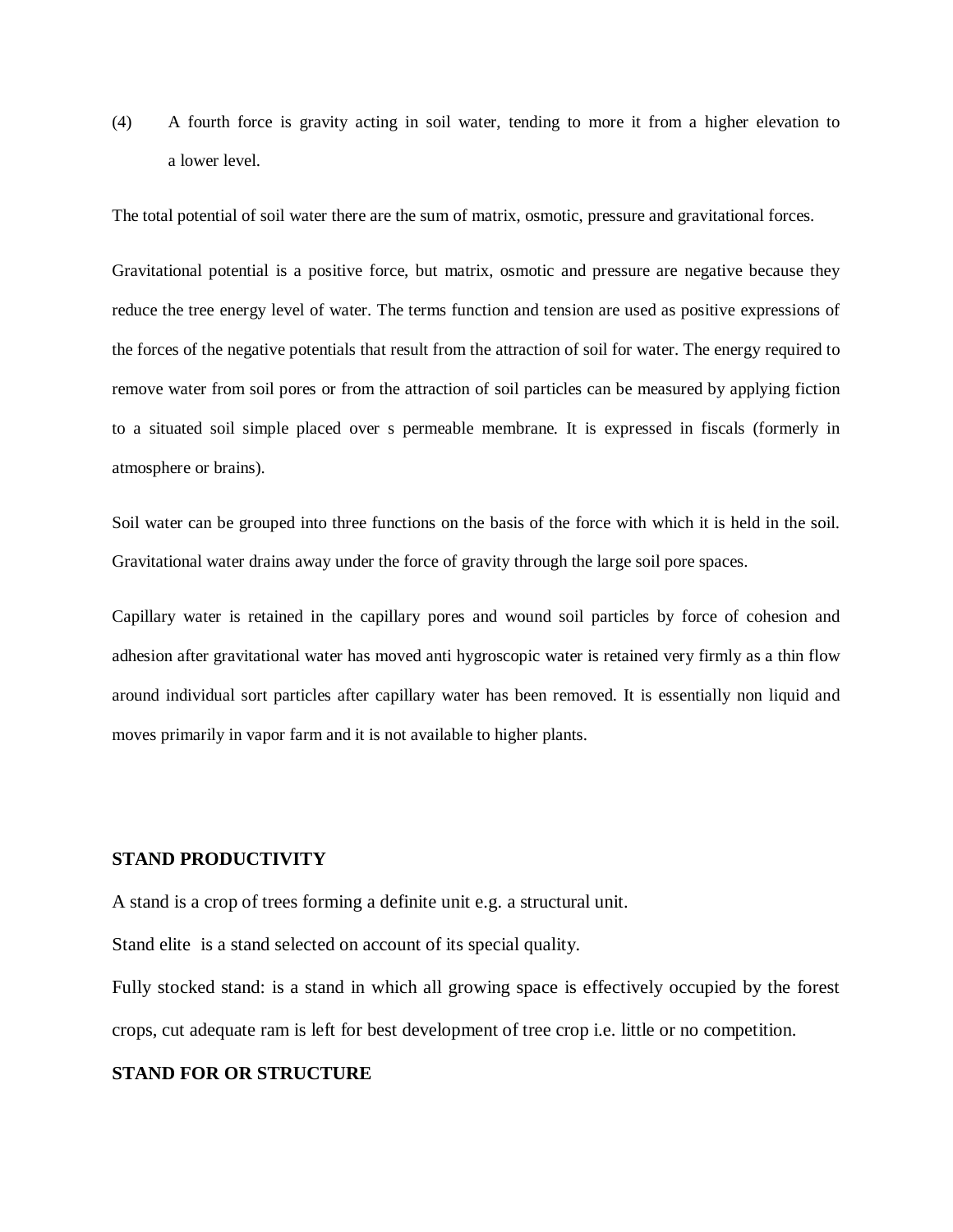The arrangement of trees which are left standing and that new trees which appear at the cuttings determines the stand form.

This is best indicated by the profile of the tree grams. The most important criteria of stand form is age distribution. In general we have 3 types of stand structure.

- 1) Even-aged stand
- 2) Stand with two age classes
- 3) Uneven-aged stand

# CHARACTERISTICS OF SHADE LEAVES

- 1) Low compensation point
- 2) A short range over which light intensity stimulated PSS
- 3) Lower Psstic rate at higher saturation point
- 4) Has more chlorophyll per a unit weight than sun plants
- 5) Shade leaves are thinner than sun plants

#### CHARACTERISTICS OF SHADE LEAVES

- 1) High compensation point long range over a light intensity stimulates Psstic rate
- 2) High Psstic rate at high saturation point
- 3) Less cholorophyll per unit weight
- 4) Development of  $2^{nd}$  layer of palisade cells

#### STAND PRODUCTIVITY

In forestry practice, the batic unit of management is the stand which may be defined as an aggregate of trees or other growth, occupying a specific site and sufficiently uniform in age,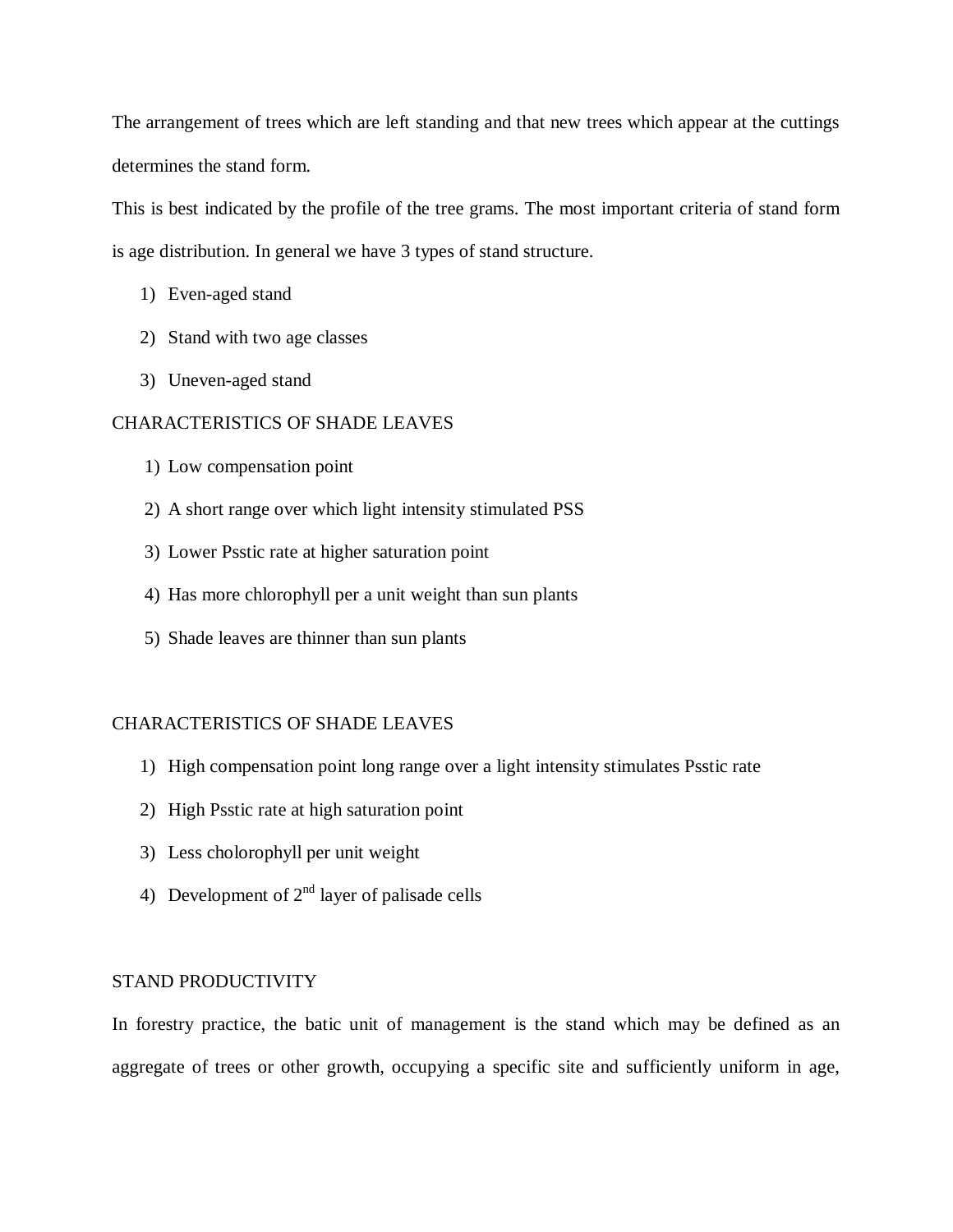enlargement, species composition and density. It is a silvicultural unit distinguishable within the forest and from other growth an adjoining area. (Hocker, 1973).

Growth of forest stands is of fundamental importance in forestry since it is by tending and reproducing individual stands that the forest is made to produce the required amount wood. Also by manipulating or stand, all the other distributes of the forest may be allotted far better or far worse. For instance, it is possible, through silvicultural operations carried out on the stands to alter the habit and the population of untolife change the quantity and quality of water in streams that transverse the forest and to alter the aesthetic appearance and the recreational values of the areas.

The forester is prematurity interested in the growth of the cuhole forest rather than in individual trees because lim chief concern is more with maximum volume and value per hectare rather than per tree. To attain this objective, he strive for the best continuation of members and sizes rather than for the most rapid growing individual of numbers and sizes rather than for the most rapidgrowing individual tree which may be wasteful of space.

#### STAND CLASSIFICATION

To facilitate study and planning of silvicultura; operations, forest stands are usually classified according to their origin, composition, age and density.

#### **ORIGIN**

Forest may be regenerated from seed or gram sprants and suckers or from a continuation of them. Those that originates from seed are called high forests of forest of seed origin. Those reproduced vegetatively by bisprinats or suckers are called coppice stands. A forest composed of a mixture coppie and trees of seed origin is termed coprice with standards (Baker, 1950).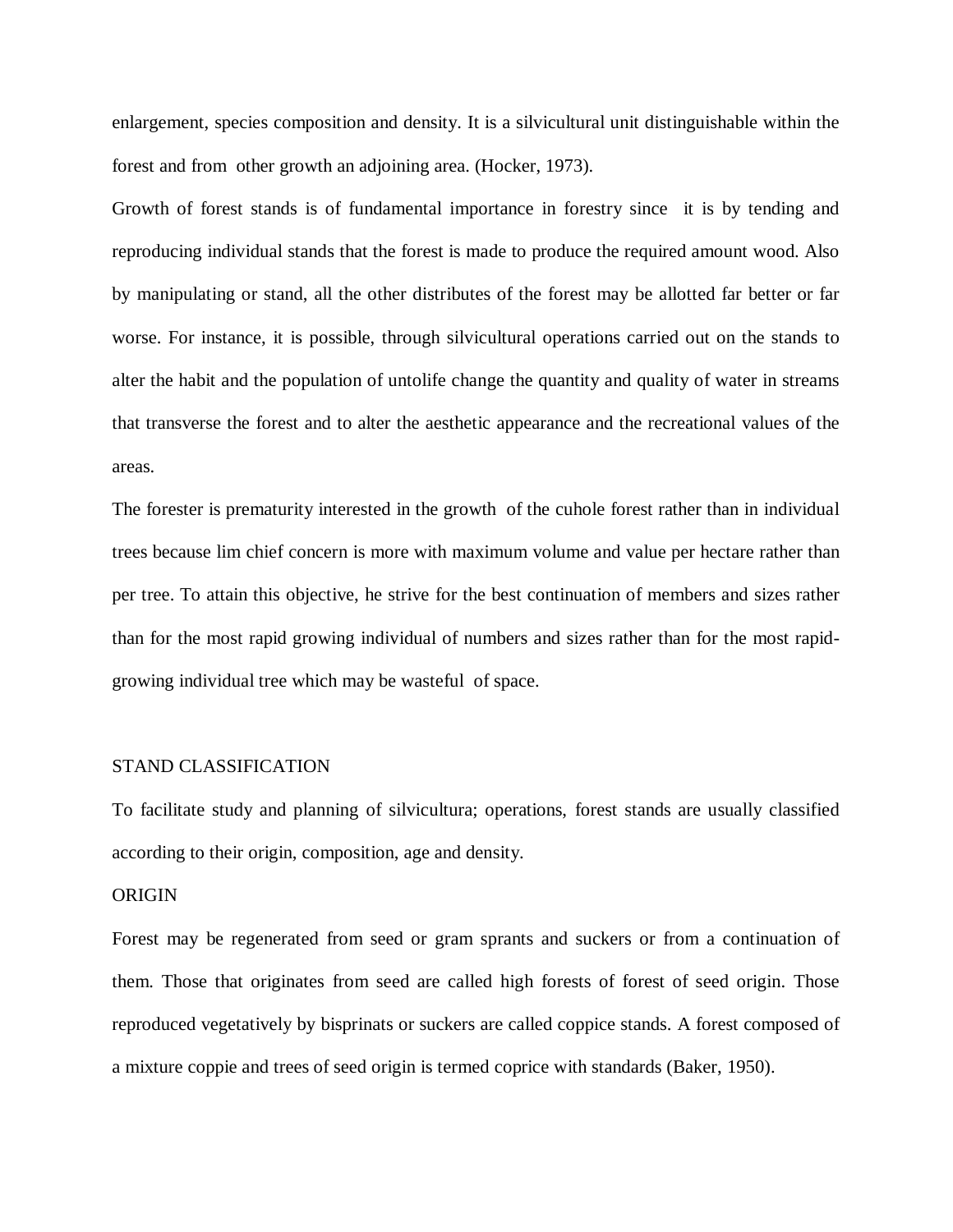#### **COMPOSITION**

From economic viewpoint, the species composition of a forest is one of the most important features of its make up. Differences in this feature is probably the most readily recognized of all stands characteristics. Two general classes of stands are defined on this basis

- 1) Pure stands and
- 2) Mixed stands

A stand is considered pure if 50% or ore of it is composed of a single species. On the other hand, if the composition of a secure species exceeds 20% the stand is designated by mixed stand. A mixed stand is therefore one with two or more species, none which accounts for more than 50% of the total streams in the stand.

In nature, pure stand is an exception rather than the rule they are found where growth conditions are unfavourable for the growth. Pure stands can be and are usually artificially established. Artificially established mixed stand also do exist, for instance in Sapola, Nigeria where Hypsiphyla spp severely attack mahogany species, mixtures of *Nauclea chiderrichii* and mahogany species have even established and are thriving well.

In regenerating a forest, a decision has to be made between ranging the chosen species is pure or mixed stands. Such decisions are based on the comparison of the advantages and disadvantages of the two stands.

The main advantage of pure stand is probably

1) The simplicity of treatments, reproduction and harvesting.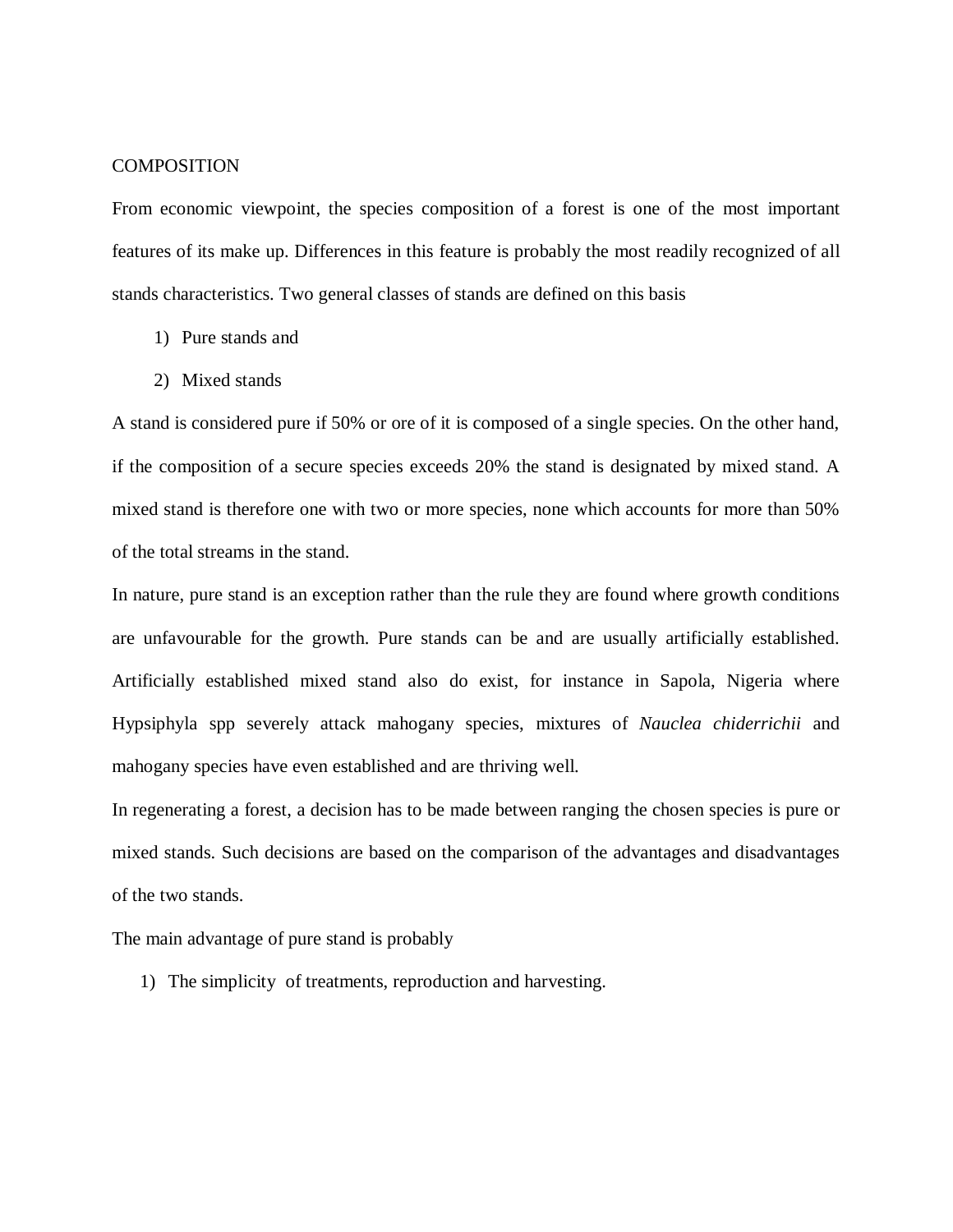- 2) Compared with mixed stands they are enrich and cheaper to plant and less difficultly to manage because they have even growth and uniform development cultural operations are less studies and require less skill.
- 3) Where suitable market for a species exist, pure stands make for maximum economic benefit.

The following disadvantages of pure crops are usually presented by protagonists of mixed stands.

- 1) Pure stands are less flexible in an inch of changing leve demand. For example, damage by weather, insects and fungal disease is sometime more injurious in pure crop: for instance *Phytolyma lata* does spread more in pure *Chiloptera excels* than in its mixture with other species.
- 2) It has been advance that sat deterioration may occur under pure crop of both artificial and hundreds. Mixtures are great favour for a variety of reasons. In considering then, it should be borne in mind that their advantages and diadvanatges are stand to be contrary to those of pure stands. The advantages mixed stands are that
- 1) They offer maximum protection from insects, diseases and in same instances, fire.
- 2) They are more flexible in case of changing level demands are the suitable for multiple use.
- 3) They are less exerting on the set since different species have different rooting depths and the field in different zones of the soil.
- 4) The differential rooting characteristics also help to minimize chances of windthrow.

The main objection to mixed stands is however based on greater difficulty of management.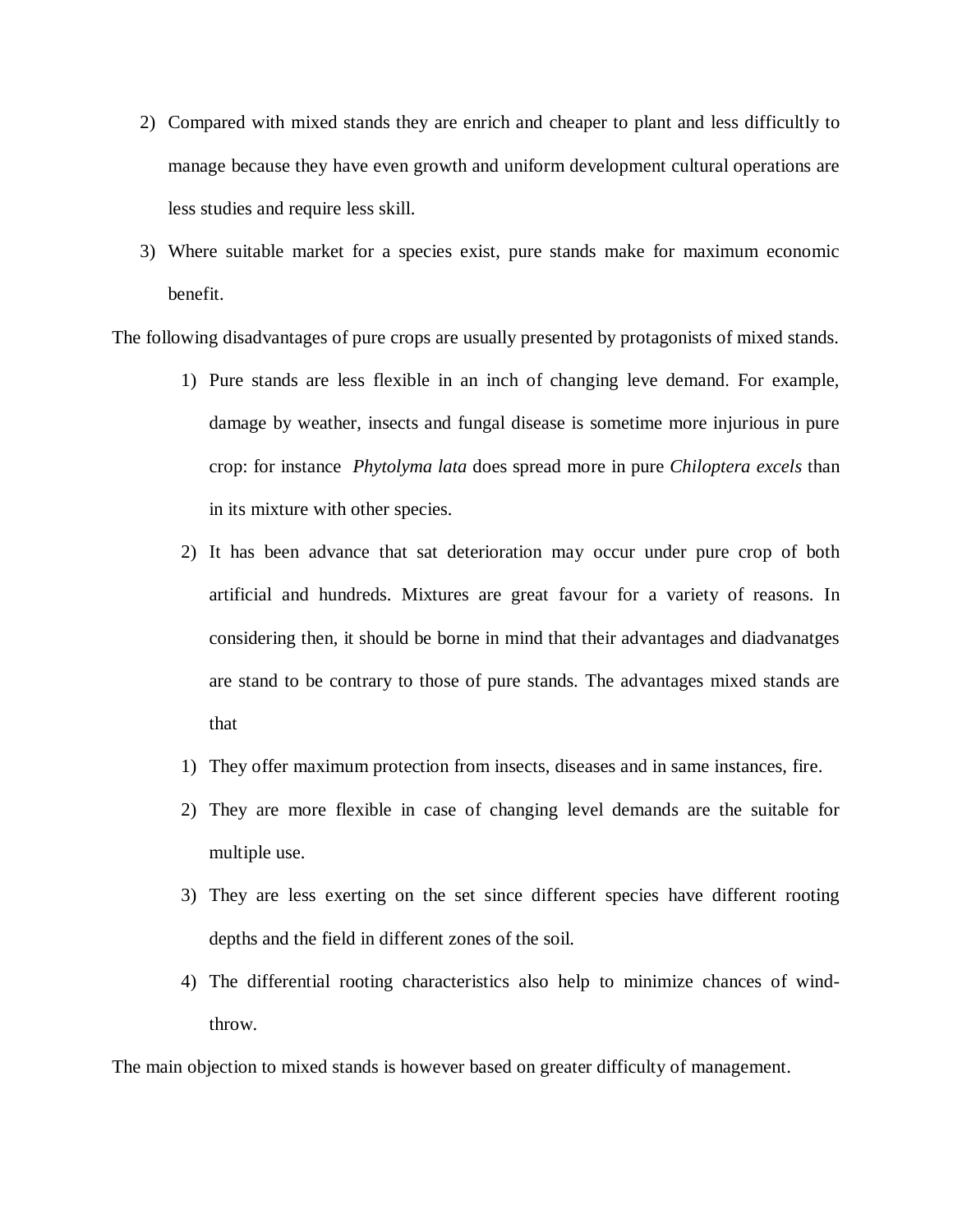- 1) They are generally more difficult to establish, tend, harvest and evacuate to market.
- 2) The species have different physical characteristics and the need different management techniques.
- 3) Extraction of mixtures composed of only a few hectares each of the species is usually an economic and unattraction,

In other word, on how success is judged by economic returns, forest service and pure stands more desirable than mixed stands in their purest too justify their position in the economy. In the fiscal analysis have even, the choice between the two types of stands requires careful analysis of inert-dickers, soil operators and their tendency to deteriorate, as well as the prevailing economic demands for forestry ventures.

The local conditions and needs therefore play a substantial role in determining what to do.

#### STAND FORM OR STRUCTURE

Forest stands may also be classified as the bases of their farm. The arrangement of trees, which are left standing and that of new tree which appear affected cuttings determines the stand form. This is best indicated by the profile of the tree grams. The most important criterion of stands form is age distribution. In general we have 3 types of stand structure.

- 1.Even-aged stands
- 2.Stand with two age classes
- 3.Uneven-aged stands

In an EVEN-AGED STAND all trees are the same age at least of the same age class, a stand is considered even-aged, if the difference in age between the oldest and youngest trees does not exceed 20% of the length of rotation. In practice even-aged stands are recognized from their even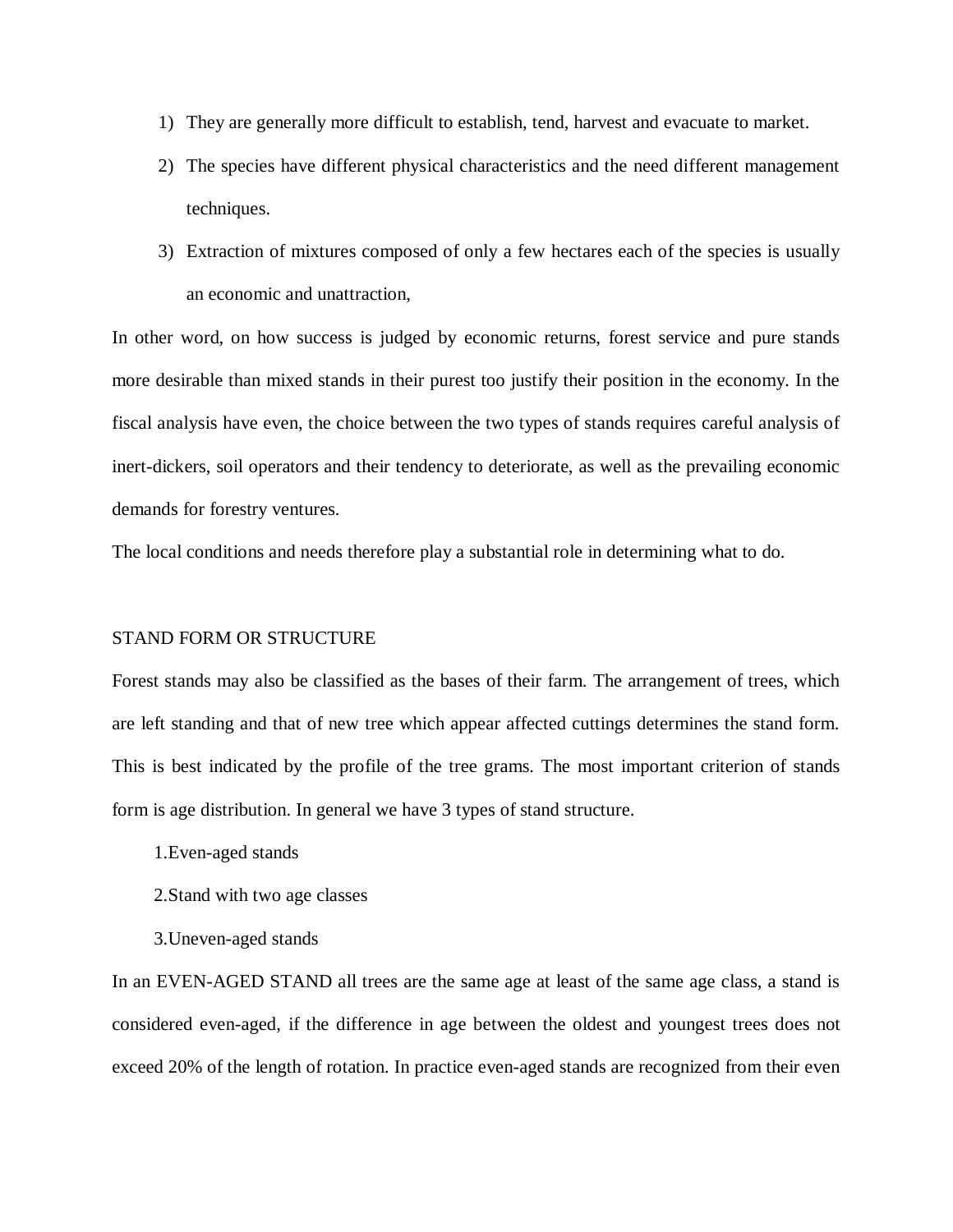canopy and normal distribution diameters classes. In other words, the diameter of most trees in an even-aged stands cluster expands the mean.



Trees of several age classes are present and individual trees within the stand are competing with others trees at different stages of dolpoint. Structurally uneven-aged stands present a broken or an uneven canopy in which the smallest trees are the young seedlings and samplings of newly regenerating species. The size class distribution is normally skewed to the right, indicating that the largest number of stems is in the smallest diameters class and that the number decreases regularly with increasing size.

Even-age<sup>1</sup> stand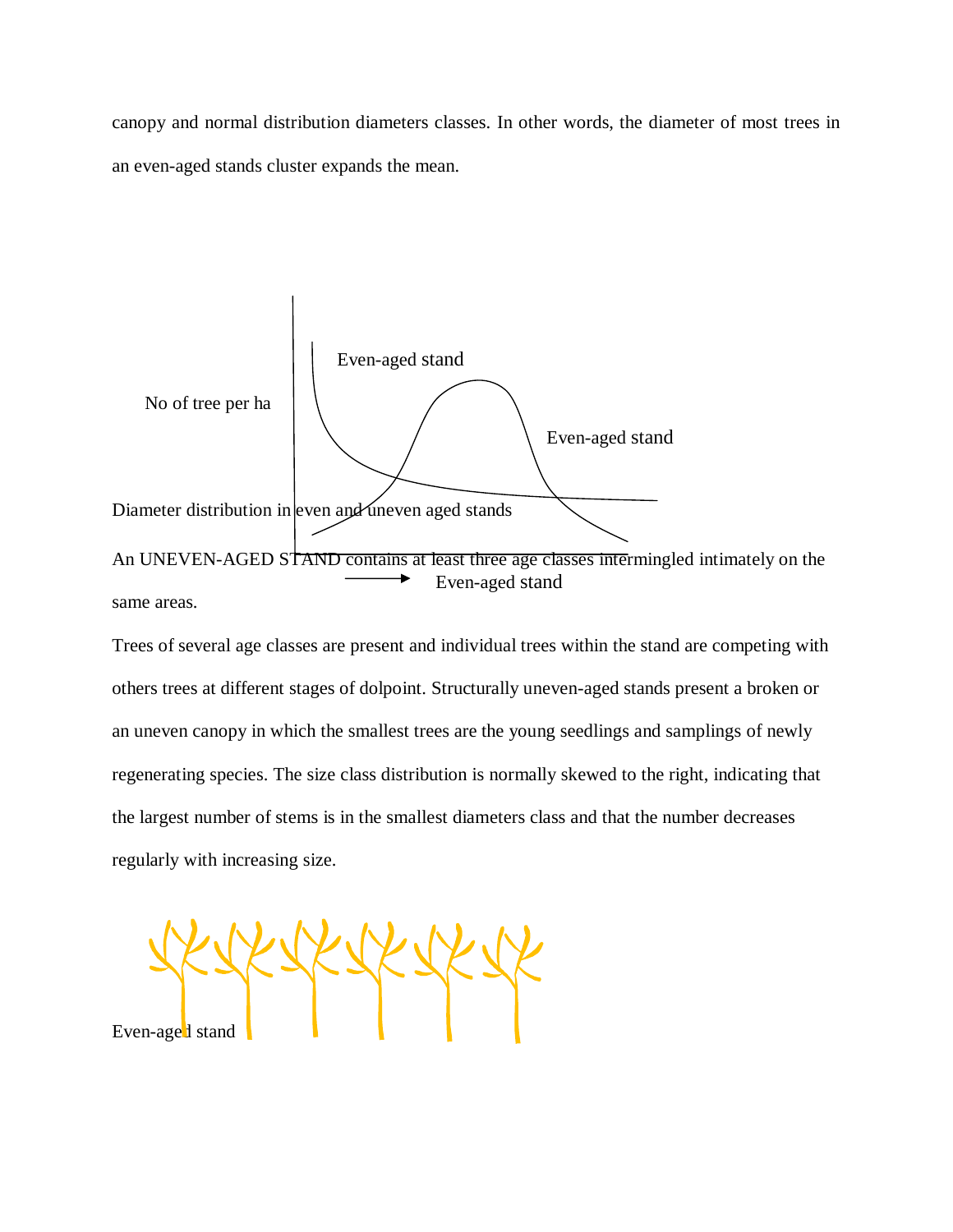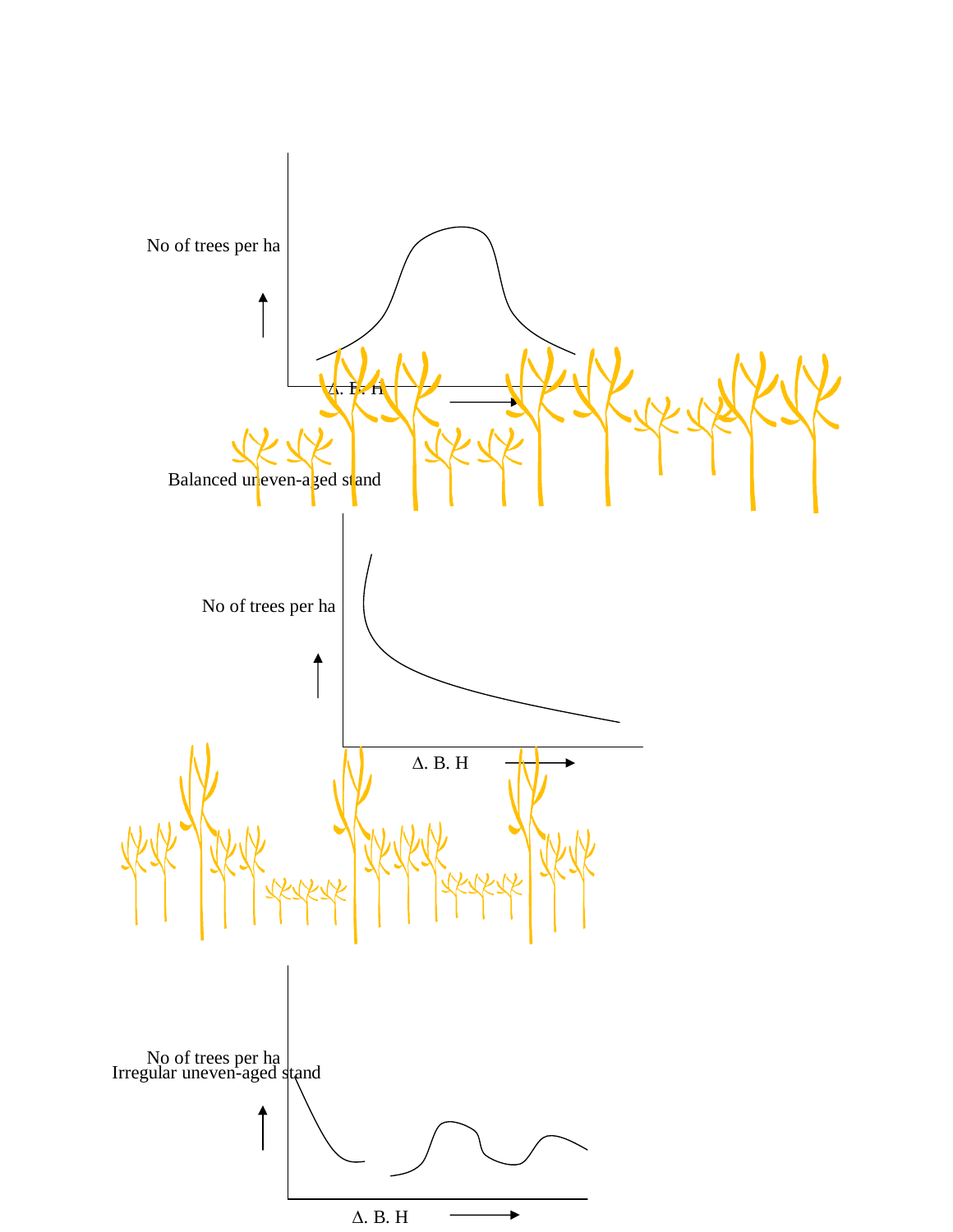## TYPICAL EXAMPLE OF 3 DIFFERENT TYPES OF AGE DISTRIBUTION

Distribution stand is made between balanced and irregular uneven-aged stands. A balanced uneven-aged stand consists of 3or more different age classes, each of which occupy an approximately equal; the age classes are also spaced at various form intervals all the way from newly established reproduction to trees rotation age. Such stands, once created, function as selfcontained, sustained yield units.

Irregular uneven-aged stands do not contain all the age classes necessary to ensure that trees will arrive at relation age at short intervals indefinitely. Uneven aged virgin stands and stands which have been called over without plan are almost always irregular in age distribution.

The profile of a stand is a good criterion of age distribution because trees of the same age grow in height at roughly the same rate, provided site conditions are uniform, those that do not keep pace are suppressed and disappears. Therefore an even-aged stand tends to be almost san with in top. An uneven-aged stand is distinctly irregular in height; the greater the number of age classes, the more uneven the top of the canopy. This is not however trees of very old uneven-aged stands in many virgin forests. Growth in height becomes so slow in old trees that irregularities in height of uneven-aged stands gradually smoothens ant.

The climate growth of trees is more variable than their growth in height. The, the trees in uneven-aged stand are nowhere near as uniform in diameter as they are in height.

The decision to adopt a uniform or polycyclic system of regeneration which will result in evenaged or uneven-aged stands, is again based on careful consideration of the merits and demerits of each form.

Like pure stands, even aged stands tends to have same practical advantages, while uneven-aged stands like mixture, have same biological and environmental advantages.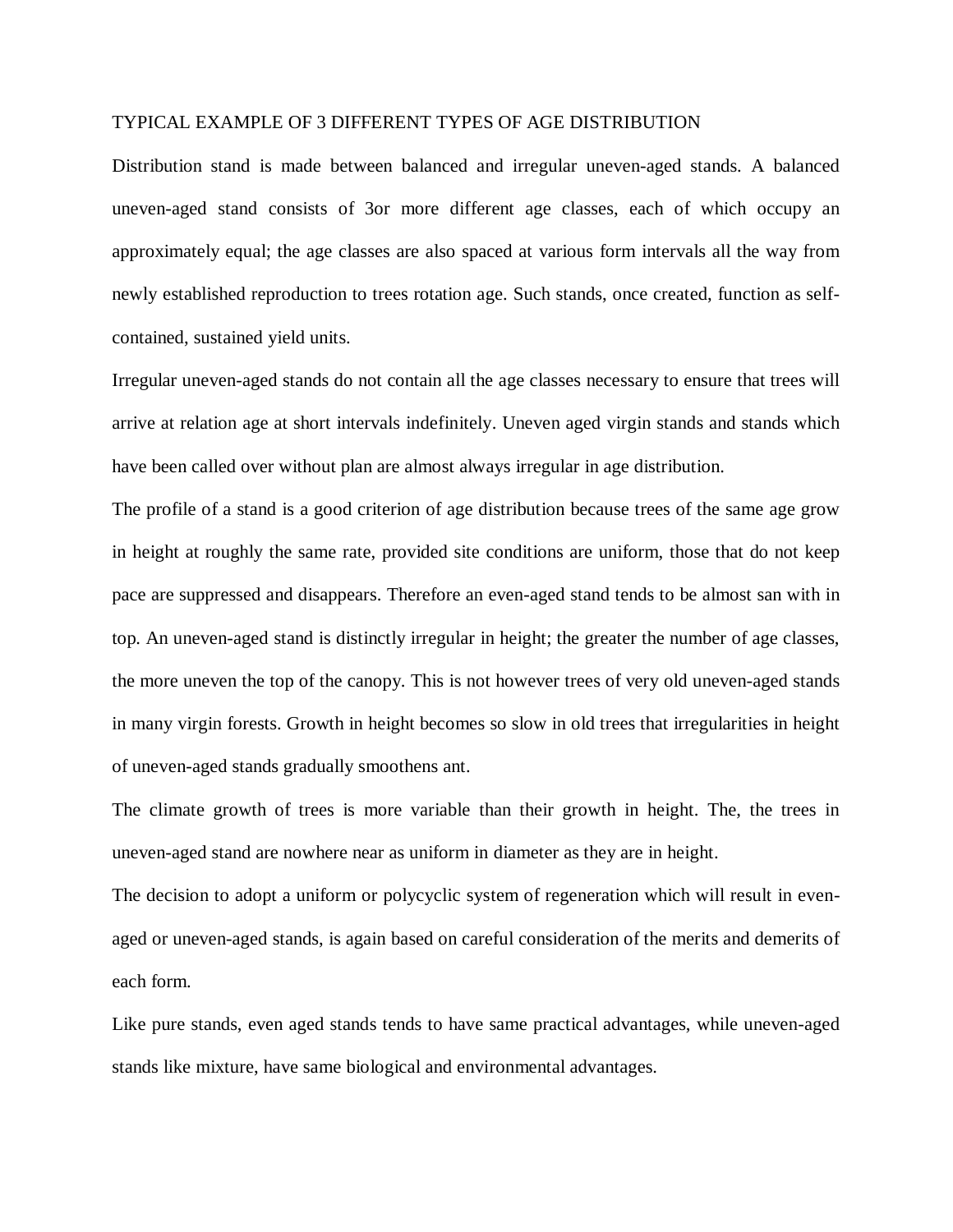The advantages of even-aged stand include:

- i.A layer number of crop trees per hectare at any given stage of dolpant thin in unevenaged stand.
- ii.Longer, clearer and better almost cylindrical boles compared to the mere conicall and rough boles in uneven-aged stands. Consequently, quality of the product tends to be better than in uneven-aged stands.
- iii.Shorter crowns concentrated for maximum efficiency at the top of the stems.
- iv.Silvicultural treatments are easier to apply since the entire stand is involved.
- v.Suitable mainly for light demanders

Clearance of even-aged stand at rotation age brings along some adverse effects to the site. These include

- i. Loss of soil by erosion
- ii. Loss of nutrients by run-off and volatilization
- iii. Accelerated organic matter decomposition and
- iv. Destruction of the normal soil organism that key the functioning of the ecosystem processes.

Those adverse effects of clear felling even-aged stands are avoided in uneven-aged forest management systems.

- i. The site is rotated at all time as the entire stand is never totally removed
- ii. The presence of trees of many sizes ensures that any physical damage to the stand may not result in complete lose as would be in even-aged stands with same size class.
- iii. Uneven-aged stand management systems also favour the doplant of shade tolerant trees.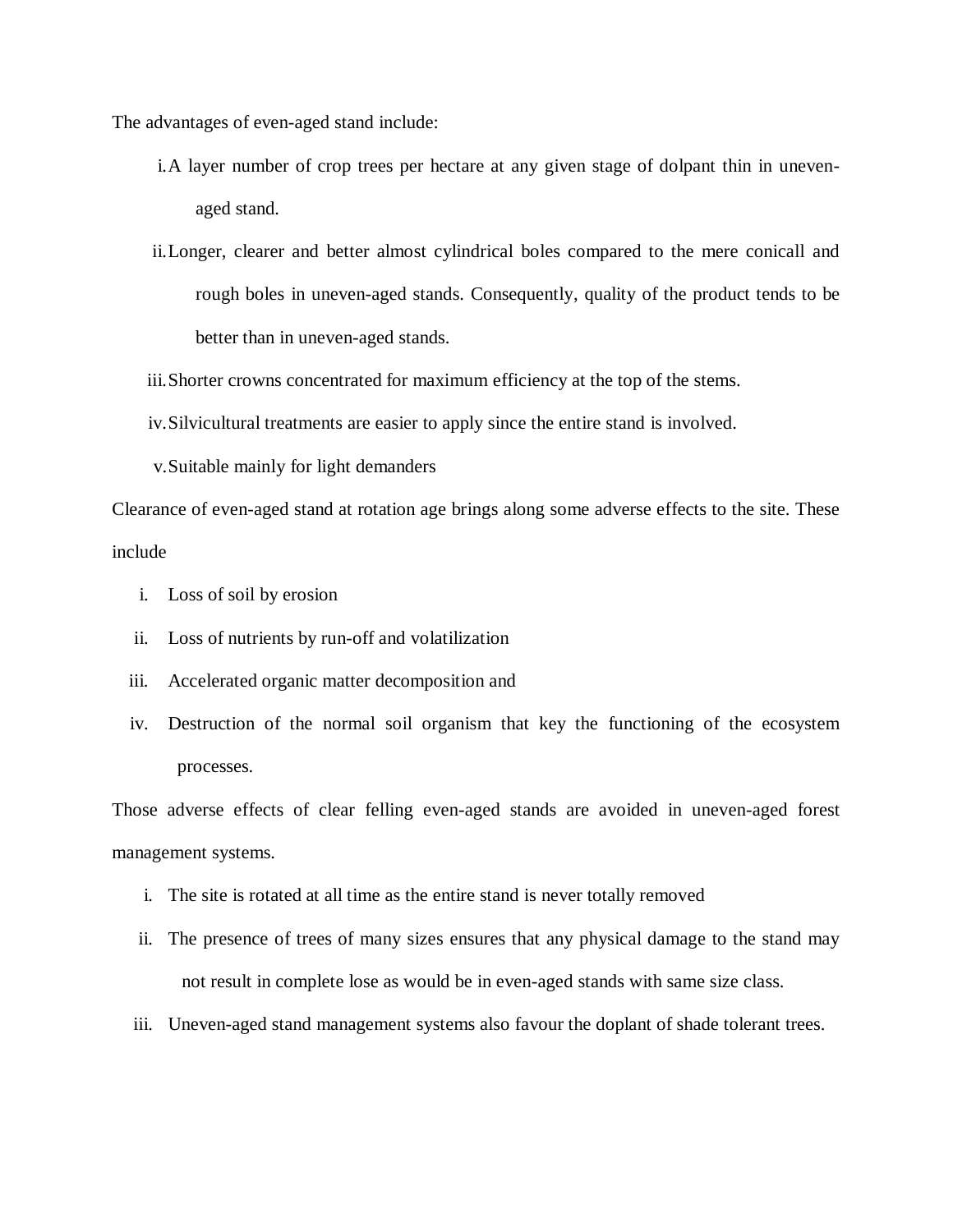This makes continuous regeneration possible making it less important for the stand to depend on a seed crop maturing at a particular time for regeneration.

Even aged stand arrangement systems have, however been attraction to the tropical fosters for a long time.

The Malaysia unfair system and the tropical shortened system in West Africa are attempts at converting the natural uneven-aged forests into even-aged stands. Most tropical plantations are so full managed are even-aged stands. This attraction to evem-aged stands is based on their economic advantages.

They are easily managed, readily and completely sold and are easily and more economically harvested. Planting is closed and easy. Although foresters will continue to argue on the relative merits of the two systems, even-aged management will increasingly be more favoured because of its economic virtues in the inyount for and production in the tropics. Uneven-aged management will however still find use in protection forests as well as in the lesser accessible tropical forest formation system.

#### ENVIRONMENTAL FACTORS THAT AFFECT STAND GROWTH

Very numerous factors affects stand dolpont. These can be summarized under the following

- 1. Edaphic
- 2. Climatic
- 3. Topographic
- 4. Biotic

## CLIMATIC

Basically, it is a measure of the atmosphere in providing moisture, heat, light and air to the plant.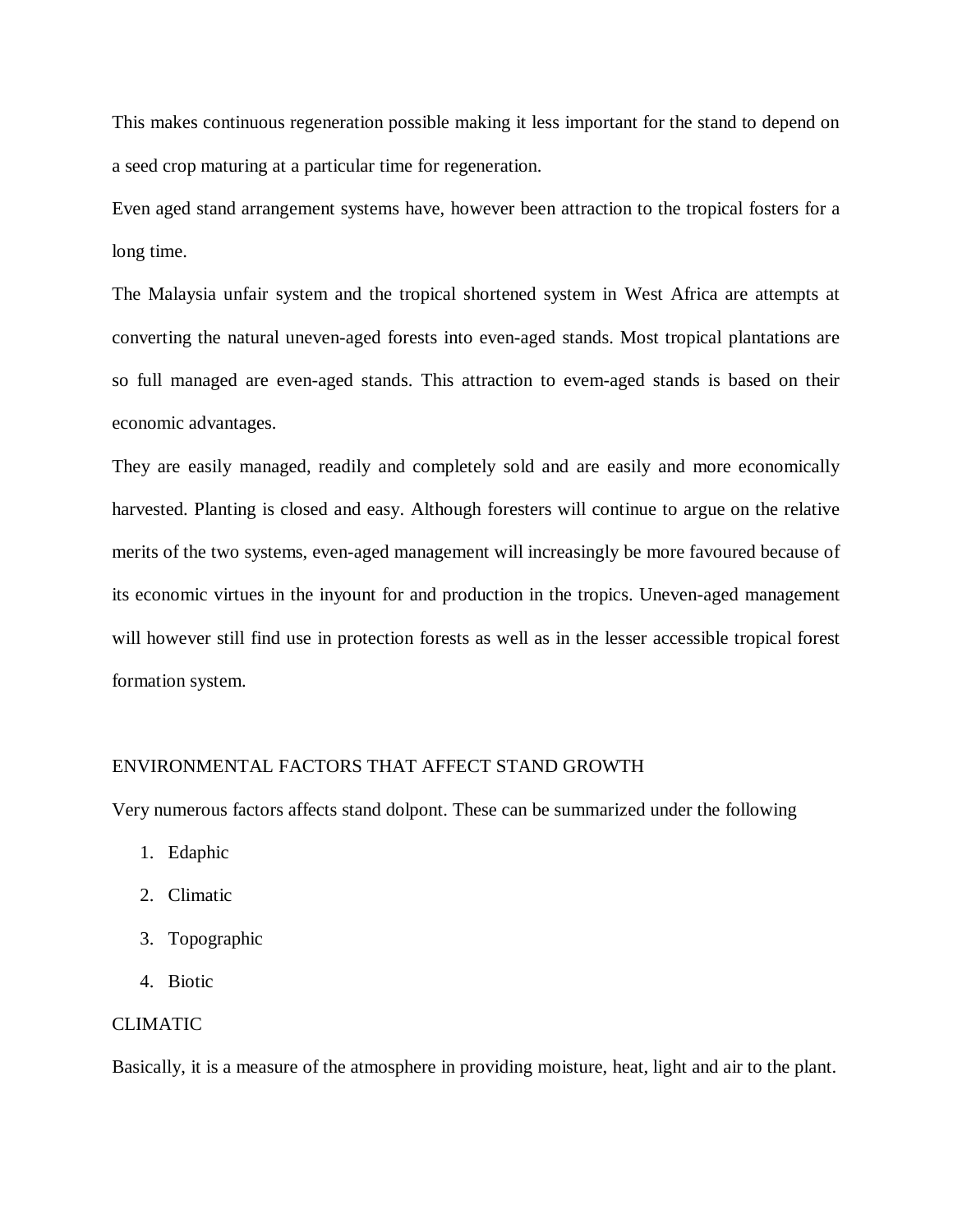## MOISTURE

Availability to plant is usually in the form of rainfall. It is the most important environmental factor influencing plant growth. It shows the capacity of an environmental to support plant growth. However; rainfall is a crude means of indicating the capacity of an environment to supply water for tree growth. It is the quantity, distribution and reliability of rainfall which are significant only in as far as if contributes to moisture supply..

The implication of water in tropical true crop production are numerous plant gradually differ greatly in their water requirements; hence some are xerophytes while others are either mesophytes nor hydrophytes according to weather their needs are minimal, medium or maximal respectively. Furthermore the demand is not uniform. It is greatest at the period ofmaximum growth. These factors will influence the natural vegetation as well as the choice of exotic or indigenous species to be introduced into the locality. For example, trees with maximal water, reqiuremnts can only be grown in low rainfall areas if irrigation facilities are vaialble or can be provided.

In tropical savannas, rainfall determines the degree of survival of planted trees while throughout the tropics, rainfall pattern and dependability determine the commencement of tree planting. In low rainfall areas, weeds also help to deplete the available soil moisture. Under such condition, clean weeding of tree plantations is often adopted to conserve moisture.

Other sources of moisture to tropical forest tree crops are dew, fog and low clouds. In some areas dew usually forms during cloudiness nights and may persists to the following morning. The effectiveness of these sources depends on the vegetative cover and other local factors. In Tropical Africa for instance, abundant dew is formed on the large digitate leaves of *Musanga*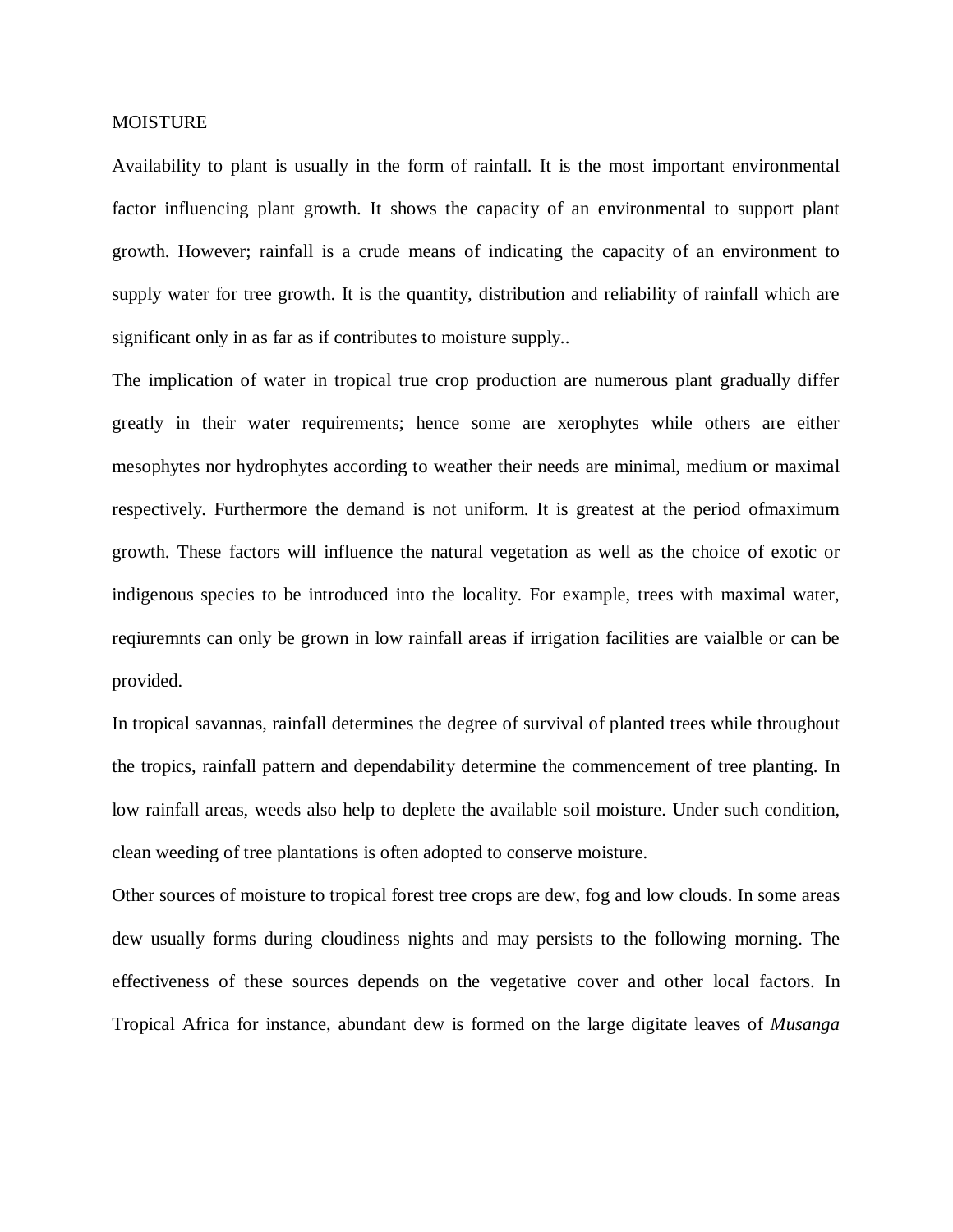*cecropoides* and this can be seen dripping down to the ground. Where leaves or leaflets are swell, the dew may be large but the water may not reach the ground.

However, its presence on the leaf surface during the first few hour of the day can reduce transportation and thus influence the water balance of the trees concerned. Fogs and low clouds tend to restrict their influence mainly to trees growing in mountains or along rivers and seashores.

# **SILVICULTURAL IMPLICATION OF TEMPERATURE (MINIMUM AND MAXIMUM**   $\mathbf{T}^0$

The main difference in  ${}^{0}T$  relations of tropical and temperature forests is the complete absence of value below freezing point which has profound biological effects on temperature vegetations. Both soil and our temperatures rarely all too critically dangers levels in the tropics. However, since a low prolongs the length of seed viability, artificially created low  ${}^{0}$ Ts have been found itself in seed strength. If however  ${}^{0}T$  are too low, frost will set in and cause death of plant. These planting and transplanting should be done at the minimum  ${}^{0}T$ .

It should be noted that  ${}^{0}T$  as such does not play a significant role in limiting the product forest, except where the minimum  ${}^{0}T$  in so low as in frost which can change the integrity of the cell wall. Where we have a permanent icecarp on mountains, there is reduct in height and in no of trees that grow.

The problem is more with the high  ${}^{0}T$  encountered in the savannas. Exposure to relatively high  $^{0}$ Ts often causes seed need growth and injury in trees. When  $^{0}$ T rises above the maximum for growth a plant enters a quiescent state and with further heating, a lethal level which varies with species, methods of application, age of species and especially with the time of exposure. Direct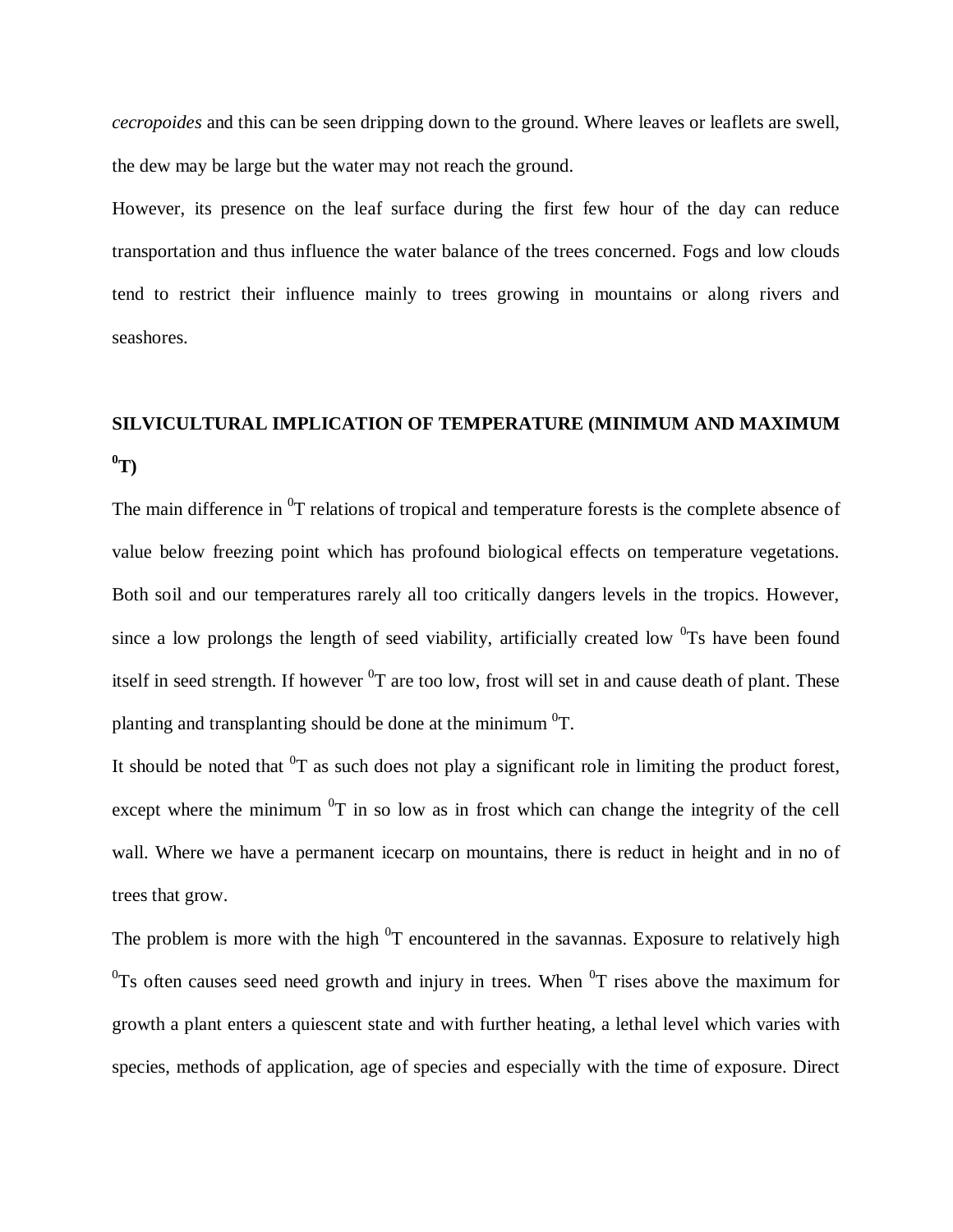heat injury is much more common in seedlings and young transports than in older trees and more on stems than leaves or root. The high level of leaf occurring at the soil surface often searches tender stems of tree seedlings

- A phenomenon known as stem girdle. Stem girdle causes death by killing the conductive and conical tissues or by injury that allows pathways to become established. The  ${}^{0}T$  at which this injury begins for most tropical tree seedlings has not been fully established. However, to avoid this lethal  ${}^{0}T$ , sliding is encourage in nurseries, and mulching is newly planted crops.
- Discrete known as sunscald arises from the heating of the back of branches and trunks of woody plants exposed to sun during the deciduous stage. Thin barked or fissured trees grown under forest conditions may also suffice sun search and sunscald from sudden exposure brought about by any sudden opening such as thinning.
- Besides the direct injuries effects of high  ${}^{0}T$ , it is reckoned that when might  ${}^{0}T$  is lower than day  ${}^{0}T$  less CHO is used in respiration during the night, with the not result of increased growth (Kiamer, 1957). It has also been repeated that flowering and fruiting require higher and more fluctuating  ${}^{0}$ Ts than seed germination. As a result, the natural range of a species towards cooler climate is at least in past liquefied by the  $0<sup>T</sup>$  at which it is just capable of refracting or providing viable fruits before vegetative growth is checked.
- Similarly  ${}^{0}T$  determines the extent north or south of the equator to which a tropical species can be successfully introduced as an exotic.

LIGHT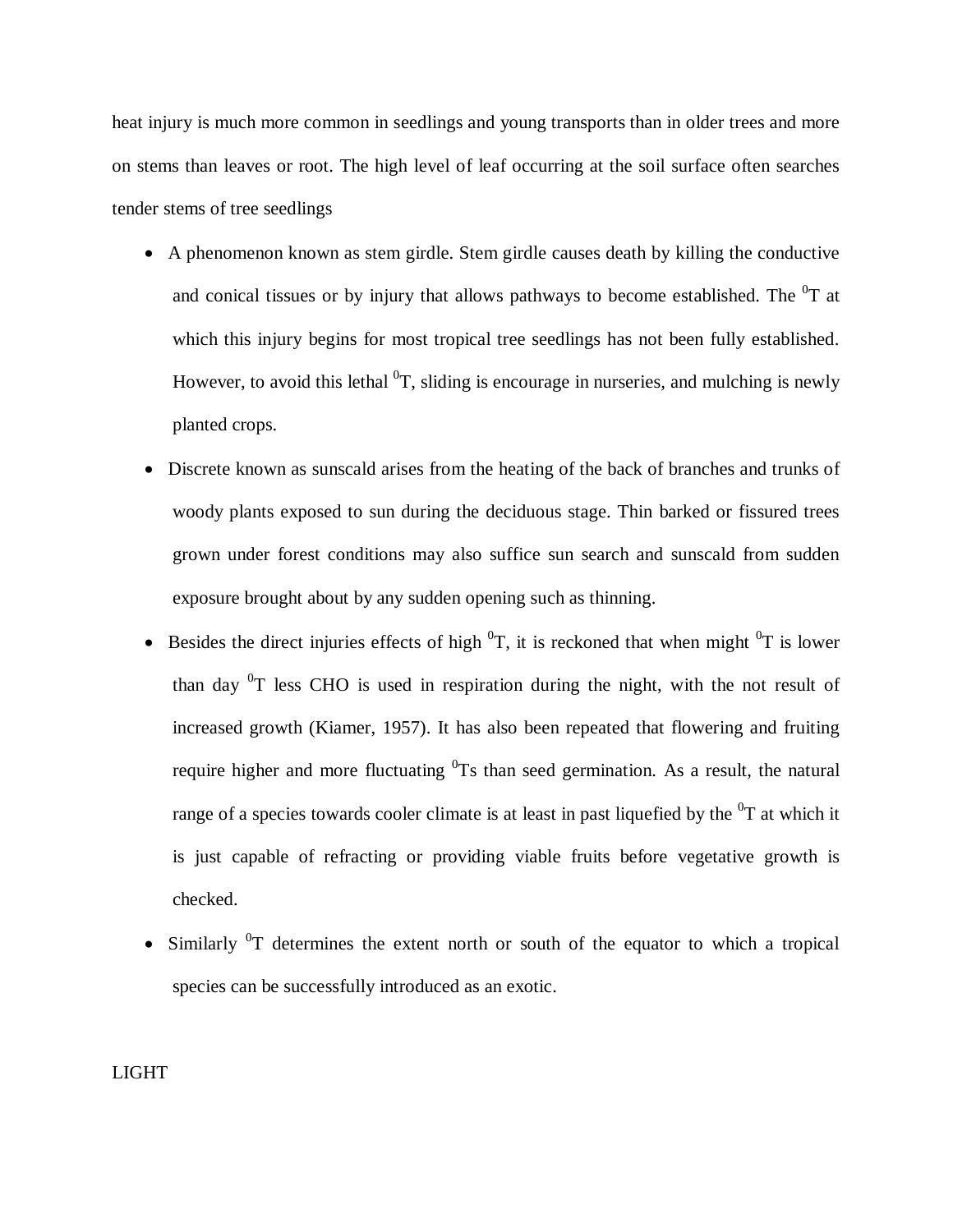The effect of light on tree growth depend on its quality of wavelength, its intensity or irradiance and on its diversion and photoperiod. *The action spectrum* – that range of wavelengths of light used in photosynthesis in which maximum growth occurs – is the full spectrum of visible light. Although in nature variation in wavelengths appears to be too small to be of any physiological importance (Krance and Kuglor, 1960).

Seed as well as some mature plants seems to be susceptible to the relative around redlight and infra-red waves.expperiemnt show that exposure to red light stimulates seed germination and height growth of dark gram seedlings. Exposure to infra-red light reverse the effect of previous exposure to red light. It also promotes the elongation of light gram seedlings while the greatest increase in dry weight occurs in the full spectrum of sunlight. Exposure of leaf blades is prevented by darkness, retarded in green light intermediate in blue and greatest in white light (Kramer and Kozlowski,1960).

#### LIGHT INTENSITY

It affects tree growth through its efforts on PSS, stomata opening and chlorophyll synthesis. It also affects height growth, leaf size and structure of both leaves and stems through its efforts on cell enlargement and differentiation.

Light intensity varies daily and seasonally and is also influenced by latitude, clouds, dust and fod as well as the nature of the preventing vegetation in the axis. A lot of data in fast accumulating on the effects of light intensity and its validation on tree growth. Wadsworth and Lawtorn (1968) reported that *Khaya grandifoliola* had a very low light requirement while *Pinns caubeceae* reqiuremore than full day light for optimal growth. Nuroboshi (1972) showed that in southern Nigeria at least 25% of full sunlight was necessary for satisfactory establishment and early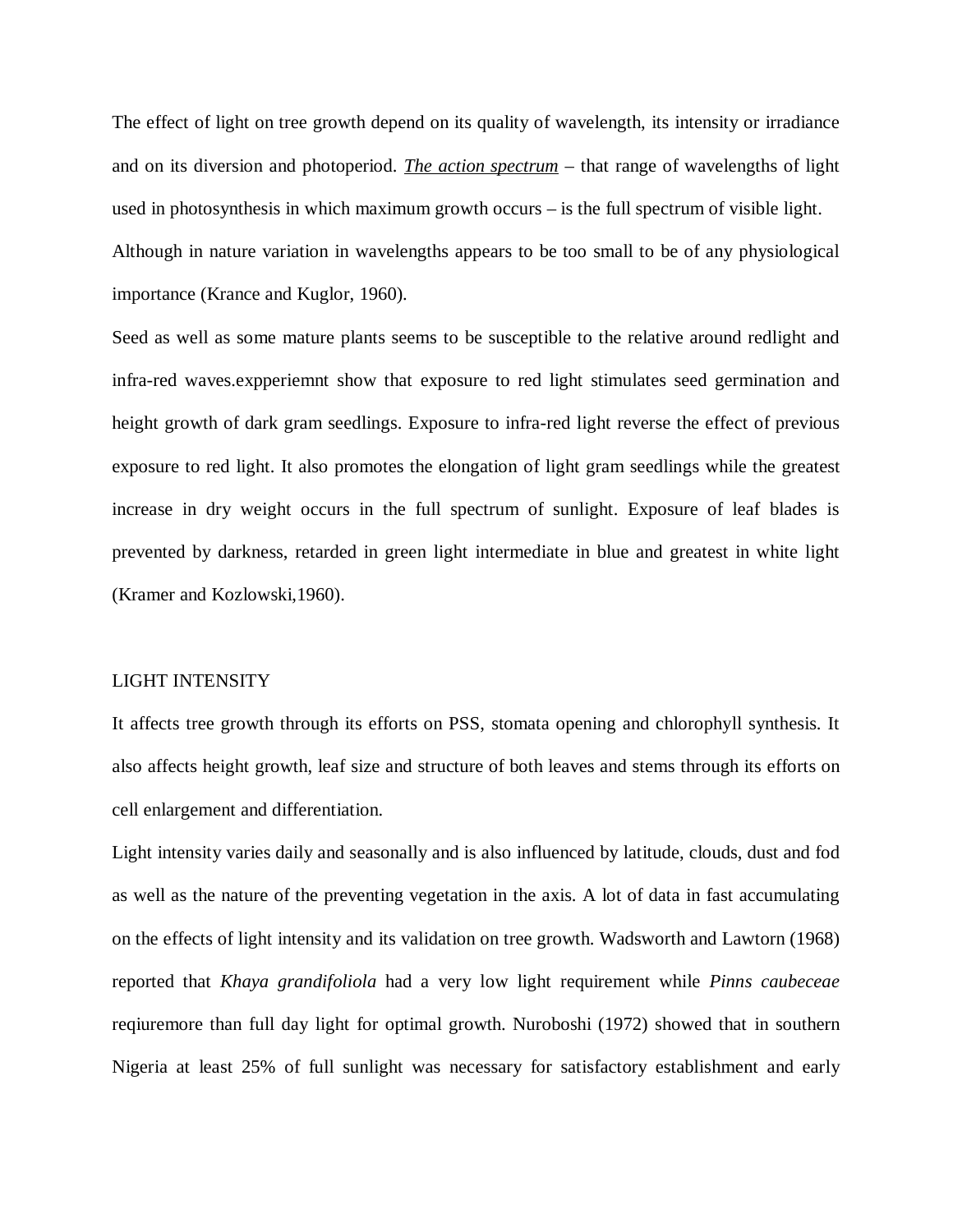growth of seedlings of *Nauclec diddarnchii*. He further showed that *Terminalia ivorensis* seedlings attained maximum day weight under 75% sunlight while *Tectona grandis* seedlings required full sunlight.

High light intensity can be an asset on hazard depending on species its stage of dolpoint and location.in most cases, it brings about thicker leaves with layer palisade cells, more stomata thicker cell walls and cuticle and flower and longer chloroplasts.

#### PHOTOOPERIODISM

The length daylight period, or photoperiod is another aspect of light factor which affect many aspects of growth and dolpont of plants, particularly in temperature regions where large seasons differences occur in the length of day. These varied responses of plants to the diameter of the daily period of light and darkness are designated by the team-photoperiodism. Plants which develop normally when photoperiod is less than a critical maximum are called short day plants while those that require dry length above a certain critical minimum are called long-day plants. A third category is the day natural plants that develop normally under the long and short.

However in nature, daylenght vary with latitude and season. In the tropics the natural variation in daylenght is small. At first if was presumed that this small variation in daylenght in the tropics would have little effect and that tropical plants would have conditions which are favourable for both vegetative and reproductive growth. This view has been refund by works of Njoku (1958) and Longman (1966) which showed profound effects of day length on the growth of tropical tree species and herbaceous plants. Day length has been shown by Longman (1966) to affect the rate of production and expansion of new leaves in *Triplochiton scleroxyhu*, *Termalia ivorensis*,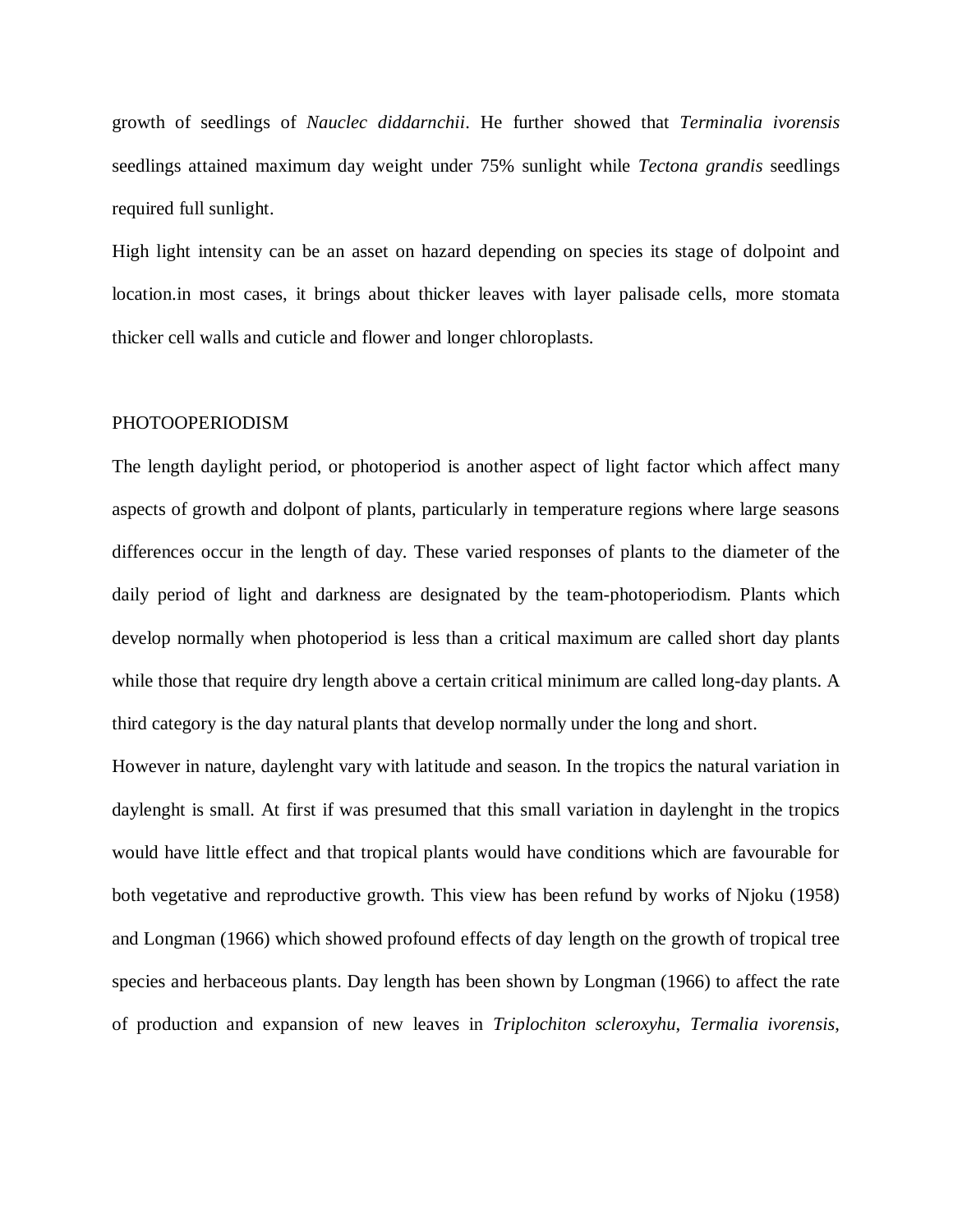*Terminalia superb* and *Chlorophora excels*. Day length also affected the growth in length of the main stem of these species.

Photoperiodic responses are the group in the tropical silviculture in the over of provenance or seed source selection and seedlings propagation. Photooperiodism also plays a large part in the natural distribution of photosensitive species. As a result it may source as a check upon the degree of north-south displacement possible in the choice and introduction of exotic tree species for plantation.

#### WIND

Wind behavior vary in a forest stand. 2 major effects of wind action can be identified.

First, their movement affect evapotranspiration. Turbulence wind destroys the boundary layer which dries up leading to a dessicating effect. This involves cohesive fares, more water in lost thins increasing evapotranspiration.

Sites exposed to constant strong wind experience characteristics dry condition. In areas subjected to dry harmattan wind, the dry season is dries than what rainfall figure will indicate dessicating wind also reduce relative humidity leading to conditions favourable for fire hazard.

Second effect is mechanical: This range from shewing and diverging of vegetation found in exposed area where wind blows constantly to some of the distractive effects of winds such as hurricane or tornado.

All these have profound effect on the physiogamy of the forest. That is they destroy the forest structure.

When we have permanent wind hroughout the year there is the dolpit of small trees with sclerophyllaus skin common in maintain thicekts.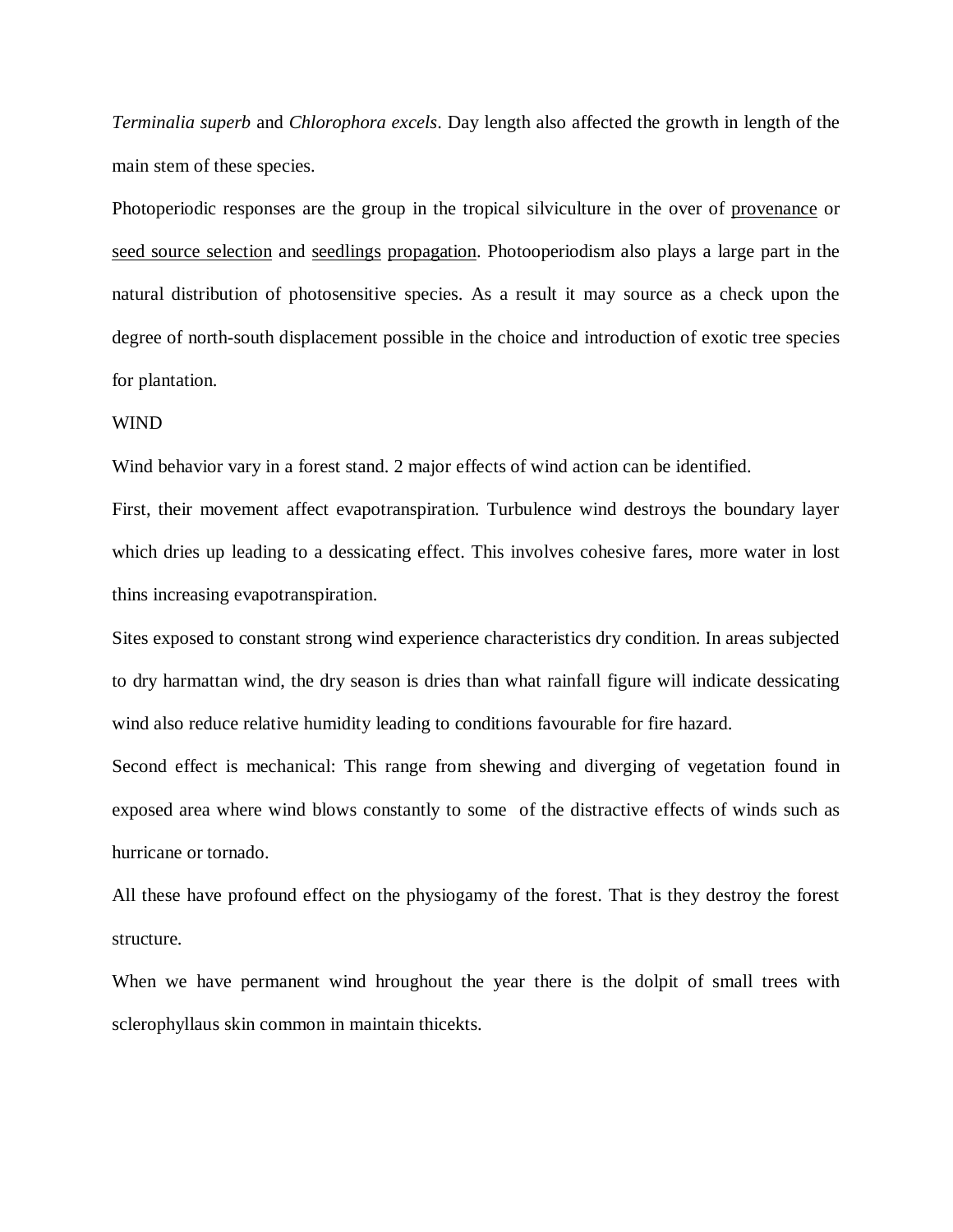Certain plants however on tolerate wind action against encroaching sahara e.g. *Arancaria excels, Casurina egunsetifolia, Azadirachta indica.* One of their basic reqiuremnts is deep tap root which provide anchorage and absorption of water from deep down the ground trees grown in such area have a lot of tension wood. Thus in shelter wood establishment, trees to be grown should be mainly for fuelwood and protection against desert encroachment. In less extreme cases, commercial timber may be produced, though true height and log length may be restricted.

#### HURRICANE

Hurricane are more spectacular in their result. in West Africa we have light squall-associated with thunderstorm. They may uproot trees, or blow down dead trees or cause damage to trees growing in the open. They create opening in the forest result in climber tangles. Because of the gap created in the forest they affect succession of the rainforest. In areas prior to harmattan, a typical structure dolp.

#### **CYCLONE**

Effect have defoliated and bark shedding caused by whipping off. The trees are forced to bend. Uprooting do occur eiher as a complete withdraw or the tree leaning against other standing trees. The indirect effect are less spectacular, but serious e.g.

- Sunscold leading to downward stem quality
- 20 insect and fungi attack from the breakages
- Dolpant of reach an wood in leaning wood.
- Dense climber growth from vine.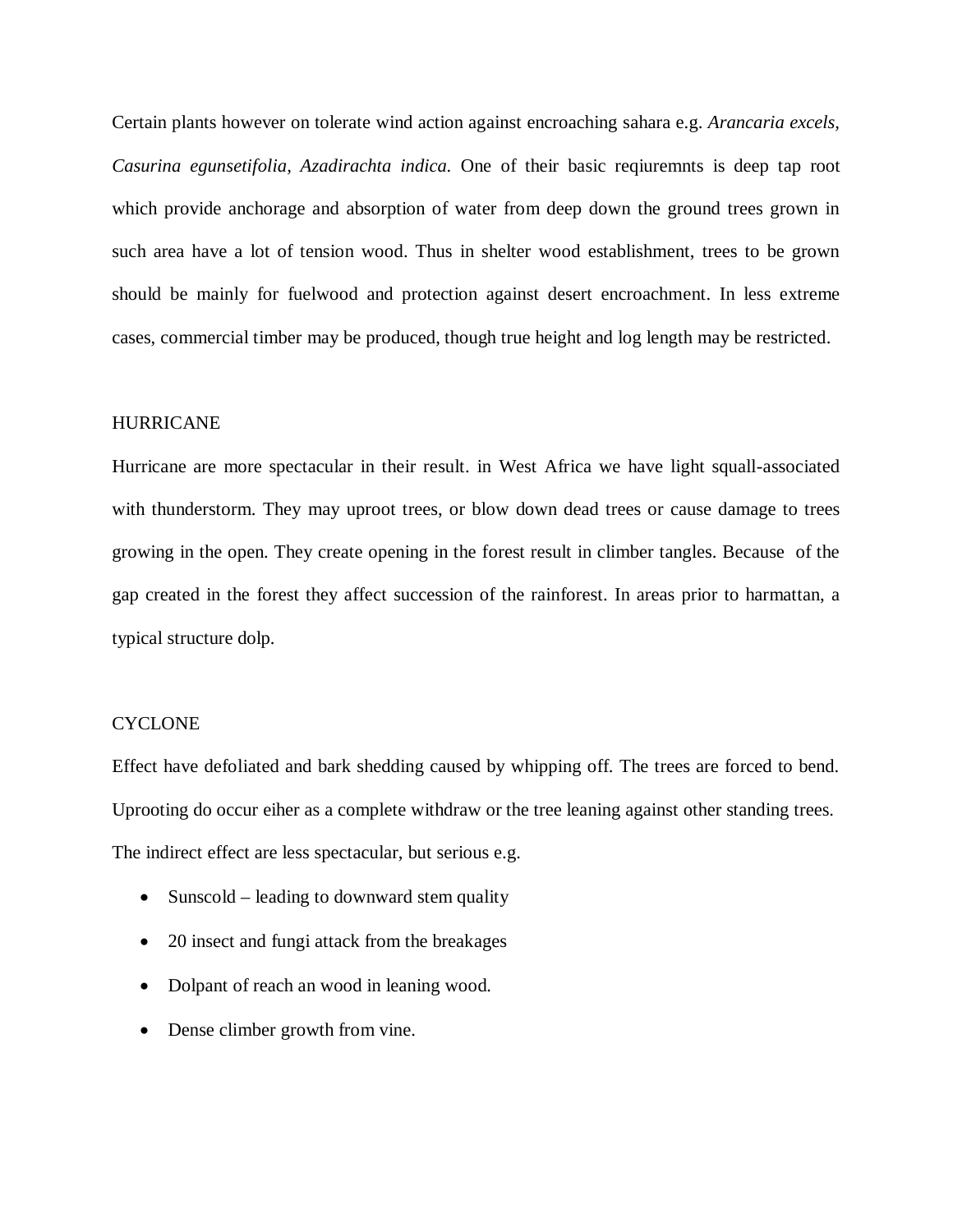It appears that wind damage shows little correlation which soil depth. In a study carried art by Wadsworth and Englerth (1961) comparing the effects of wind action in a mixed and pure stand; they found out that:

- 1. In mixed stand variation in damage were done to exposure of individual trees. Damage was also related to spp characteristics. The dominant were damaged than the subordination.
- 2. In pure even-aged stand damage was less selective such stand if damaged were very severe, and suffice more than in mixed irregular stand.

Again thinning shortly before hurricane arises the severity of damage. Irrigation spp were however found to be more resistant than exotic spp.

## EDAPHIC/SOIL FACTORS

The soil is important to tree growth in numerous ways. It provides trees with essential nutrients and is a stare hanse for water and oxygen, all of which are necessary for the physiological processes associated with tree growth. The soil also provides trace with space for root growth and the entire plant with mechanical support. The soil thus contributes to the growth in a very fundamental way.

Soil is however not unfair, not even in an area as small as an hectare. Like almost naturally formed bodies, soil exists in various forms or types. The type of soil dictates how best it can be managed to obtain the highest yield as well as the type of tree to grow and silvicultural management to adopt.

From stand point of tree growth a soil is recognized as productive only, if it has adequate water intake and water holding capacity, god aeration, adequate depth, and adequate supply of essential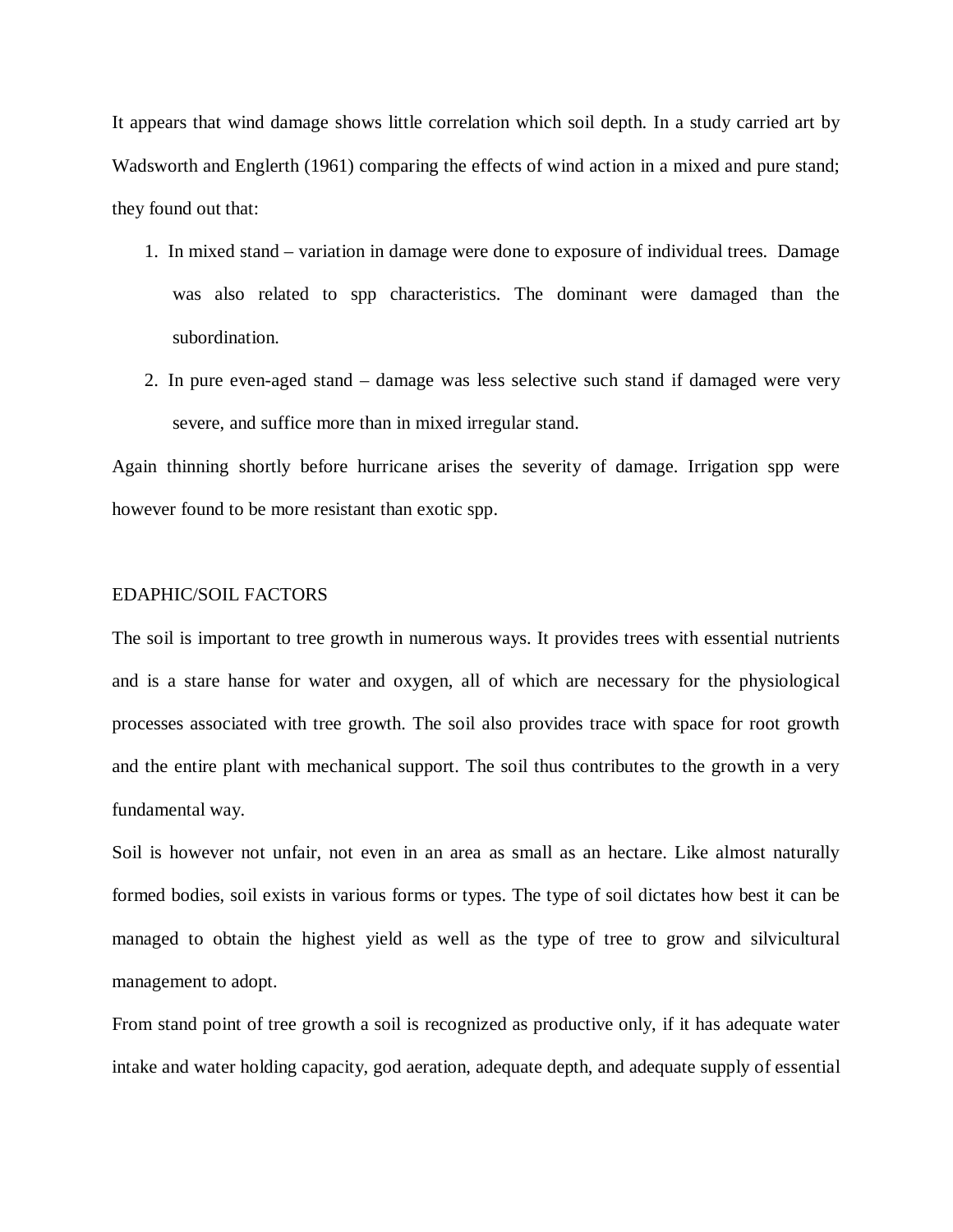nutrients in available accounts. Soil management in silviculture mainly involves attempts to obtain the right combination of these conditions. The forest managers must be able to a appreciate tropical soils may vary considering in structure and in physical, chemical and abiotic properties, the distribution and rate of growth of forest stands are influenced mainly by those physical, chemical and biological characteristics of the soil which favour the availability of water, nutrients and air to the trees.

#### SOIL PHYSICAL PROPERTIES

The physical properties of a soil largely determine the ways in which it can be used. The size shape, arrangement and mineral composition of soils particles, depends as other sample physical properties such as the flow and storage of water, the movement of air, and ability, soil supply nutrients to plants. The physical of the soil is thus in many ways as important as its chemistry, partly + kansu physical properties are less easy to alter than chemical ones and partly because shortage, of air or water can cause rapid death of the tree. secondly, must chemical shortcomings can be made good simply by adding the necessary fertilizer while no amount of nutrient will make up for physical properties.

The effects of soil texture are frequently reflected in the composition and rate of growth of forest vegetation. Generally loam and day soils appear suitable for trees with high moisture and high nutrient requirements. Wilde (1958) recommends that soils for forest nurseries should have adequate content of soil colloids to ensure retention of a sterile supply of water and nutrient salts.

#### SOIL AGGREGATION

Soil aggregate can greatly modify the effect of texture as a factor affecting some important phenomenon related to the growth depending on the size, shape and management.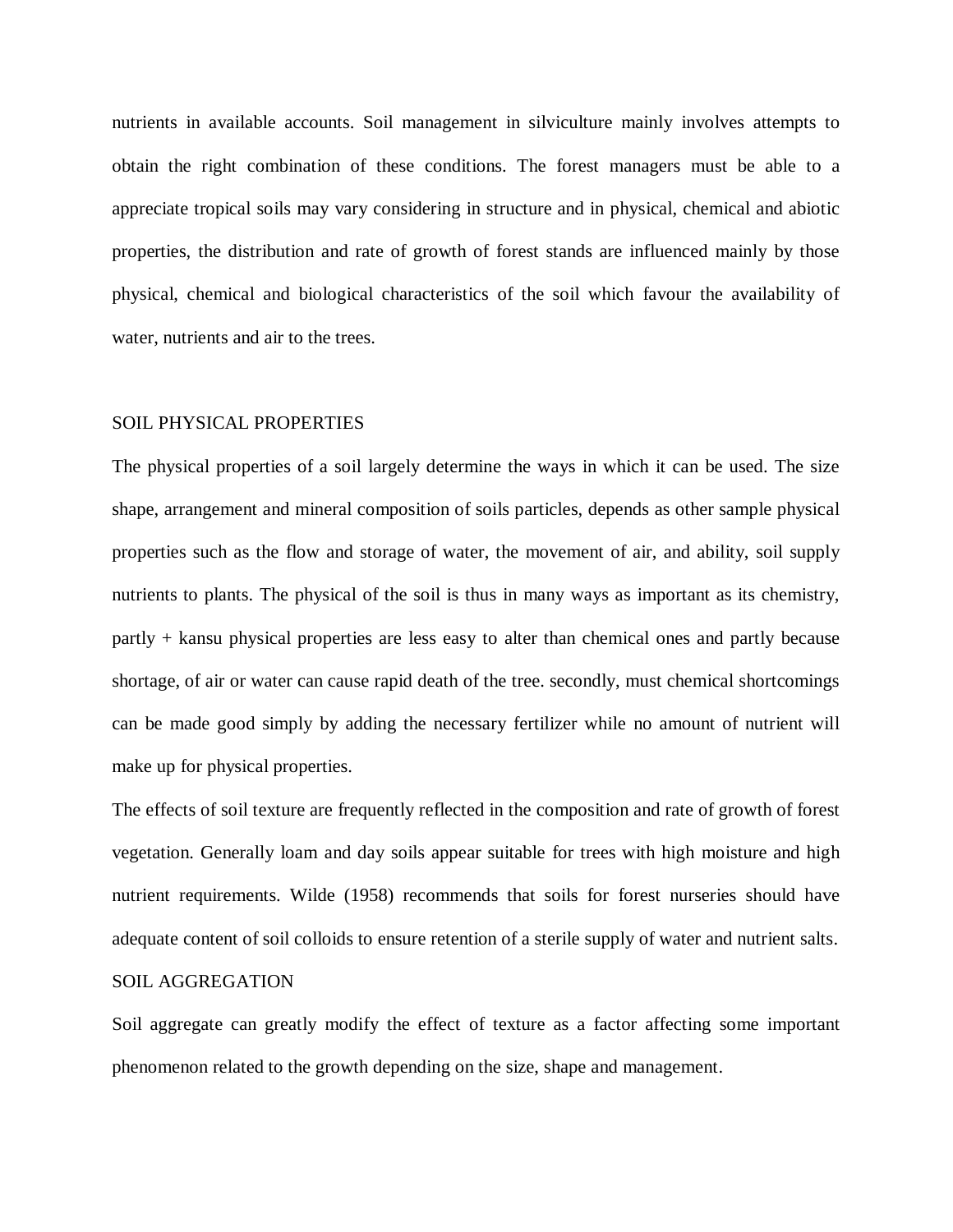Soil structures largely determine the porosity and pore size distribution of soil; and the movement air and water within the soil. Aggregate soils, readily infiltrated by rain water, are well aerated and facilitated penetration of root systems. Soils of massive or puddle structure, on the other hand, hinder the growth of trees through being impermeable to rain water or being easily waterlogged and poorly aerated.

One major aspects of soil management in silviculture is ensuring maximum storage of rain water and the subsequent use of the available supply of soil, moisture. Tropical savannah, these factors may control the choice of species, time and rate of planting, site preparation and weeding methods as well as programme of irrigation and fertilizer application.

#### AIR IN THE SOIL

Air in the soil is also very important to tree life. The supply of oxygen available in the soil influences seed germination, while all the parts of the tree below ground, require oxygen for respiration. Soil reaction influences both the distribution and growth of forest vegetation. Soils with low oxygen content cannot be tolerated for a long period by tree which respire aerobically except they posses special adaptive devices such as stilt roots, breathing roots of pneumatophores.

#### SOIL DEPTH

Whatever the cause, shallowness of soil limits its utility restricting the supply of moisture, air, and utility by restricting the supply of moisture, air, and nutrients available to the forest stand and through reduction of stand stability. Generally, deep permeable soils through which tree roots can develop extensively provide much wide possibilities in tree crop production. If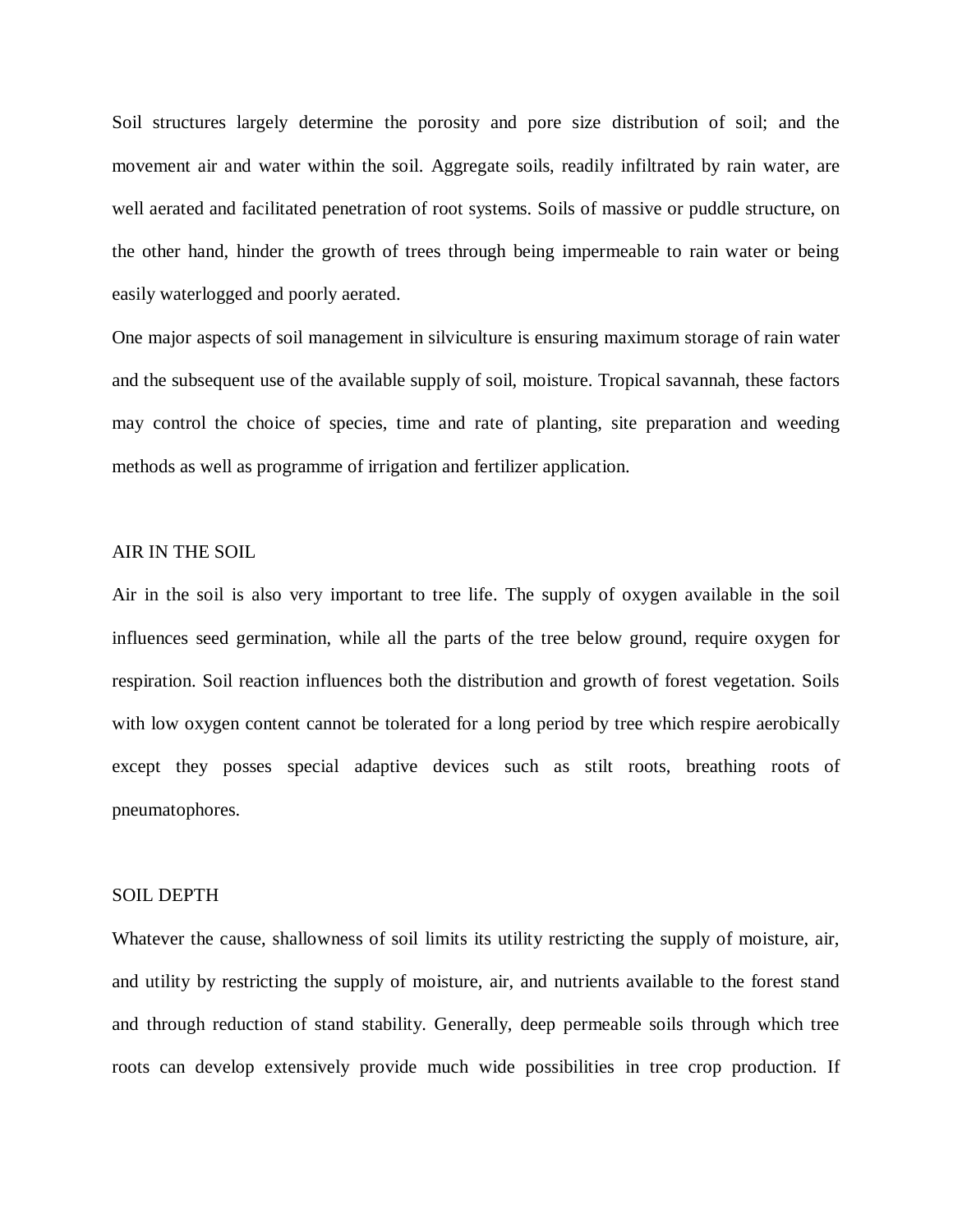moisture is limited for instance, the deeper rooted plants may be able to find enough water to keep alive. This is usually the case with deep-rooted savannah trees which survive the dry season even through the associated grasses dieback.

## CHEMICAL PROPERTIES OF SOIL

Apart from the physical features, chemical properties of soils must also be considered in determining the silvicultural potential of a soil and in adopting appropriate soil cultural management techniques. The soil chemical properties importance in tropical tree growth are the mineral content, soil reaction or degree of acidity or alkalinity (pH) and the cation exchange capacity of the soil.

All chemical factors can be influenced by the use of fertilizers or manure. However, silvicultural techniques can be employed to improve soil conditions. E.g. drastic opening of canopy is done with the aim of stimulating decay of organic matters of by to increased of and increased rate of decomposition. In some cases drainage schemes may improve the growth of non-mature spp which can do well in water logged condition.

#### TOPOGRAPHY

The effect of topography on stand productivity can be divided into 2

- 1. Effect on climate and
- 2. Effect on soil

#### EFFECT ON CLIMATE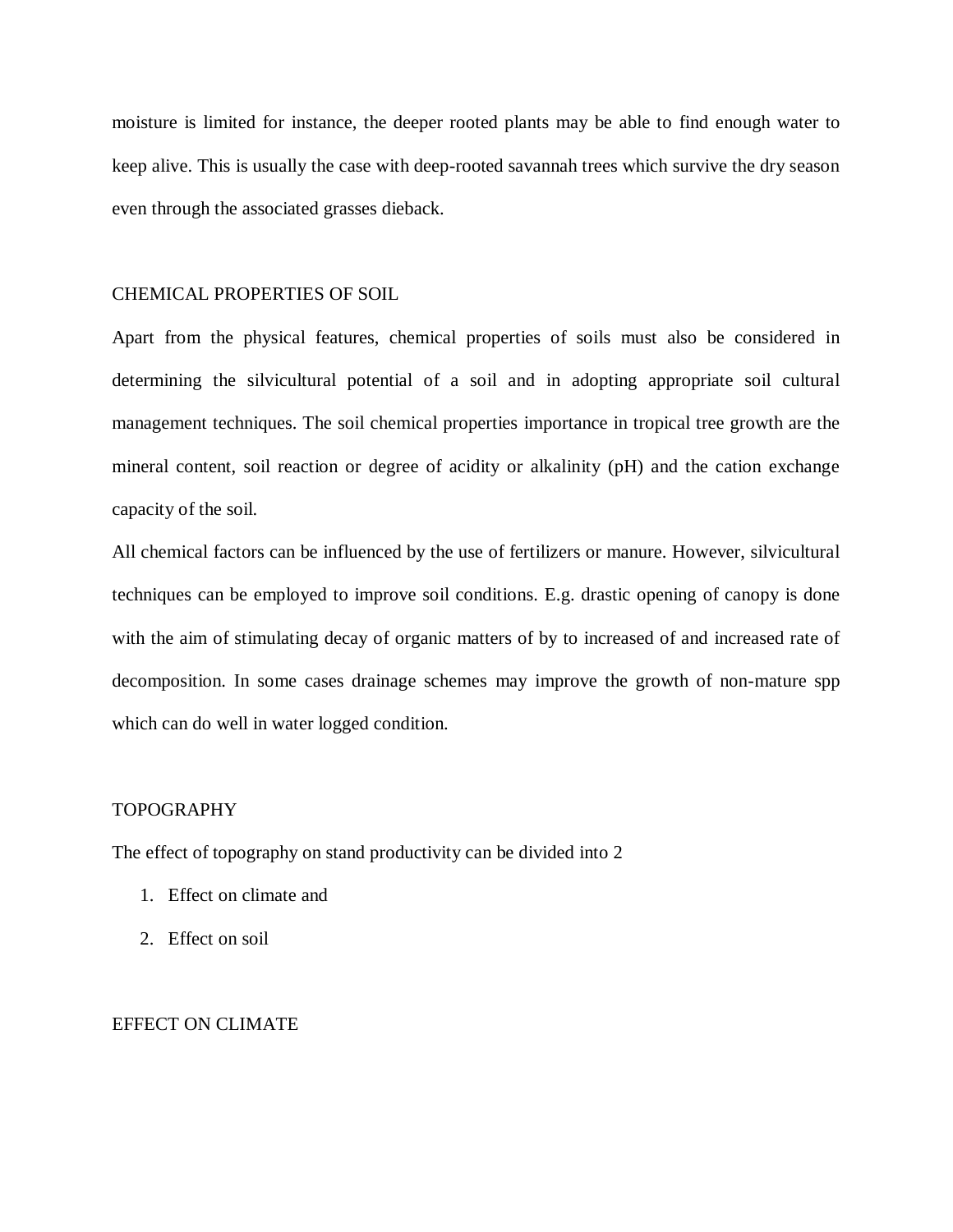Effect on climate is important with increase in altitude there is decrease in OT. There is widespread increase in precipitation which increases in altitude. The topography affect OT and disturb precipitation and can alter the climate of an area in close proximity.

It also affect solar radiation, especially of regions beyond the tropics. In the southern hemisphere, south facing sloping regions receive less energy pea nut area than those in the northern hemisphere.

The more shaded part of the slope tends to be cooler with decrease EVT, affecting spp and vegetation distribution.

#### EFFECT OF TOPOGRAPHY ON SOIL

Topography is an important independent factor of soil formation very in pH in production of soil catena [i.e. difference soil particles along a slope resulting in spp distribution. At base, we have tall trees which deep root.

The top support shallow rooters. On the higher side, the soil is constantly removed- leaving a skeletal soil. The soil deposited in the valley is more fertile which more nutrients and moisturegiving rise is to luxuriant vegetation. Based on this, difference plant formation can be observed along the soil catena. Constant soil erosion is expected along the slope, especially after heavy rainfall. In a steep topography, this would encourage soil erosion. In such process trees use improved while some are damaged lending to reaction wood due to bending.

#### BIOTIC FACTOR

Biotic factor i.e. all organism in this forest in the into – flora, - fauna – microorganism – man. FAUNA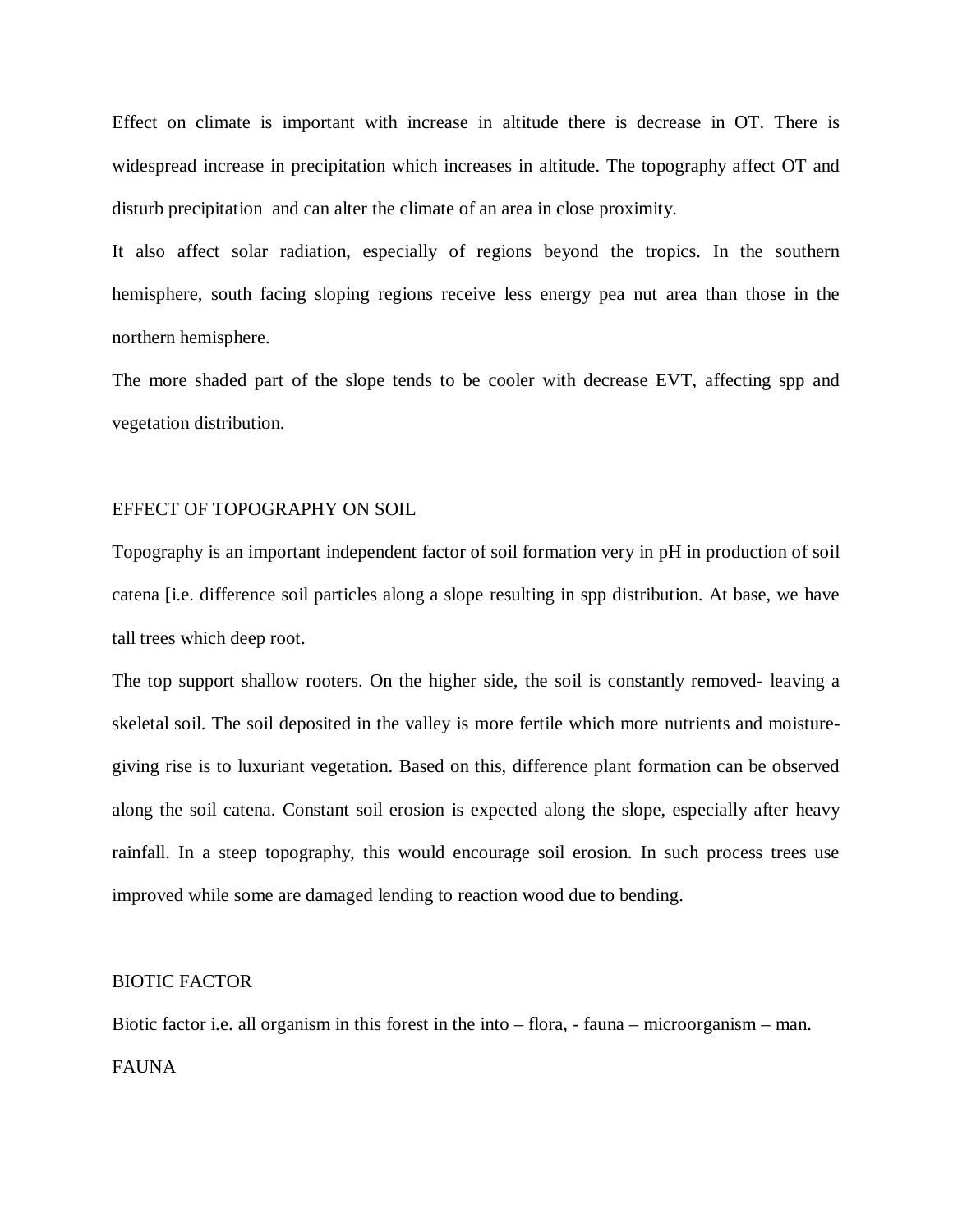The main danger to forest stands are the disease causing insects, and arachnida. In many cases, the wildlife is important because they are dependent on the vegetation for shelter and food. sometimes we have *Tonoceau variegates* the must fundamental in the part played by these insects and ambrosia beetles with along with microorganism help in perpetuation of the nutrient cycle in the forest ecosystem. Some insects participate in the breakdown of organic matter e.g. earthworm help in the redistribution of organic matter in the soil.

Pollination and seed dispersal in the rainforest is dependent on assistance of animals. Wind pollination within the forest is unreliable, thus majority of forest seeds are either insect or bird pollinated.

FAUNA dispersing may be bats, rodents, insects, birds and wildlife. Some distributive effects of fauna to tree are

- Destruction of immature forest
- Attacks by insects on trees.
- Constant grazing by herbivore or damage by big animals elephant insect damage on leaves.

For example, it has been impossible to establish plantations of *Meliacea* because of damage by animals.

## TOPOGRAPHY

This acts in combination with climate and soil on vegetation. The effect of topography is therefore secondary, hence we deal with topography in 2 broad contests.

## TOPOGRAPHY AND CLIMATE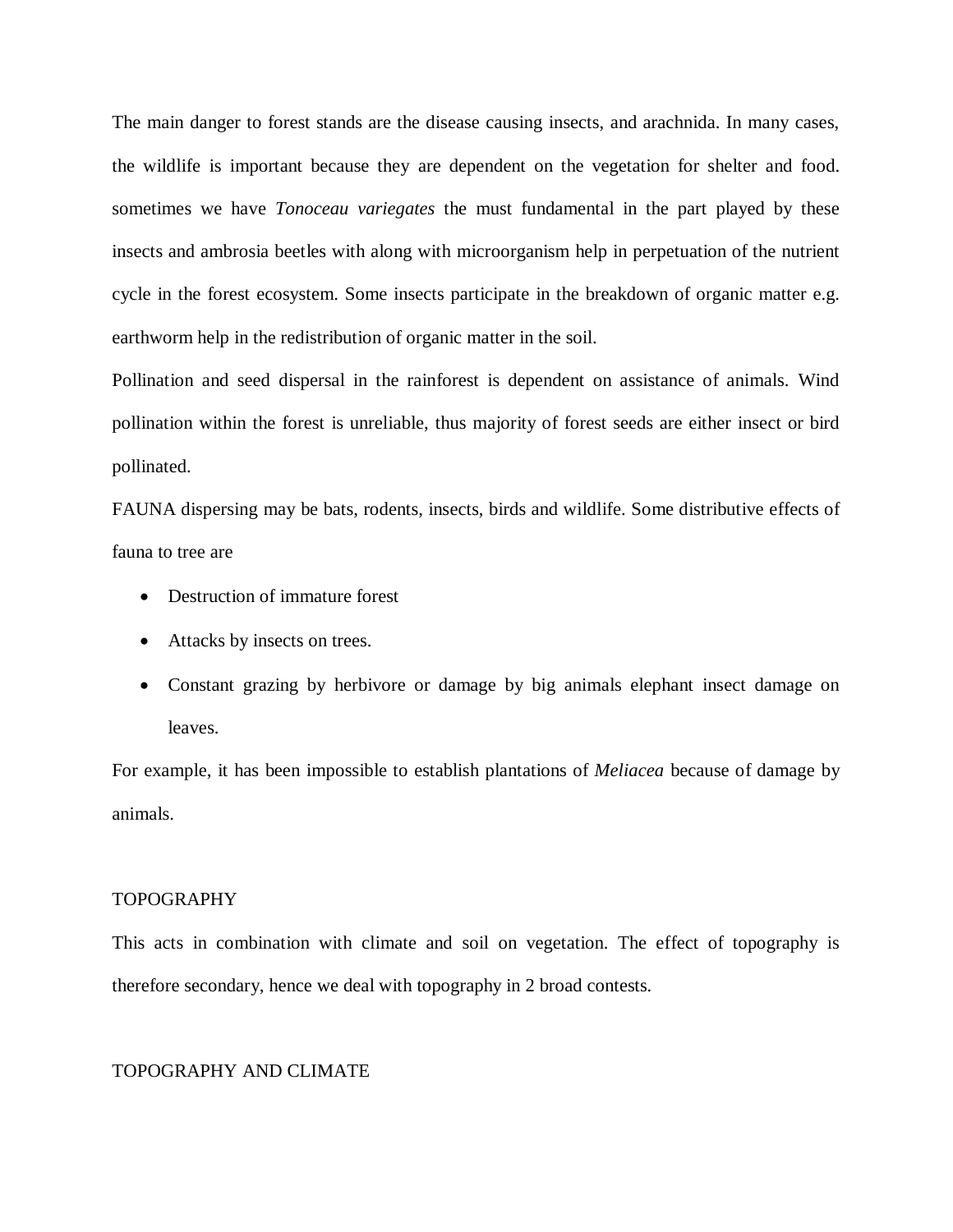With increase in altitude, is widespread decrease in precipitation and temperature. Land configuration has bearing on rainfall pattern it directly aspects solar energy distribution especially beyond the tropics. In the southern hemisphere, it has been noticed that south facing slopes receive less energy per unit area than in the North facing slope. Shaded slopes are cooler, evapotraspiration reduced and this affects types of species in an area.

Topographical effect on wind also modifies the type of plant in an area.

#### TOPOGRAPHY AND SOIL

Soil isa function of parent material, topography, biotic, time and climatic factors. Topography is an independent factor of soil formation e.g. these are different soil types on various portions of the slope, each having different depth, horizon and nutrient status. Thus leads to differences in distribution of species along the slope. If soil creep occurs it makes the soil unable to support vegetation.

## Diagram

#### TOPOGRAPHY AND SILVICULTURE

In the rainforest zone, e.g. South East Asia topography greatly influences the distribution of certain species.

Shorea curtisii tends to be isolated in some areas because of topography, there is not much that can be done to extend their area of occurrence.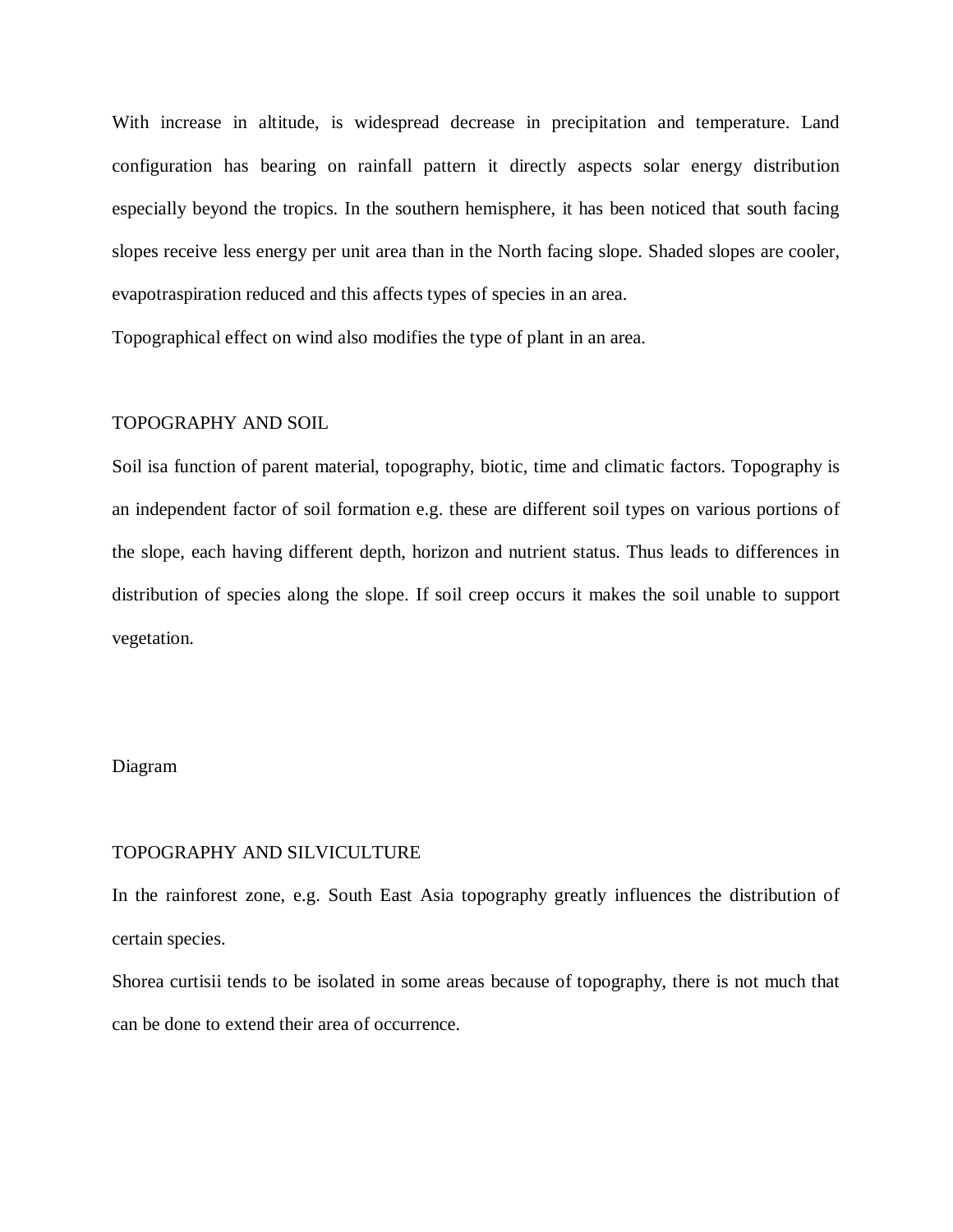Compartment division is independent on topography. In the even topography of southern Nigeria, you can superimpose rectangular compartments, but this is impracticable in fully regions of Asia for instance where irregular compartments are used.

Logging is easier in that topography and mechanization also favoured on that terrain.

#### BIOTIC FACTORS

These are organisms within and outside the forest but having significant effect on the ecosystem. For ease of description, they can be grouped into micro and macro flora farm and man. All these harvesting interaction within the forest. Many fauna pose great danger to forest and forest establishments e.g. rodents, insects, fungi etc. they might not be conspicuous features but since they depend on forest resources for food, hey can easily affect stand development.

Termites, wood boring beetles and other micro-organisms consume the ground litter, and held in humus formation. The earthworms and other insect help to redistribute the soil nutrients. Pollination and seed dispersal especially in rain forest is assisted by the insects and smaller animals e.g. Ficus spp is pollinated by moth and mealy bugs. Because of the reduction in wind spread in the rainforest, dispersed is helped by animals.

Jones studied 123 spp in the rainforest 79 had edible fruits or seeds (69%).

46% of the 79 were in the dominant size classes. However, because of the widespread dispersal by animals, regeneration may often show little correlation with seed trees because a lot of these animals are mobile so carry trials to some other places to eat e.g. birds, bat, rodents and man.

Arboreal animals could destroy plants, physical attack on plants by big animals, constant browsing by herbivorous, rubbing of elephant tusks against trees can cause debarking etc. such destructions can pose silvicultural problems.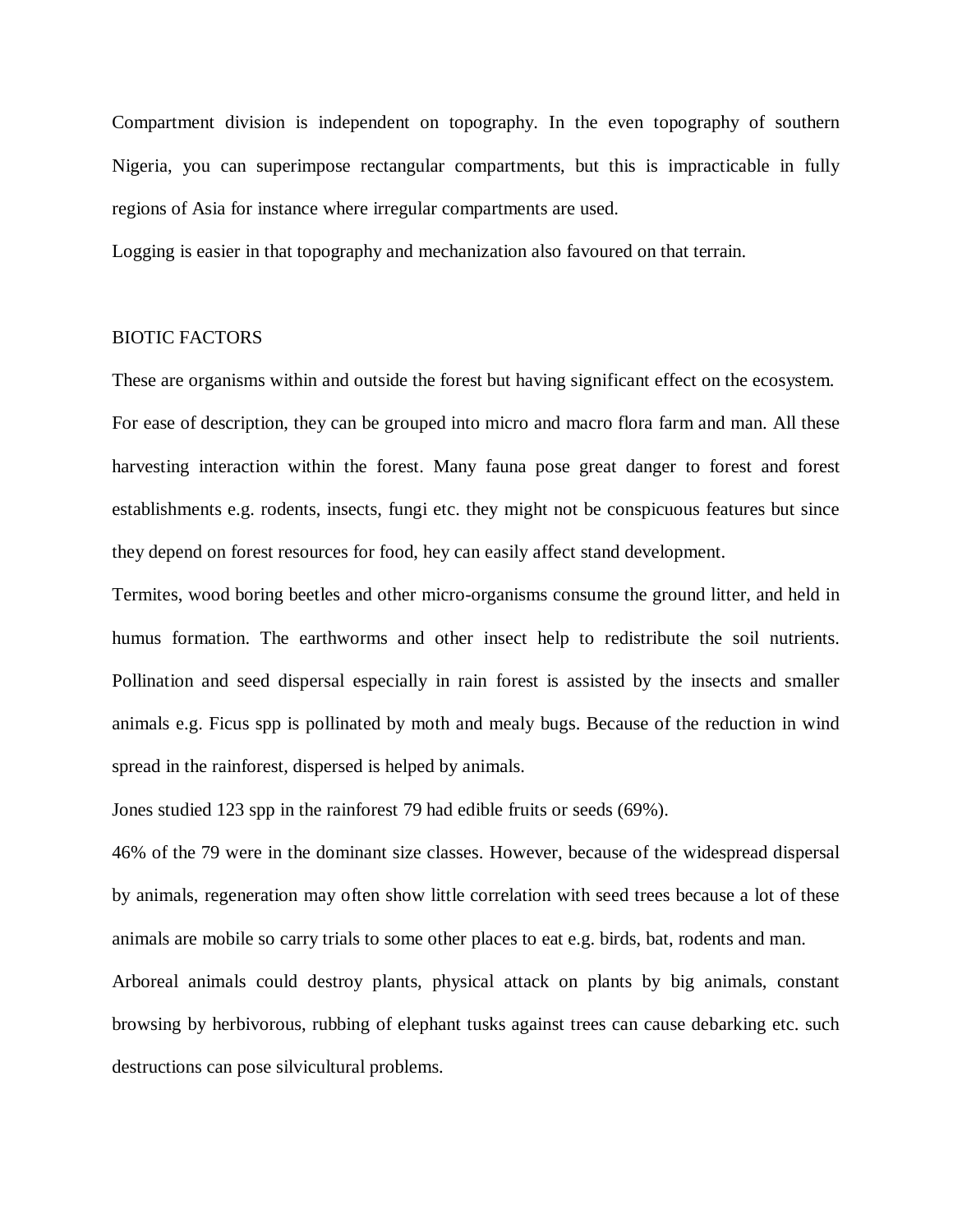In many forest areas, elephants contribute to the formation of forest gaps which encourage growth of stranglers, climbers, fungal attack etc. in Kenya and other parts of East Africa, it has been alleged that animals like elephants are the main causes of causes of savanna vegetation.

Micro-organisms greatly affect plants in the nursery e.g. damping off. They are also of major importance in the breakdown of organic materials they also destroy logs.

Mycorrhizae association in leguminous plants also enhance  $N_2$  fixation. In pines, the possession of mycorrhizae increases the absorption power of plants, while at the same time deriving its own symbiotic relationship.

#### MAN

Cultural operations by man affect forest and its establishment. Population pressure affects vegetations more plants are increasingly used and destroyed by man. Fire which is still used by man for hunting and other purposes has great repercussion on vegetation and other technological so also are his logging equipments.

The major type of cultivation practice in the tropics is shifting cultivation. An area is formed and after exhaustion it is left fro an another plot and allowed to revert to its original status. The time of revertion to original vegetation depends on soil fertility and population. In some cases, there is permanent destruction of forest done to intensive farming, leading to the existence of derived savanna or to forest.

FIRE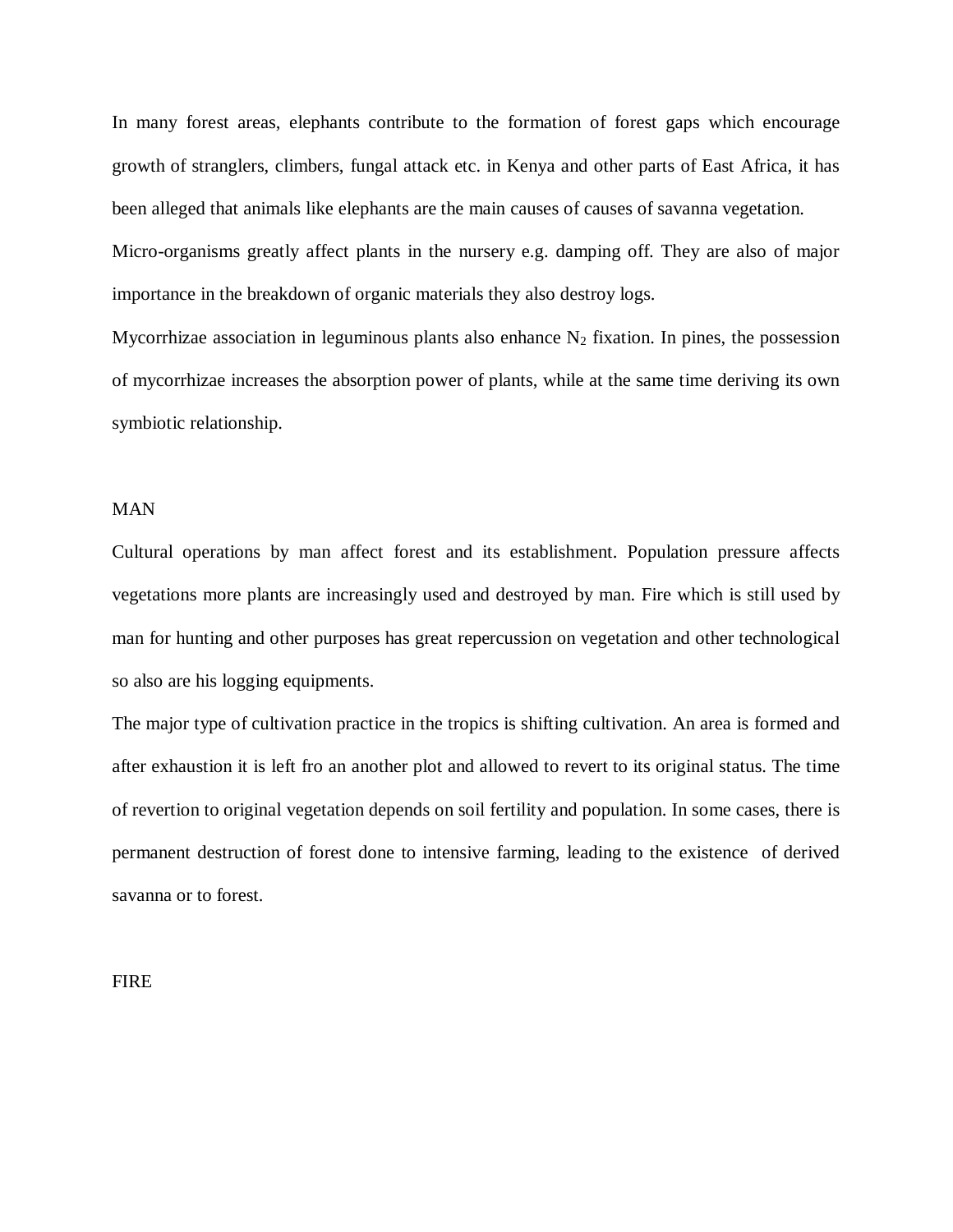This is considered under the effect of man on the ecosystem. It is a principal influence on species traits and life history as well as ecosystem characteristics and processes – carbon, nutrient, water cycling productivity, succession and diversity.

The rain forest is very immuned to fire compared to the savanna because of high rainfall and humidity. However, in the dry season, there could be fire attack. Since an intense fire will kill most of the plant life above soil surface, the succeeding vegetation tends to be made up of lightseeded species that can move in from outside the burnt area, species with dominant seeds stimulated by heat. Many legumes fall in these categories and the abundance of these and other N2-fitting plants is often increased by burnings. Also, in many parts of the world, recurrent tires favour the development of a shabby vegetation composed of sprouting species with characteristically tough foliage, low in nutritive value and slow to decompose.

Rainforest vegetation tends to move towards the savanna type, but if fire is again excluded, there will be re-establishment of a different succession back to the forest. The degree of reestablishment depends on many other factors like extent of soil degradation, severity of fire, availability of tree seeds in the area etc.

Apart from forest structure and composition, fire affects the boundary of the major forest types. The effect of burning on soil organisms are highly variable depending on the intensity of the fire, depth below surface, time elapsed following burning, nature of soil and vegetation of the site. Changes in bacteria, fungi etc are more evident in the upper 2-5cm with a lot of decrease following intense fires.

Populations of earthworms, beetles, spiders, mites, centipedes and millipedes are mostly reduced by burning but increase thereafter. Earthworms tend to be more affected by post fire loss of soil moisture than by heat from burnin. Ants are loss affected than other animals because their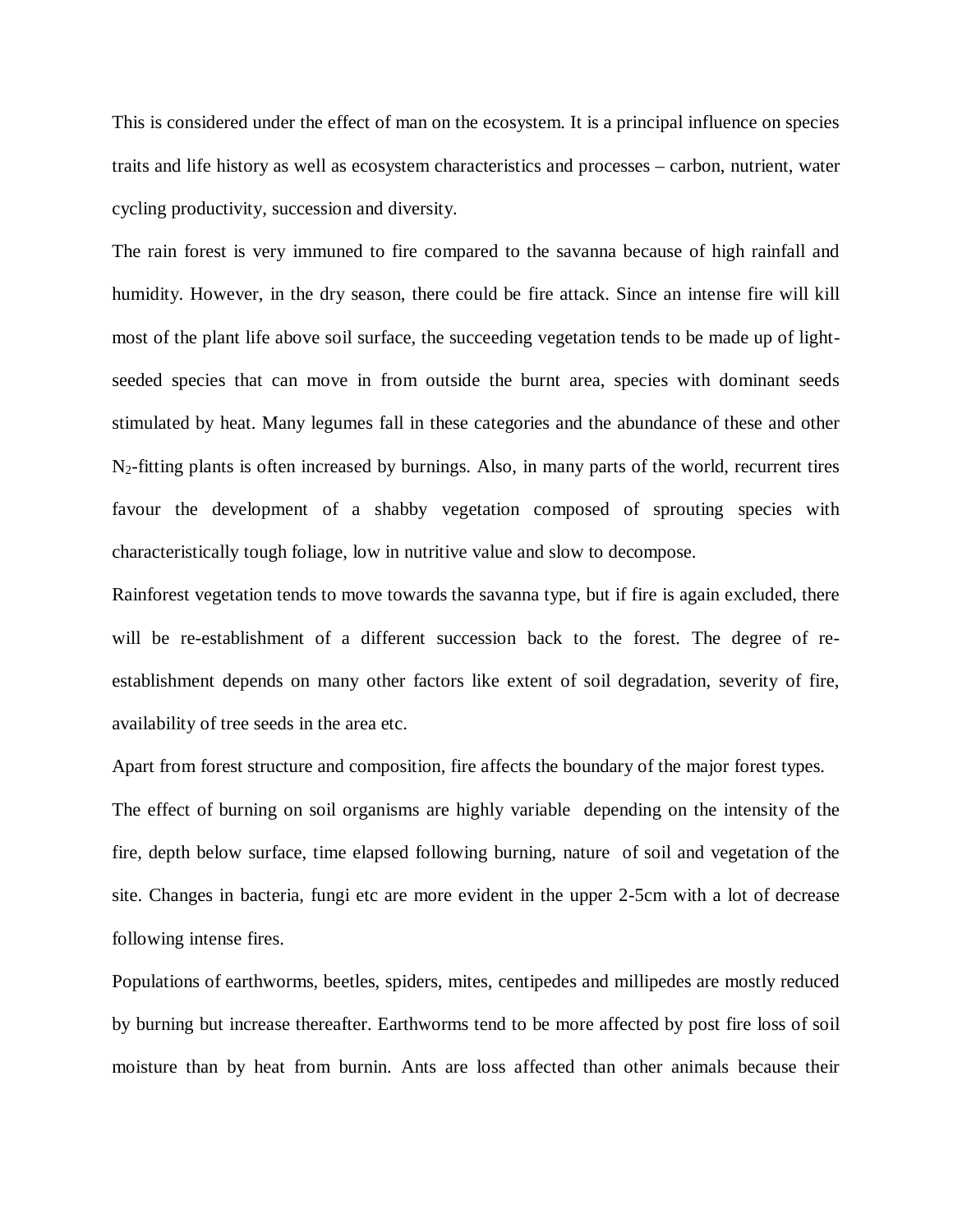characteristic features enable them survive in the lower soil layers. Fost fire decreases are not common on light burns, in soil below the surface 5-8cm, and at 6-12 months after burning. Fire effect is greater in forest than savanna due to greater accumulation of fuel, change from cool and moist forest floor to characteristic post fire conditions and greater fluctuation in temperature. Micro-organism populations increase after fire, apparently due to sudden avaialability of mineral nutrients, increase in soil pH, and other soil chemical changes associated with burning.

#### FIRE IN SAVANNA

Fire stimulates renewed growth of grasses but damages woody plants Isoberlinia spp are very susceptible.

The Guinea savanna is burnt annually hence, severity of fire is important.

Savanna woodlands only occur in areas where annual fires are light with severe fires, vegetation degenerates into shrub savanna. There is an increase in grasses: tree ratio and ultimately grass savanna.

Early burning does not burn very well due to high moisture content, it may consume only about 25% of the herb stratum. Late burning could consume up to 90% of the herb stratum, hence it is very severe.

#### MICRO-CLIMATE

Micro-climate is the climate under a given vegetation. It varies from the upper layer, where conditions are similar to those in the open air to the ground level. On the height above the ground, and vertical and horizontal changes in external conditions. Since tree strata are not uniform in density, there are also variations from place to place at the same horizontal level.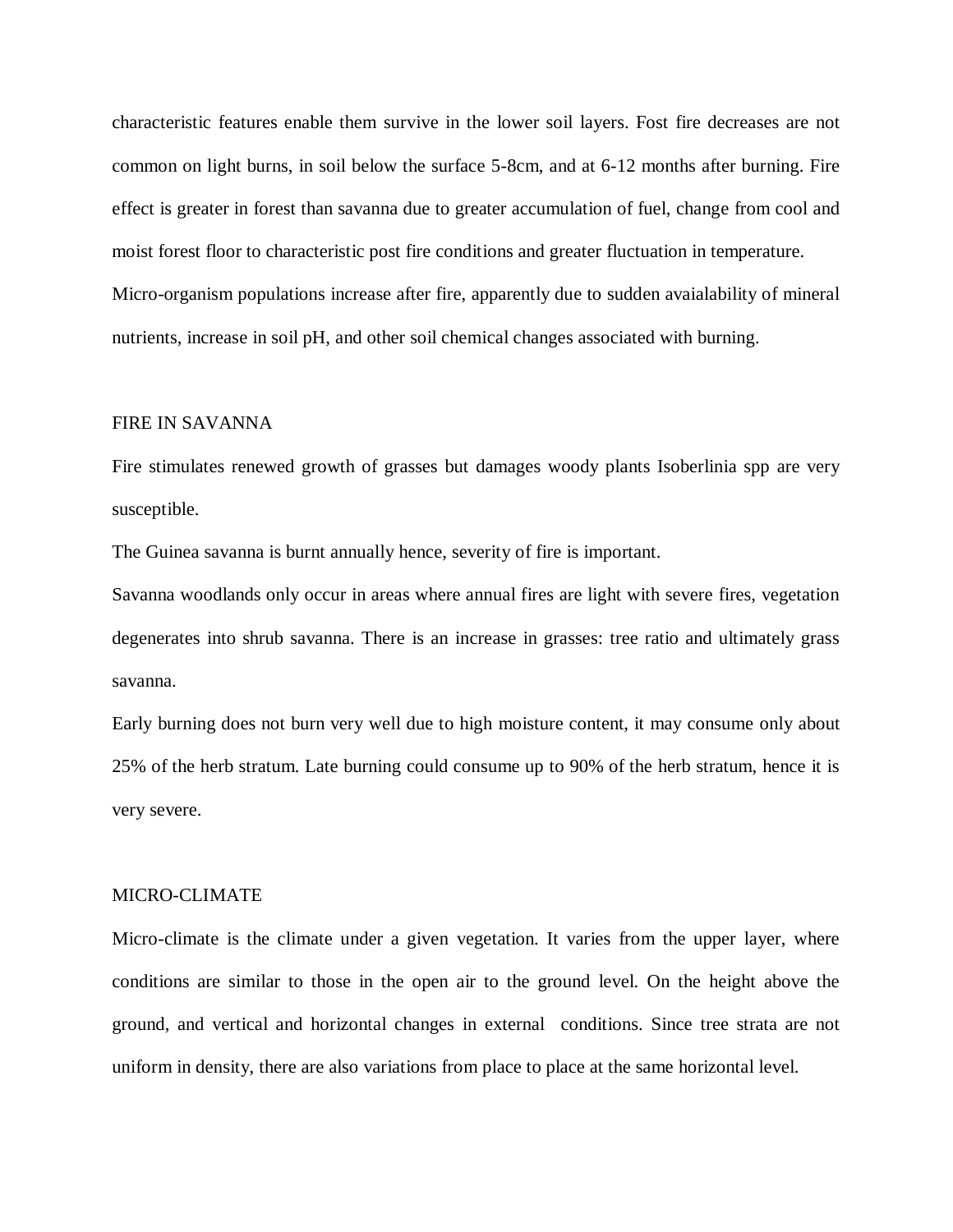To the silvicuturist, micro-climate represents a factor that is amenable to some degrees of control through the manipulation of the stand.

#### WIND

Air movement is slight within the forest even through strong wind might be blowing above the canopy. Infact, one of the most noticeable features of the lower layers of the forest is the extreme stillness of the air.

Richards (1957) made the following observation on wind velocity, within and outside the forest in southern Brazil.

150m outside forest 2.3m/sec

100m inside forest 0.5/sec

1000m inside forest – to small to determine.

However, the amount of wind speed in a sloppy forest is higher than that of flat terrain.

The effect of wind speed reduction is a reduction evapotranspiration in the under storey.

#### PRECIPITATION

This is effectively retarded by the forest depending on the number, shape and arrangement of the leaves and branches. Part of the rain intercepted by the leaves and crown is converted to stem flow, some of this sinks to the ground as infiltration. The proportion of the rain passing through tree crowns and stem flow varies with the character of the rainfall.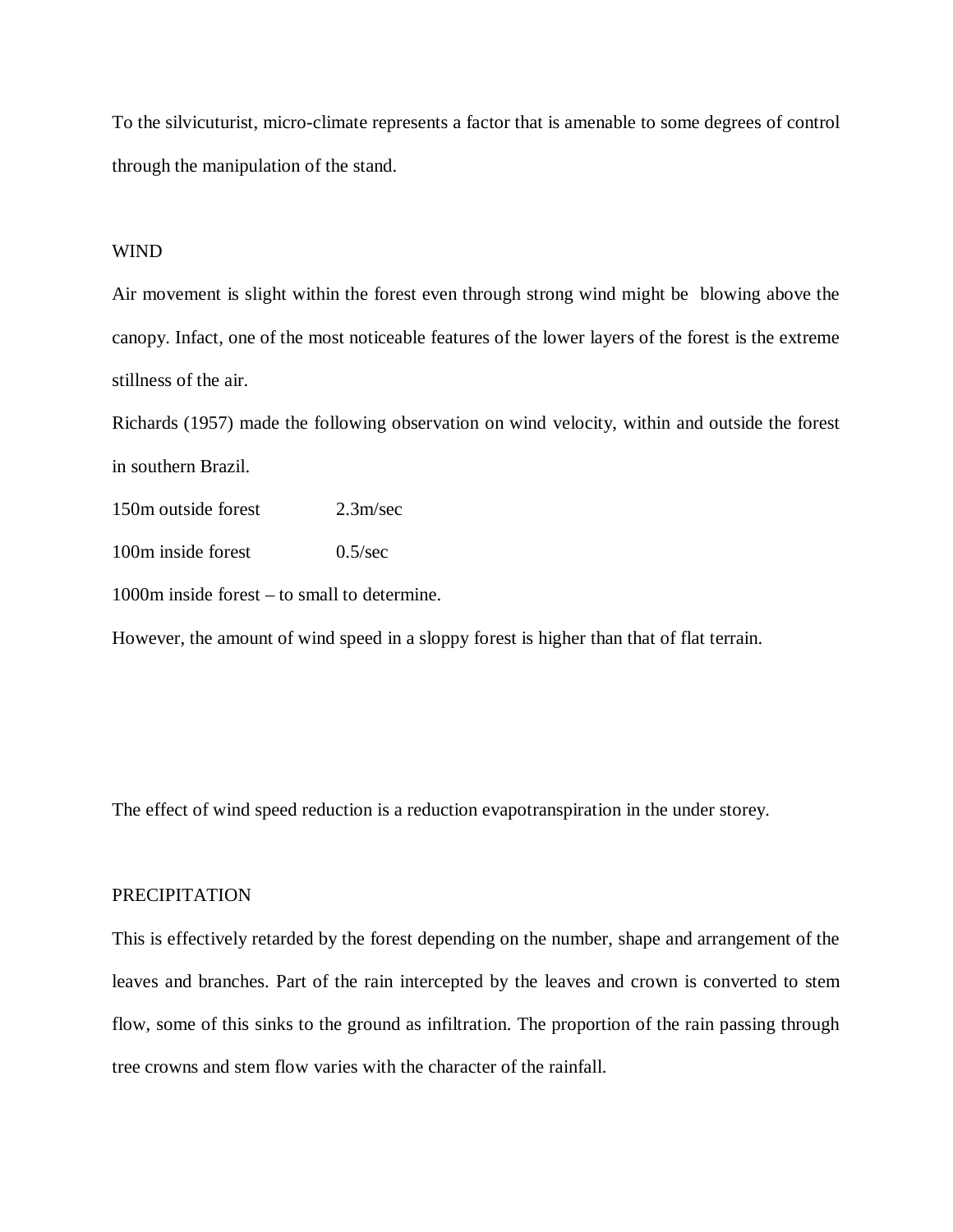Thunder showers 26.7% % have been long continued fine rain 35.5% recorded in Brazil.

## **TEMPERATURE**

This parameter shows marked difference at various levels of the forest. Temperature range is smallest in the under storey while the upper stratum has much wider range as there is a higher maximum value.

## LIGHT

From the upper to lower stratum, light is perhaps the main parameter showing the greatest range of variation.

Compare for example the gloom of the undergrowth to the dazzling brightness in the tree-tops and gaps. However, some light pass between the leaves and others through gaps (sunfllecks). The remaining being reflected depending on the optical characteristics of the forest component. Light falling on a forest will vary in intensity and spectral composition with the time of year, time of day and cloudiness of the sky. Measurement of light in forest is a bit difficult because of wind and cloudiness.

Experiments in Singapore and southern Nigeria exhibited the following:

| Light form            | Singapore | Nigeria |
|-----------------------|-----------|---------|
| Sunflecks             | 50%       | 70%     |
| Skylight              | 6%        | 8%      |
| Transmitted           | 44%       | 25%     |
| Light energy at floor | 2%        | 3%      |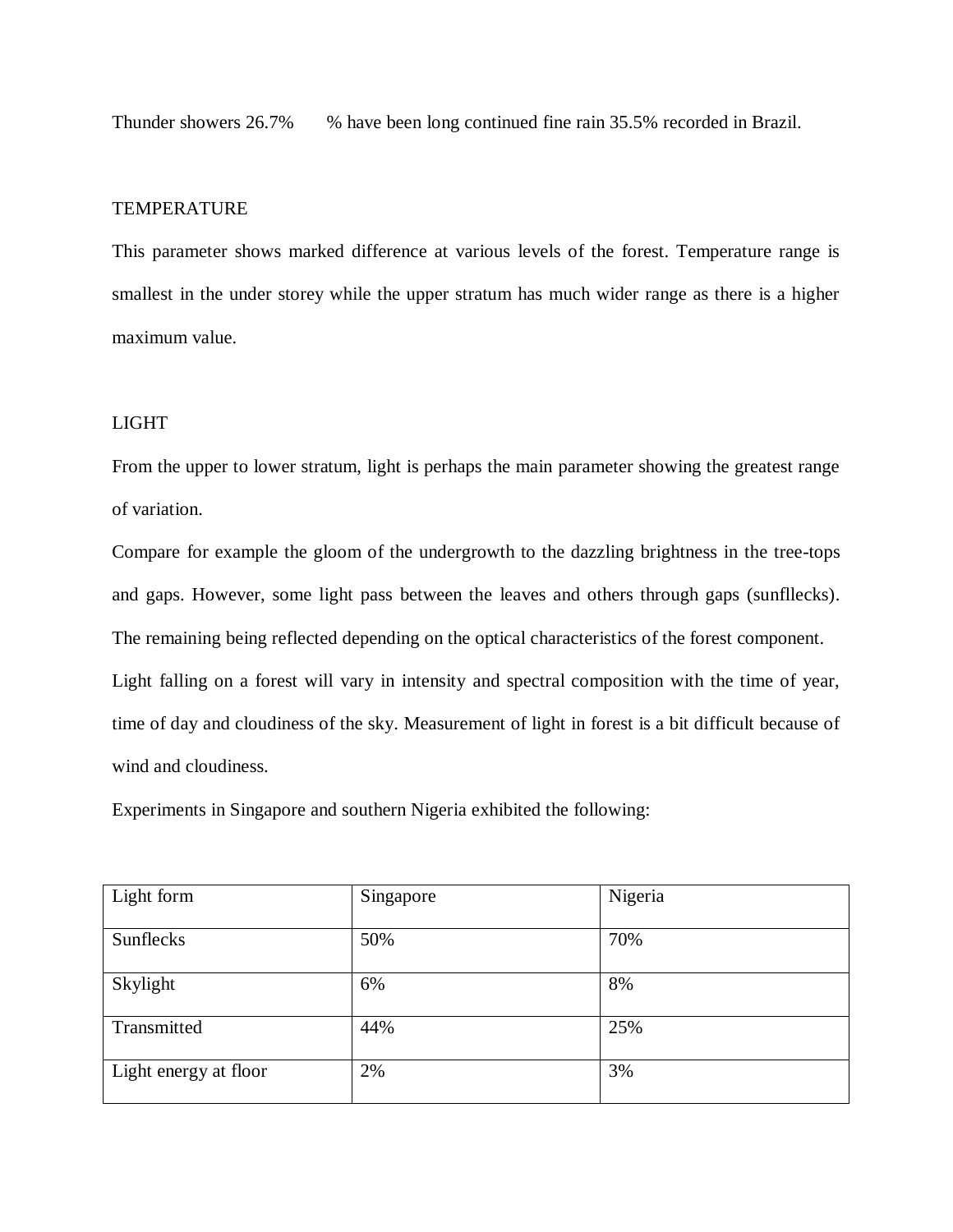Logging and various silvicultural treatments lead to opening up to forest.

Forest poisoning, Malayan or tropical shelter wood system are all attempts of control over light.

#### HUMIDITY

A lot of differences occur between the various parts of the forest.

Temperature rise during the day lowers humidity and this is greatest in the crown. So, also do the mixing action of wind, convection that obtains through the day. Excessive wind causes dessicating effect. Range of humidity decreases from above downwards leading to a humidity gradient but at night, basically the same humidity exists throughout the whole stand.

Daily range of humidity is lower in the under storey than in the upper layers.

The silvicultural implication is that forest treatments e.g. cuttings and loggings bring about exposure and consequent death especially to young tender seedlings.

#### FOREST REGENERATION METHOD

Forest is the process by which a forest is reserved. Tropical forests are regenerated by new trees whenever light and other site factors are favourable under prevent stands.

Besides old age, catastrotophic events may lead to breaking up of old forest stand, and where soil has not been adversely affected, such disturbed areas are frequently taken over by new vegetation. Natural forest are regenerated mainly through this capacity to take advantage of natural disturbances. However such regeneration may not ensure that economically desirable trees are regenerated.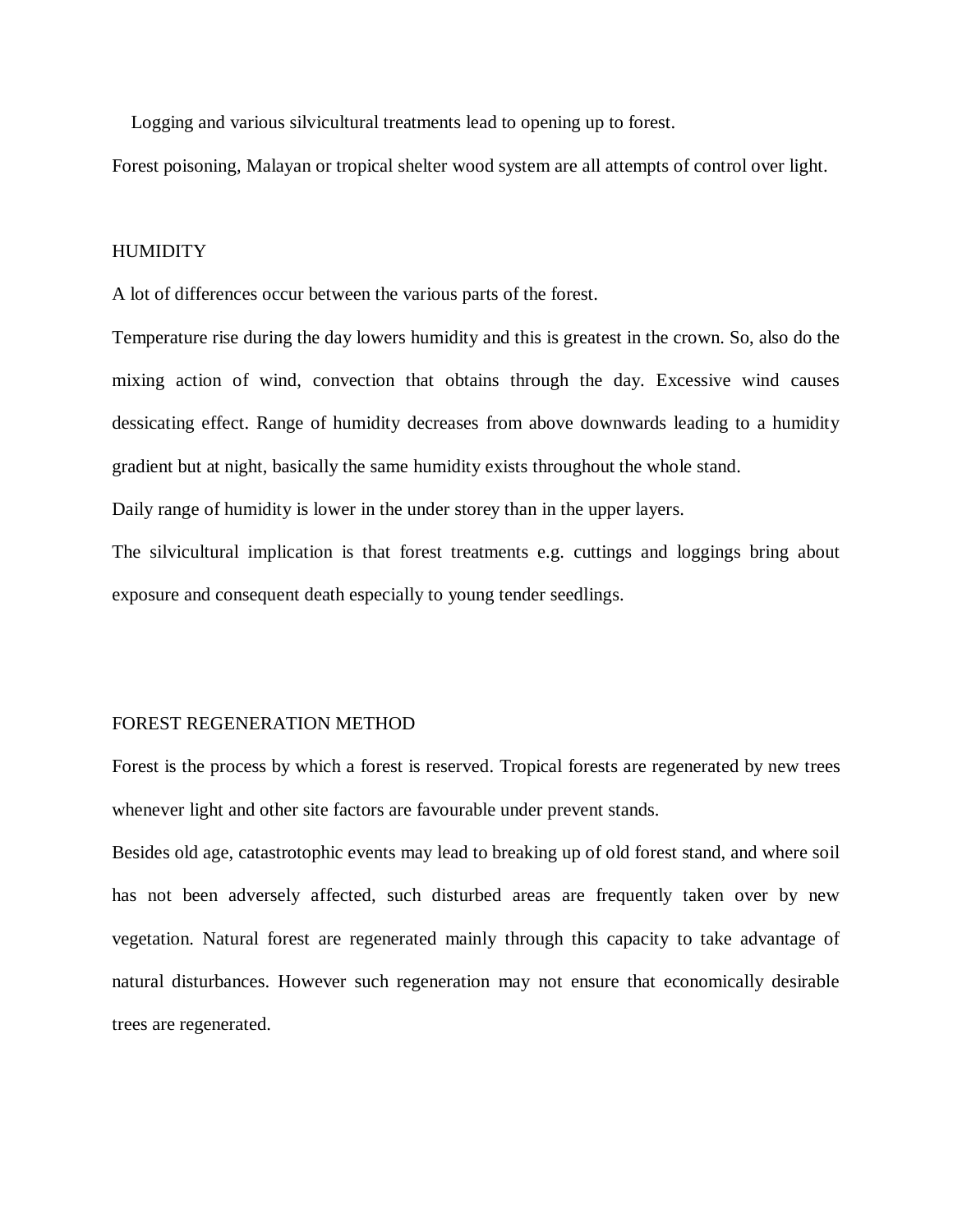The characteristics' considered suitable in various parts of the tropics for ensuring the regeneration of mainly desirable species can be grouped into three:

- 1. Natural regeneration is obtained from seedlings originating either from natural seeding is from sprouts and other vegetative means.
- 2. Artificial regeneration obtained by total replacement of the old stand through planting young trees or applying seed, which is often termed direct saving.
- 3. Enrichment planting accomplished by planting trees I partially opened forests where the seedlings present are of unsatisfactory species, or if of desirable species are either insufficient in number or it not evenly distributed over the regenerated areas.

## NATURAL REGENERATION

This is the only natural method and it is applicable in forests where there is an already existing adequate seedling population of desirable species all over the regeneration area. The method involves operations aimed at encouraging self-sown seeds to germinate and the resulting seedlings as well as all pre-existing young trees of the desirable species to develop through removal of their competitors.

The seeds may be derived from mother trees within the regeneration area. The regeneration of natural tropical forest by vegetative propagation is not extensively applied.

It is however governing importance in the regeneration of plantations especially those of gmelina, teak and the eucalypts.

#### CONDITION OF SUCCESS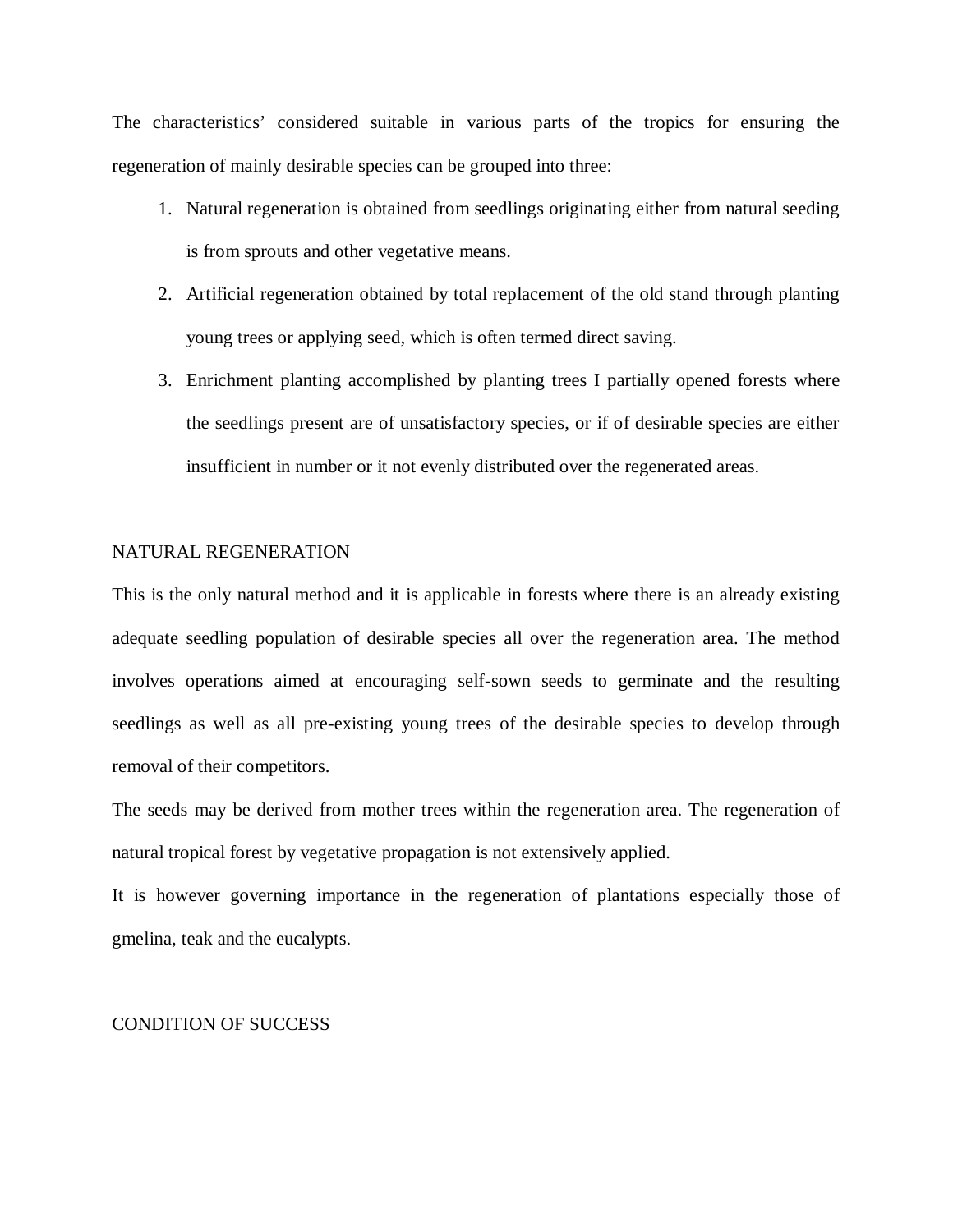Evidences have shown that natural regeneration method cannot be applied successfully to all tropical forest areas. While success has been recorded in areas with abundant and well distributed seedlings on the forest flaer, it has failed where these seedlings are lacking and difficult to induce.

To succeed, several workers have suggested that ecological conditions which guarantee seed availability, seed germination and establishment of satisfactorily density and distribution of regeneration before and after exploitation should be prevent. These are discussed as follows:

### SEED PRODUCT AND DISTRIBUTION

The first pre-requisite is adequate seed supply over the regeneration area. Where seed is inadequate, these should be sufficient mother trees of the desired species capable of producing good seed bearers should be located, especially where the regeneration area was clear felled, so that wind or other seed dispersal agencies will ensure proper distribution of seed over the area. The problem in the tropics centres on the complex seed production cycles of most of the species. Some economically desirable species do not fruit yearly and those that do, heavily have good seed years at regular intervals in addition, both before and after seeds fal from the trees, they may be eaten by insects, birds and rodents – the same agents required for their proper distribution. These characteristics make it difficult to guarantee successful natural regeneration whn and where desired.

Infact, in practice it has only poured possible to increase the seedling stocking if silvicultural operations can be timed to coincide with abundant seed fall by desirable species.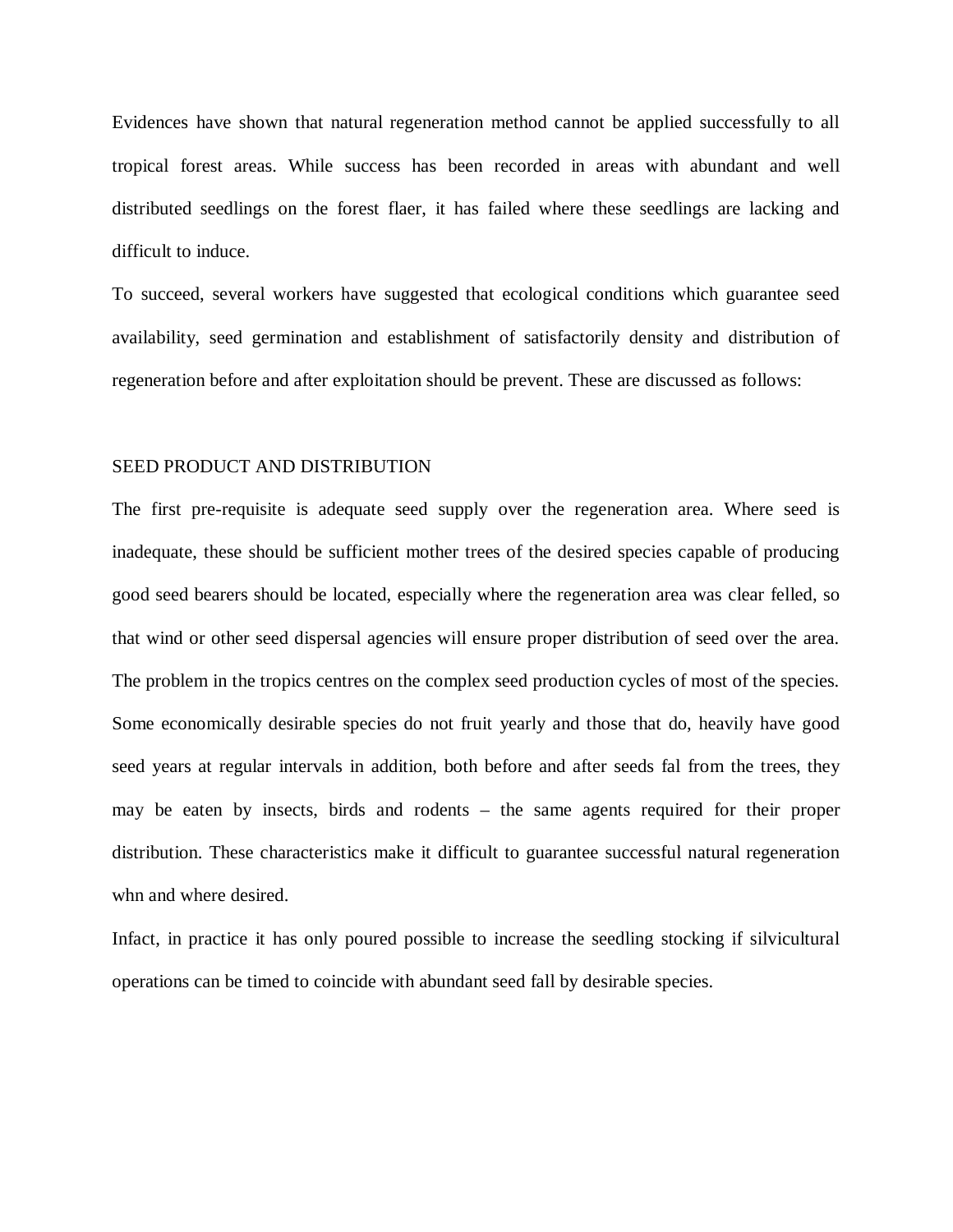## GERMINATION AND SEEDLING ESTABLISHMENT

The next step in natural regeneration is successful germination. This largely depends on the inherent qualities of the seed such as seed dormancy, availability of adequate moisture and other physical conditions in the spot where the seed is deposited. Lack of rain at seed fall could cause failure in germination where viability is not impaired; delays in germination are dangerous since they lengthen both the period of exposure to insects, bird and rodents and the establishment period of the new crop.

Seedling establishment depends on seed bed conditions which vary from forest to forest depending on species composition and age.

Generally the most receptive seedbed is exposed mineral soil. In some forests, the slashes and litter accumulate to depths which interfere which regeneration. During net spells, seeds may germinate in the depth but the radicles seldom reach the mineral soil particularly if the seed is small. The problem is that how best to prepare the seedbed, so that seeds will he in direct contact with mineral soils.

Some of the methods include bulldozing the forest floor just before final felling and prescribed burning where feasible.

#### ARTIFICIAL REGENERATION

Artificial regeneration has been found useful where natural seedlings of the desired species are absent and difficult to obtain or where their performance in poor and unreliable. In Nigeria, the limited success so far achieved by natural regeneration methods has led to changes in emphasis from natural to artificial regeneration methods. This increasingly becoming the trend throughout the tropics the performance of natural regeneration has proved inadequate. The most urgent task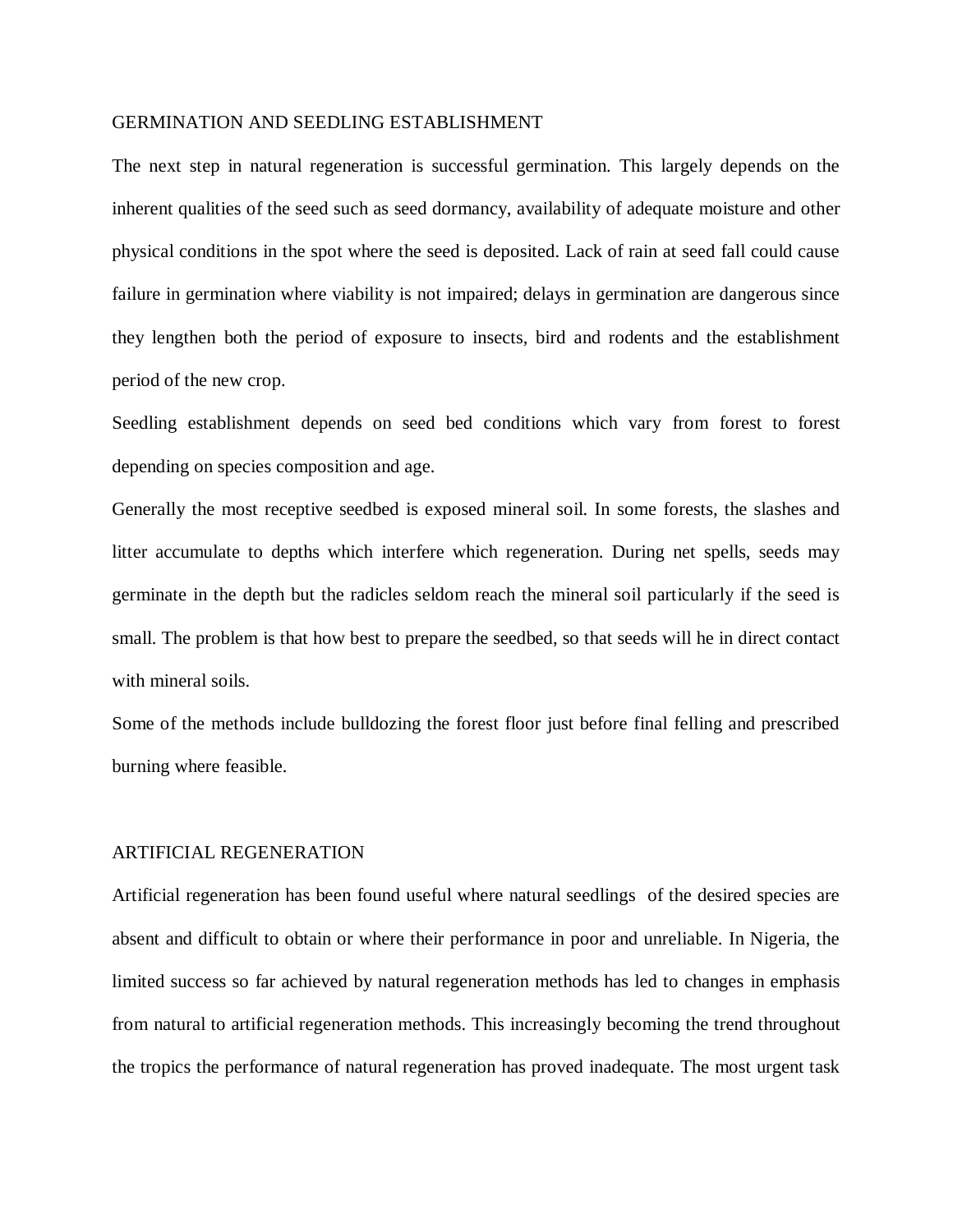facing tropical forests is to accelerate the conversion of unproductive natural high forest to something more productive. In these circumstance, natural regeneration methods will not sufficiently productive to meet the rising demand for all classes of wood products. Thus artificial regeneration is often resorted to whenever it is desired to replace the existing species with more productive ones.

Artificial regeneration in the tropics is accomplished by two main methods: planting and direct saving, with planting being more commonly used than direct saving. In almost every tropical country today, plantations of one species or another are a common sight. Species such as *Tectonal grandis, Gmelina arborea*, the encalphytus and tropical pinnes are the popularity to their capability to establish and grow well in plantations.

It appears that the conversion of tropical forests to plantations is destined to pre-occupy tropical forests for a considerable time to come.

#### ENRICHMENT PLANTING

This team is distinctly applied only to the technique of supplementing seedling regeneration in a naturally poor or degraded forest, by means of partial planting. It is therefore a forest establishment method involving both natural and artificial regeneration.

Enrichment planting is employed to increase the stocking of valuable species in areas where the regeneration of the required species is eiher scanty, partially successful or completely absent such situations arise where sampling prior to timber felling has shown a great deficiency in seedling regeneration of economic timber species or where both seddling regeneration and potential seed bearers are deficient for the extent that either timber felling is not worth delaying or no commercial exploitation is worthwhile.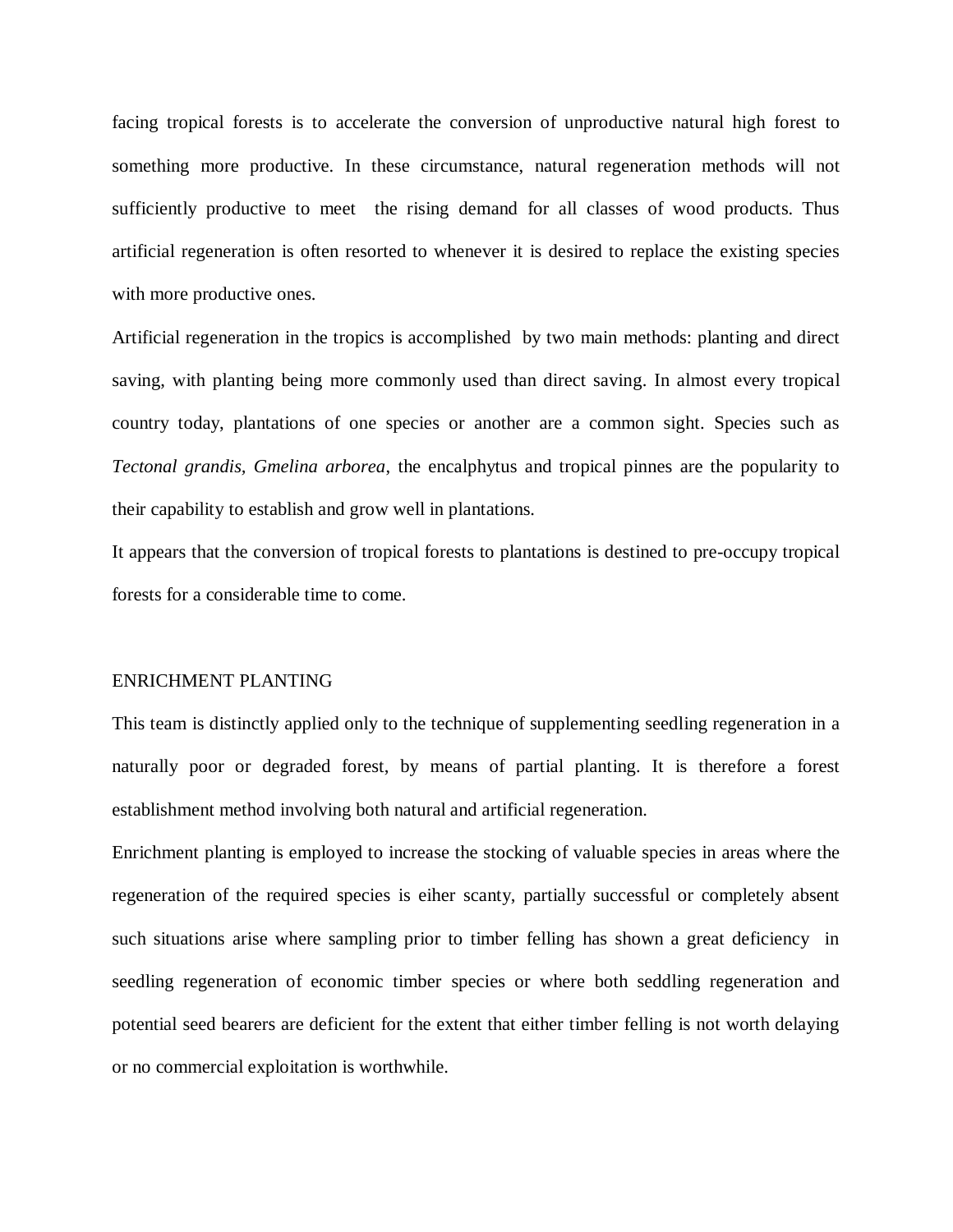Enrichment planting has also been found suitable where the species involved cannot be raised satisfactorily in plantations either because of risks of insect and other disease or become the species requires some amount of shade at least during its first year or two.

It has also been found useful where exploited or degraded high forest cannot be cleared for regeneration due to lack of taungya facilities and cost of labour. Under such conditions of poor natural regeneration and inadequate natural resources, enrichment planting may be the only way of covering the ground fast to keep pace with exploitation.

By retaining at least part of the canopy during regeneration, the enrichment planting method has ecologically, some of the conservative attributes of the natural forest. Where however, the forest has a protective value which the community cannot afford to lose during the period of conversion, particularly in areas, partial planting within existing canopy may be only method of improving the productivity of the forest.

Enrichment planting is caused out in two major ways:

- 1. Line planting and
- 2. Group planting

#### LINE PLANTING

Line planting can be defined as a method of establishing tree crops in lines spaced at intervals equal to slightly greater than the estimated final crop tree crown diameter. The forest are opened by writing parallel lines equidistant from each other and equivalent to the chosen planting escarpment. Suitable planting stock of proven species is then introduced at regular intervals along the lines. The general aim is to introduce vigorous stems of selected species so that their crowns are in god light condition. To achieve this, the line runs in an east-west direction to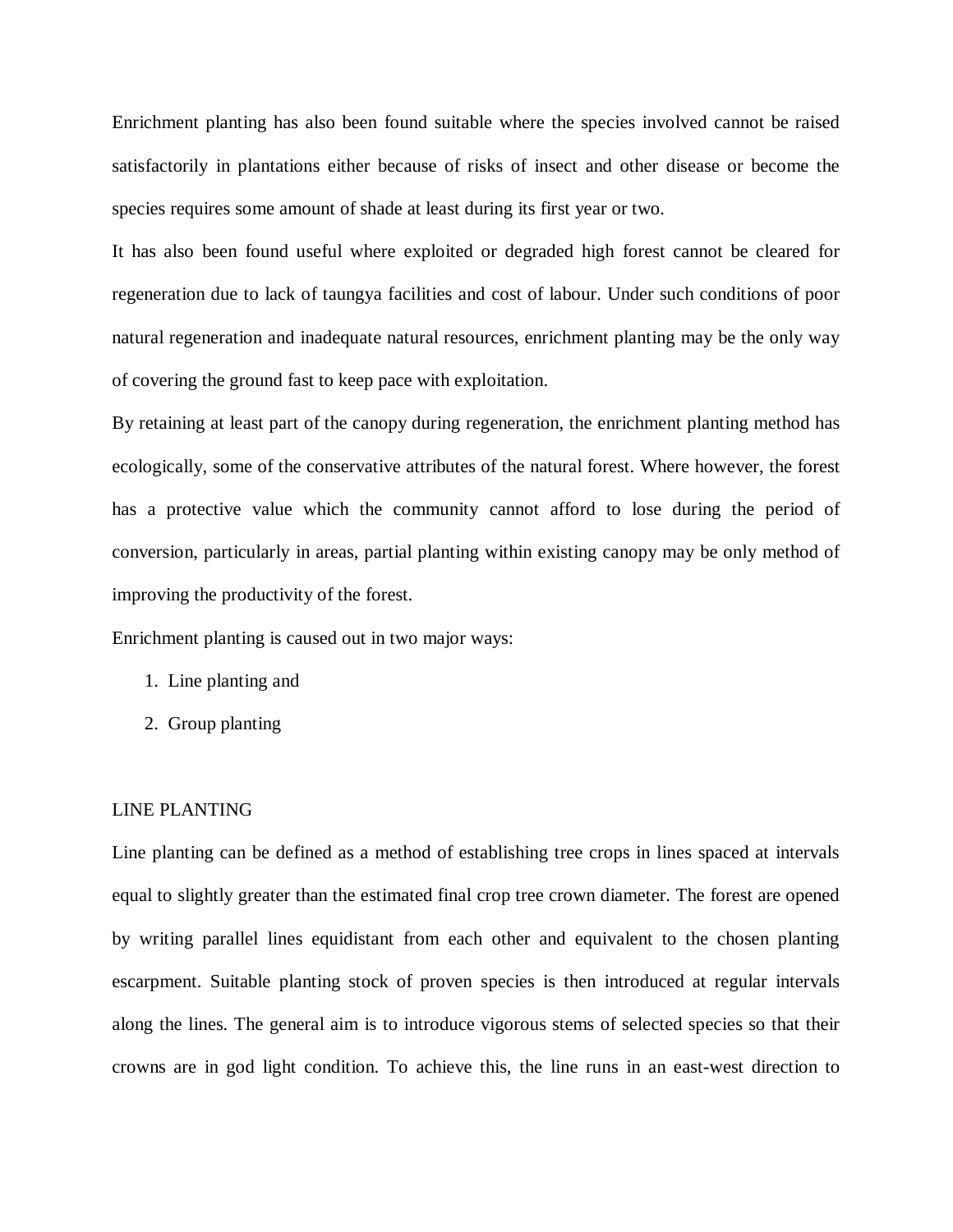ensure that the plants get maximum light from the sun. Details of operates involved in line planting differ according to the silica requirements of the planted species.

## GROUP PLANTING

In this method, the tree crop is established in groups. This is a more flexible into which can be applied to al types of forest.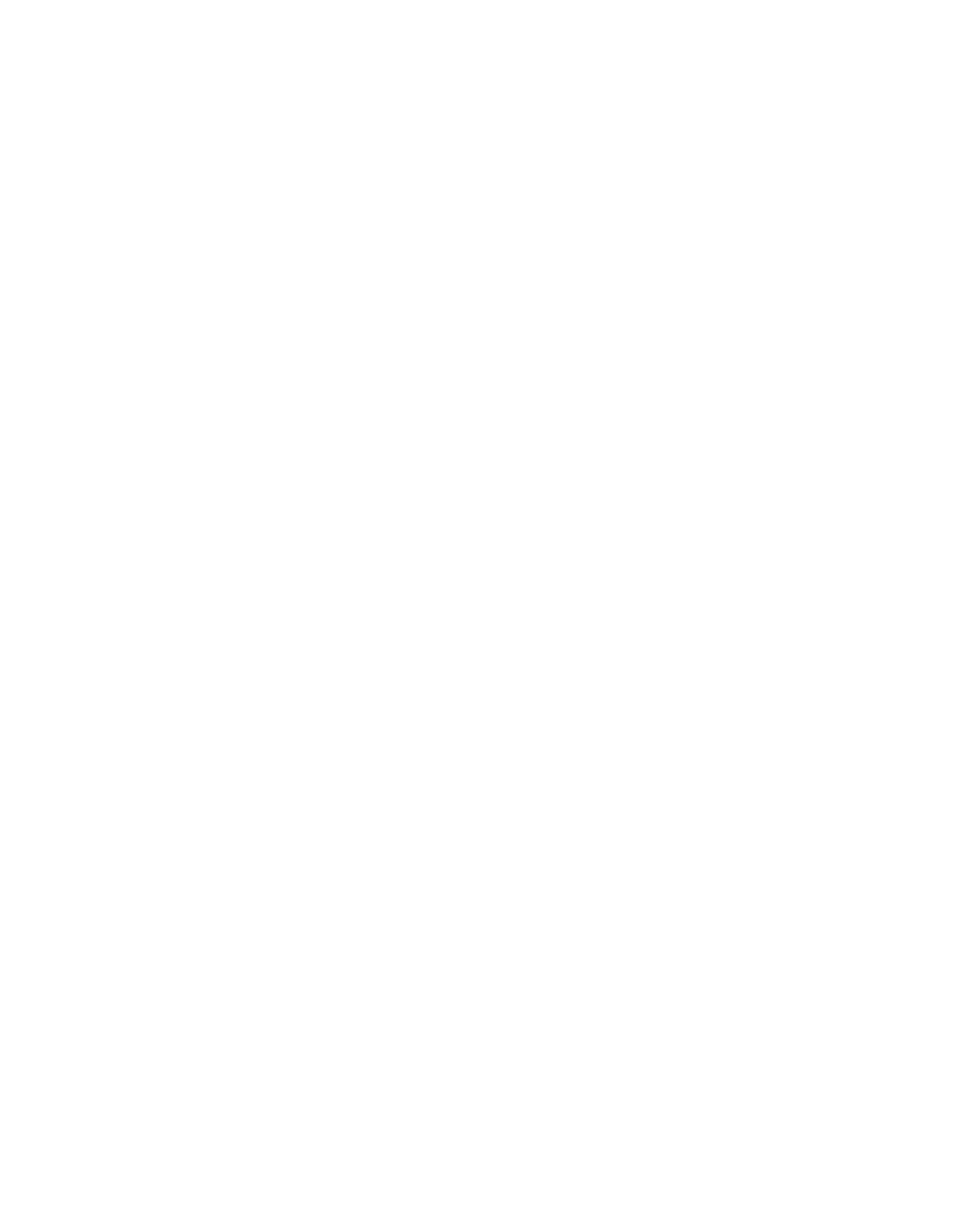#### **INTRODUCTION TO FOREST NURSERY TECHNOLOGY**

#### **WHAT IS A FOREST NURSERY?**

The nursery is the place where the young tree crops are raised under intensive management for later transplanting to the field. Although tree crops can be sown directly into the permanent field, experience has shown that raising seed lings in the nursery has a number of advantages. Some of the advantages are as follows:

**Economy of Seed:** fewer seeds are required for raising seedlings in the nursery than for sowing directly in the field. For instance Gmelina arboraea I. could be sown at stake; two seeds are planted per planting hole, the seedlings later being thinned to one. However when seedlings are planted in the nursery, only one seedling is planted per stand.

Seedlings receive more intensive care (protection from animals (rodents) diseases and pests, regular maintenance practices, watering/irrigation, manuring, application of artificial fertilizer) in the nursery.

Raising seedlings in the nursery affords the planter an opportunity for selecting well-grown, vigorous and disease-free seedlings.

The nursery provides the young plants a better medium of growth when still too tender, than when seeds were sown in the field.

However, raising seedlings in the nursery followed by transplanting to the field also has disadvantages. They concern mainly the high cost which nursery practices introduce into the total cost of tree crop production.

i. The cost of nursery equipment, tools and materials are additional to the normal costs of field planting.

ii. Nursery labour is specialized and therefore expensive.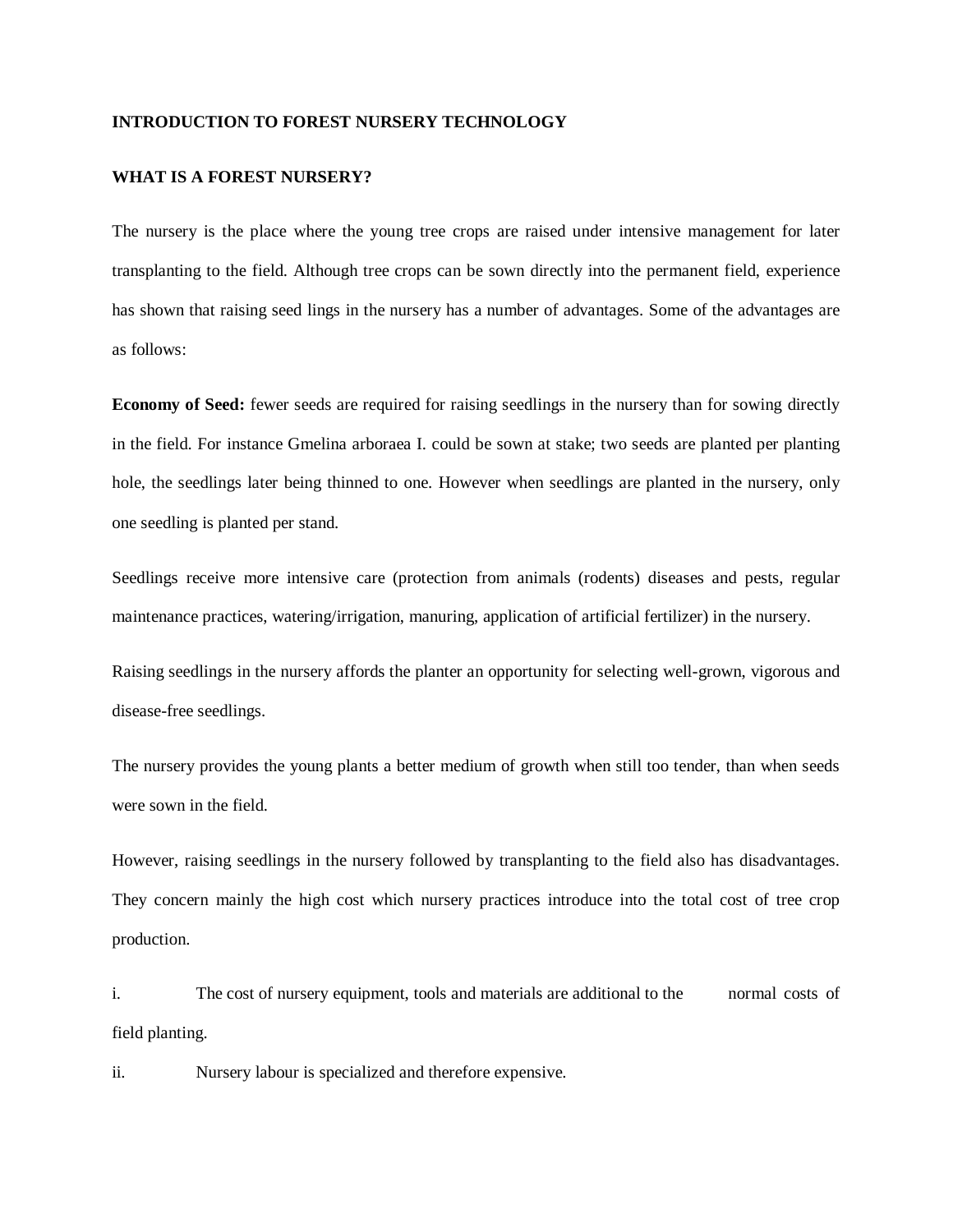iii. The high cost introduced into permanent tree crop by nursery practices flow over to field costs.

iv. It is more expensive to transplant seedlings than to plant seeds at stake.

Despite these disadvantages most tree crops are established in a nursery, particularly when either the varietals or genetic nature of the material can be guaranteed only for nursery grown/selected material, or when special techniques, for example, budding, grafting demand nursery techniques.

## **SEED AND VEGETATIVE PROPAGATION**

Tropical forest planting stock is almost invariably grown in nurseries either from seed or in some cases from cuttings. This is particularly the case with seeds of many useful species which are unsuitable for direct sowing in the plantation on account of their small size, uncertain viability, dormancy, slow initial growth or because they are scarce and expensive to procure.

In the tropics, commercial nurseries are yet to become common and all planting stock must come from nurseries owned and run by the forest services. This approach gives the forest manager complete control over the species, the quantity and quality to raise and enable him to plan other 1 operations (e.g. site preparation).

#### **SELECTION OF NURSERY SITE**

In choosing a site for the establishment of a nursery, a number of important aspects must be taken into consideration. These can be broadly grouped into two:

- i. Environmental factors and
- ii. Procurable factors. Environmental Factors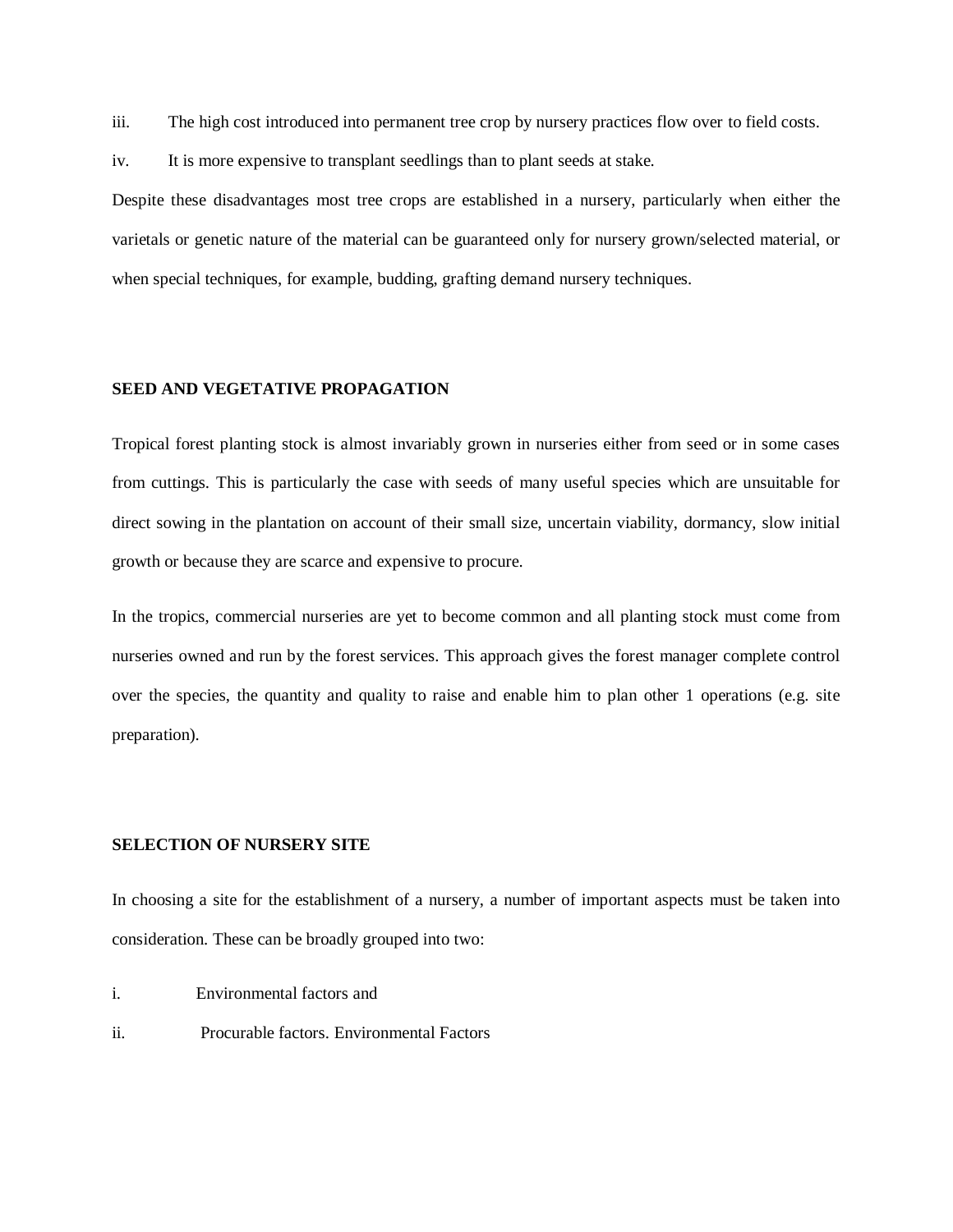a. **Nearness to Planting Site**: It is of great importance if nursery sites are located on or very close to the planting site.

b. **Water Supply:** nurseries should be located where a dependable, abundant and inexpensive supply of uncontaminated water is available.

c. **Land gradient:** Level pieces of land should be selected as nursery sites. This will reduce the costs of establishing and maintaining the nurseries.

d. **Soils**: Soils that most fully meet the requirements for growing a: diversity of species is uniformly deep with fine to coarse sandy loam texture underlain by some what stiffer but still permeable subsoil.

Such soils are better drained and easier to work and permit better seedlings root development than heavier soils. Extremely light and loose sandy soils with low organic matter content are susceptible to leaching and erosion under heavy rainfall or wind erosion in the savanna zones.

The acidity of the soil should be within a suitable range.

e. **Aspect;** (front that faces a particular direction) Nurseries should preferably not be exposed to winds

f. **Winds**: In the savanna region, protection against wind could also be very important. Very often the violent hot and dry winds in the dry season do cause a high rate of mortality among young seedlings in exposed nurseries. Under such conditions nurseries should preferably be sited in naturally sheltered areas.

## **PROCURABLE FACTORS**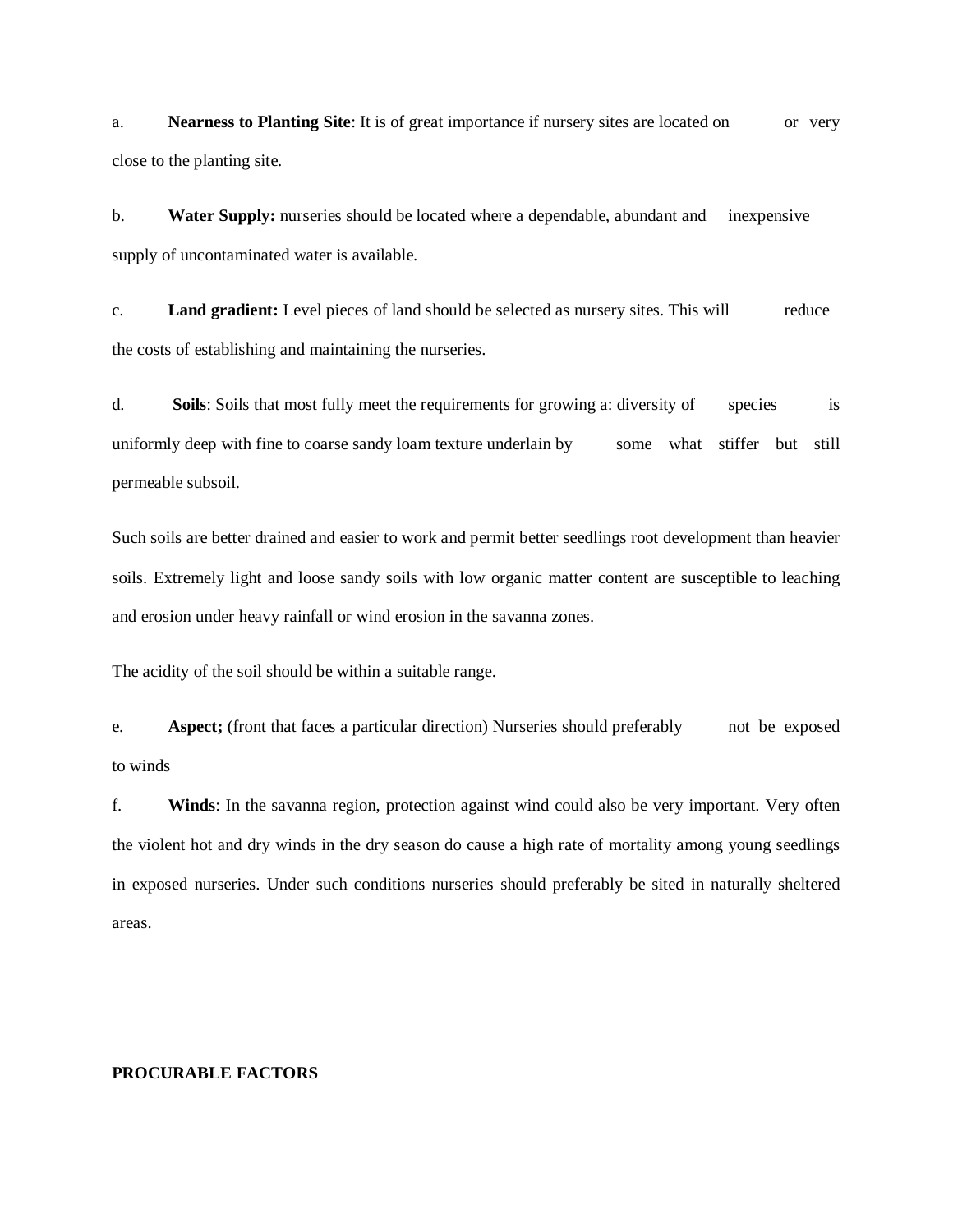a. **Labour Supply**: Labour source is a factor that deserves serious consideration in locating a nursery. An adequate supply of labour and proper supervision especially when transplanting, weeding and lifting is essential.

It is of great advantage if nursery workers are g regular training and periodic orientation, seminars etc.

b. **Market:** The nearness of nursery sites to potential buyers is also of particular importance in commercial nurseries which raise seedlings for sale to planters.

c. **Supplies**: There are two categories of supplies to the nursery — capital equipment and tools, and consumable supplies such as closeness or nearness of sites to good roads, railway station, service centres.

d. **Services**: They are rendered by agricultural or forestry experts who are located in ministries of Agriculture, the Universities or the Research Institutes. Services of such experts as pathologists, entomologists, plant nutritionists can be obtained.

# **TYPES OF NURSERY**

In the tropics particularly in West Africa two main types of nurseries are currently used. There are the temporary or shifting nurseries, and the permanent or central nurseries.

#### a. **Temporary or Shifting nurseries**

These are nurseries often used by peasant farmers (located near the permanent site) and used for a few years only, usually to grow planting stock for a limited area. Temporary nurseries are the most numerous type in the tropics. They are usually relatively small in size and are increased or decreased in size and number with demand for planting stock in the locality.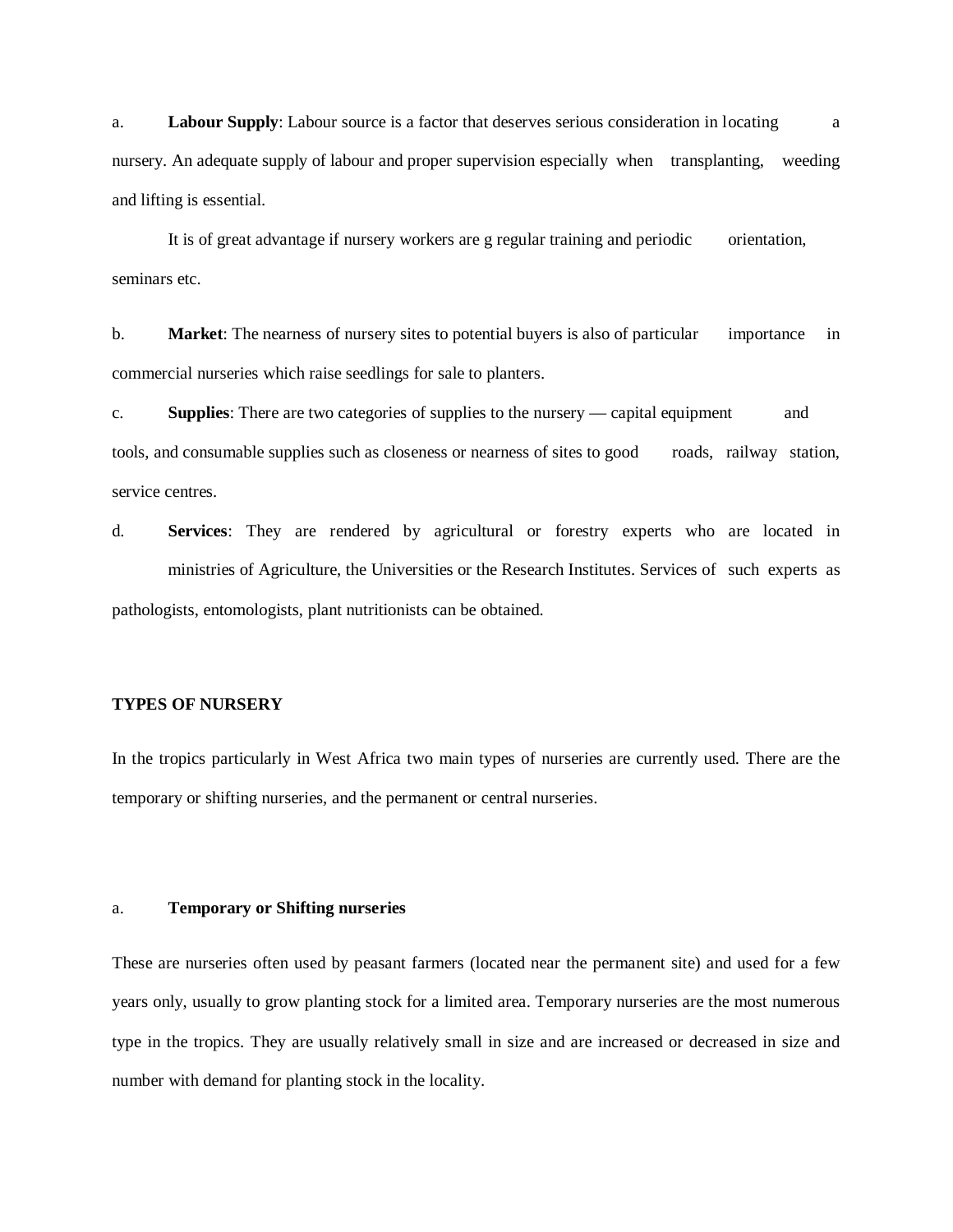In Nigeria they are located invariably along streams or river banks, or on recently felled high forest areas, with abundance of organic matter in the soil.

Although crude, temporary nurseries have their attributes. Raising the stock on or near the planting sites eliminates the risks incidents on packing and reduces handling risks and cost of transportation to the minimum.

# **Permanent Nurseries or Standard or Central Nurseries**

Permanent nurseries are usually large and more intensively managed. Standard nurseries are expensive but they usually produce better seedlings because growth conditions for plants are better controlled. There is no essential difference in the management and initial treatment of temporary and standard nurseries, except that the initial capital outlay is often greater in central nurseries. Important aspects of the standard nursery are as follows:

i. Windbreak The windbreak can provide materials and sticks for use in the nursery.

ii. Fence the fence is usually l-l.25m (use local material to reduce cost not barbed)

iii. Tools and materials shed: This is a walled Room provided with a doorway and windows. All tools, machinery and materials Used in the nursery are stored here.

iv. Chemical Store: A walled room, provided with a doorway and windows. It lies between the tool shed and the potting shed.

v. Potting Shed: A wire netting fenced area is created between the chemical store and the tool store. As the name implies, it is the area where seed boxes, baskets, polybags are filled, seed sown, seedlings potted before they are transferred to the plant house.

vi. Compost heaps Nursery plants grow very fast and demand much from the soil chemically and physically. Compost on the nursery site provides a reasonable quantity of refuse materials. This should be adjacent to the incinerator for operational reasons.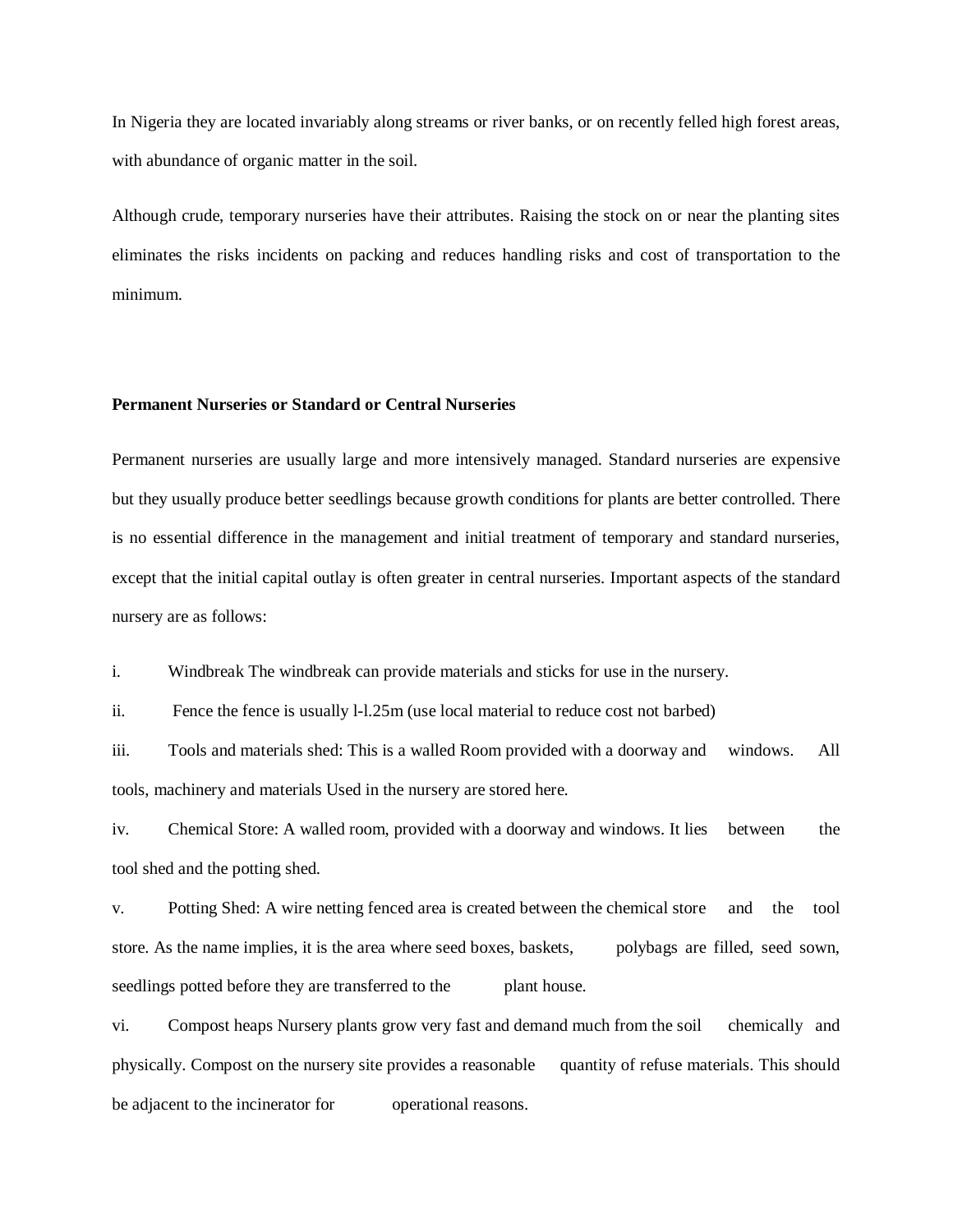vii. Entrance This should be provided with a lockable iron gate and should be wide enough to take supply and evacuating vehicles.

viii. Rooting bins: These are propagators, constructed for rooting cutting. This method is used commonly with trees that rarely produce seeds. Artocarpus altilis (bread fruit).

In practice, the root which is to form Young lets is exposed and Wounded or cut across and left. This is normally done during the rainy season. New growth may be stimulated by use of growth substance (IAA) Indacetic acid.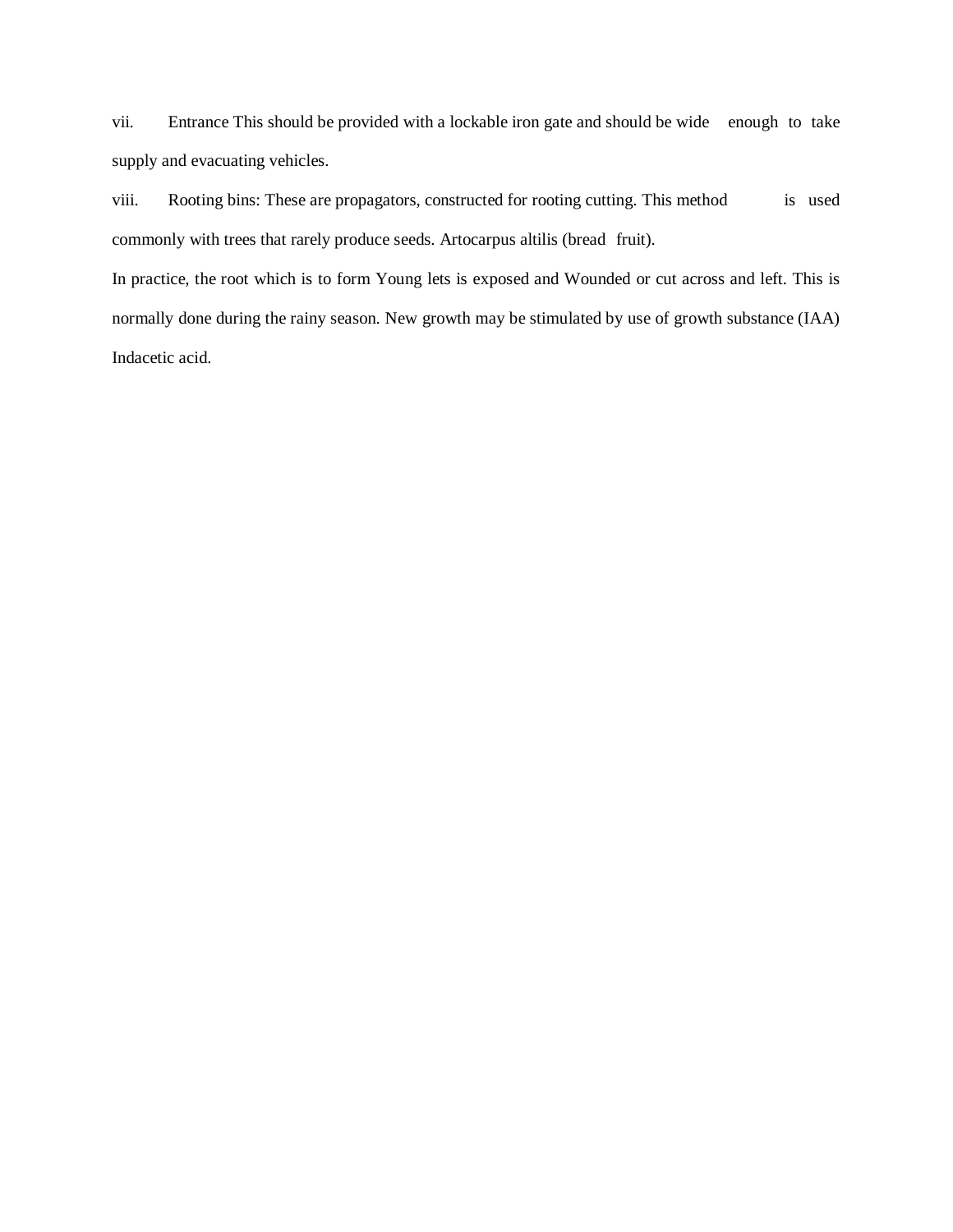## **INTRODUCTION TO FOREST NURSERY TECHNOLOGY**

The nursery the place where the young tree crops are raised under intensive management for later transplanting to the fie1d. A1though can be sown-directly into the perm field, experience has shown that raising seedlings in nursery has a number of advantages. Some of the advantages are as follows:

i. Economy of Seed: fewer seeds are required for raising seedlings in the nursery than for sowing directly in the field. For instance Gmelina arboraea L. could be sown at stake; two seeds are planter per planting hole, the seedlings later being thinned to one. However when seedlings are planted in the nursery, only one seedling is planted per stand.

ii. Seedlings receive more .intensive (protection from animals (rodents) diseases and pests, regular m practice watering/irrigation, manuring application of artificial fertilizer) in the nursery.

iii. Raising seedlings in the nursery afford the p1anter an opportunity for selecting well-grown, vigorous and disease-free seedlings.

iv. The nursery provides the young plants a better medium of growth when still too tender, than when seeds were sown in the field.

However, raising seedlings in the nursery followed by transplanting to the also has disadvantages. They concern mainly the cost which nursery practices introduce cost of tree crop production.

i. The nursery equipment, tools and materials are additional to the normal costs of field planting.

ii. Nursery labour is specialized and therefore expensive.

iii. The high cost introduced into permanent tree crop by nursery practical flow over to field costs.

iv. It is more expensive to transplant seedlings than to plant seeds at stake.

Despite these disadvantages most tree crops are established in a nursery, particularly when either the varietals or genetic nature of the material can be guaranteed only for nursery growth/selected material, or when special techniques, for example, budding, grafting the demand nursery techniques.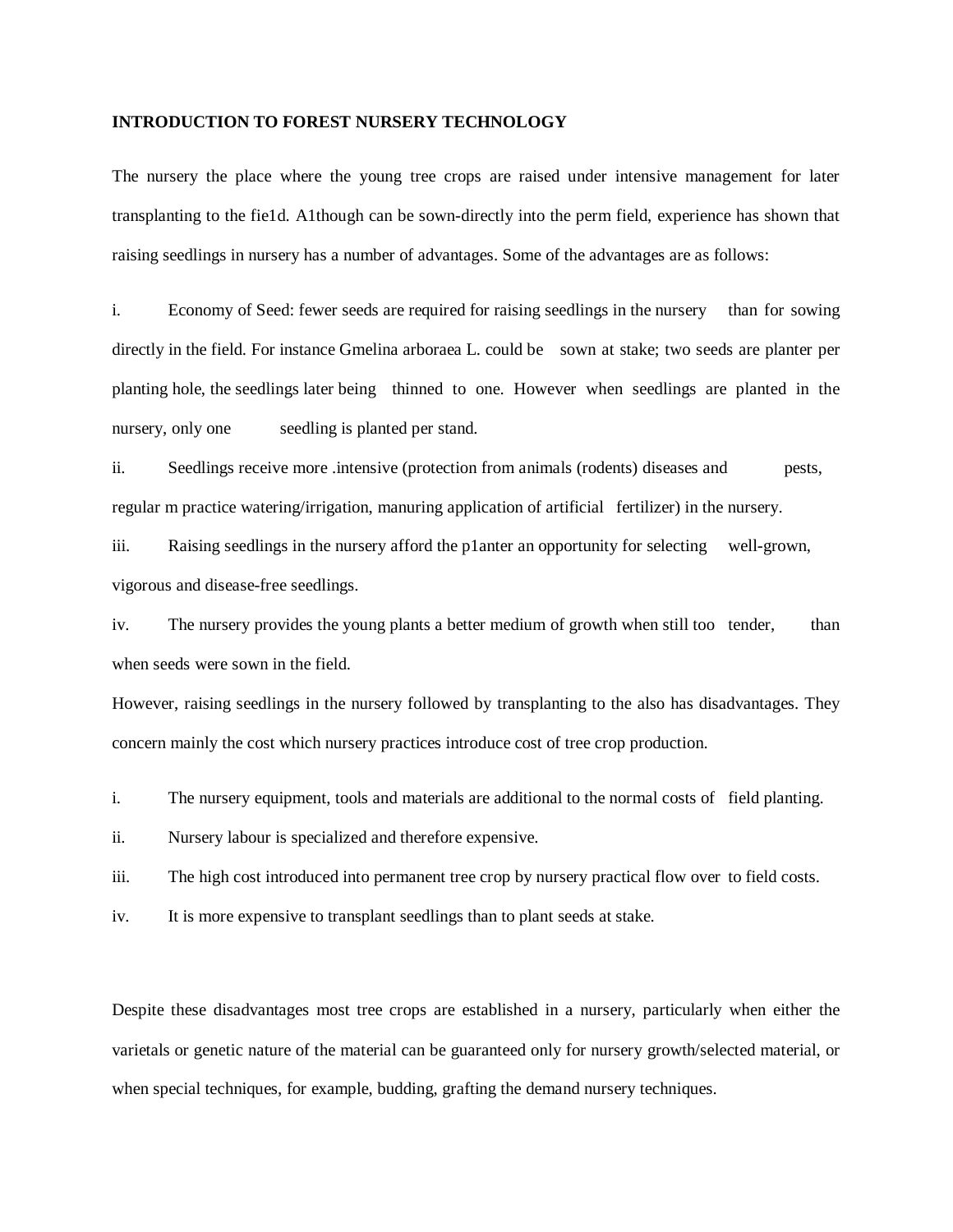Seed and vegetative propagation

Tropical forest planting stock is almost invariably grown from seed or in some cases from cutting. This is articular1y the case with seeds of 1 u species are u for direct sowing 'in the p1ántãtion on account of their small size, uncertain viability ' initial growth or because they are scarce expensive to procure. In the commercial nurseries are yet to become common and all planting stock must come from nurseries owned and by the services. This approach gives the forest control over the species, the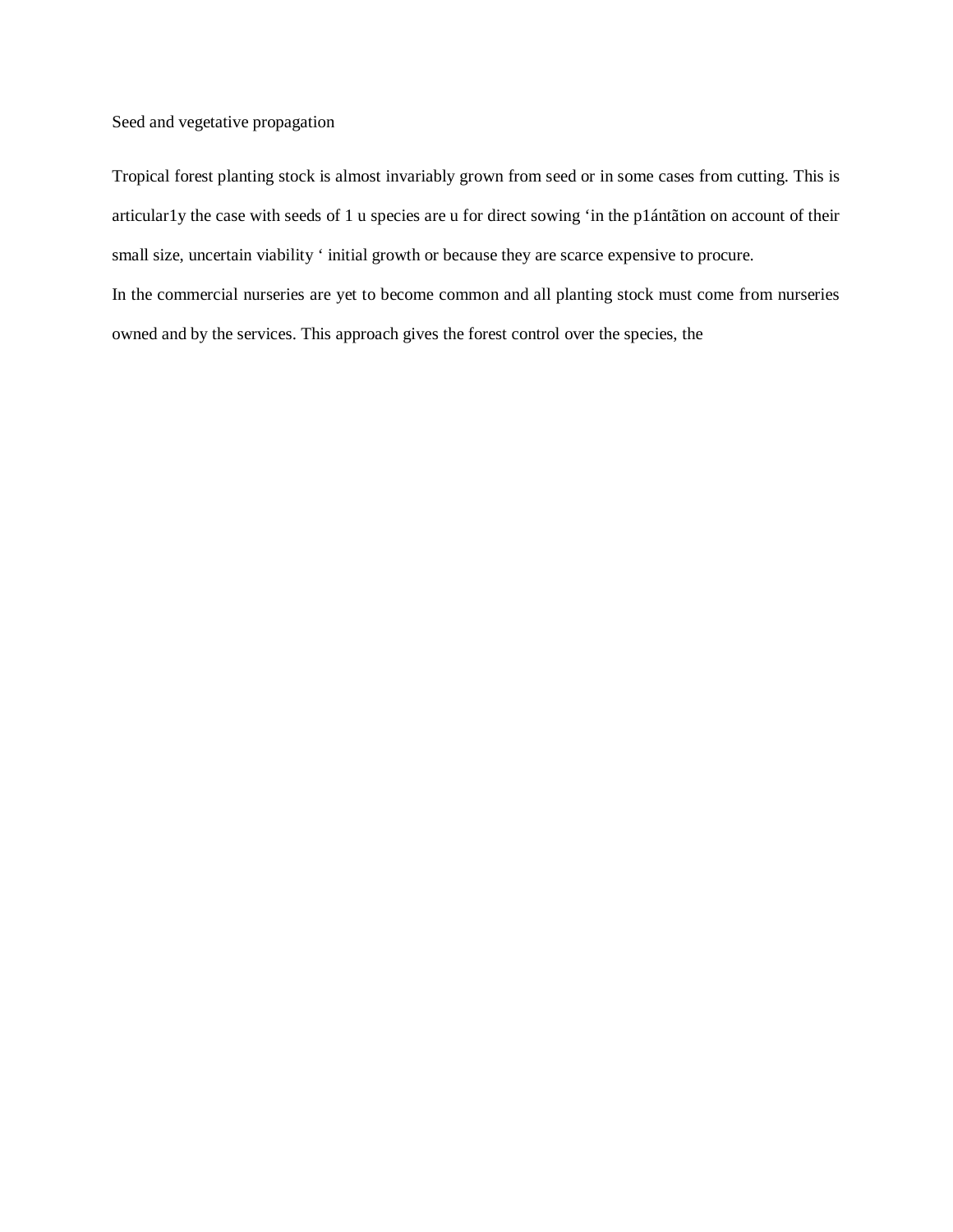# **SOME COMMON SILVICULTURAL TERMS**

| Advance growth       | Young trees which have established themselves in       |
|----------------------|--------------------------------------------------------|
|                      | openings in the forest, or under forest, or under      |
|                      | forest cover, before regeneration work is commenced.   |
| Afforest, to         | -To establish a forest on an area from which forest    |
|                      | vegetation has always or long been absent.             |
| Aspect               | The, direction towards which a slope faces.            |
| Bark scorch          | .See under 'Sunscald'                                  |
| Basal. Area          | -The area of the cross section of a stem, usually of a |
|                      | tree at breast height.                                 |
| <b>Base Exchange</b> | - The process whereby a soil absorbs certain cations   |
|                      | (positively charged ions) from the soil solution arid. |
|                      | gives up other cations in equivalent quantities; the   |
|                      | colloidal fraction of the soil is primarily concerned. |
| Beat up              | To restock blanks in a regeneratede area with fresh    |
|                      | sowing or plantings (also "fill").                     |
| <b>Biome</b>         | A living community formed by all the organisms         |
|                      | occurring together in a given habitat.                 |
| Biotic factor        | The, influence of living organisms, as opposed. to     |
|                      | climatic and. edaphic factors. Usually restricted to,  |
|                      | the influence of animas (including man).               |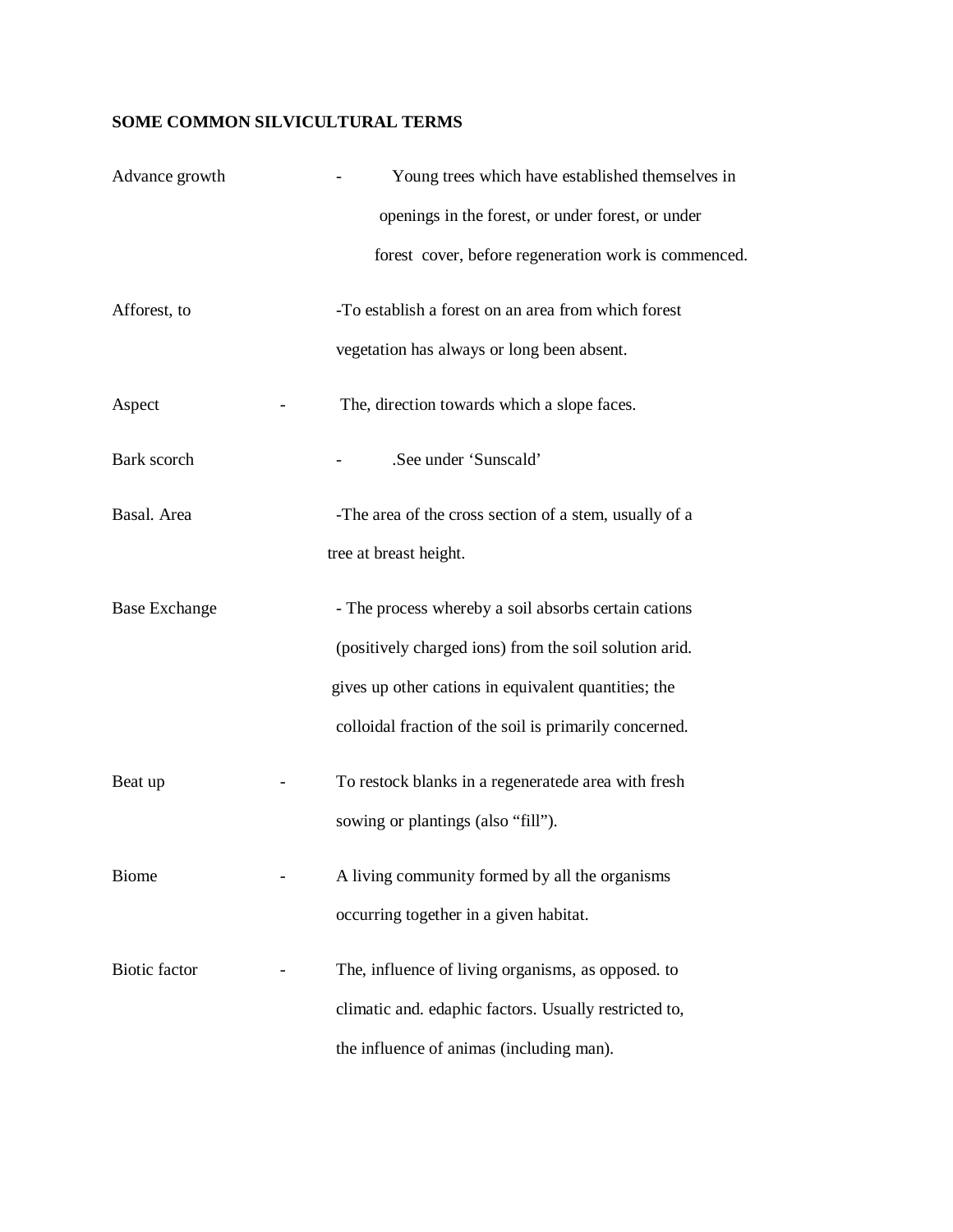| <b>Blank</b>            | A. gap in a plantation or forest where for, any         |
|-------------------------|---------------------------------------------------------|
|                         | reason, few or no trees are growing.                    |
| <b>Bole</b>             | Trunk: the main stem of a tree                          |
| Bole, clear             | The part of a bole that is free of branches.            |
| Branch wood             | The woody portions of a tree exclusive of the bole      |
|                         | or roots.                                               |
| Breast height           | 4' 6" from the level of the ground at it highest        |
|                         | point.                                                  |
| Broadcast sowing        | -The Scattering of seed more or less evenly over an     |
|                         | area, either one on which a crop, is to be raised. or a |
|                         | nursery bed, as opposed to "patch" or sowing.           |
| <b>Broadleaved</b> tree | -A tree belonging to the botanical group                |
|                         | Dicotyledons, as opposed to Monocotyledons and.         |
|                         | Conifers.                                               |
| Bud, to                 | -To graft, using as the scion a small portion. of the   |
|                         | stem 'bearing a single bud                              |
| Burning, controlled     | Any deliberate use of fire whereby burrning is          |
|                         | restricted to 'a' predetermined area and intensity.     |
| Burning early           | Controlled burning early in the dry season before       |
|                         | leaves and. undergrowth are completely dry, or          |
|                         | before the leaves are shed, as an insurance a later     |
|                         | fire damage.                                            |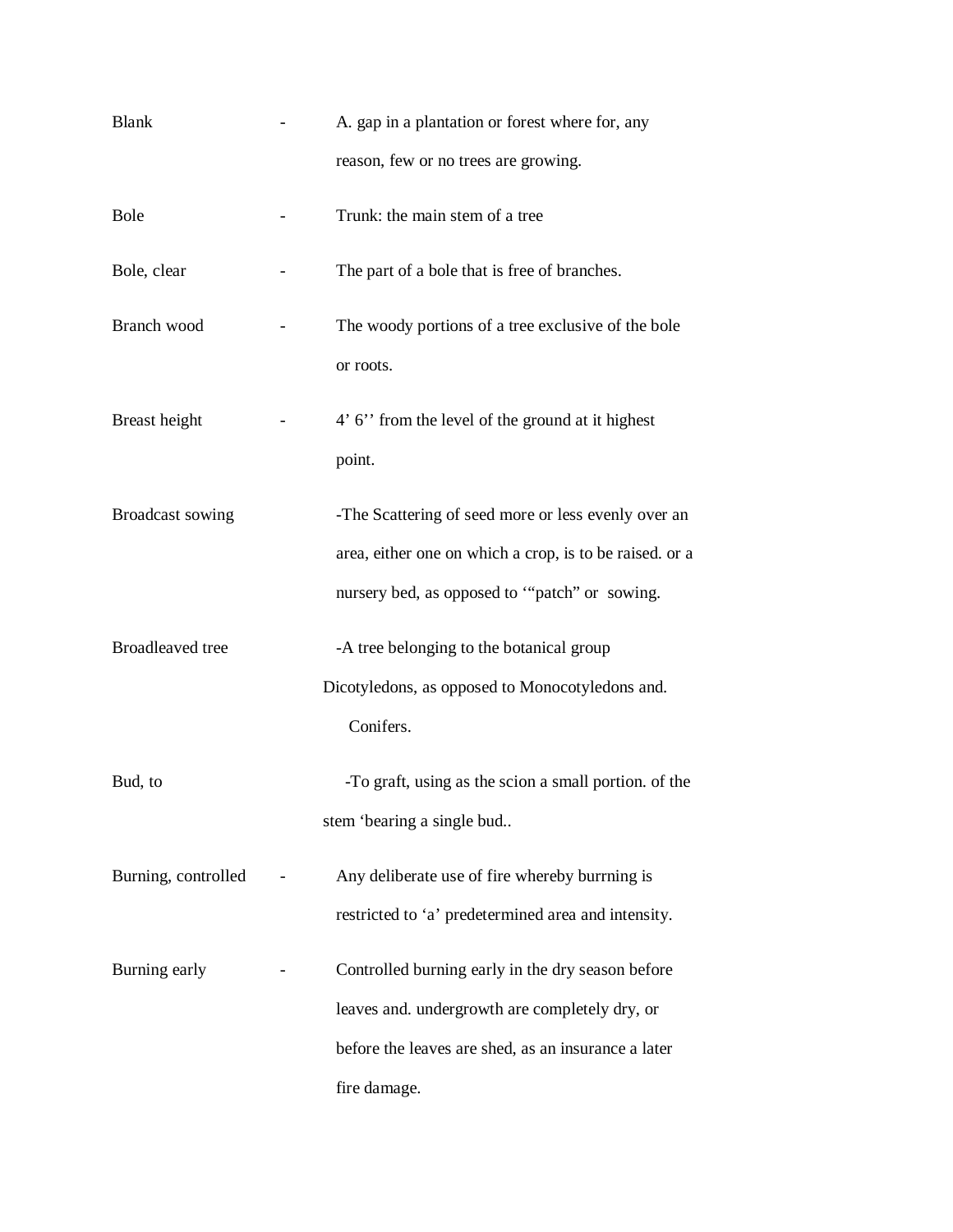| Burning, late      | Controlled or uncontrolled burning late in the dry     |
|--------------------|--------------------------------------------------------|
|                    | season, after loaf-fall where the trees are deciduous. |
| <b>Burr</b>        | A term applied both to a large excrescence on a tree   |
|                    | trunk or major branch and. to the enlarged rootstock   |
|                    | found in certain trees. The grain is highly contorted  |
|                    | and presents a characteristic type of figure.          |
| <b>Bush fallow</b> | Secondary woody growth developing between              |
|                    | periods of cultivation.                                |
| <b>Butt</b>        | the bottom of a tree or log.                           |
| <b>Buttress</b>    | -An outgrowth from 'the butt connecting it with then   |
|                    | roots, especially common in tropical rainforest        |
|                    | species; an exaggerated form of root swelling.         |
| Canopy             | The cover of branches anti foliage formed by           |
|                    | tree crowns.                                           |
| Canopy, closed     | A Canopy in which the individual tree crowns are in    |
|                    | general contact with one another                       |
| Canopy density     | The completeness of tree canopy, of ton expressed      |
|                    | as a decimal, taking closed canopy as unity            |
| Catch crop         | -A crop grown temporarily on land that will            |
|                    | eventually carry a crop of different species, in order |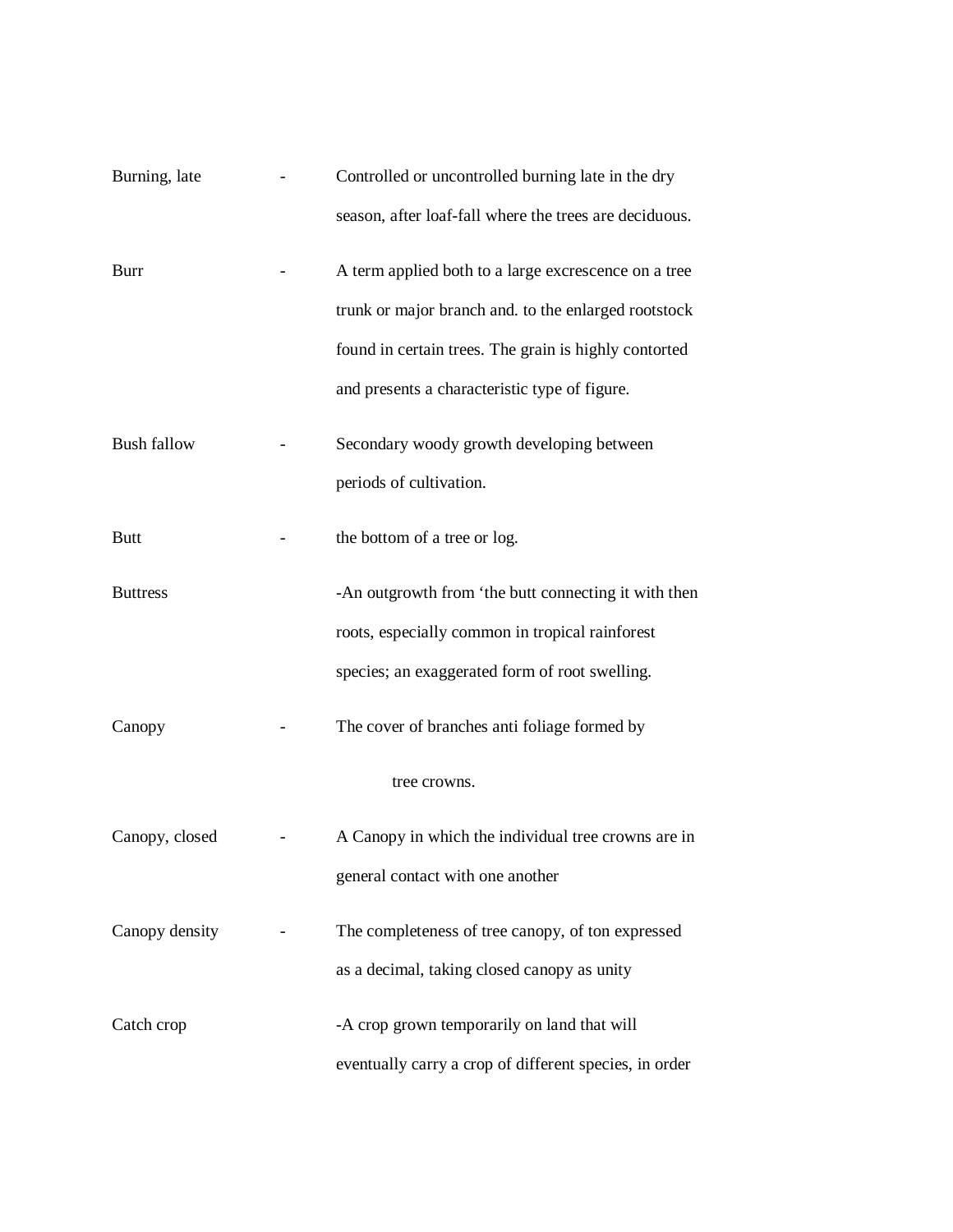|                 | to maintain the productivity or prevent the erosion    |  |  |
|-----------------|--------------------------------------------------------|--|--|
|                 | of the land prior establishment of the main crop.      |  |  |
| Catchments area | -The total area draining into a given waterway lake    |  |  |
|                 | or reservoir.                                          |  |  |
| Cleaning        | -An operation, usually in a young sapling crop,        |  |  |
|                 | consisting of cutting back weeds, climbers,            |  |  |
|                 | creepers, and/or young trees of inferior species and   |  |  |
|                 | Coppice growth, when interfering with the main         |  |  |
|                 | crop species.                                          |  |  |
| Clearing        | An open space in the forest.                           |  |  |
| Climber         | A plant that climbs up trees or other supports by      |  |  |
|                 | twining round them or holding on to them by            |  |  |
|                 | tendrils, hooks, or other attachments.                 |  |  |
| Cline           | A pattern of genetical variation in which the          |  |  |
|                 | differences of a character or characters are graded in |  |  |
|                 | a definite direction in space.                         |  |  |
| Clone           | A group of individual derived from a common            |  |  |
|                 | parent by asexual reproduction.                        |  |  |
| Co-dominant     | A tree with a portion of its crown in the upper        |  |  |
|                 | canopy, but below the crown level of the dominants     |  |  |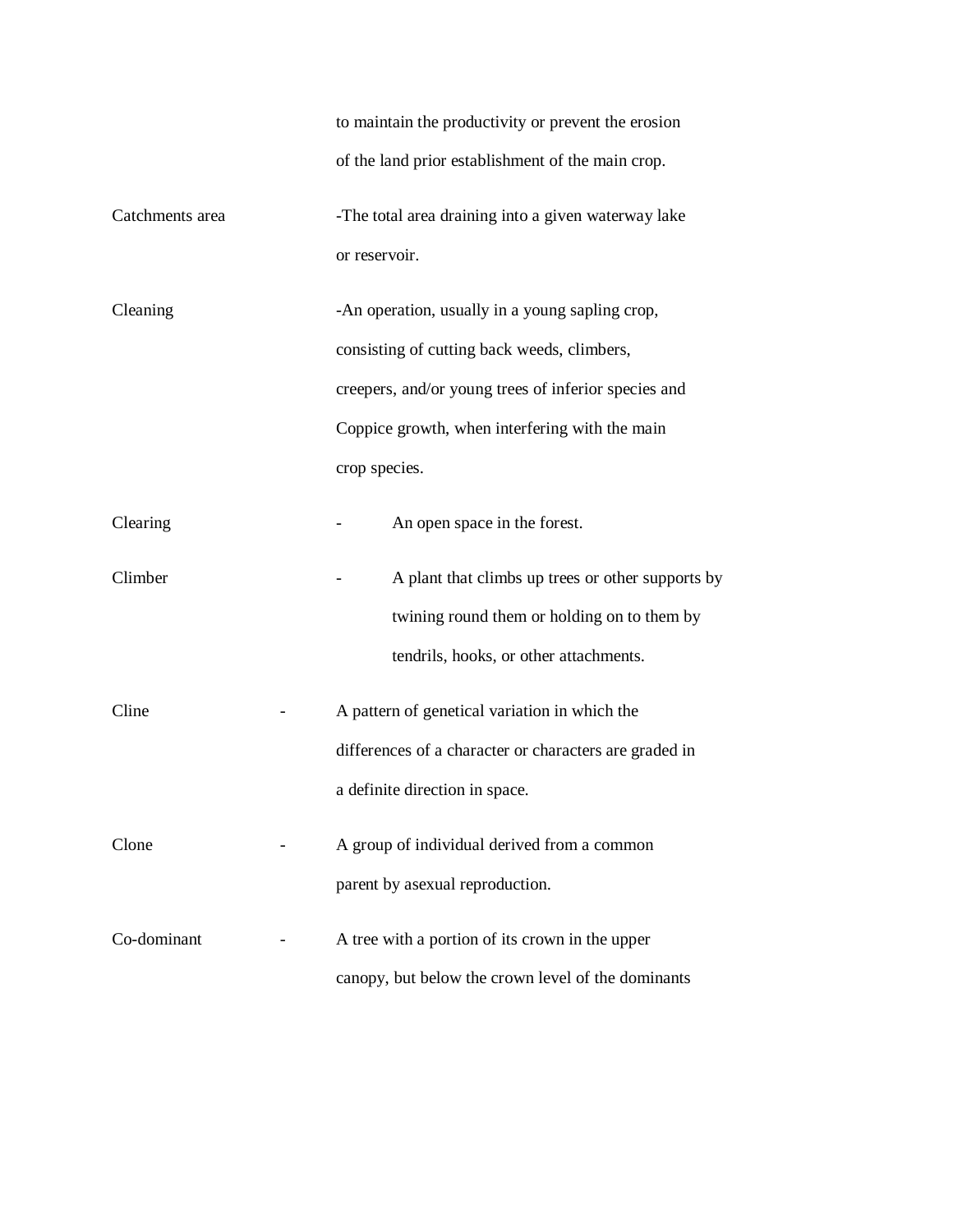| Collar, (root)           | The transition zone between stem and. root,            |
|--------------------------|--------------------------------------------------------|
|                          | sometimes recognizable in seedlings by a slight        |
|                          | swelling.                                              |
| Compartment              | A territorial unit o a forest, permanently defined for |
|                          | purpose of a administration, description, and record.  |
| Compost                  | A mixture of vegetable materials which has been        |
|                          | allowed to rot, often with the addition of animal      |
|                          | and/or mineral products; used as a soil improver.      |
| Conifer                  | A tree belonging to the order Coniferales of the       |
|                          | botanical group Cymnospermae, bearing cones            |
|                          | need-shaped or scale like leaves, usually evergreen.   |
| Coppice                  | A crop coppice shoot.                                  |
| Coppice, to              | To fell trees with a view to their producing coppice   |
|                          | shoots; to produce coppice shoots.                     |
| Coppice Shoot            | A shoot arising from an adventitious bud at the base   |
|                          | of a tree that has been cut near the ground. Also      |
|                          | called 'stool shoot'                                   |
| Coppice, system          | Crop removed by clear felling; regeneration by         |
|                          | coppice shoots, resulting in an even-aged crop.        |
| Coppice with standards - | Crop consisting partly of vegetative shoots, partly    |
|                          | of trees that are generally of seedling origin;        |
|                          | selected stems are retained at each felling to form    |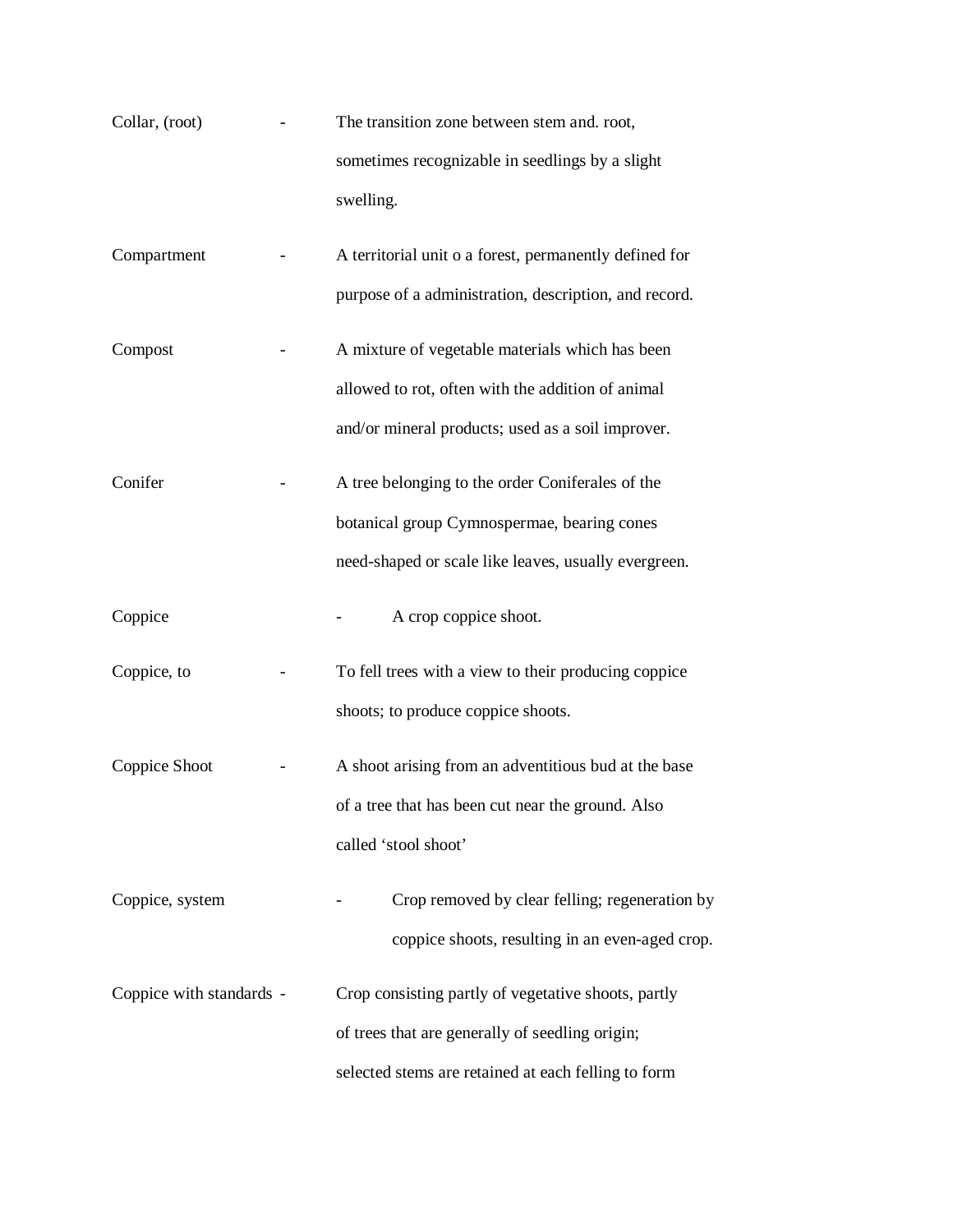uneven-aged overwood worked by selection on a rotation that is some multiple of the cop rotation.

| Cord, standard  | A stack of round or cleft wood containing 128                                                                                                                    |
|-----------------|------------------------------------------------------------------------------------------------------------------------------------------------------------------|
|                 | stacked cubic feet and usually measuring 4ft. X 8ft.<br>X 4ft.                                                                                                   |
| Coupe           | A felling area, usually one of an annual successon                                                                                                               |
| Counterfire, to | Intentional burning towards an advancing forest fire<br>so as to effect their mutual extinction.                                                                 |
| Cover, crown    | The horizontal projection the ground of a tree<br>crown.                                                                                                         |
| Cover, ground.  | The carpet of herbaceous plants and low shrubs<br>which covers the soil,                                                                                         |
| Creeper         | A plant which crows m horizontally on or near the<br>ground. putting out roots at intervals.                                                                     |
| Crop, cover     | A subsidiary crop of low plants introduced in a<br>plantation to afford cover, between or below the<br>main crop, also any crop used to protect land<br>erosion. |
| Crop (forest)   | The trees, bamboos, etc., growing on a given area.                                                                                                               |
| Crop, final     | that portion of the stand that it is intention to retain<br>to the end of the rotation.                                                                          |
| Crop, main      | The stand left after thinning.                                                                                                                                   |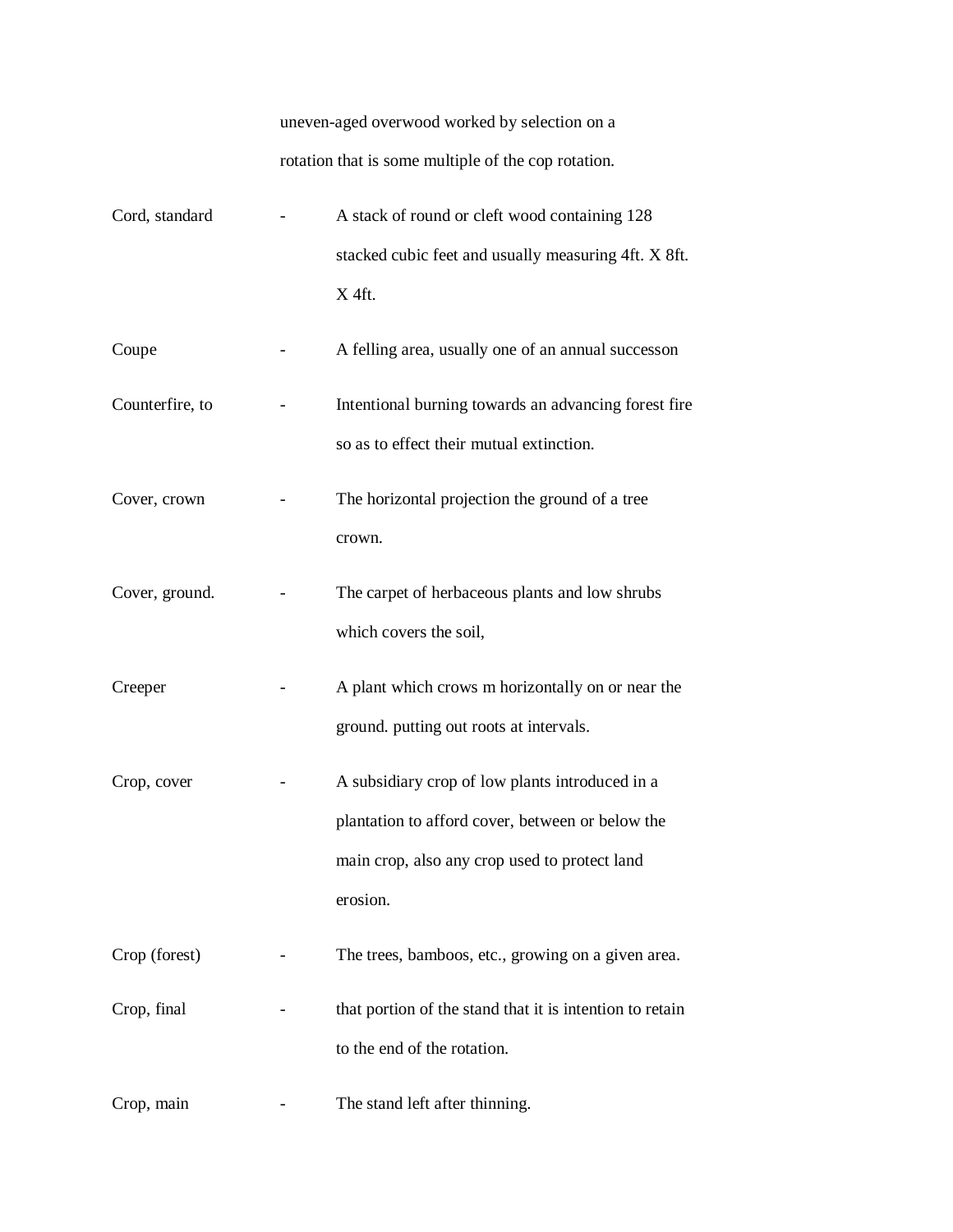| Crop, nurse           | A crop of trees or shrubs grown to foster the growth                                                                                                                                                                                |  |
|-----------------------|-------------------------------------------------------------------------------------------------------------------------------------------------------------------------------------------------------------------------------------|--|
|                       | of another and. more important tree crop in its                                                                                                                                                                                     |  |
|                       | youth.                                                                                                                                                                                                                              |  |
| Crop, tree            | Any tree destined, to form of the final crop; more<br>universally any tree forming or destined to form a<br>part o the forest crop.                                                                                                 |  |
| Gross, to             | Fertilization of the female gametes of one<br>individual by the male gametes of another whether<br>in natures or artificially.                                                                                                      |  |
| Crown                 | The upper branchy part of a tree above the bole.                                                                                                                                                                                    |  |
| Crown class           | Any class into which the trees forming a stand or<br>crop are divided on the basis of the type of crown<br>and its position with reference to the general canopy<br>and to the crowns of surrounding trees.                         |  |
| Cull, to              | To reject inferior plants from nursery stock.                                                                                                                                                                                       |  |
| Cultivation, shifting | A method of cyclical cultivation, chiefly in the<br>tropics, where cultivator cut some or all of the tree<br>crop, burn it, and raise field for one or more years<br>before moving on to another site and repeating the<br>process. |  |
| Damping off           | The killing o young seedlings by certain fungi that<br>cause decay of the stems or roots.                                                                                                                                           |  |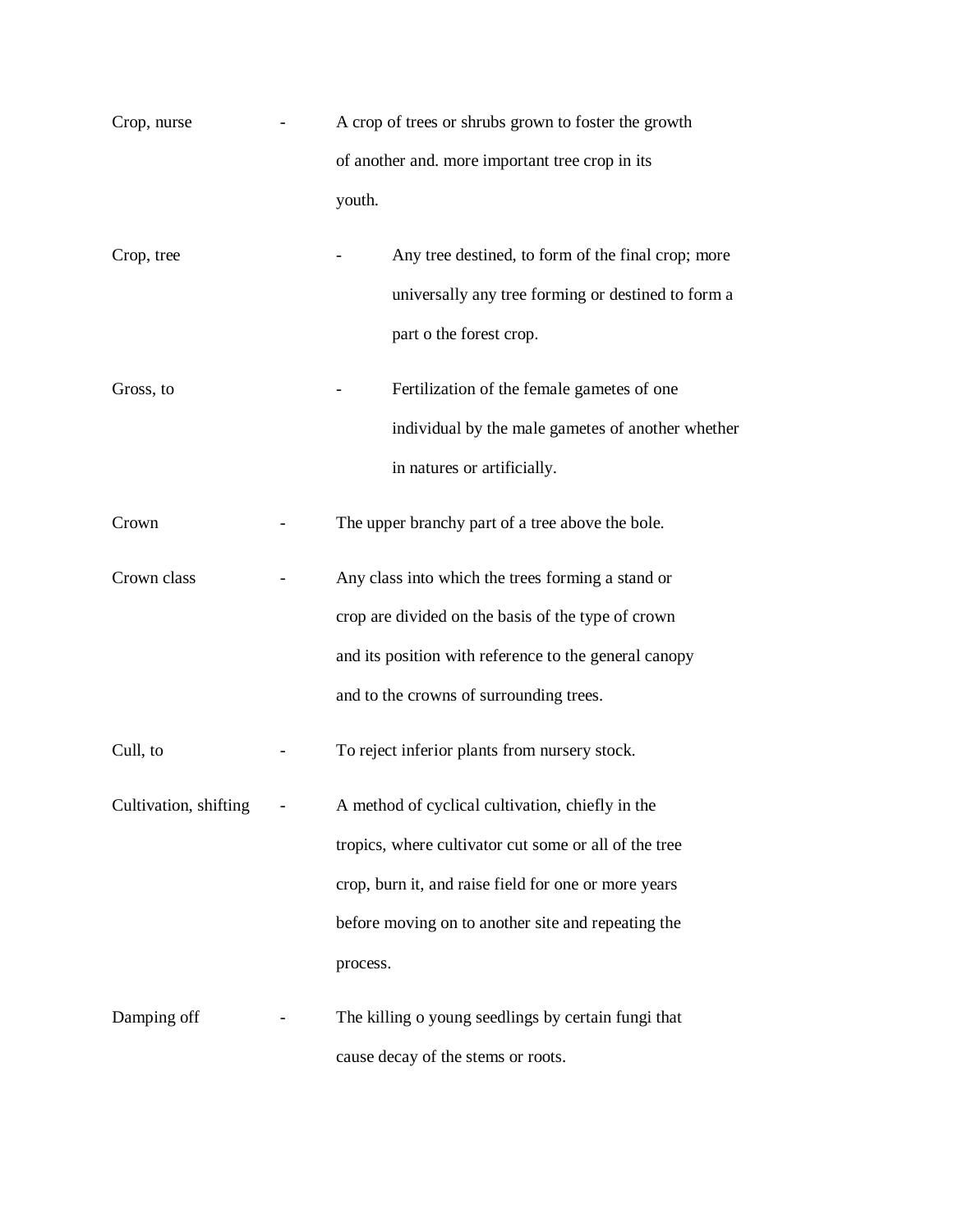| Deciduous    | Term applied to trees which are normally leafless    |
|--------------|------------------------------------------------------|
|              | for some time during the year.                       |
| Deforest, to | To remove the tree crop from a piece of land         |
|              | without the intention of reforesting.                |
| Dibble, to   | To show seeds, or plant seedlings, in holes made     |
|              | with a planting 'peg.                                |
| Dieback      | The progressive dying, usually backwards from the    |
|              | tip, of any portions of a plant.                     |
| Dominant     | A tree forming part of the dominant tree class.      |
| Dominated    | Applied to a tree that has its crown somewhat below  |
|              | the level reached by its dominant neighbours,        |
|              | forming part of the dominated tree class.            |
| Drill        | A line impressed on a seedbed for receiving seed.    |
|              | Any implement used for making such impressed         |
|              | lines.                                               |
| Drill        | Tending towards racial deterioration, in particular  |
|              | towards a loss of vigour and productiveness.         |
| Ecology      | The study of plants and animals in relation to their |
|              | environment.                                         |
| Edaphic      | Pertaining to the soil (in ecology).                 |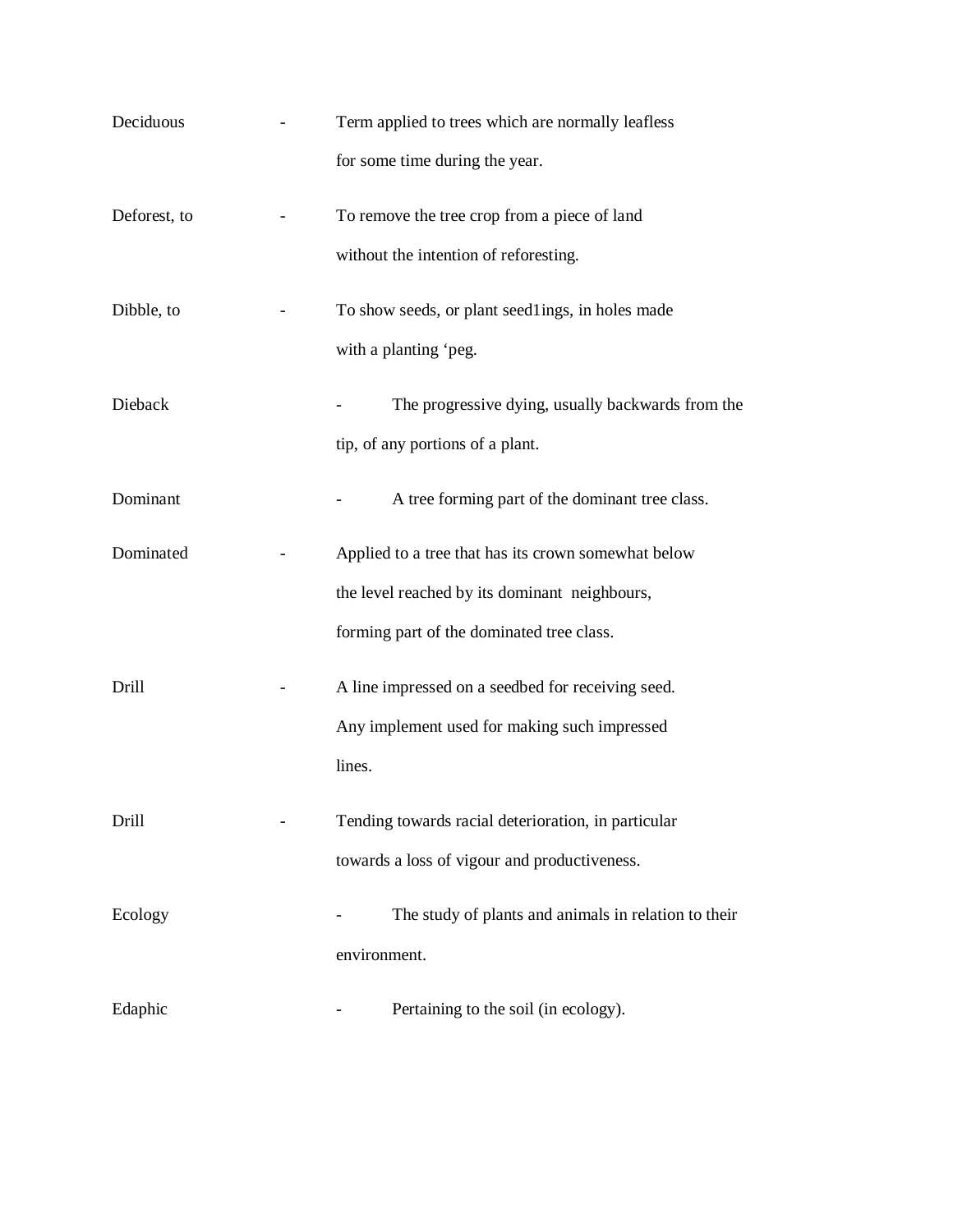| Emergent                 |                                                   | A tree, or a species of tree, whose crown projects at |  |  |  |
|--------------------------|---------------------------------------------------|-------------------------------------------------------|--|--|--|
|                          |                                                   | maturity above the level of the highest complete      |  |  |  |
|                          |                                                   | canopy of the natural forest.                         |  |  |  |
| Environment              |                                                   | All of the factors of a site, biotic or otherwise.    |  |  |  |
| Epicormic branch shoot - |                                                   | A branch originating from a d or adventitious bud     |  |  |  |
|                          |                                                   | arising on the trunk or an older branch               |  |  |  |
| Erosion, gully           |                                                   | Rapid water erosion producing gulleys.                |  |  |  |
| Erosion, sheet           |                                                   | Erosion, of a fairly uniform layer of material        |  |  |  |
|                          |                                                   | from the land; surface; often scarcely.               |  |  |  |
|                          |                                                   | perceptible, especially when caused by wind.          |  |  |  |
| Escape                   |                                                   | A plant originally cultivated, now found wild.        |  |  |  |
| Establishment            |                                                   | Development of a new crop, natural or assisted to a   |  |  |  |
|                          |                                                   | stage where the young regeneration, natural or        |  |  |  |
|                          |                                                   | artificial, is considered safe from normal adverse    |  |  |  |
|                          | influence such as frost, drought or weeds, and no |                                                       |  |  |  |
|                          | longer needs special protection or tending        |                                                       |  |  |  |
|                          | operations other than cleaning, thinning and.     |                                                       |  |  |  |
|                          | pruning.                                          |                                                       |  |  |  |
| Establishment period     |                                                   | The period between the initiation of natural          |  |  |  |
|                          |                                                   | regeneration or the formation of a plantation and its |  |  |  |
|                          |                                                   | being considered established.                         |  |  |  |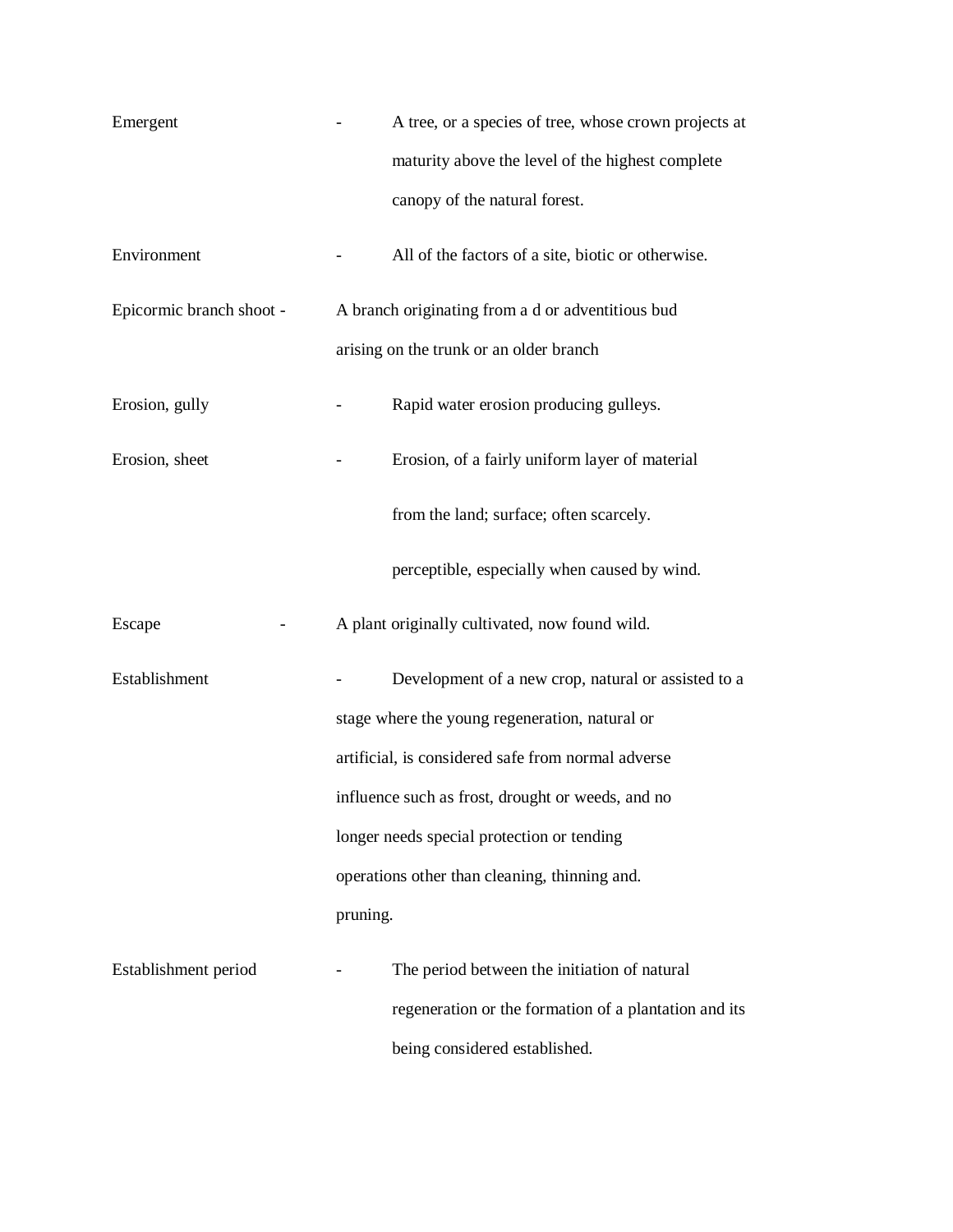| Even-aged | Applied to a stand in which the trees are of nearly<br>the same age.                                                                                                                                                                                                                                                                                   |
|-----------|--------------------------------------------------------------------------------------------------------------------------------------------------------------------------------------------------------------------------------------------------------------------------------------------------------------------------------------------------------|
| Evergreen | Applied to three which are never entirely without<br>green foliage                                                                                                                                                                                                                                                                                     |
| Exacting  | Making high demands as regards soil and other<br>factors.                                                                                                                                                                                                                                                                                              |
| Exotic    | Not native to the area in question.                                                                                                                                                                                                                                                                                                                    |
| Filer     | A tree of species of inferior value retained in<br>thinning or cleaning in the absence of any more<br>valuable stem.                                                                                                                                                                                                                                   |
| Firebreak | An existing barrier, natural or otherwise, or one<br>prepared before a fire occurs, from which all or<br>most of the inflammable materials have been<br>removed, designed to stop light surface fires and to<br>a line from which to work and counter fire if<br>necessary; also to facilitate the movement of men<br>and equipment and fire fighting. |
| Forest    | (a) plant community predominantly of trees, usually<br>with a closed canopy.<br>(b) An area set aside for the production of timber<br>and other forest produce or maintained under<br>woody vegetation for certain indirect benefits which<br>it provides, e.g. climatic.                                                                              |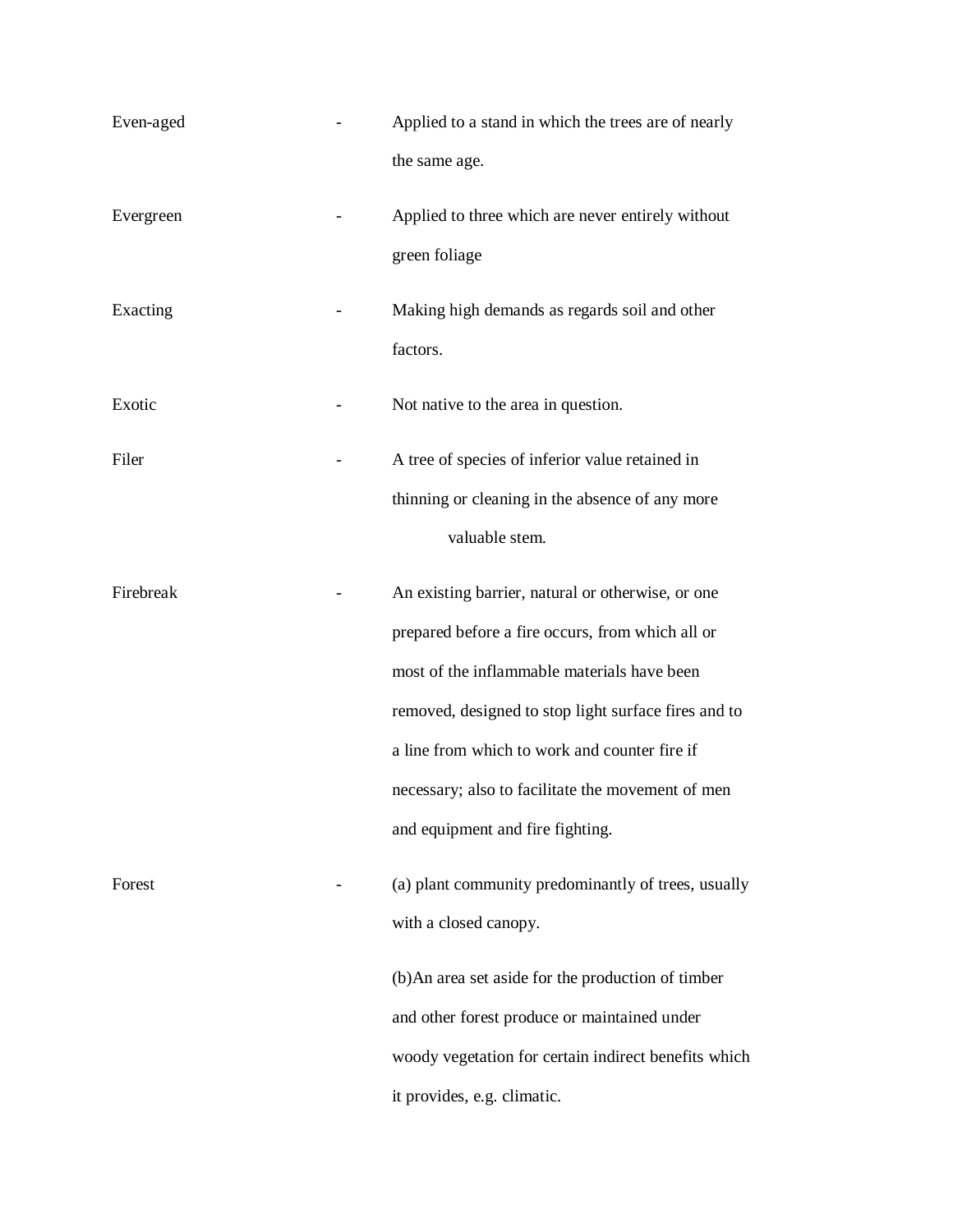| Forest, communal   |       | A forest and owned and generally managed by a         |
|--------------------|-------|-------------------------------------------------------|
|                    |       | community such as a village, town, tribal authority   |
|                    |       | or Native Administration, the Embers of which         |
|                    |       | share in the produce or proceeds.                     |
| Forest, irregular  |       | A forest composed of trees of markedly different      |
|                    | ages. |                                                       |
| Forest, mixed      |       | A forest composed of trees of two or more species     |
|                    |       | intermingle in the same canopy.                       |
| Forest, protective |       | An area, wholly or partially covered, with woody      |
|                    |       | growth managed. primarily to regulate stream flow,    |
|                    |       | prevent, erosion, hold shifting sand, or exert any    |
|                    |       | other benefic influence.                              |
| Forest, communal   |       | A forest managed primarily for its produce.           |
| Forest, pure       |       | A forest composed almost entirely of trees of one     |
|                    |       | species.                                              |
| Forest, regular    |       | Forest composed of even-aged trees.                   |
| Forest floor       |       | A general term for the surface of the ground.         |
| Forest influences  |       | All effects upon health, climate, soil and water      |
|                    |       | supply resulting from the presence of forests.        |
| Forest outlier     |       | An area of forest separated form the main             |
|                    |       | occurrence of its type, its presence been due usually |
|                    |       | to some local variation in ecological conditions.     |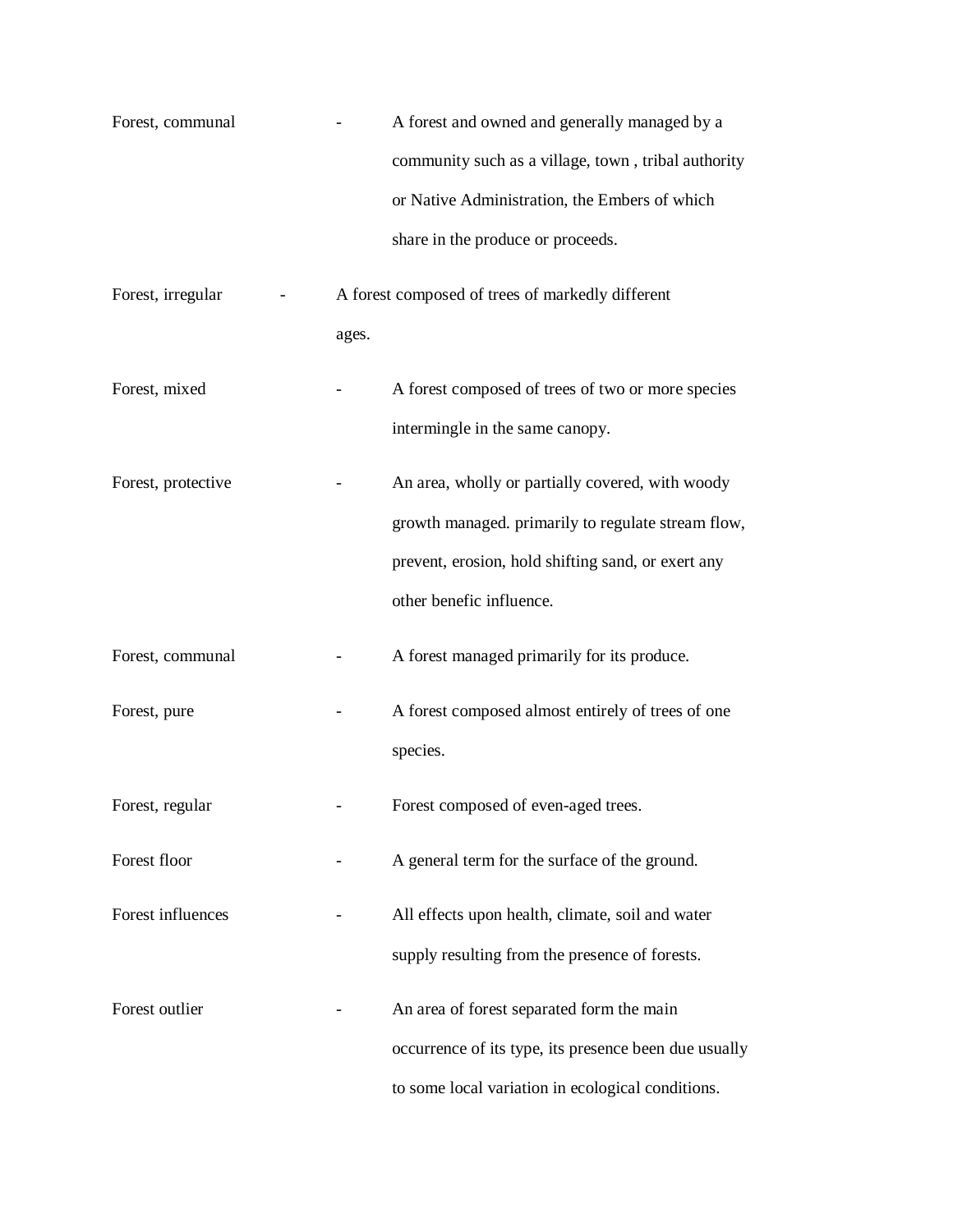|                        | An isolated area of high forest surrounded by<br>savanna; almost always associated with a stream<br>and increased soil moisture.                                                                                                                                                                                                                                                                        |
|------------------------|---------------------------------------------------------------------------------------------------------------------------------------------------------------------------------------------------------------------------------------------------------------------------------------------------------------------------------------------------------------------------------------------------------|
| Forest type            | A category of tree cover defined by any convenient<br>features of its composition or condition; usually the<br>recognized types are defined by assortment and<br>proportions of merchantable species present.                                                                                                                                                                                           |
| Forestry               | Application of all relevant arts, and. sciences to the<br>management of forest areas, including the<br>establishment of new forests and utilization of their<br>products, for their sustained maintenance and<br>optimum use for human welfare. (C. F. agriculture<br>which covers whole theory and practice rising and.<br>harvesting field crops; and horticulture everything<br>concerning gardens). |
| Forestry, multiple-use | The simultaneous use of a forest area for two or<br>more purposes, often in some measure conflicting<br>e.g. the production of wood with forest grazing and<br>wild-life conservation.                                                                                                                                                                                                                  |
| Form                   | The rate of taper of a log or stem.                                                                                                                                                                                                                                                                                                                                                                     |
| Formation              | Includes all the operations contributing to the<br>creation of a new crop up to the point where it is<br>considered, established.                                                                                                                                                                                                                                                                       |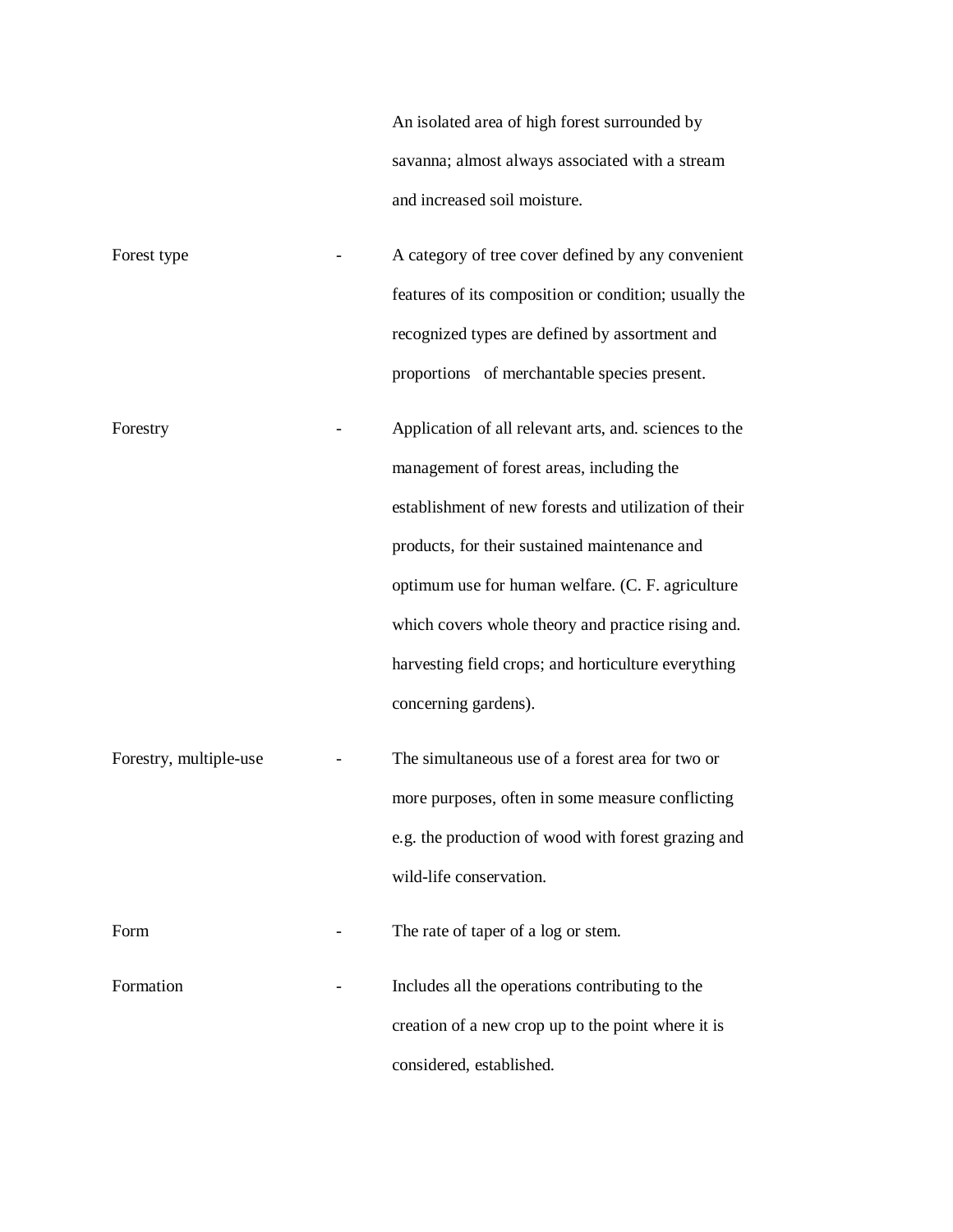| Gall                 | Localized swelling on a plant caused by a plant or<br>animal organism.                                                                  |
|----------------------|-----------------------------------------------------------------------------------------------------------------------------------------|
| Germination          | The development of a normal seedling from a seed.                                                                                       |
| Germinative precent  | A general term for the percentage, by number, of<br>seeds in a given sample that actually germinate.                                    |
| Germiative capacity  | The percentage, by number, of seeds in a given<br>sample that actually germinate, irrespective of time.                                 |
| Girdle, to           | To cut through or otherwise destroy the bark and<br>outer living layers of wood in a ring round the bole.                               |
| Girdle, frill, to    | To make a series of downward cuts through the<br>bark and outer tissues all round the bole of a tree,<br>usually for purpose of poison. |
| Girth, breast height | The girth of a stem measured over bark at 4ft. 6 ins.                                                                                   |
| Girth exploitable    | The minimum girth at breast height at which trees<br>are consideral suitable for conversion.                                            |
|                      | The girth down to which all portions of a bole or<br>tree must be exploited as timber or fuel under a<br>permit or licence.             |
| Girth quarter        | The girth of a tree or log divided by four. A<br>measure commonly used in countries where<br>volumes are reckoned in hoppus feet.       |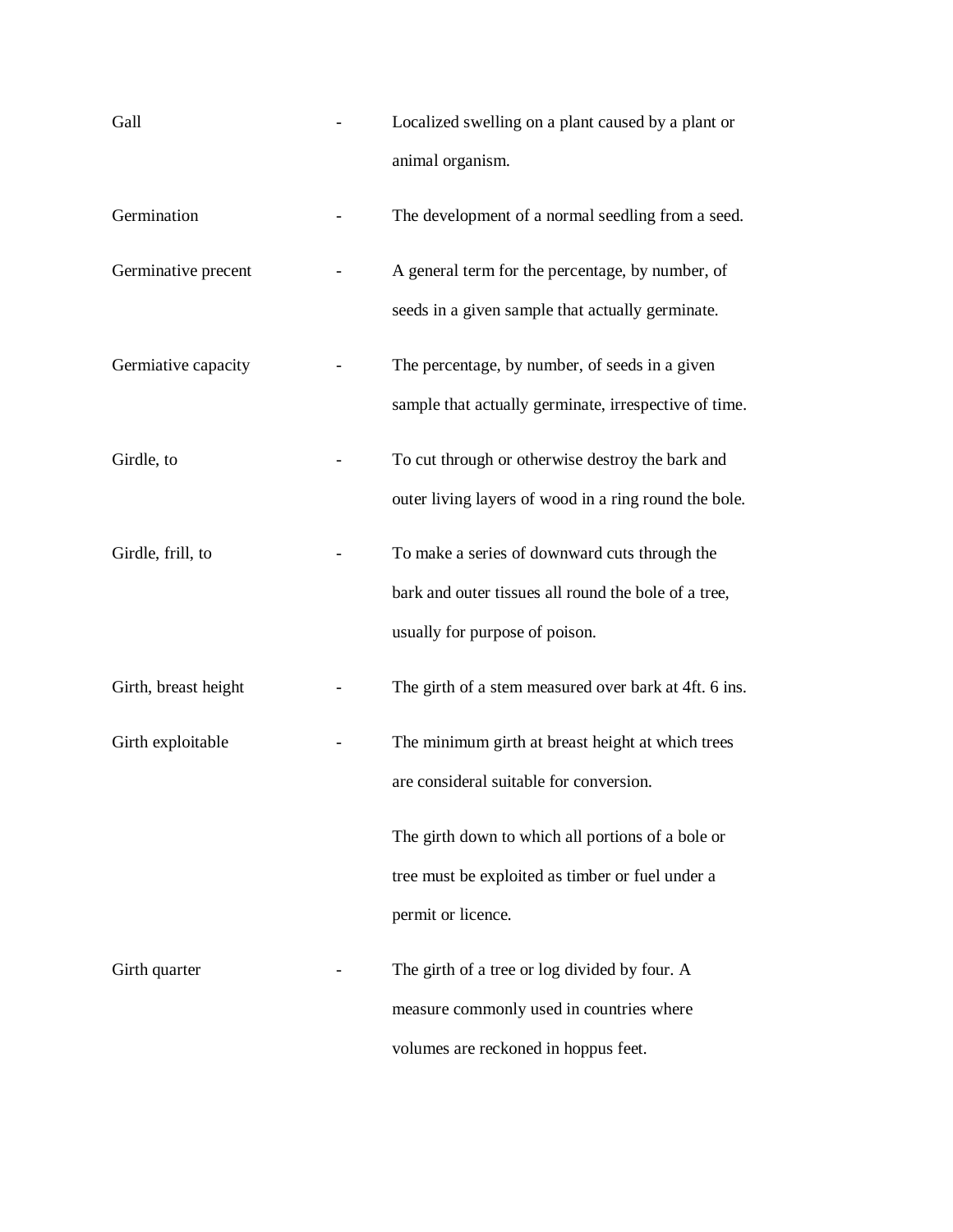| Girth class         | One of the intervals into which the range of girth of |
|---------------------|-------------------------------------------------------|
|                     | trees or logs is divided for classification or use;   |
|                     | also the trees or logs felling into such an interval. |
| Groud flora (layer) | The lowest storey or stratum of a many layered        |
|                     | plant community, consisting of herbs, grasses, low    |
|                     | shrubs, Bryophytes and seedlings of trees, lianes,    |
|                     | creepers and climbers.                                |
| Growing stock       | The sum (by number of volume) of all the trees        |
|                     | growing in the forest or a specified part of it.      |
| Hell in, to         | To store young plants prior to planting by            |
|                     | placing them in a trench and covering the roots or    |
|                     | rooting portions with soil.                           |
| Hardening off       | Preparing seedlings in a nursery for planting out by  |
|                     | gradually reducing watering, shade, etc.              |
| Humidity, absolute  | The amount of water vapour per unit volume of         |
|                     | space.                                                |
| Humidity, relative  | The ratio, generally expressed as a percentage, of    |
|                     | the amount of water vapour present in the air to the  |
|                     | amount required for the saturation at the same        |
|                     | temperature.                                          |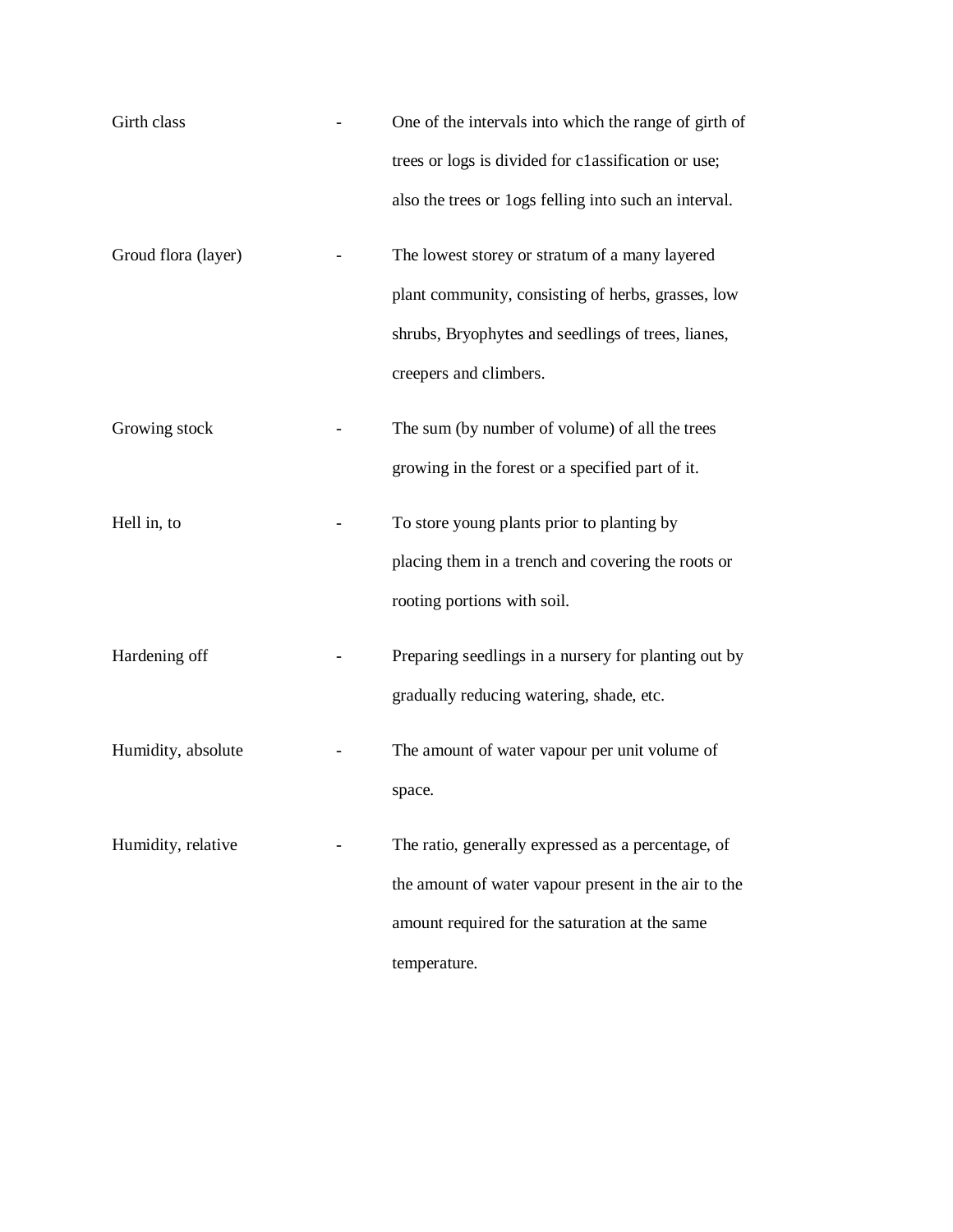| The more or less decomposed or decomposing<br>organic matter (leave, twigs, etc.) of the soil which |
|-----------------------------------------------------------------------------------------------------|
| may form a separate layer or be intimately mixed                                                    |
| with the mineral particles.                                                                         |
| To set young trees among existing forest growth,                                                    |
| planted or natural.                                                                                 |
| See under light demander                                                                            |
| To reproduce, either naturally or artificially, by                                                  |
| layers                                                                                              |
| An undetached branch, lying on or partially buried                                                  |
| in the soil, which strikes rot and is capable of                                                    |
| independent growth after separation from the                                                        |
| mother plant.                                                                                       |
| The terminal shoot of a tree or plant.                                                              |
| To loosen and remove a plant from the ground as in                                                  |
| transplanting                                                                                       |
| A species that requires abundant light for its best                                                 |
| development                                                                                         |
| The uppermost layer of organic debris (deed.                                                        |
| vegetable matter) on a forest floor freshly fallen or                                               |
| only slightly decomposed, and consisting chief of                                                   |
| leaves but also including bark fragments twigs, etc.                                                |
|                                                                                                     |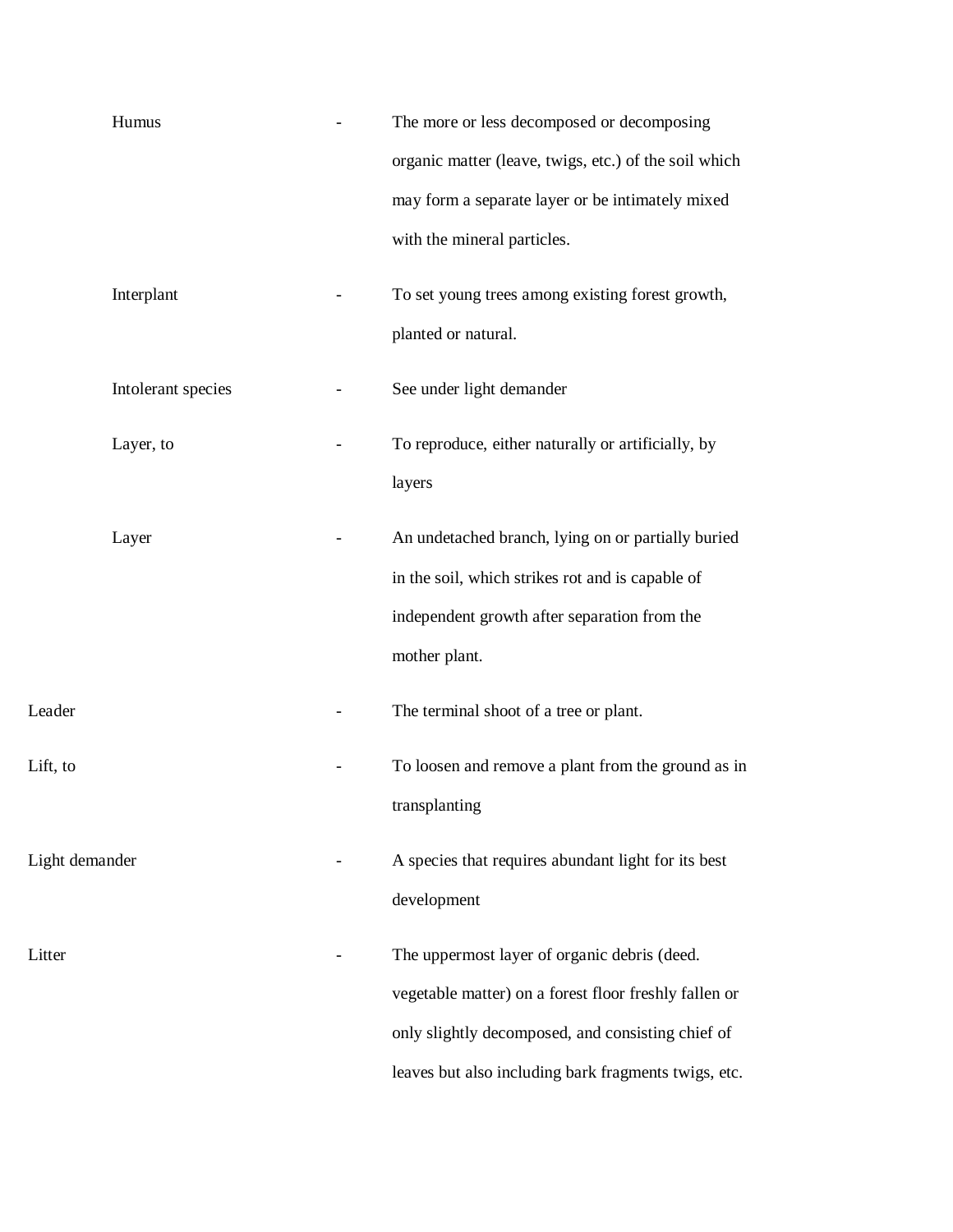| Lop and top           | The branches and. top cut from ea tree, generally<br>one felled or fallen.                                                                                                                                                                                                                                                       |
|-----------------------|----------------------------------------------------------------------------------------------------------------------------------------------------------------------------------------------------------------------------------------------------------------------------------------------------------------------------------|
| Lower storey          | See under storey                                                                                                                                                                                                                                                                                                                 |
| Main or middle storey | The highest almost complete canopy of the forest                                                                                                                                                                                                                                                                                 |
| Maturity              | The stage at which a tree is capable of reproducing<br>itself by seed and has attained its full height.                                                                                                                                                                                                                          |
| <b>Measure Hoppus</b> | The cubic contents of round timber assessed<br>by the<br>method of multiplying the square of the quarter<br>girth in inches by the length in feet and dividing the<br>result by 144 to get the volume in hoppus feet. A<br>log measuring 78.5 hoppus feet contains 100 cubic<br>feet true measure.                               |
| Mor                   | A type of humus 1ayer which is practically<br>unmixed with the mineral oil and usually shows a<br>well-defined line of demarcation from it. Usually<br>more or less matted and compacted, with very high<br>acidity poor nutrient supplies, very restricted fauna,<br>and absence of earthworms. Often also called Raw<br>Humus. |
| Mulch                 | Organic material such at cut grass, foliage, etc.,<br>used as a soil covering, chiefly to conserve moisture<br>and check weed growth,                                                                                                                                                                                            |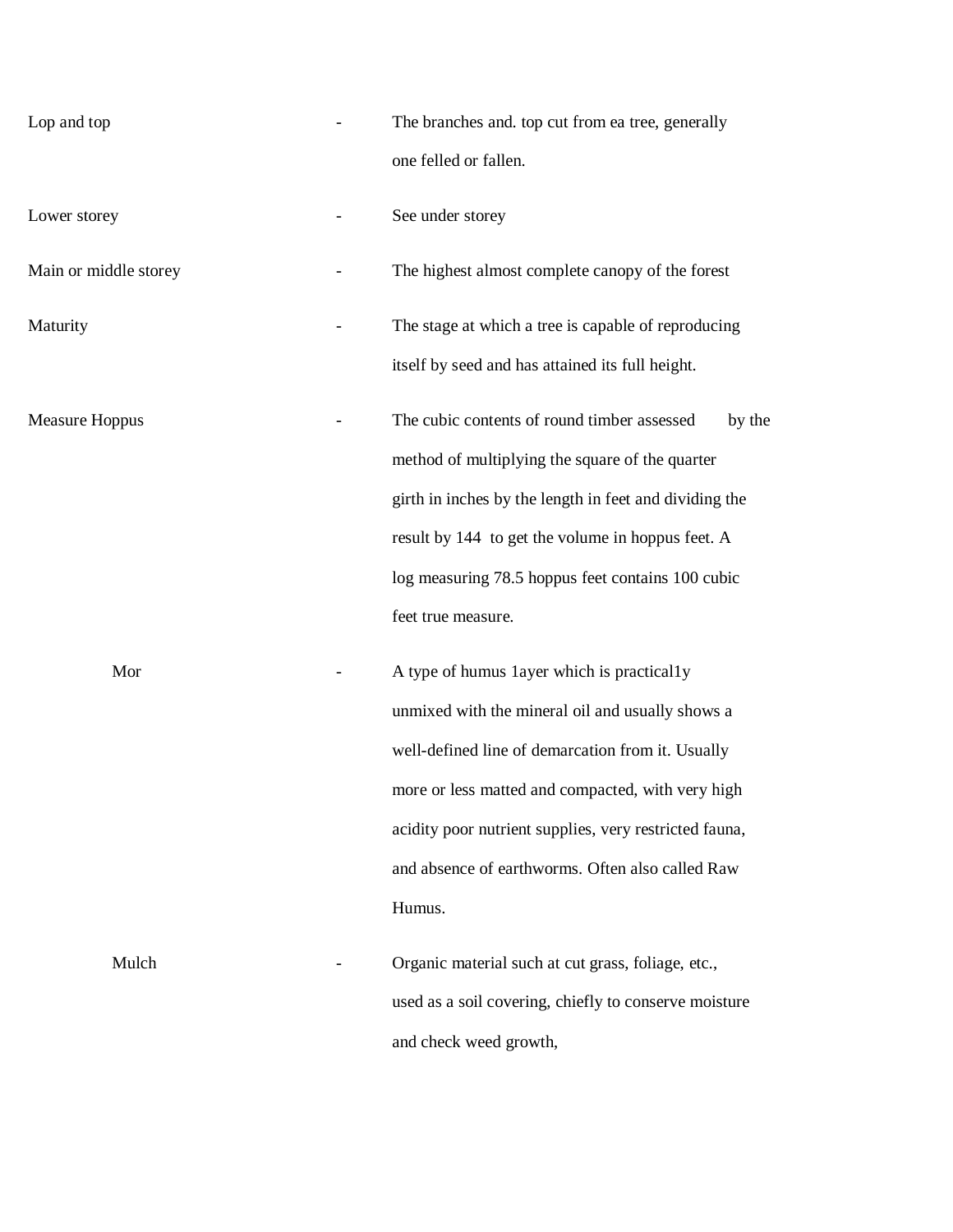| Mull                       | A type humus layer wity a loose crumb structure      |
|----------------------------|------------------------------------------------------|
|                            | mingled below with the mineral soil and associated   |
|                            | with relatively low acidity, high nutrient supplies  |
|                            | and rich soil fauna.                                 |
| Mycorrhiza                 | The phenomenon of the probable symbiotic, or at      |
|                            | least non-parasitic, association between the root or |
|                            | rhizome of a green plant and a fungus.               |
| Nursery                    | An area where young trees are raised for eventual    |
|                            | planting.                                            |
| Recruitment                | Those tree which have entered a particular category  |
|                            | during a specified period – especially seedlings     |
|                            | which have recently appeared in a regeneration area  |
|                            | or stems which have grown into a particular          |
|                            | diameter or girth class.                             |
| Regenerate, to             | To renew a forest crop by natural or means.          |
|                            |                                                      |
| Regeneration area          | The area laid down, normally in a working plan or    |
|                            | scheme to be regenerated in a specified time.        |
| Regeneration, artificial - | The renewal of a forest crop by self-sown planting,  |
|                            | or other artificial methods.                         |
| Regeneration, natural      | The renewal of a forest crop by self-sown seed, or   |
|                            | by coppice or toot-suckers.                          |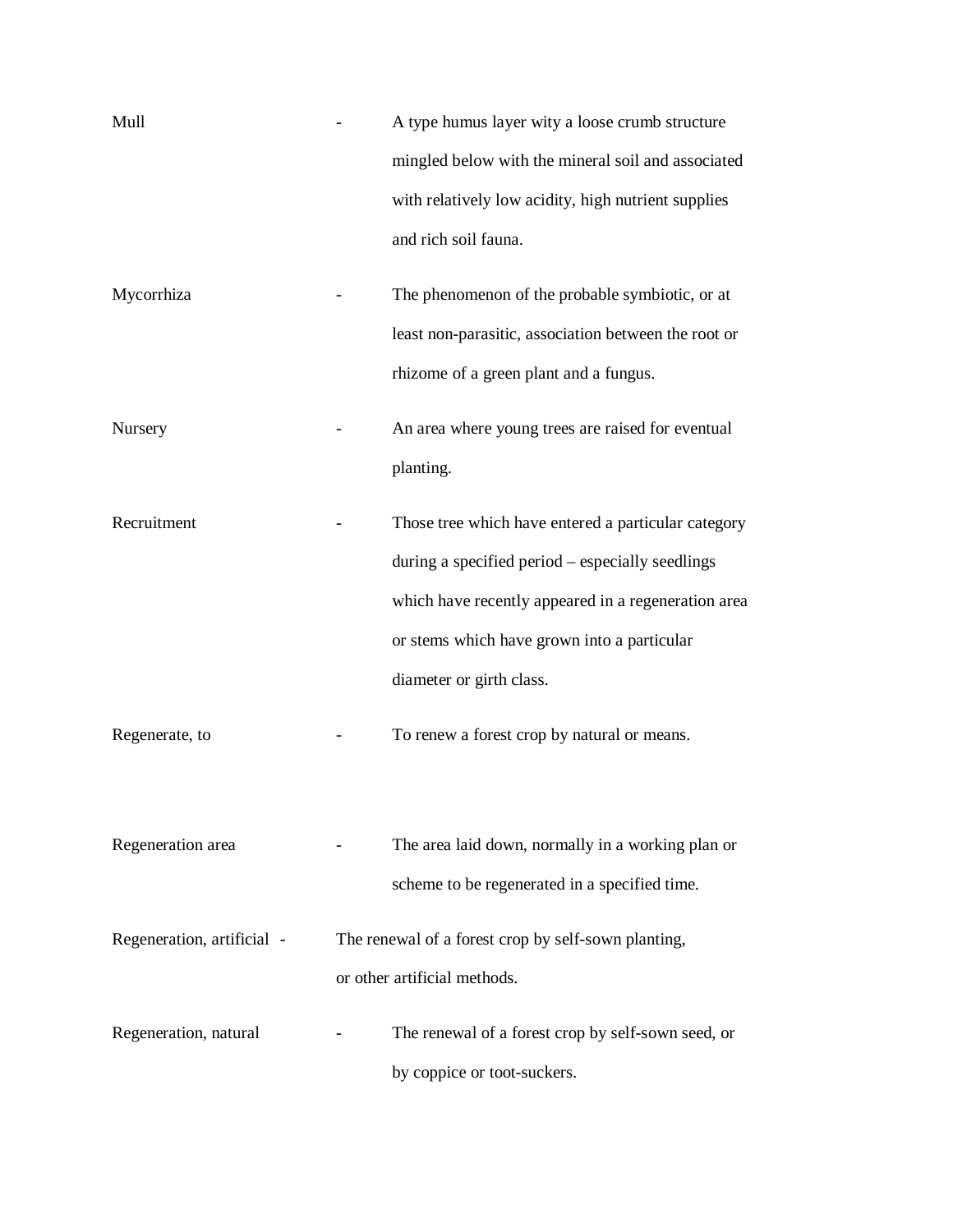| Regrowth                | The new crop obtained. as a result of natural or     |
|-------------------------|------------------------------------------------------|
|                         | artificial regeneration means.                       |
| Release                 | The freeing of and. other vegetation from growth     |
|                         | overtopping or immediately surrounding them.         |
| Relict                  | A community or species wi4oh through the             |
|                         | operation of a compensatory or protective feature,   |
|                         | has survived some ignorant change that has altered   |
|                         | the general vegetation of the surrounding territory. |
| Rhizome                 | A stem of root like appearance lying on or under the |
|                         | ground., which roots and sends up shoots.            |
|                         |                                                      |
| Root, stilt             | An adventitious root which emerges from the butt     |
|                         | of a true, above ground level, so that that tree     |
|                         | appears as if supported on flying buttresses; e.g.   |
|                         | mangrove of the genus Rhizophora.                    |
| Root sucker             | A shoot rising, from the root of a woody plant.      |
| Rotation                | The planned number of years between the formation    |
|                         | of regeneration of a crop and its final felling.     |
| Rotation, silvicultural | The rotation through which a species retains         |
|                         | satisfactorily vigour of growth and reproduction on  |
|                         | a given site.                                        |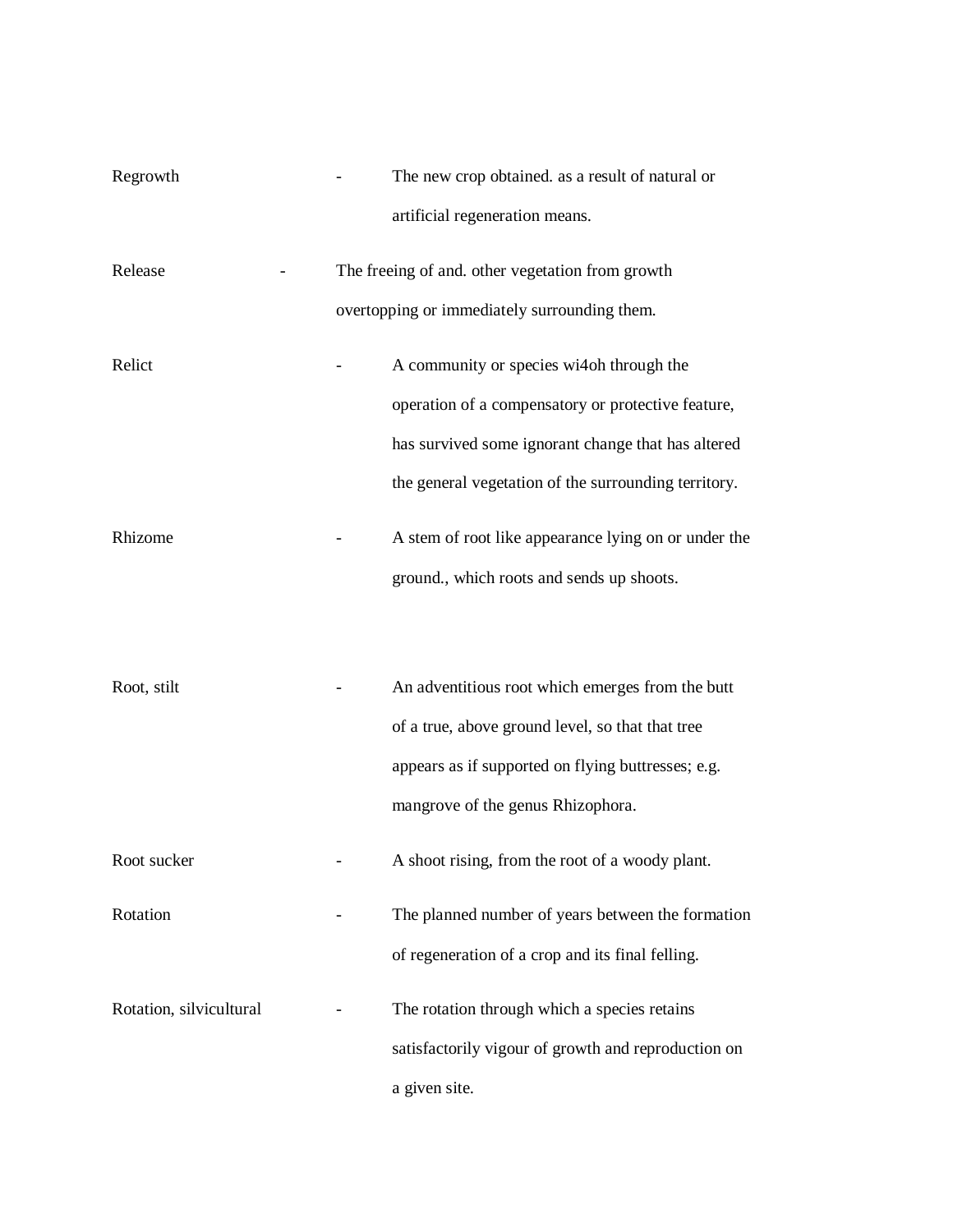| Sample plot        | A plot chosen as representative of a larger area of    |
|--------------------|--------------------------------------------------------|
|                    | forest, either for enumeration or for study of growth  |
|                    | or for determining the effect of thinning or of        |
|                    | treatment, etc.                                        |
| Sapling            | A young tree in vigorous height growth up to the       |
|                    | time when the lower branches begins to fall.           |
|                    | Usually within the height range of 3 to 10 feet.       |
| Saturation deficit | The difference between actual and maximum              |
|                    | vapour pressure at the same temperature.               |
| Savanna woodland   | Tropical or sub-tropical forest, usually with a single |
|                    | layer of trees, a more or less closed canopy, and      |
|                    | undergrowth mainly of grass.                           |
| Savannah, open     | Tropical or sub-tropical vegetation in which there     |
|                    | are isolated trees, or groups of tree and climber      |
|                    | thickets, in a general matrix of grass.                |
| Savanna            | Tropical or sub-tropical g containing scattered trees  |
|                    | or shrubs.                                             |
| Saw, pruning       | A saw, generally with a shorts curved blade,           |
|                    | designed to cut branches on the pull stroke, and       |
|                    | with a short long handle.                              |
| Scarify            | To break up a forest floor an topsoil preparatory to   |
|                    | natural regeneration or direct sowing.                 |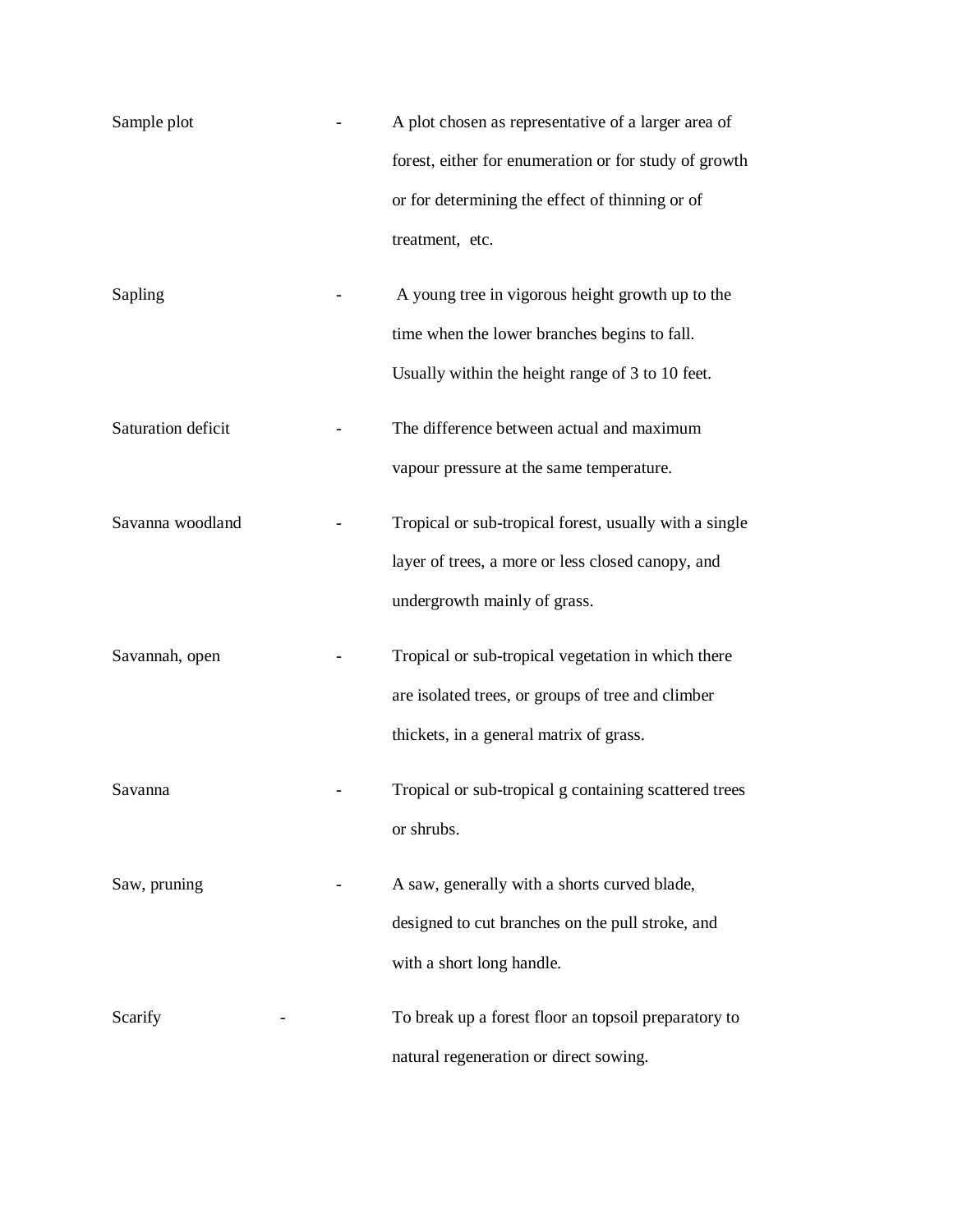|              | To wear down by abrasion or by acid treatment an<br>outer, more or less impervious seed coat, in order to                                      |
|--------------|------------------------------------------------------------------------------------------------------------------------------------------------|
|              | assist or hasten germination.                                                                                                                  |
| Scion        | Any unrooted portion of a plant used for                                                                                                       |
|              | grafting or budding on to a rooted stock.                                                                                                      |
| Scorch       | Injury to bark, flowers, foliage or fruit by excessive                                                                                         |
|              | sun, by hot, salt-laden, fume-laden or unduly strong                                                                                           |
|              | winds, or unbalanced nutrition. On leaves the injury                                                                                           |
|              | is chiefly at the margins.                                                                                                                     |
| Scrambler    | A plant which, owing to 1ack ok of rigiidity in its<br>stem, and. absence of special climbing organs, uses<br>other vegetation as its support. |
| Seed bearer  | A tree used for, or capable of providing a supply of                                                                                           |
|              | seed, especially one reserved, for this purpose                                                                                                |
|              | during regeneration felling.                                                                                                                   |
| Seed drill   | A device for sowing seed in lines.                                                                                                             |
| Seed orchard | A plantation raised or treated expressly for the                                                                                               |
|              | production of seed, usually for superior race                                                                                                  |
| Seedbed      | A prepared are in which seed is sown                                                                                                           |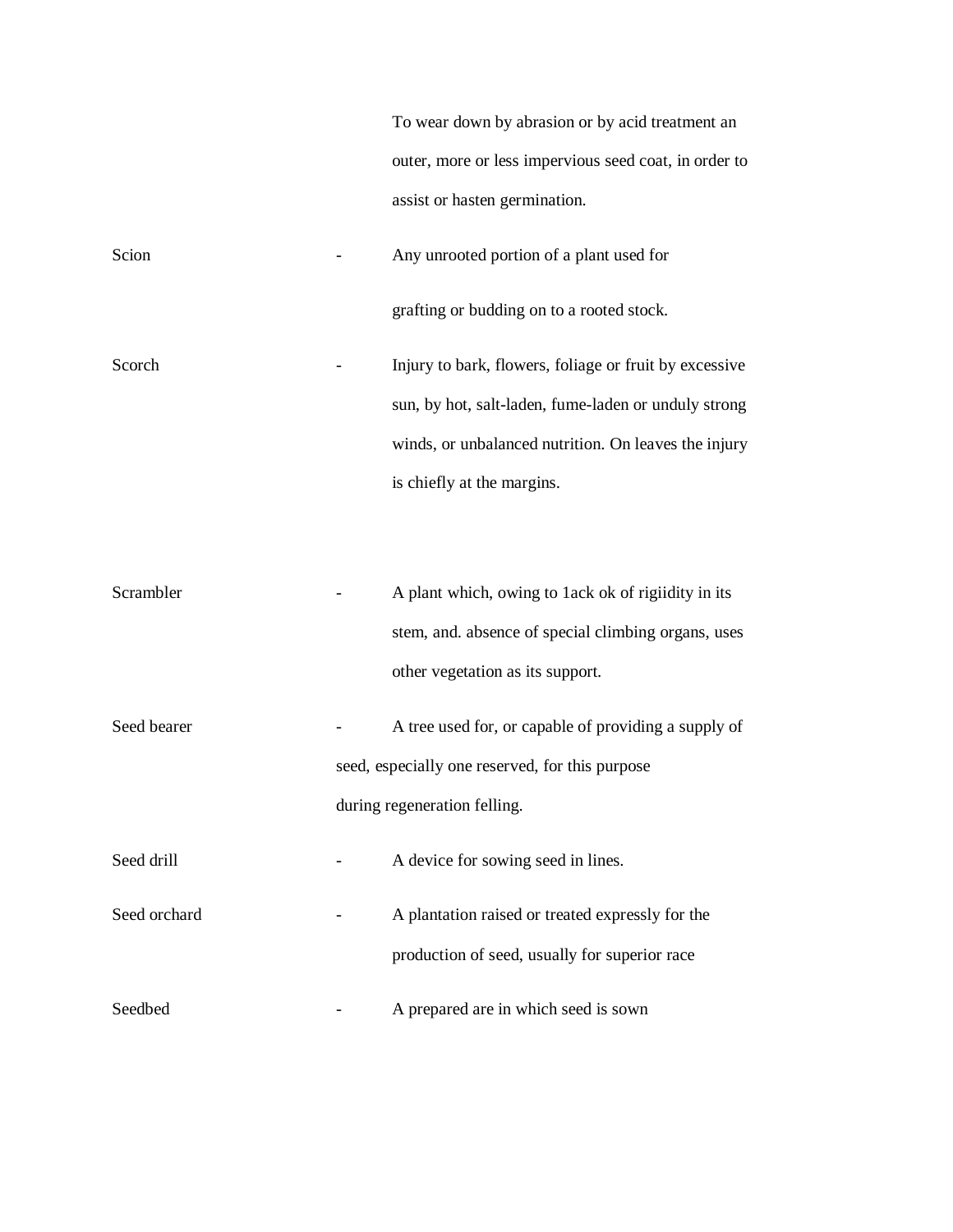| Seeding       |        | The act on the part of a plant of producing seed. The  |
|---------------|--------|--------------------------------------------------------|
|               |        | regeneration of a forest from seed, usually by         |
|               |        | natural means, as in seeding felling.                  |
| Seed year     |        | A year in which a species bears an adequate            |
|               |        | amount of seed.                                        |
| Seedling      |        | (a) A tree grown from generally used for a young       |
|               |        | tree before it reaches the sapling stage (up to 3 feet |
|               | high). |                                                        |
|               |        | (b) A young tree in the nursery which has not been     |
|               |        | transplanted.                                          |
| Self, to      |        | Fertilization of the female gametes by the amle        |
|               |        | gametes of the same individual, whether in nature      |
|               |        | artificially.                                          |
| Shade-bearer  |        | A seed capable of persisting and developing.           |
| Shelterbelt   |        | A belt of trees/ shrubs maintained for the purpose of  |
|               |        | shelter from wind, sun etc.                            |
| Nursery bed   |        | A prepared area in a nursery where seed is sown, or    |
|               |        | into which transplants or cuttings are put.            |
| Nursery stock |        | Generally, whatever is grown in a nursery for          |
|               |        | planting out; also plants supplied from a nursery.     |
| Overmature    |        | The condition of a tree or crop which has passed.      |
|               |        | (a) the best exploitable age or size, or (b) the age   |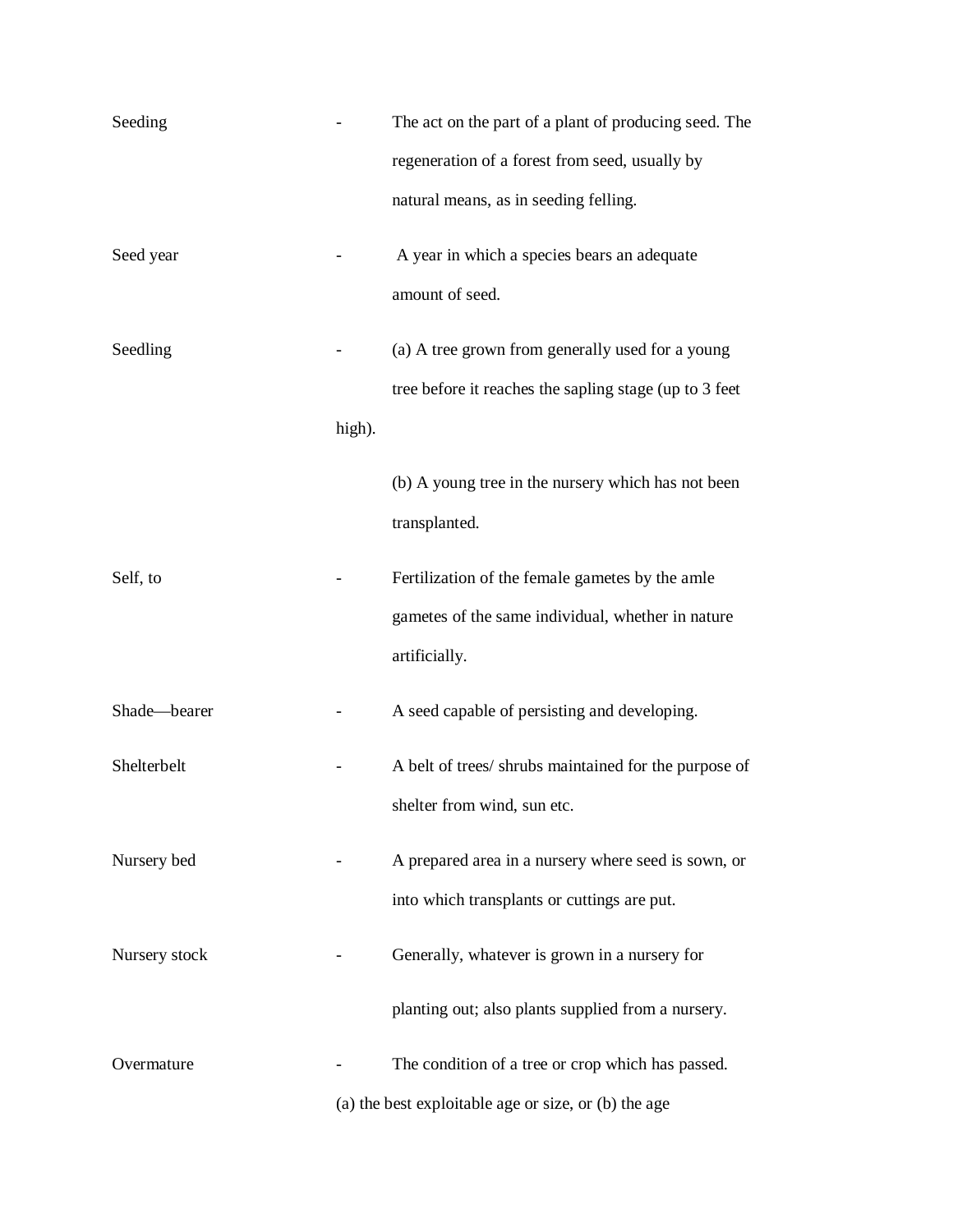after which it may be expected to become more and more unsound.

| Overstocked         | A condition of over crowing in tree crops, leading   |
|---------------------|------------------------------------------------------|
|                     | to retarded growth.                                  |
| Over wood           | The upper storey of a two-storyed high forest or of  |
|                     | any crop in which two distinct crown layers occur,   |
|                     | either temporarily or permanently; e.g. seed bearers |
|                     | over regeneration, standards over coppice or a crop  |
|                     | of trees over baboos.                                |
| Period, conversion  | The period during which the change from one          |
|                     | silvicultural system is effected.                    |
| Period, preparatory | The period proceeding a change of silvicultural      |
|                     | system, during which special operations are          |
|                     | undertaken to prepare for conversion.                |
|                     | A period during which the conditions of canopy and   |
|                     | soil are being modified with a few to rendering      |
|                     | them suitable for natural regeneration felling are   |
|                     | begun.                                               |
| Photoperiodism      | Response in the ontogeny of an organism to the       |
|                     | relative duration of day and night.                  |
| pH value            | The negative logarithm of the reciprocal of H ion    |
|                     | concentration in a solution; a pH of 7 indicates     |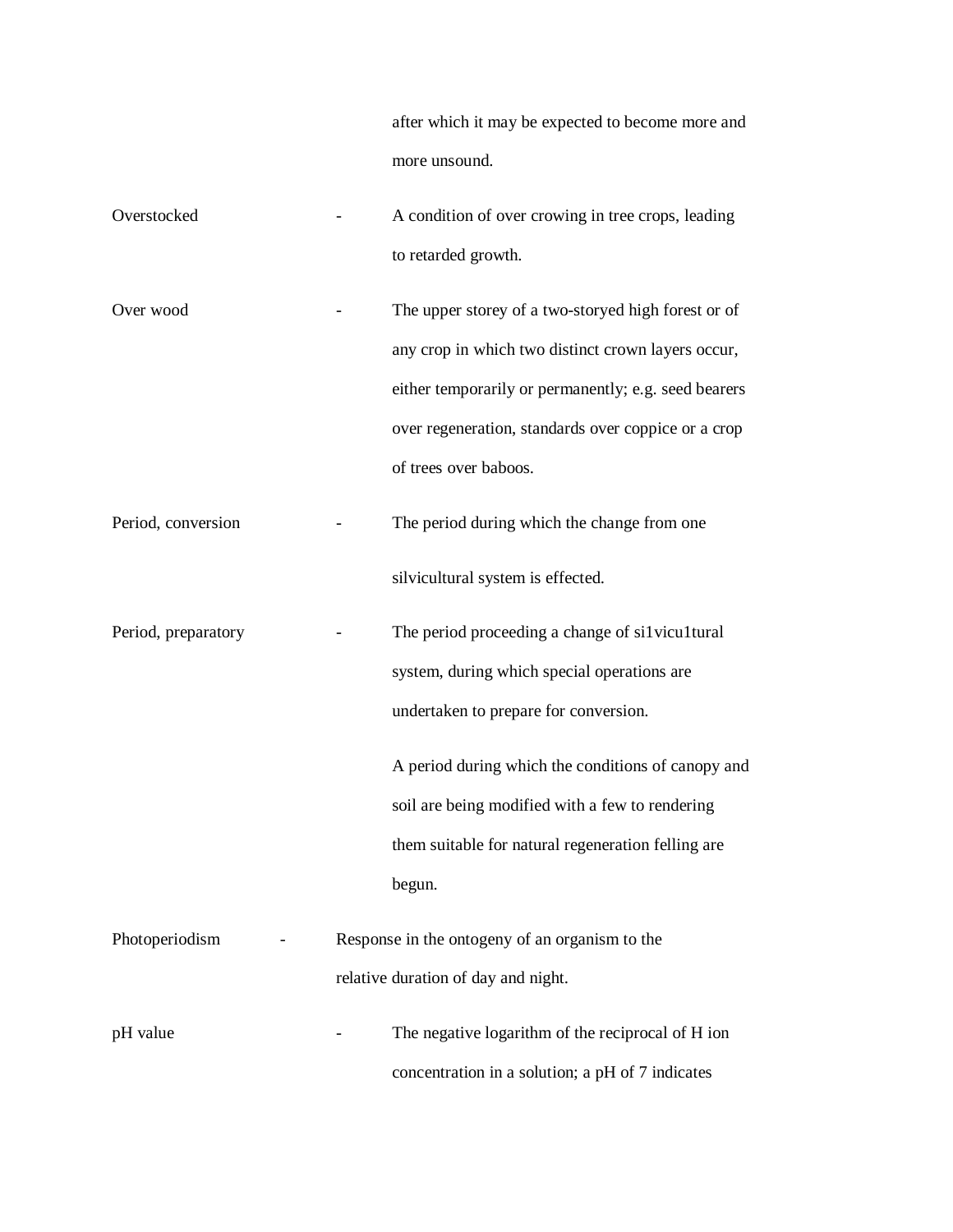neutrality, higher values indicate alkalinity and lower values acidity.

| Pioneer                 |            | A species that invades a bare area such as a newly-    |
|-------------------------|------------|--------------------------------------------------------|
|                         |            | exposed soil or rock surface.                          |
|                         |            | Any new arrival in the early serial development of     |
|                         |            | plant communities, usually with particular reference   |
|                         |            | to certain species whose presence appears to           |
|                         |            | promote the establishment of more exacting species.    |
| Plantation              |            | A forest crop raised artificially, either by sowing or |
|                         |            | planting.                                              |
| Plantation, taungya     |            | A plantation in which the forest crop is raised        |
|                         |            | in combination with temporary cultivation of field     |
|                         |            | crops.                                                 |
| Planting, ball          |            | Planting young, trees with their roots undisturbed in  |
|                         |            | a ball or earth,                                       |
| Planting, group         |            | Planting trees, etc., in groups. Often used for a      |
|                         |            | method of improving natural forest or scrub by         |
|                         |            | planting groups of valuable species at wide            |
|                         | intervals. |                                                        |
| Planting, improvement - |            | Planting of valuable tree species at relatively wide   |
|                         |            | intervals in degraded or naturally poor forest or      |
|                         |            | scrub, with a view to improving the value of the       |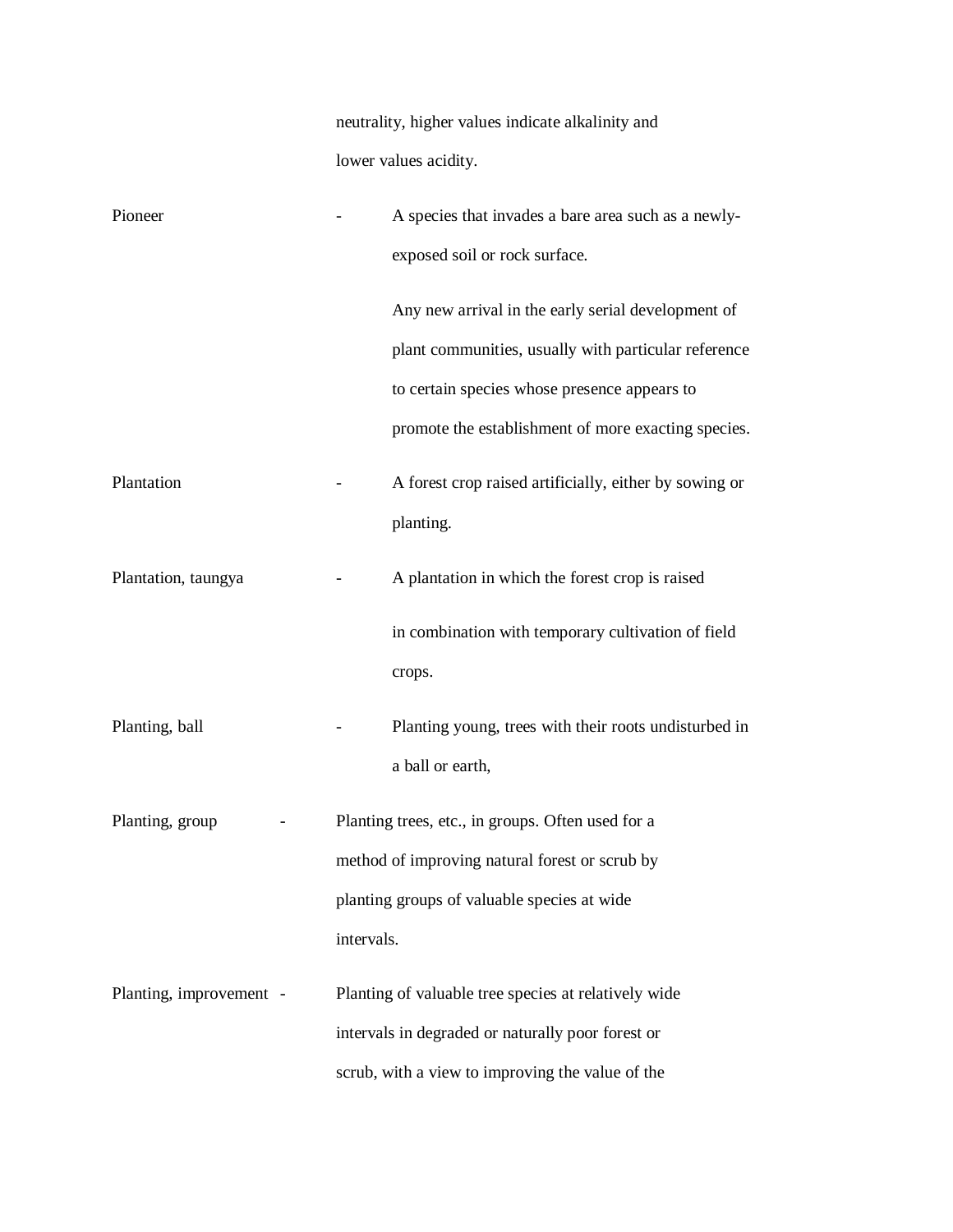crop, and not with a view to establishing a regular plantation.

| Planting, line |                | A method of improving natural forest or scrub by     |
|----------------|----------------|------------------------------------------------------|
|                |                | sowing or plant1 trees along widely spaced lines or  |
|                |                | on strips opened up through it.                      |
| Planting, pit  |                | A careful method of planting in loosened soil        |
|                |                | replaced in a dug pit.                               |
| Planting, tube |                | Planting out young trees in open tubes of various    |
|                |                | materials, in which they have been raised from seed, |
|                |                | or into which they have been transferred from the    |
|                |                | seed bed.                                            |
| Planting out   |                | Transferring nursery stock to the forest.            |
| Pneumatophore  |                | A knee-shaped or spike-like projection of the        |
|                |                | roots of swamp trees enabling submerge roots to      |
|                | obtain oxygen. |                                                      |
| Pole           |                | A young tree from the time when the lower<br>(a)     |
|                |                | branches begin to die up to the time when height-    |
|                |                | growth begins to slow down. Usually within the       |
|                |                | range of 10 ft. tall and 1 foot in girth at breast   |
|                |                | height.                                              |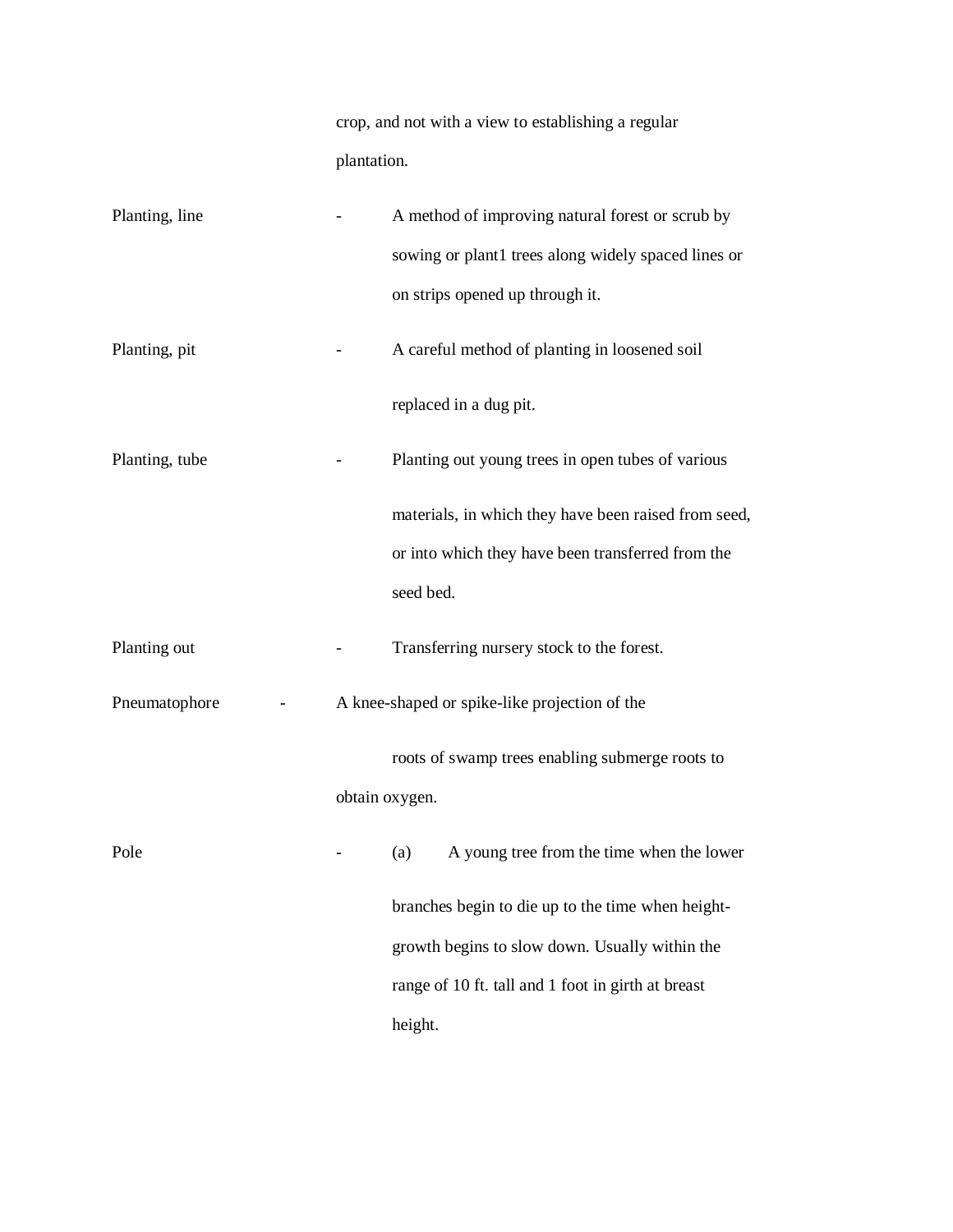(b) A young tree of suitable size for te1egraph or building poles, but too small to provide sawn timber.

Pollard **-** A tree that has been cut in order to obtain a head of shoots, usually above the height to which browsing animals can reach.

Pre-germination - The procedure of germinating seed, usually until the radicle just emerges, before sowing in the forest or nursery.

Pre-treatment - Various treatments applied to seed prior to sowing to increase the rapid or completeness of germination. Elimination of inferior and worthless components of a forest crop in advance of exploitation, to provide conditions suitable for the establishment of natural seedlings of desired species. Prick out, to **Fig. 2.1.** To transplant small seedlings individually into nursery beds or boxes. Provenance The geographical source or place of origin from which a given lot of seed or plants was collected; the material from such a source of origin.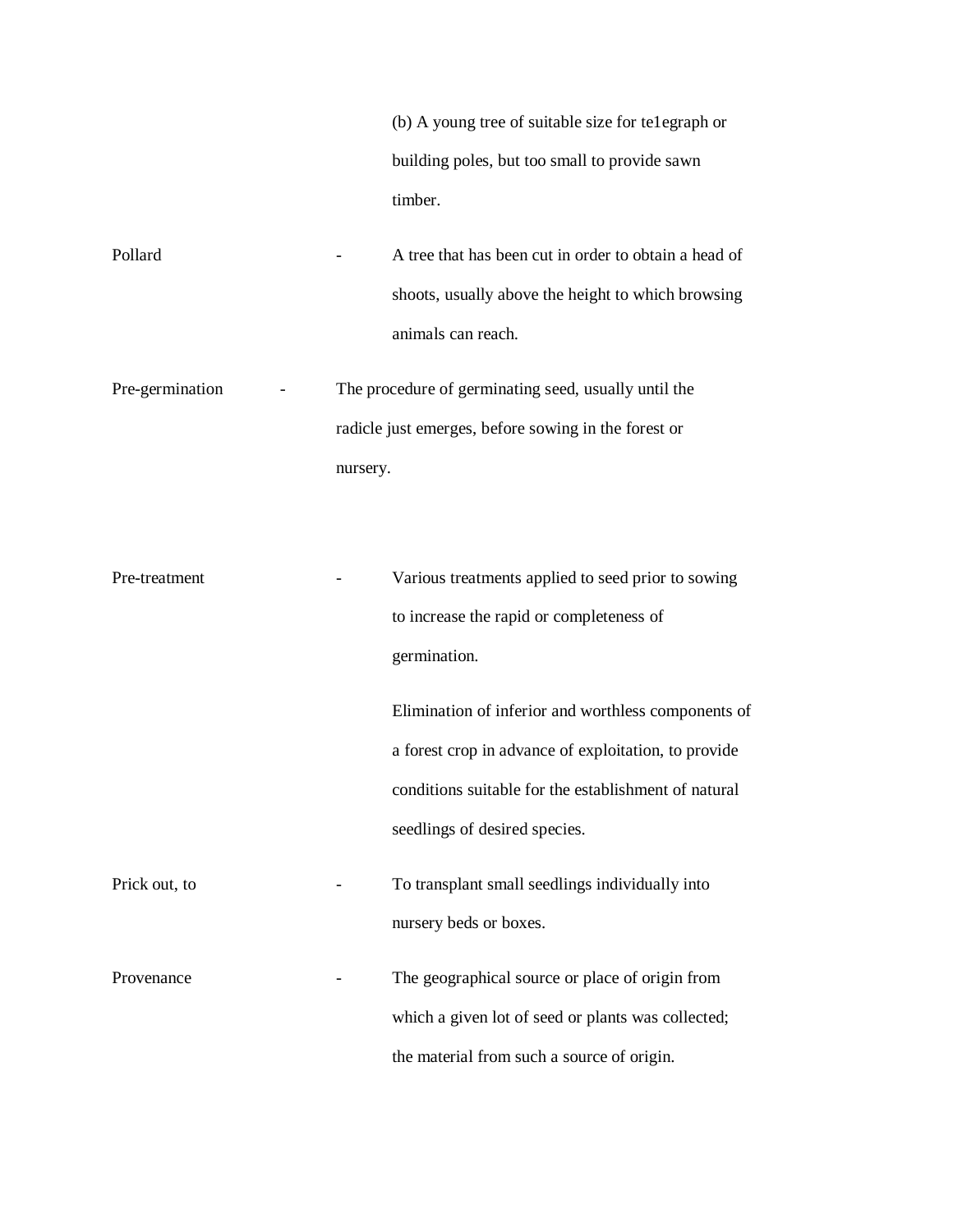| Prune, to      | To rewove live or dead branches from standing<br>trees for the improvement of the tree or its timber.                                                                                           |
|----------------|-------------------------------------------------------------------------------------------------------------------------------------------------------------------------------------------------|
| Pruning, root  | The pruning of roots, particularly for the purpose of<br>encouraging the development of a compact, fibrous<br>root system                                                                       |
| Puddle, to,    | To dip, the roots of young plants in thin mud to<br>their moisture.                                                                                                                             |
| Range natural  | The geographical and altitudinal limits within which<br>an organism occurs naturally.                                                                                                           |
| Shrub          | A woody perennial plant of low stature (usually less<br>than 20 feet), and frequently branching from the<br>base.                                                                               |
| Shrub layer    | The layer of shrubs and sapling in forest.                                                                                                                                                      |
| <b>Silvics</b> | The study of the life history and genera<br>characteristics of forest trees and crops, with<br>particular reference to environmental factors, as the<br>basis for the practice of silviculture. |
| Silviculture   | The art science of cultivating forest crops; or that<br>branch of forestry which deals with the<br>establishment, development, care and regeneration<br>of stands.                              |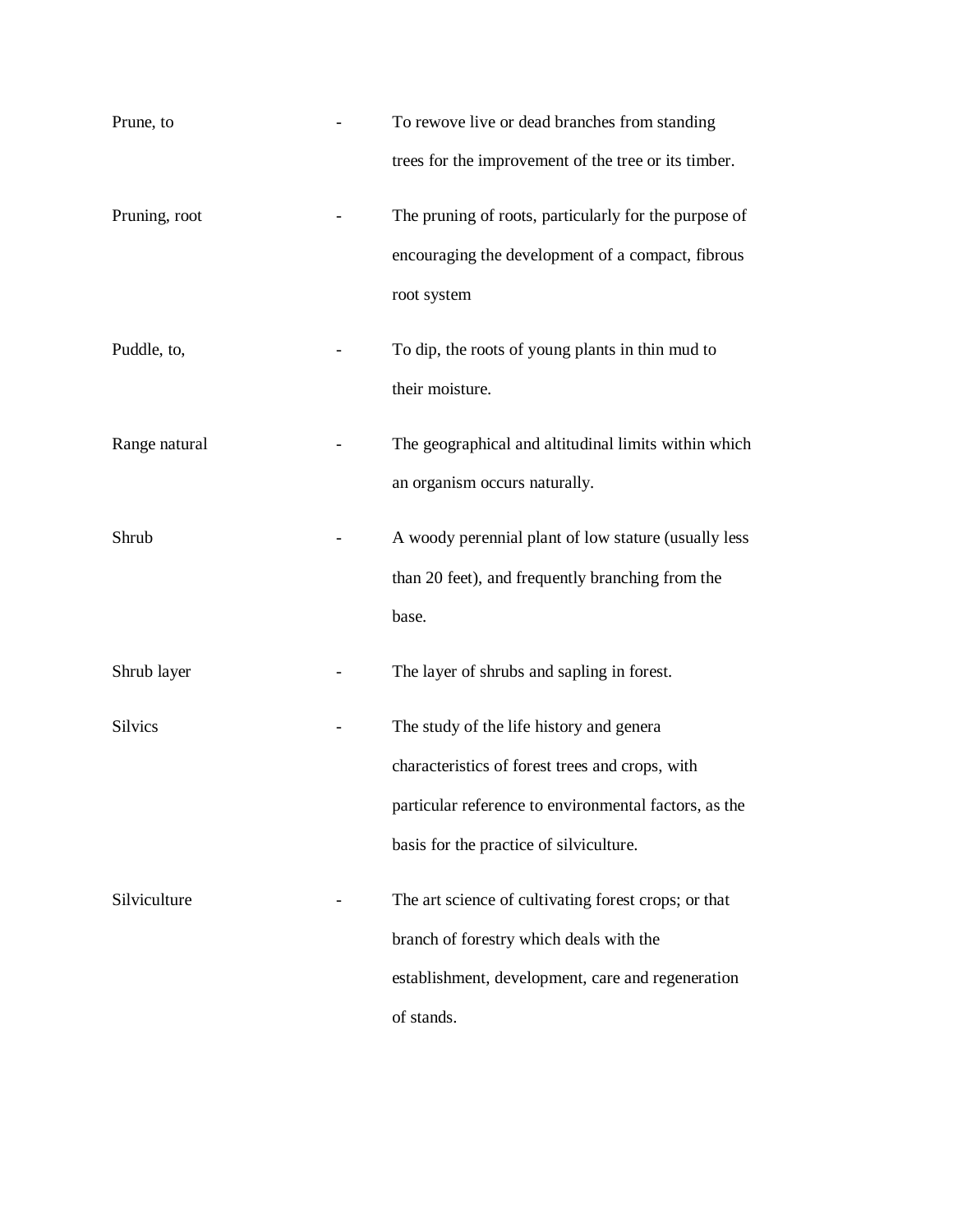|      | (a) Foundations or the scientific basis called. silvics |
|------|---------------------------------------------------------|
|      | in U.S.A., or forest ecology and silvicultural          |
|      | characteristics in British circles.                     |
|      | (b) Practice or the application of the scientific       |
|      | basis.                                                  |
| Site | The complex of physical and biological factors for      |
|      | an area which determine what forest or other            |
|      | vegetation it may carry. Sites are classified either    |
|      | qualitatively by the climate, soil and vegetation into  |
|      | "sites type" or quantitatively by potential wood        |
|      | production into "site classes".                         |

Site class the contract of the class of the contract of the contract of the contract of the contract of the contract of the contract of the contract of the contract of the contract of the contract of the contract of the co

| Size, exploitable |   | The diameter or girth decided upon as the normal          |  |
|-------------------|---|-----------------------------------------------------------|--|
|                   |   | size for felling in order to fulfill the objects of       |  |
|                   |   | management                                                |  |
| Soil, alkaline    | - | A soil that is alkaline in reaction (more than $pH 7.0$ ) |  |
| Soil, alluvial    |   | A secondary soil derived essentially from floodplain      |  |
|                   |   | material, immature and without horizons, other than       |  |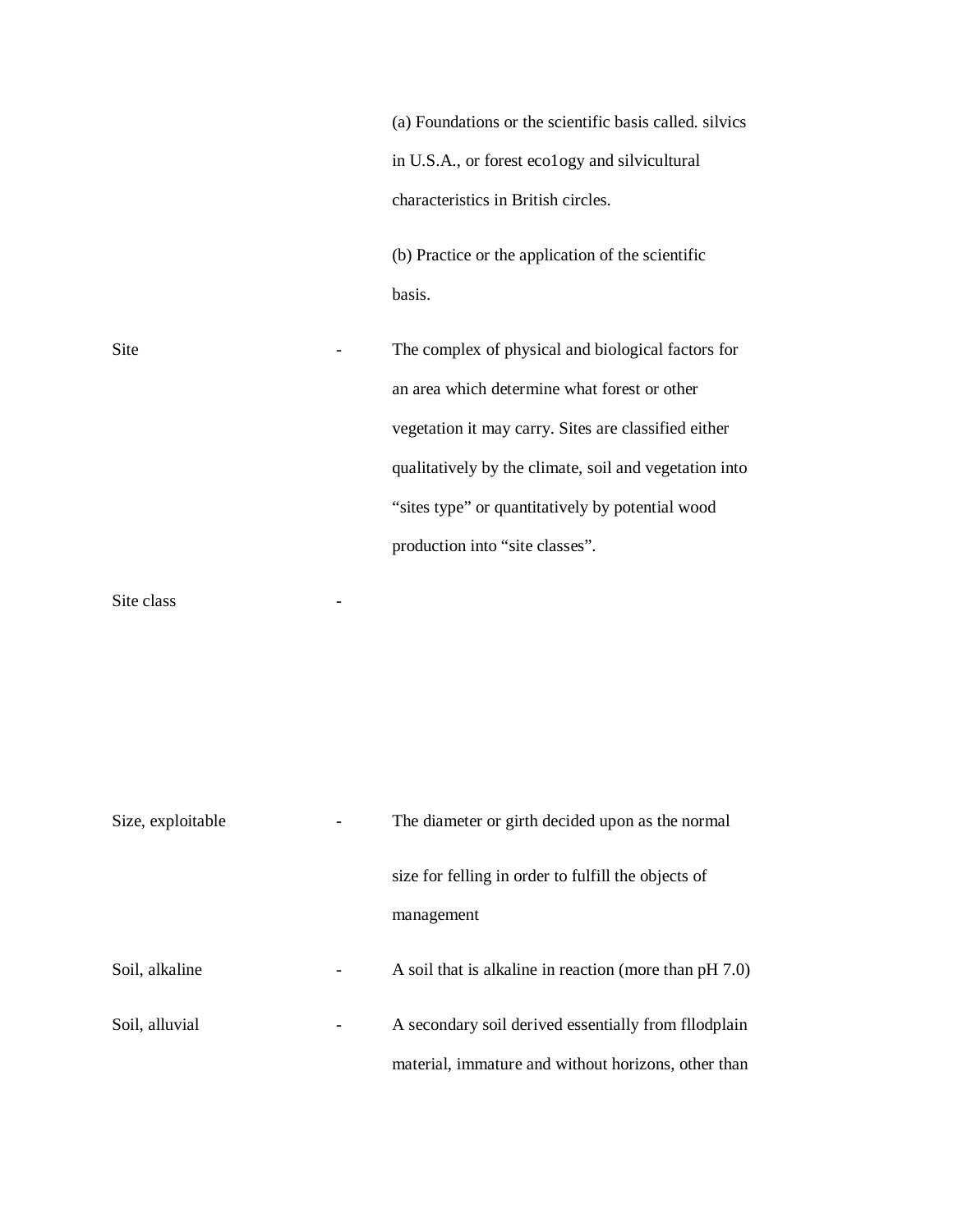|                 | strata caused by deposition of material at different<br>times.                                                                               |
|-----------------|----------------------------------------------------------------------------------------------------------------------------------------------|
| Soil, colluvial | A secondary, immature soil derived from soil<br>material of older origin, deposited by local erosion<br>on the lower slopes of gentle hills. |
| Soil, degraded  | A soil that has been subjected to stronger leaching<br>than the type of soils of the area, and hence lower in<br>fertility.                  |
| Soil, elluvial  | A soil or soil horizon from which materials, soluble<br>or insoluble, have been leached or washed out by<br>percolating water.               |
| Soil illuvial   | A soil or soil horizon into which materials, soluble<br>or insoluble, have been leached or washed and<br>deposited.                          |
| Soil, mature    | A soil which has reached the full development to be<br>expected under existing weathering end biological<br>processes.                       |
| Soil, sedentary | A soil formed from the parent material in situ.                                                                                              |
| Soil, top       | A specified depth of soil from the external surface.                                                                                         |
| Soil augur      | A tool for taking a sample of soil down to some<br>depth from the surface.                                                                   |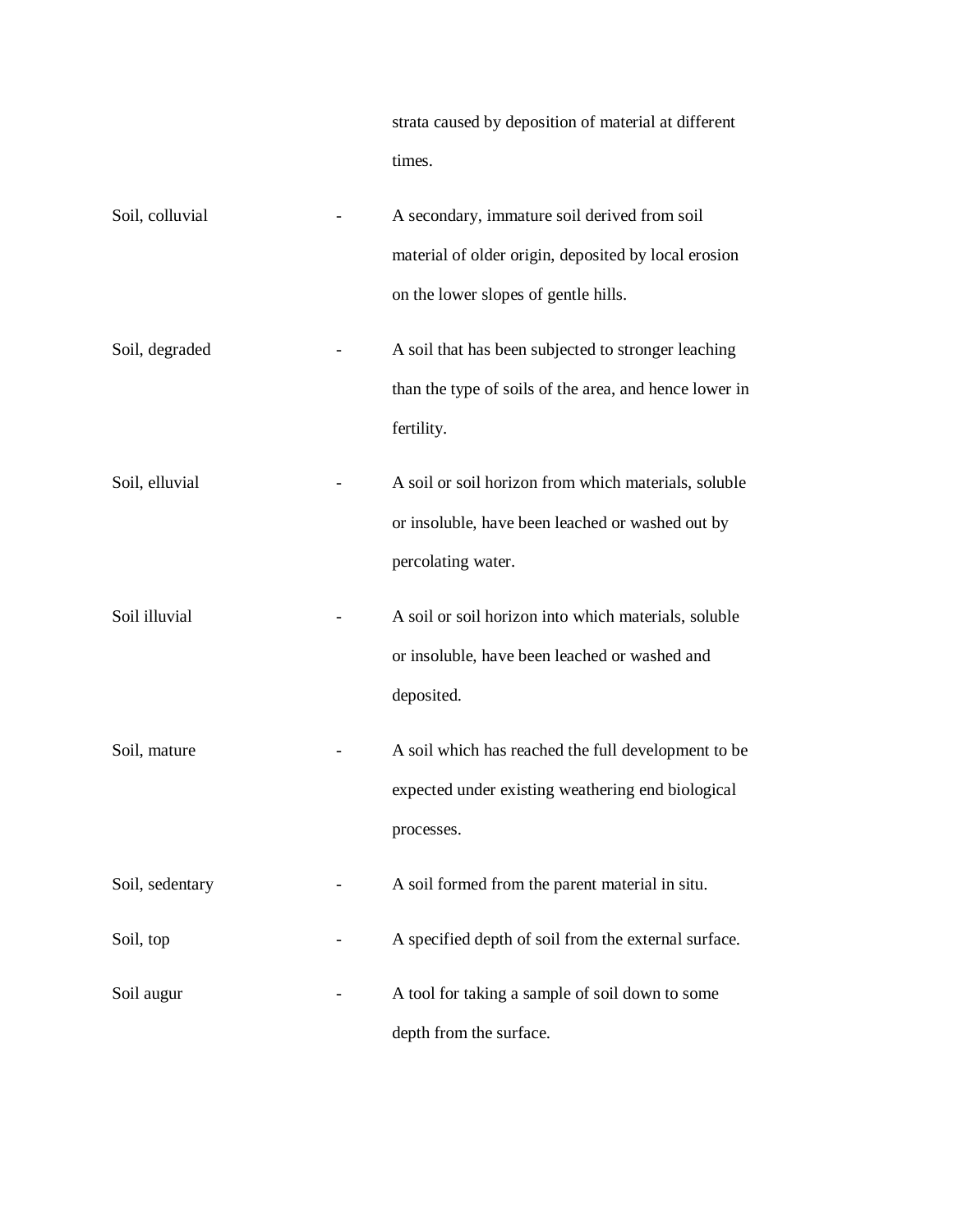| Soil pit          | A pit with one or more vertical faces in order to       |
|-------------------|---------------------------------------------------------|
|                   | examine the exposed. soil profile.                      |
| Soil profile      | The appearance of a soil in vertical section with       |
|                   | particular reference to the sequence of layers that     |
|                   | may be differentiated.                                  |
| Soil structure    | The arrangement of the individual soil particle into    |
|                   | aggregates of definite size and shape.                  |
| Soil texture      | A property dependent upon the variously sized           |
|                   | mineral particles present in the soil mass; used for    |
|                   | differentiating soil types within a soil series. Clays, |
|                   | silts, loams, sands and gravels.                        |
| Sowing, broadcast | The scattering of seed more or less evenly over a       |
|                   | whole area, either one on which a crop is to be         |
|                   | raised directly or a nursery bed.                       |
| Sowing, direct    | Sowing seed directly on to the area where the crop      |
|                   | is to be raised, as opposed to sowing in a nursery.     |
| Spacing           | The distance between the trees put out in a             |
|                   | plantation, or standing in a crop.                      |
| Stagheaded        | The condition of a tree with dead upper branches        |
|                   | projecting above the green portion of the crown.        |
| Stake, to         | To support plants with stakes against loosening by      |
|                   | wind, etc.                                              |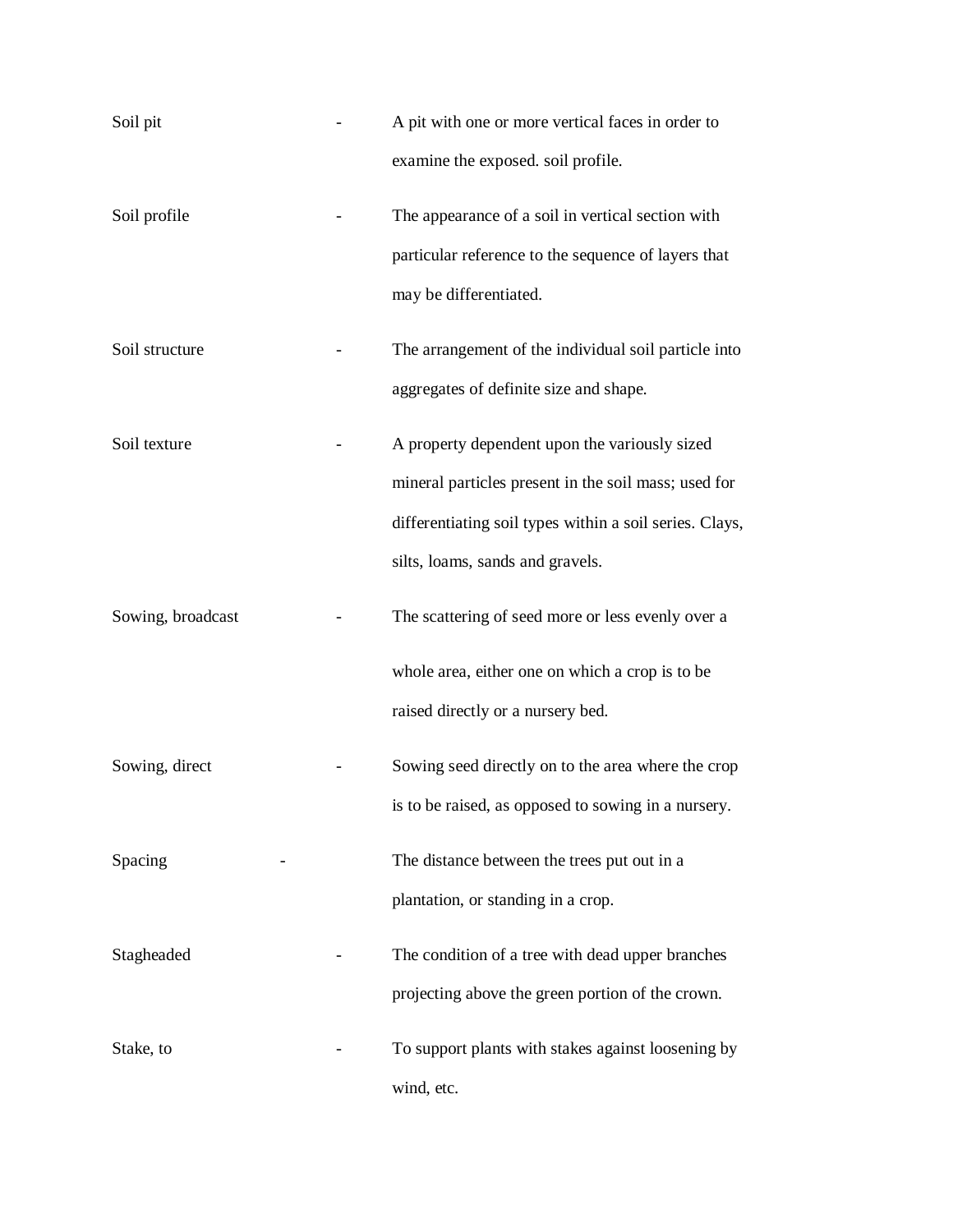| <b>Start</b>         | A crop of trees forming a definite unit, e. g.                                                                                                                             |
|----------------------|----------------------------------------------------------------------------------------------------------------------------------------------------------------------------|
|                      | silvicultural                                                                                                                                                              |
| stand elite          | A stand selected seed collection on account of its<br>specially good quality.                                                                                              |
| Stand, fully-stocked | A stand in which all growing space is deemed to be<br>effectively occupied by the forest crop, but adequate<br>room is left fro the best development of the crop<br>trees. |
| Standard             | A tree selected to remain standing over a younger,<br>or new, crop for some special purpose.                                                                               |
| <b>Stem</b>          | The principal axis of a plant from which buds and<br>shoots are developed. In trees, stem, bole and trunk<br>are all synonymous.                                           |
| <b>Stock</b>         | A rooted plant on which a scion is grafted.                                                                                                                                |
| Stool                | The lowest part of the tree above ground; a living<br>stump expected to produce coppice.                                                                                   |
| <b>Storey</b>        | A horizontal layer or stratum, appearing as                                                                                                                                |
|                      | two or more canopies.                                                                                                                                                      |
| Strangulation        | Constriction of the bole of living trees by metal<br>bands or other means, with the object of stimulating<br>flowering and seed production.                                |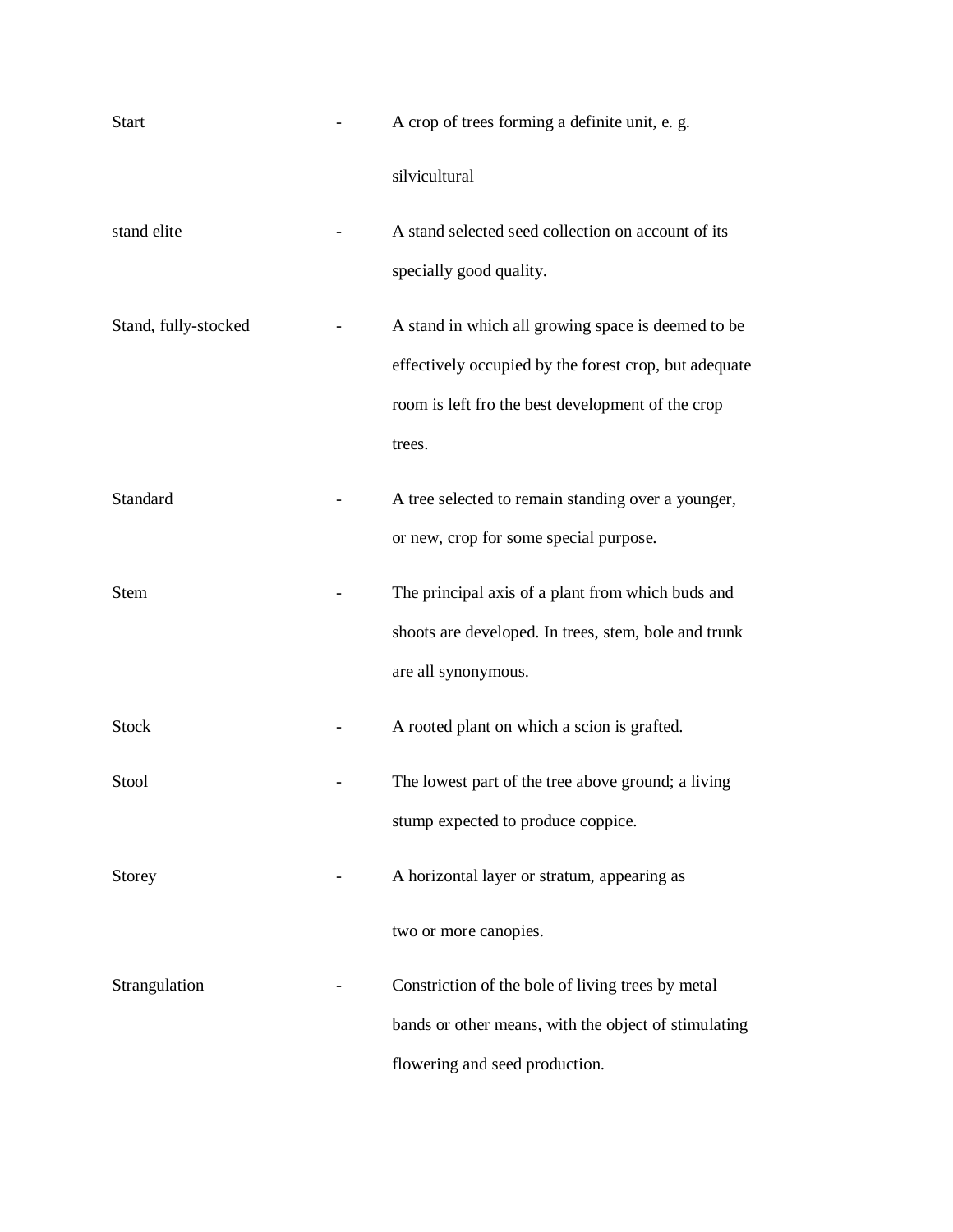| Stratification        | The operation of storing seeds in, and often in      |
|-----------------------|------------------------------------------------------|
|                       | alternate layers with, a moist medium such as sand   |
|                       | or peat, in order to maintain viability or overcome  |
|                       | dormancy.                                            |
| Strike, to            | To take or cause to take root (applied to cuttings). |
| Stripling             | A sapling grown in a nursery, and. stripped of its   |
|                       | leaves (and branches) before planting out.           |
| Stump                 | The base of a tree and its roots left in the ground  |
|                       | after felling.                                       |
| <b>Stumped Plant</b>  | A plant from the nursery in which root and shoot     |
|                       | have been cut back -to a considerable extent. Also   |
|                       | called "root and shoot cutting".                     |
| Stump, to             | To cut back t root and. shoot of a plant before      |
|                       | planting.                                            |
| Sunscald              | Localized injury to bark and cambium often           |
|                       | resulting in wounds and caused by exposure of a      |
|                       | stem to intense sunlight and high temperature.       |
| Suppressed            | Applied to a plant or tree dominated and restricted  |
|                       | by its neighbours, which has practically ceased to   |
|                       | grow.                                                |
| System, clear-felling | Old crop cleared over a considerable area at one     |
|                       | time; usually regenerated artificially, sometimes    |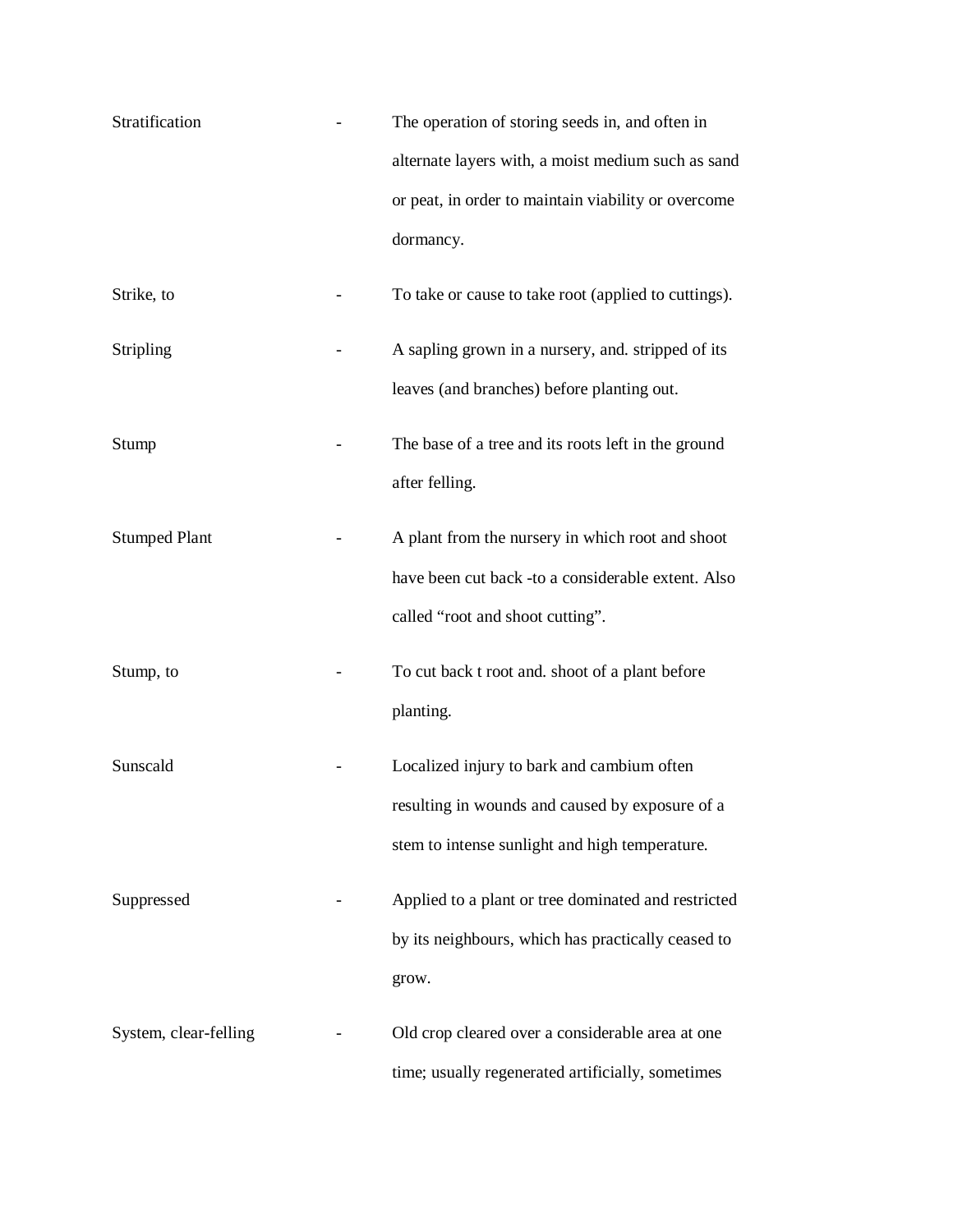with the assistance of an agricultural crop, but natural regeneration sometimes possible.

| System, conversion           | A method of silvicultural procedure designed         |
|------------------------------|------------------------------------------------------|
|                              | to change forest crops-from one system or one (set   |
|                              | of) species to another, e.g. coppice to high forest, |
|                              | selection forest to uniform, etc.                    |
| System, coppice              | See under coppice                                    |
| System, group                | Opening of the canopy distributed over whole         |
|                              | regeneration area and executed to form fairly        |
|                              | regular distributed gaps, which are enlarged by      |
|                              | subsequent fellings as the groups of regeneration    |
|                              | develop. Regeneration mainly natural and new crop    |
|                              | more or less uniform.                                |
| System, shelterwood          | Old crop removed. in two or more successive          |
|                              | fellings, called regeneration felling, the first of  |
|                              | which is the seeding felling and. the last the final |
|                              | feeling.                                             |
| System, Silvivultural        | A method of silvicultural procedure worked out in    |
|                              | accordance with accepted principles, by which        |
|                              | forest crops are tended, harvested, and regenerated. |
| System, tropical shelterwood | Opening of the canopy distributed fairly evenly by   |
|                              | rather gradual throughout regeneration area, and     |
|                              | executed by climber cutting and the thinning or      |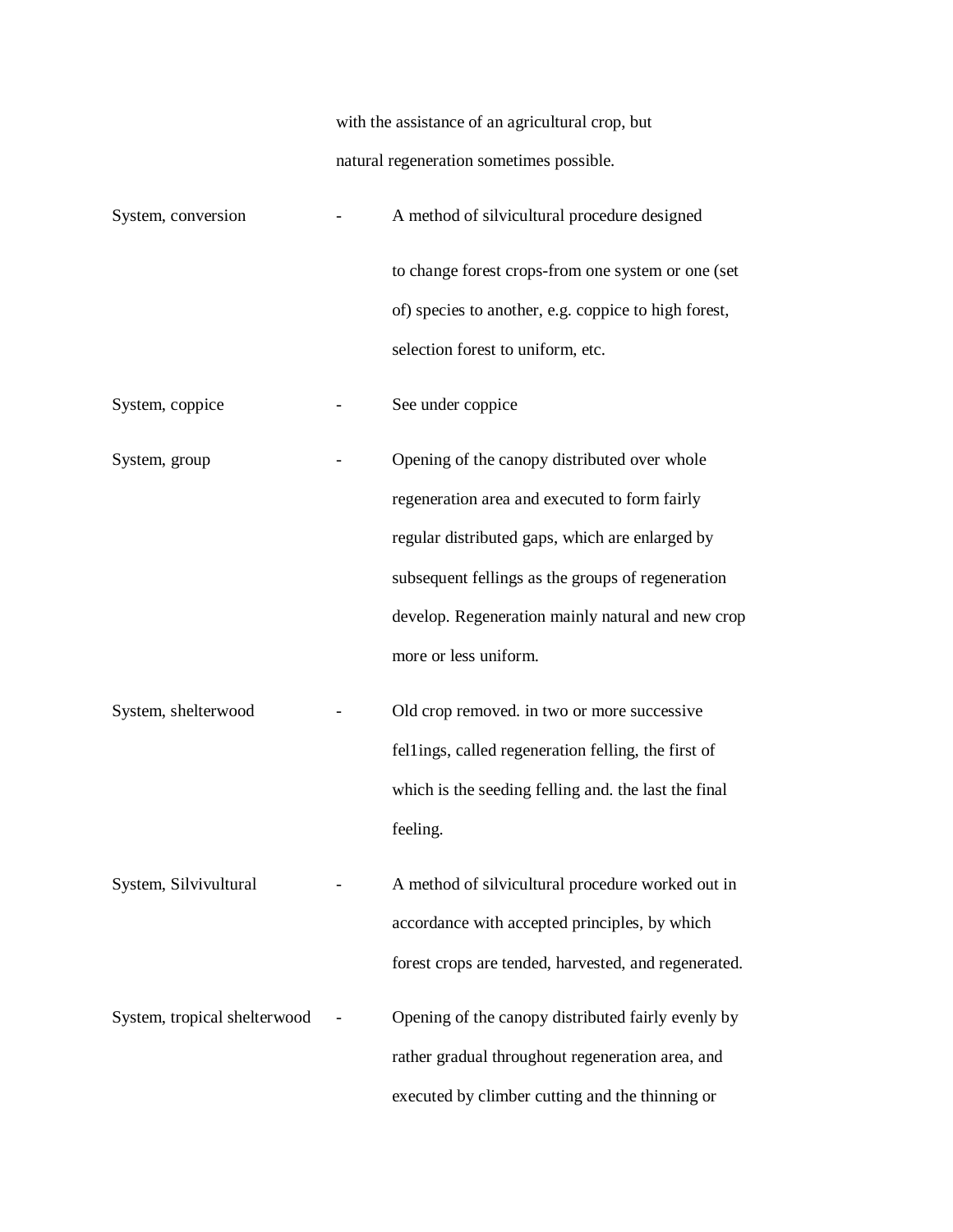removal of the middle natural, and new crop more or less uniform.

| System, uniform | Opening of the canopy distributed fairly evenly and  |
|-----------------|------------------------------------------------------|
|                 | quickly throughout regeneration area, and            |
|                 | regeneration mainly natural with fairly short        |
|                 | regeneration interval resulting in a more or less    |
|                 | even-aged and uniform new crop.                      |
| Top root        | The primary stout root descending more or less       |
|                 | vertically from the centre of the tree               |
| Taungya         | Shifting cultivation; a taungya plantation is one in |
|                 | which the forest crop is raised in combination with  |
|                 | temporary cultivation of field crops.                |
| Tending         | Any operation carried out for the benefit of a crop, |
|                 | at any stage of its life., but essentially covers    |
|                 | operations on the crop itself and on competing       |
|                 | vegetation and not regeneration fellings nor ground  |
|                 | operations such as oil working, drainage, controlled |
|                 | burning.                                             |
| Thicket         | A crop composed of saplings                          |
| Thinning        | A felling made in an immature stand for the purpose  |
|                 | of improving the-growth and form of the trees that   |
|                 | remain, without permanently breaking the canopy.     |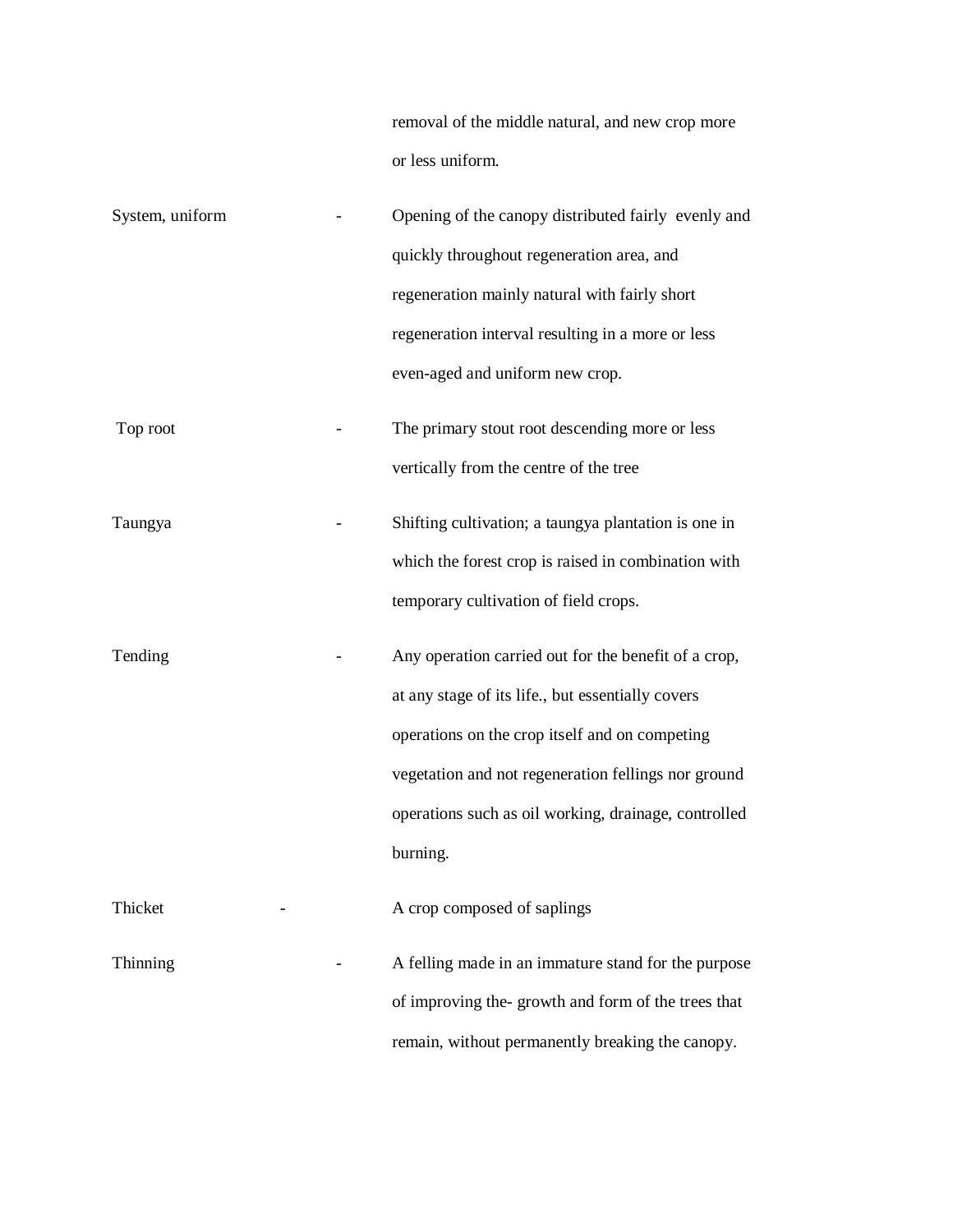| Thinning, crown  | Thinning on the basis of the density of the crowns   |
|------------------|------------------------------------------------------|
|                  | of the more dominant trees.                          |
| Thinning, low    | Thinning air the basis of reducing the basal area of |
|                  | the stand by removing in general the poorer and      |
|                  | lower canopy trees.                                  |
| Tolerant species | See under shade bearer,                              |
| Transplant       | A seedling after it has been lined out in nursery    |
|                  | (also as verb).                                      |
| <b>Tree</b>      | A large woody perennial plant having<br>(a)          |
|                  | a single well-defined stem (bole or trunk)           |
|                  | and a more or less definite crown.                   |
|                  | The stake of growth beyond the pole stage,<br>(b)    |
|                  | when the rate of height growth slows down            |
|                  | and crown expansion becomes marked.                  |
| Tree, elite      | A tree specially selected fro seed collection or for |
|                  | vegetative propagation on account of some specially  |
|                  | good quality it may posses                           |
| Tree, mother     | A tree which is capable of producing seed.,          |
|                  | especially, in natural regeneration operations.      |
| Tree, nurse      | A tree grown or retained to protect or foster the    |
|                  | growth of other trees during this youth.             |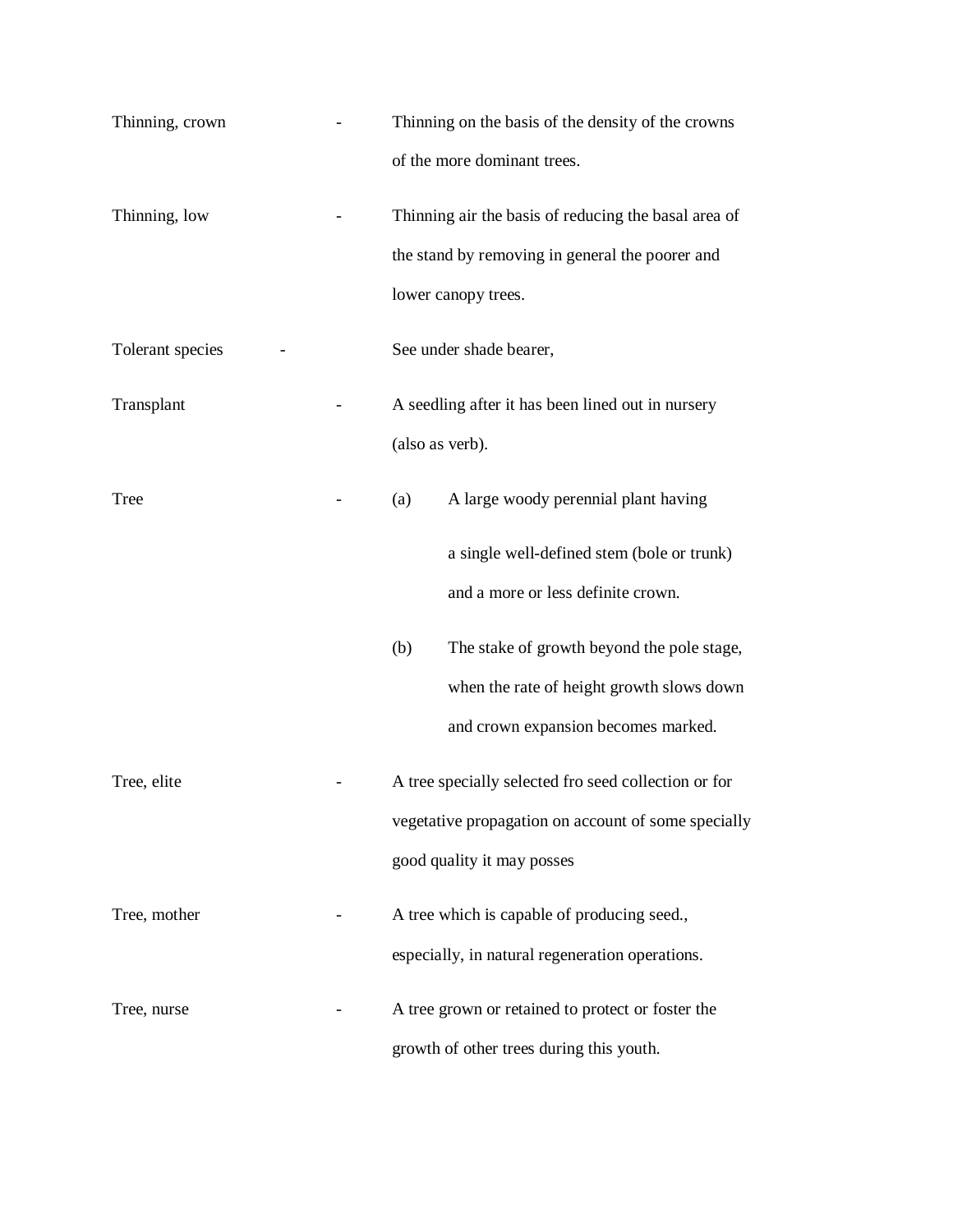| Tree, weed                    | A tree of a species having little or not economic or  |
|-------------------------------|-------------------------------------------------------|
|                               | silvicultural value.                                  |
| Tree, wolf                    | A vigorous, usually badly-shaped. tree, larger than   |
|                               | its neighbours, and. threatening to spoil better-     |
|                               | shaped trees in the vicinity.                         |
| Undergrowth                   | The lowest layer of vegetation above he forest floor. |
| Under-plant, to               | To plant or sow under an existing stand.              |
| Understory                    | The lower storey of a forest crop                     |
| Uneven-aged                   | Ranging considerably in age, usually by more than     |
|                               | 20 years, and in size.                                |
| <b>Upper storey Viability</b> | See also emergent                                     |
| Viability                     | The potential capacity of a seed to geminate          |
| Weed, to                      | To clean; to remove or cut back any growth            |
|                               | interfering with the growth of the crop at the        |
|                               | seedling stage.                                       |
| Whip                          | A tall over-slender tree in the upper canopy which    |
|                               | whips the crowns of its neighbours, and will not      |
|                               | become a desirable crop tree.                         |
| Wilding                       | A natural seedling used in forest planting.           |
| Windbreak                     | A shelterbelt or other obstacle maintained against    |
|                               | the wind.                                             |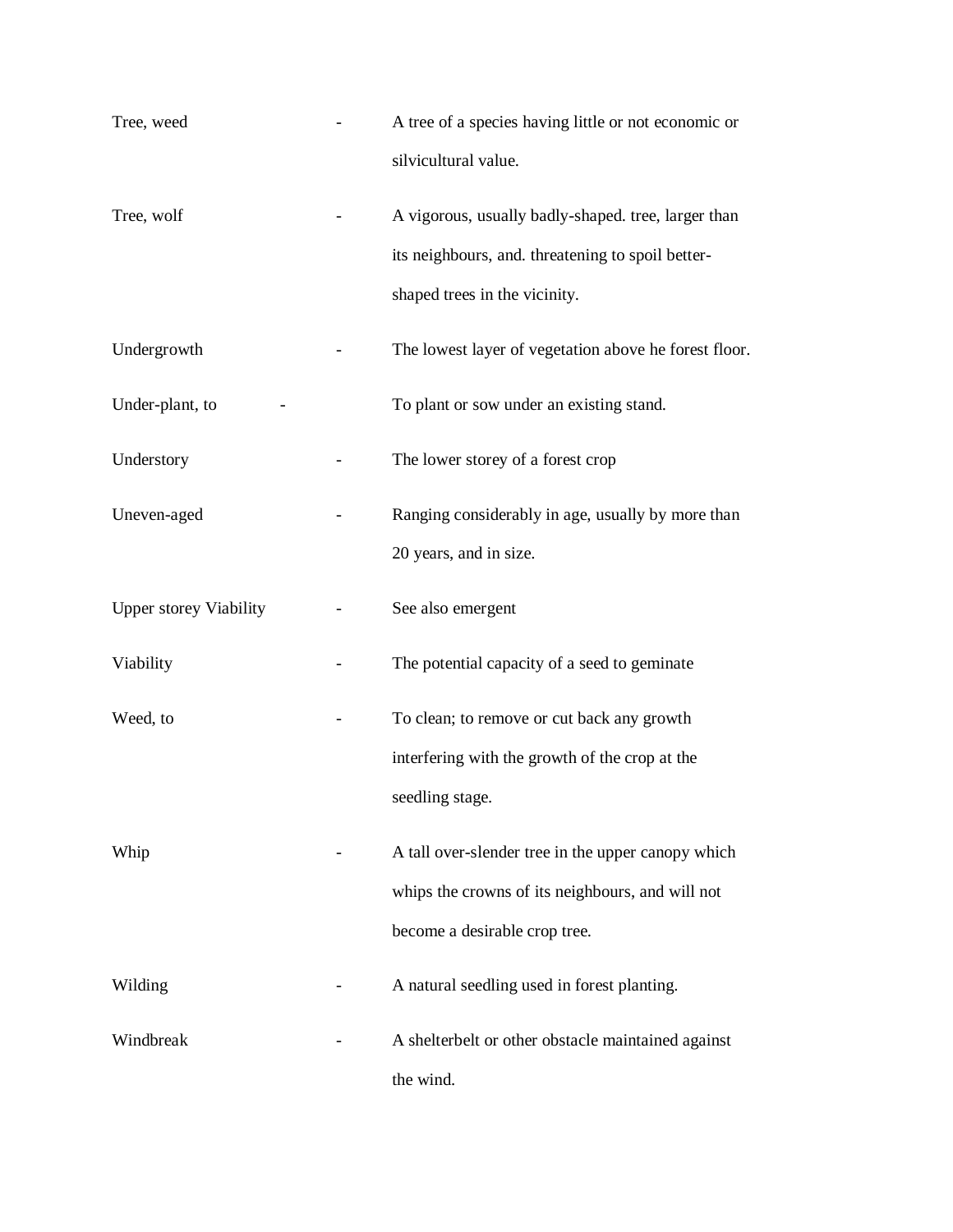| Windfall      | A tree or trees thrown by the wind                     |
|---------------|--------------------------------------------------------|
| Wind-firm     | Able to withstand strong winds without being           |
|               | thrown or broker.                                      |
| Witches broom | An abnormal bushy growth of parts of the branch        |
|               | system on trees or shrubs, markedly different from     |
|               | that of the normal plant and characterized by the      |
|               | shortening of the internodes and excessive             |
|               | proliferation; generally pathogenic in origin.         |
| Wolf          | See "Tree, Wolf"                                       |
| Wrench        | To break the finer roots of nursery plants, with out   |
|               | removing them from the soil, by heaving the soil       |
|               | with a fork or similar implement, or by partly lifting |
|               | the plant and reforming.                               |

The definitions are largely taken from "British Commonwealth Forest Terminology",

Part I, published by the Expiro Forestry Association. 1953.